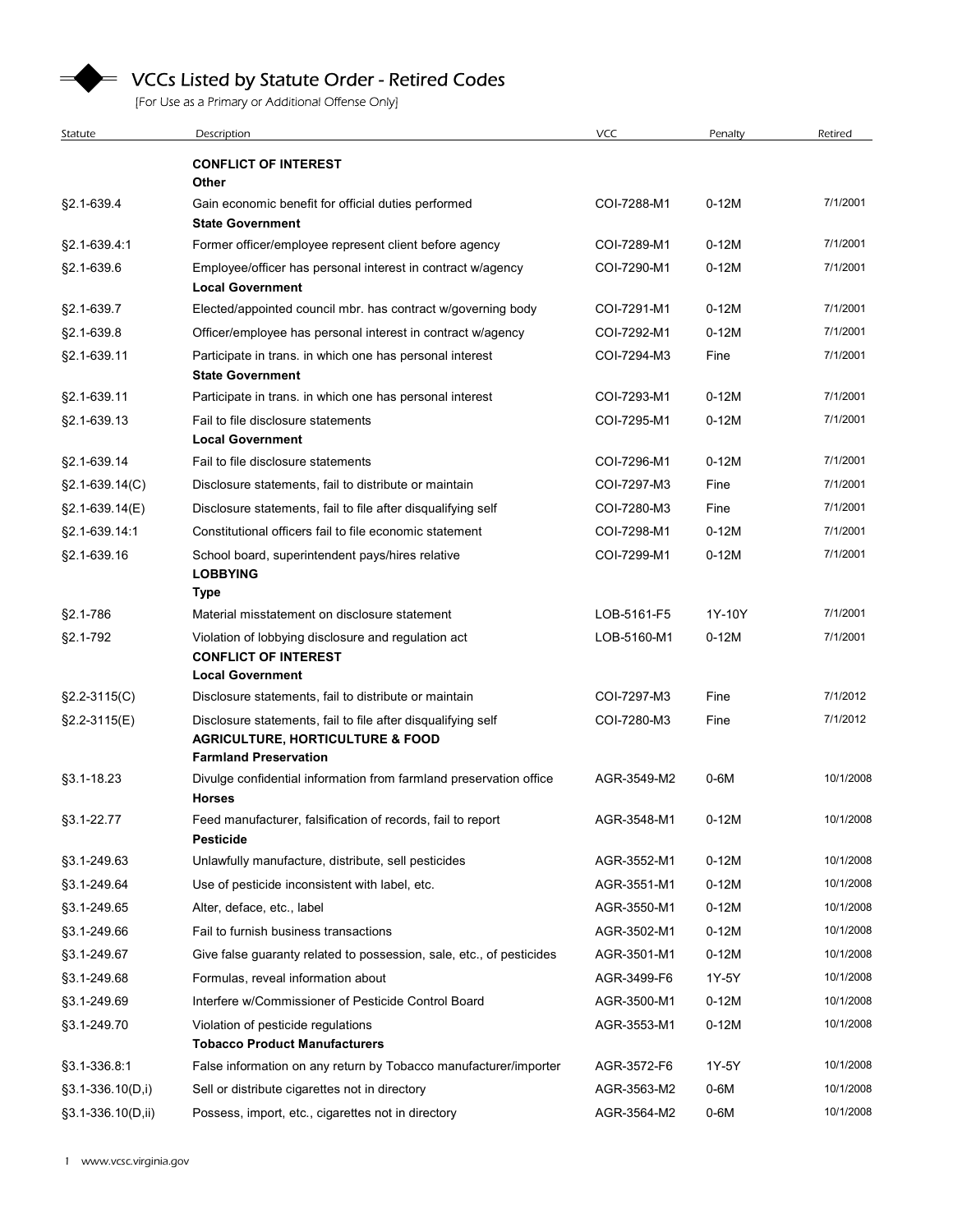| Statute            | Description                                                                                         | <b>VCC</b>  | Penalty | Retired   |
|--------------------|-----------------------------------------------------------------------------------------------------|-------------|---------|-----------|
|                    | <b>AGRICULTURE, HORTICULTURE &amp; FOOD</b><br><b>Food and Drink</b>                                |             |         |           |
| §3.1-383           | Sell or offer unfit or diseased food for humans                                                     | AGR-3547-M9 | Fine    | 10/1/2008 |
| §3.1-385           | Transportation or storage of food under unsanitary conditions                                       | AGR-3569-M9 | 0-90D   | 10/1/2008 |
| $$3.1-388(a)$      | Sale, etc., of food that is adulterated or misbranded                                               | AGR-3554-M1 | $0-12M$ | 10/1/2008 |
| $$3.1-388(b)$      | Adulteration or misbranding food                                                                    | AGR-3555-M1 | $0-12M$ | 10/1/2008 |
| $§3.1 - 388(c)$    | Receipt of adulterated, etc., food and the delivery for pay                                         | AGR-3556-M1 | $0-12M$ | 10/1/2008 |
| $$3.1-388(d)$      | Dissemination of any false advertisement                                                            | AGR-3557-M1 | $0-12M$ | 10/1/2008 |
| $\S3.1 - 388(e)$   | Refusal to permit entry, inspection, etc.                                                           | AGR-3558-M1 | $0-12M$ | 10/1/2008 |
| $$3.1-388(f)$      | False guaranty or undertaking concerning food                                                       | AGR-3559-M1 | $0-12M$ | 10/1/2008 |
| $$3.1 - 388(g)$    | Removal, etc., of food label while for sale                                                         | AGR-3560-M1 | $0-12M$ | 10/1/2008 |
| $§3.1 - 388(h)$    | Forging, etc., mark, stamp, tag, or food label                                                      | AGR-3561-M1 | $0-12M$ | 10/1/2008 |
| $$3.1 - 388(i)$    | Use of sulfiting agents as preservatives in food                                                    | AGR-3562-M1 | $0-12M$ | 10/1/2008 |
| §3.1-388.1         | Remove labels from meat packaging<br><b>FRAUD</b><br>Kosher or Halal                                | AGR-3570-M3 | Fine    | 10/1/2008 |
| §3.1-396.1         | Misrepresentation as kosher or halal food                                                           | FRD-2658-M3 | Fine    | 10/1/2008 |
|                    | <b>AGRICULTURE, HORTICULTURE &amp; FOOD</b><br><b>Milk &amp; Dairies</b>                            |             |         |           |
| §3.1-563           | Fail to obtain license for each creamery, milk plant, etc.<br><b>Apples</b>                         | AGR-3571-M9 | $0-60D$ | 10/1/2008 |
| §3.1-636.12        | Falsification of records by apple producer<br><b>Cotton Handler</b>                                 | AGR-3546-M1 | $0-12M$ | 10/1/2008 |
| §3.1-722.43        | Violation of sale, record keeping or Commissioner's regulations<br><b>ANIMALS</b><br><b>Poultry</b> | AGR-3498-M1 | $0-12M$ | 10/1/2008 |
| §3.1-741.4         | Importation of subject avian species<br><b>Shooting Enclosures</b>                                  | ANM-3463-M1 | $0-12M$ | 10/1/2008 |
| §3.1-763.5:2       | Operate shooting enclosure without a license                                                        | ANM-3523-M1 | $0-12M$ | 10/1/2008 |
| §3.1-763.5:2       | Provide livestock to unlicensed shooting enclosure                                                  | ANM-3524-M1 | $0-12M$ | 10/1/2008 |
| §3.1-763.5:5       | Violation of Board's regulations                                                                    | ANM-3392-M2 | 0-6M    | 7/1/2007  |
| §3.1-763.5:5       | Violation of Board's regulations                                                                    | ANM-3392-M1 | $0-12M$ | 10/1/2008 |
| §3.1-763.5:6       | Species of goat, sheep, hog held not approved                                                       | ANM-3391-M2 | 0-6M    | 7/1/2007  |
| §3.1-763.5:6       | Species of goat, sheep, hog held, not approved<br><b>Abandonment or Cruelty</b>                     | ANM-3391-M1 | $0-12M$ | 10/1/2008 |
| §3.1-796.68        | Inadequate care by owner<br><b>Transport</b>                                                        | ANM-3332-M4 | Fine    | 10/1/2008 |
| §3.1-796.69        | Transport animals under certain conditions<br>Immature                                              | ANM-3317-M1 | $0-12M$ | 10/1/2008 |
| §3.1-796.70(A)     | Sale of, give away baby fowl under two months old                                                   | ANM-3320-M3 | Fine    | 10/1/2008 |
| $§3.1 - 796.70(A)$ | Sale of, give away unweaned or certain immature animals<br><b>Dealer</b>                            | ANM-3323-M3 | Fine    | 10/1/2008 |
| §3.1-796.70(B)     | Dealers fail to provide vaccinations                                                                | ANM-3329-M3 | Fine    | 10/1/2008 |
| §3.1-796.71        | Failure of pet dealer to care for animals                                                           | ANM-3318-M3 | Fine    | 10/1/2008 |
| §3.1-796.72        | Misrepresentation of animal's condition by pet dealer<br><b>Abandonment or Cruelty</b>              | ANM-3319-M3 | Fine    | 10/1/2008 |
| §3.1-796.73        | Abandonment of animals                                                                              | ANM-3300-M3 | Fine    | 10/1/2008 |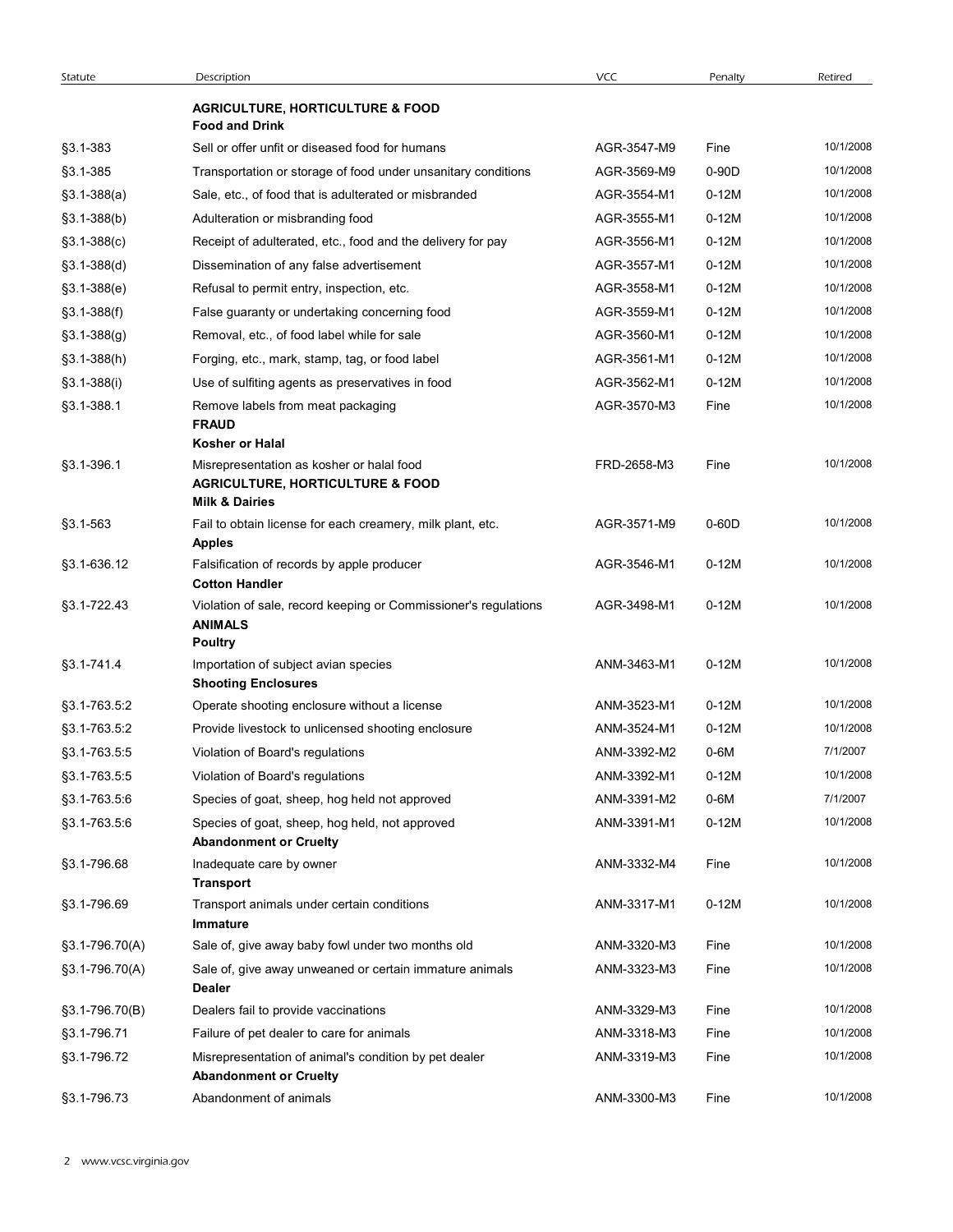| Statute                                      | Description                                                                                                 | VCC                        | Penalty            | Retired               |
|----------------------------------------------|-------------------------------------------------------------------------------------------------------------|----------------------------|--------------------|-----------------------|
|                                              | <b>ANIMALS</b>                                                                                              |                            |                    |                       |
|                                              | <b>Boarding Establishments/Groomer</b>                                                                      |                            |                    | 10/1/2008             |
| $§3.1 - 796.83:1(A)$<br>$§3.1 - 796.83:1(B)$ | Fail to provide care<br>Fail to provide emergency veterinary care                                           | ANM-3333-M1<br>ANM-3334-M1 | $0-12M$<br>$0-12M$ | 10/1/2008             |
| §3.1-796.83:2                                | Fail to provide consumer with required notice                                                               | ANM-3335-M3                | Fine               | 10/1/2008             |
|                                              | Dog/Cat, License                                                                                            |                            |                    |                       |
| §3.1-796.88                                  | License tax, failure to pay<br>Dog, Dangerous                                                               | DOG-3313-M4                | Fine               | 10/1/2008             |
| §3.1-796.93:1(E)                             | Fail to obtain dangerous dog registration certificate                                                       | DOG-3532-M1                | $0-12M$            | 10/1/2008             |
| §3.1-796.93:1(G)                             | Fail to confine, leash, muzzle dangerous dog                                                                | DOG-3533-M1                | $0-12M$            | 10/1/2008             |
| $\S3.1 - 796.93.1$ (H)                       | Fail to register with Dangerous Dog Registry                                                                | DOG-3534-M1                | $0-12M$            | 10/1/2008             |
| $$3.1 - 796.93.1$ (I)                        | Fail to notify when dangerous dog was loose, bites, relocated                                               | DOG-3535-M1                | $0-12M$            | 10/1/2008             |
| $\S3.1 - 796.93.1(J,1)$                      | Declared dangerous dog injures/kills cat or dog                                                             | DOG-3536-M2                | 0-6M               | 10/1/2008             |
| $\S3.1 - 796.93.1(J,2)$                      | Declared dangerous dog injures/bites human                                                                  | DOG-3537-M1                | $0-12M$            | 10/1/2008             |
| $\S3.1 - 796.93.1(J,3)$                      | Fail to care, control, contain dog, results in serious human injury                                         | DOG-3538-F6                | 1Y-5Y              | 10/1/2008             |
| §3.1-796.93.1(K)                             | Type Not Clear - Dangerous Dog Violation                                                                    | DOG-3539-M1                | $0-12M$            | 10/1/2008             |
| §3.1-796.93.1(M)                             | Dangerous dog ordinance violation<br>Dog/Cat, Leash Law                                                     | DOG-3393-M1                | $0-12M$            | 10/1/2008             |
| §3.1-796.95                                  | Leash ordinance violation<br>Dog/Cat, Vaccinations                                                          | DOG-3311-M4                | Fine               | 10/1/2008             |
| §3.1-796.97:1                                | Fail to have dog/cat vaccinated for rabies<br><b>Contagious/Infectious Diseases</b>                         | ANM-3531-M4                | Fine               | 10/1/2008             |
| §3.1-796.98                                  | Rabid dog violations, vicious dog at large                                                                  | DOG-3315-M4                | Fine               | 10/1/2008             |
| §3.1-796.100                                 | Rabies ordinance                                                                                            | DOG-3542-M4                | Fine               | 10/1/2008             |
|                                              | Dog/Cat, Leash Law                                                                                          |                            |                    |                       |
| §3.1-796.100                                 | Running at large, destructive dog, etc., ordinance<br>Animal Control Officer, Etc.                          | DOG-3541-M4                | Fine               | 10/1/2008             |
| §3.1-796.105(A,i)                            | Obtain release or transfer of animal for personal gain                                                      | ANM-3526-M1                | $0-12M$            | 10/1/2008             |
| §3.1-796.105(A,ii)                           | Sell, etc., animal obtained in course of official duties                                                    | ANM-3525-M1                | $0-12M$            | 10/1/2008             |
| §3.1-796.111                                 | <b>Obstruction of Justice</b><br>Interfere with SPCA agent                                                  | ANM-3303-M4                | Fine               | 10/1/2008             |
|                                              | <b>Dealer</b>                                                                                               |                            |                    |                       |
| §3.1-796.118                                 | False claim in livestock compensation<br>Dog, Dispose of                                                    | ANM-3310-M1                | $0-12M$            | 10/1/2008             |
| §3.1-796.121                                 | Dead dog, failure to dispose<br><b>Abandonment or Cruelty</b>                                               | DOG-3307-M4                | Fine               | 10/1/2008             |
| §3.1-796.122(A)                              | Cruelty to animals<br><b>Horses</b>                                                                         | ANM-3302-M1                | $0-12M$            | 10/1/2008             |
| §3.1-796.122(A,iii)                          | Soring horses (affecting its gait)                                                                          | ANM-3305-M1                | $0-12M$            | 10/1/2008             |
| §3.1-796.122(A,iii)                          | Soring horses (affecting its gait)                                                                          | ANM-3305-M3                | Fine               | 7/1/2004              |
|                                              | <b>Abandonment or Cruelty</b>                                                                               |                            |                    |                       |
| §3.1-796.122(B)<br>§3.1-796.122(C)           | Cruelty to animals 2nd/subsequent, one act resulted in death<br>Abandon dog or cat etc. in any public place | ANM-3324-F6<br>ANM-3348-M3 | 1Y-5Y<br>Fine      | 10/1/2008<br>7/1/2003 |
|                                              | Fur / Hide                                                                                                  |                            |                    |                       |
| §3.1-796.122(G)                              | Kill dog or cat for hide, fur or pelt                                                                       | ANM-3396-M1                | $0-12M$            | 10/1/2008             |
| §3.1-796.122(G)                              | Kill dog or cat for hide, fur or pelt - 2nd or subsequent<br><b>Abandonment or Cruelty</b>                  | ANM-3395-F6                | 1Y-5Y              | 10/1/2008             |
|                                              | Torture/mutilate dog or cat causing death                                                                   | ANM-3349-F6                | 1Y-5Y              | 10/1/2008             |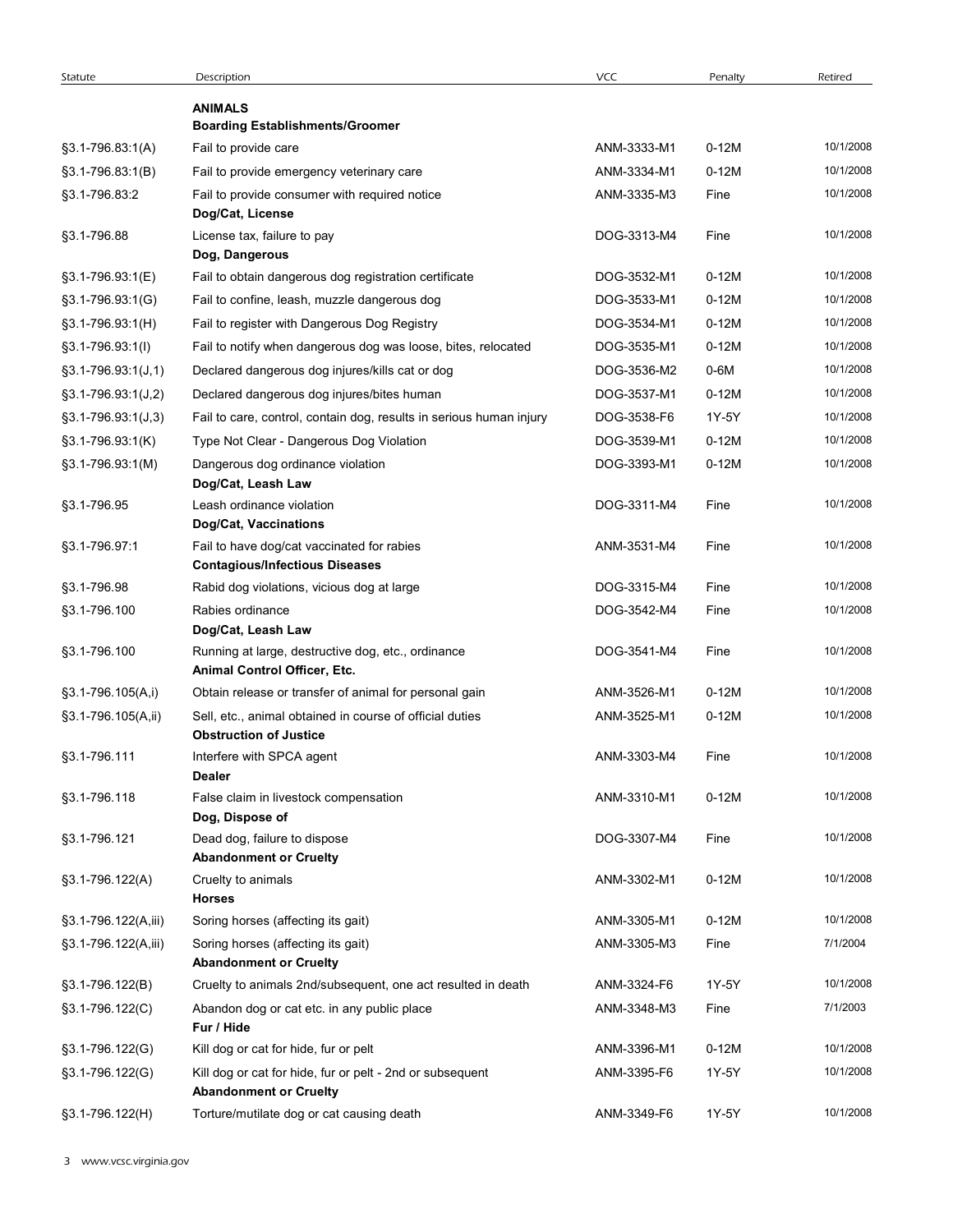| Statute                                       | Description<br><b>ANIMALS</b>                                                                                                              | <b>VCC</b>                 | Penalty         | Retired                |
|-----------------------------------------------|--------------------------------------------------------------------------------------------------------------------------------------------|----------------------------|-----------------|------------------------|
| §3.1-796.122(H)                               | Fur / Hide<br>Kill dog or cat for hide, fur or pelt                                                                                        | ANM-3396-M1                | $0-12M$         | 7/1/2003               |
| §3.1-796.122(H)                               | Kill dog or cat for hide, fur or pelt - 2nd or subsequent<br><b>Abandonment or Cruelty</b>                                                 | ANM-3395-F6                | 1Y-5Y           | 7/1/2003               |
| §3.1-796.122(I)                               | Torture/mutilate dog or cat causing death                                                                                                  | ANM-3349-F6                | 1Y-5Y           | 7/1/2003               |
| §3.1-796.122.1                                | Sell animal after cruelty or neglect conviction<br><b>Horses</b>                                                                           | ANM-3545-M1                | $0-12M$         | 10/1/2008              |
| §3.1-796.123                                  | Soring horses (affecting its gait)<br><b>Fighting</b>                                                                                      | ANM-3305-M3                | Fine            | 7/1/2002               |
| $§3.1 - 796.124(A,1)$                         | Promote or engage in animal fighting                                                                                                       | ANM-3516-M1                | $0-12M$         | 10/1/2008              |
| $§3.1 - 796.124(A,1)$                         | Promote or engage in organized fighting of dogs                                                                                            | DOG-3326-F6                | 1Y-5Y           | 7/1/2008               |
| $$3.1-796.124(A,2)$                           | Attend animal fighting                                                                                                                     | ANM-3517-M1                | $0-12M$         | 10/1/2008              |
| $§3.1 - 796.124(A,2)$                         | Wage money on organized dogfighting                                                                                                        | DOG-3327-F6                | 1Y-5Y           | 7/1/2008               |
| $§3.1 - 796.124(A,3)$                         | Allow animal fighting on premises                                                                                                          | ANM-3518-M1                | $0-12M$         | 10/1/2008              |
| §3.1-796.124(A,3)                             | Receive money from another to keep a place for dogfighting                                                                                 | DOG-3328-F6                | 1Y-5Y           | 7/1/2008               |
| §3.1-796.124(A,4)                             | Aid or abet animal fighting                                                                                                                | ANM-3519-M1                | $0-12M$         | 10/1/2008              |
| $$3.1-796.124(A,4)$                           | Possess, own, train, or sell dog for fighting another dog                                                                                  | DOG-3469-F6                | 1Y-5Y           | 7/1/2008               |
| §3.1-796.124(A,5)                             | Allow dogfighting activities on premises<br>Fighting - In Combination with § 3.1-796.124(A) Offense                                        | DOG-3468-F6                | 1Y-5Y           | 7/1/2008               |
| $§3.1 - 796.124(B,1)$                         | Dogfighting activity                                                                                                                       | ANM-3573-F6                | 1Y-5Y           | 10/1/2008              |
| §3.1-796.124(B,2)                             | Device or substance used to enhance animal's ability to fight                                                                              | ANM-3574-F6                | 1Y-5Y           | 10/1/2008              |
| §3.1-796.124(B,3)                             | Wage money, etc., on animal fighting                                                                                                       | ANM-3575-F6                | 1Y-5Y           | 10/1/2008              |
| §3.1-796.124(B,4)                             | Pay or receive admission for animal fighting                                                                                               | ANM-3576-F6                | 1Y-5Y           | 10/1/2008              |
| $§3.1 - 796.124(B,5)$                         | Possess, etc., animal for fighting                                                                                                         | ANM-3577-F6                | 1Y-5Y           | 10/1/2008              |
| $§3.1 - 796.124(B,6)$                         | Minor child allowed to attend or be involved in animal fighting<br><b>Fighting</b>                                                         | ANM-3578-F6                | 1Y-5Y           | 10/1/2008              |
| §3.1-796.125(A)                               | Engage in fighting cocks or other animals                                                                                                  | ANM-3301-M3                | Fine            | 7/1/2008               |
| §3.1-796.125(B)                               | Attend fighting cocks or other animals exhibition                                                                                          | ANM-3466-M3                | Fine            | 7/1/2008               |
| $$3.1-796.125(C)$                             | Attend fighting dog exhibition<br><b>Pigeons</b>                                                                                           | ANM-3467-M1                | $0-12M$         | 7/1/2008               |
| §3.1-796.126                                  | Shooting pigeons for amusement                                                                                                             | ANM-3304-M4                | Fine            | 7/1/2002               |
| §3.1-796.126                                  | Shooting pigeons for amusement<br>Dog, Hybrid Canine                                                                                       | ANM-3304-M4                | Fine            | 10/1/2008              |
| §3.1-796.126.9                                | Violation of hybrid canine requirements                                                                                                    | DOG-9931-M3                | Fine            | 10/1/2008              |
| §3.1-796.126.9<br>$§3.1 - 796.128(A,1)$       | Violation of hybrid canine requirements - 2nd or subsequent<br>Dog/Cat, License<br>False statement in order to secure a dog or cat license | DOG-9930-M1<br>DOG-3325-M4 | $0-12M$<br>Fine | 10/1/2008<br>10/1/2008 |
|                                               |                                                                                                                                            |                            |                 | 10/1/2008              |
| $$3.1-796.128(A,2)$<br>$§3.1 - 796.128(A, 6)$ | Fail to pay license tax<br><b>Contagious/Infectious Diseases</b><br>Allow dog/cat with contagious or infectious disease to stray           | DOG-3540-M4<br>ANM-3528-M4 | Fine<br>Fine    | 10/1/2008              |
| §3.1-796.128(A,7)                             | Dog/Cat, License<br>Concealing unlicensed dog or cat                                                                                       | ANM-3529-M4                | Fine            | 10/1/2008              |
| $§3.1 - 796.128(A, 8)$                        | Dog/Cat, Collar<br>Remove dog/cat collar and tag                                                                                           | ANM-3530-M4                | Fine            | 10/1/2008              |
|                                               | Animal Control Officer, Etc.                                                                                                               |                            |                 |                        |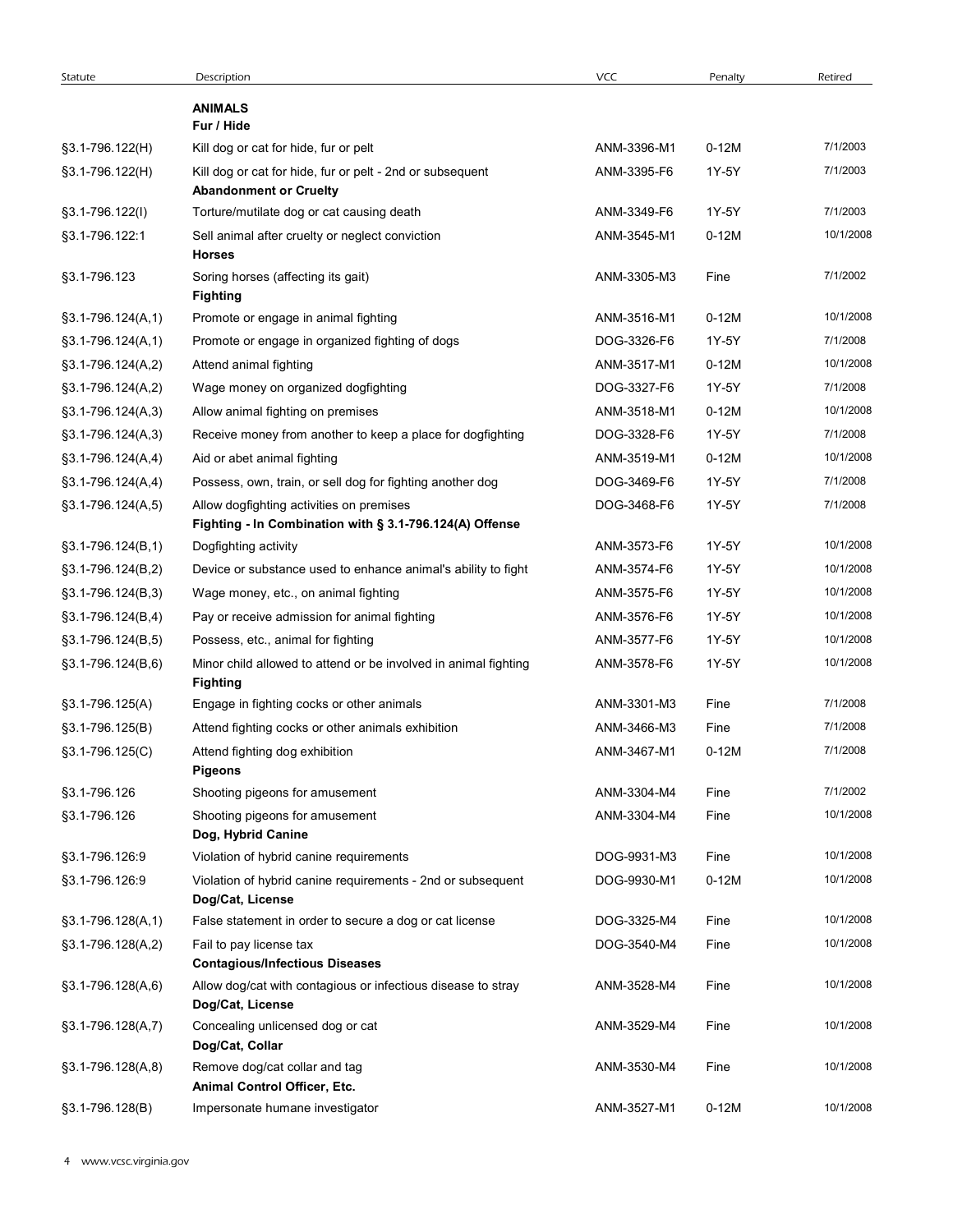| Statute              | Description                                                                                                                         | <b>VCC</b>  | Penalty | Retired   |
|----------------------|-------------------------------------------------------------------------------------------------------------------------------------|-------------|---------|-----------|
|                      | <b>ANIMALS</b><br>Dog, Guide / Leader                                                                                               |             |         |           |
| §3.1-796.128.1(A)    | Impede/interfere with duties performed by dog                                                                                       | DOG-3330-M3 | Fine    | 10/1/2008 |
| §3.1-796.128:1(B)    | Injure guide/leader dog<br>Fur / Hide                                                                                               | DOG-3331-M1 | $0-12M$ | 10/1/2008 |
| §3.1-796.128:2       | Sell garments containing dog or cat fur<br>Dog, Breeders                                                                            | ANM-3394-M9 | Fine    | 10/1/2008 |
| $$3.1-796.71:1(A)$   | Pet shop offers dog procured from unlicensed dog breeder                                                                            | DOG-3520-M1 | $0-12M$ | 10/1/2008 |
| $§3.1 - 796.71:1(B)$ | Unlicensed dog breeder sells dog to pet shop                                                                                        | DOG-3521-M1 | $0-12M$ | 10/1/2008 |
| §3.1-796.77:1        | No commercial dog breeder's license                                                                                                 | DOG-3522-M1 | $0-12M$ | 10/1/2008 |
| §3.1-796.77:2        |                                                                                                                                     | DOG-3543-M1 | $0-12M$ | 10/1/2008 |
| §3.1-796.77:4        | Violate commercial dog breeding requirements<br>Commercial dog breeder with controlling interest in releasing agency                | DOG-3544-M1 | $0-12M$ | 10/1/2008 |
|                      | <b>AGRICULTURE, HORTICULTURE &amp; FOOD</b><br><b>Meat and Poultry Products</b>                                                     |             |         |           |
| §3.1-884.22          | Distribute adulterated, misbranded, uninspected products                                                                            | AGR-3494-F9 | 1Y-3Y   | 10/1/2008 |
| §3.1-884.22          | Distribute adulterated, misbranded, uninspected products - to defraud                                                               | AGR-3495-F9 | 1Y-3Y   | 10/1/2008 |
| §3.1-884.23          | False representation regarding inspection, etc.                                                                                     | AGR-3496-M9 | $0-12M$ | 10/1/2008 |
| §3.1-884.23          | False representation regarding inspection, etc. - to defraud                                                                        | AGR-3497-F9 | 1Y-3Y   | 10/1/2008 |
| §3.1-884.24          | Distribution of equine, or dead, etc., livestock/poultry                                                                            | AGR-3492-M9 | $0-12M$ | 10/1/2008 |
| §3.1-884.24          | Distribution of equine, or dead, etc., livestock/poultry - to defraud                                                               | AGR-3493-F9 | 1Y-3Y   | 10/1/2008 |
| $$3.1-884.25(1)$     | Accept bribe, employee of Board of Agriculture & Consumer Services                                                                  | AGR-3489-F9 | 1Y-3Y   | 10/1/2008 |
| §3.1-884.25(1)       | Bribery of employee of Board of Agriculture and Consumer Services                                                                   | AGR-3491-F9 | 1Y-3Y   | 10/1/2008 |
| $§3.1 - 884.25(2)$   | Assault on employee of Board of Agriculture and Consumer Services                                                                   | AGR-3490-F9 | 1Y-3Y   | 10/1/2008 |
|                      | <b>WEIGHTS AND MEASURES</b><br>General                                                                                              |             |         |           |
| §3.1-963             | Obstructing Commissioner, sealer, etc., in performance of duties                                                                    | WGT-7395-M1 | $0-12M$ | 10/1/2008 |
| §3.1-964             | Impersonating Commissioner, sealer, etc.<br>Type                                                                                    | WGT-7396-M1 | $0-12M$ | 10/1/2008 |
| §3.1-965             | Use, possess incorrect weight or measure device<br><b>AGRICULTURE, HORTICULTURE &amp; FOOD</b><br><b>Endangered Plant or Insect</b> | WGT-5425-M1 | $0-12M$ | 10/1/2008 |
| §3.1-1023            | Possession of endangered or threatened species                                                                                      | AGR-3565-M1 | $0-12M$ | 10/1/2008 |
| $§3.1 - 1026(A)$     | Buy any threatened species without a license                                                                                        | AGR-3566-M1 | $0-12M$ | 10/1/2008 |
| $§3.1 - 1026(B)$     | Records, fail to maintain purchase                                                                                                  | AGR-3567-M1 | $0-12M$ | 10/1/2008 |
| §3.1-1027            | Ginseng, harvest out of season                                                                                                      | AGR-3568-M1 | $0-12M$ | 10/1/2008 |
| §3.1-1030            | See specific statute for VCC<br><b>Tobacco</b>                                                                                      |             |         | 10/1/2008 |
| §3.2-2510            | Dark-fired tobacco violation<br>Fertilizer                                                                                          | AGR-4636-M1 | $0-12M$ | 7/1/2012  |
| §3.2-3623            | Fertilizer violation                                                                                                                | AGR-4639-M1 | $0-12M$ | 7/2/2011  |
| §3.2-3623            | Fertilizer violation                                                                                                                | AGR-4639-M3 | Fine    | 7/1/2011  |
|                      | <b>Tobacco Product Manufacturers</b>                                                                                                |             |         |           |
| §3.2-4212(D,i)       | Sell or distribute cigarettes not in directory                                                                                      | AGR-3563-M2 | 0-6M    | 7/1/2009  |
| $$3.2-4212(D, ii)$   | Possess, import, etc., cigarettes not in directory<br><b>Food and Drink</b>                                                         | AGR-3564-M2 | $0-6M$  | 7/1/2009  |
| §3.2-5119            | Transportation or storage of food under unsanitary conditions                                                                       | AGR-3569-M9 | 0-90D   | 10/2/2008 |
|                      | Obstruct investigation, etc., of food storage/transportation                                                                        | AGR-4661-M1 | $0-6M$  | 10/2/2008 |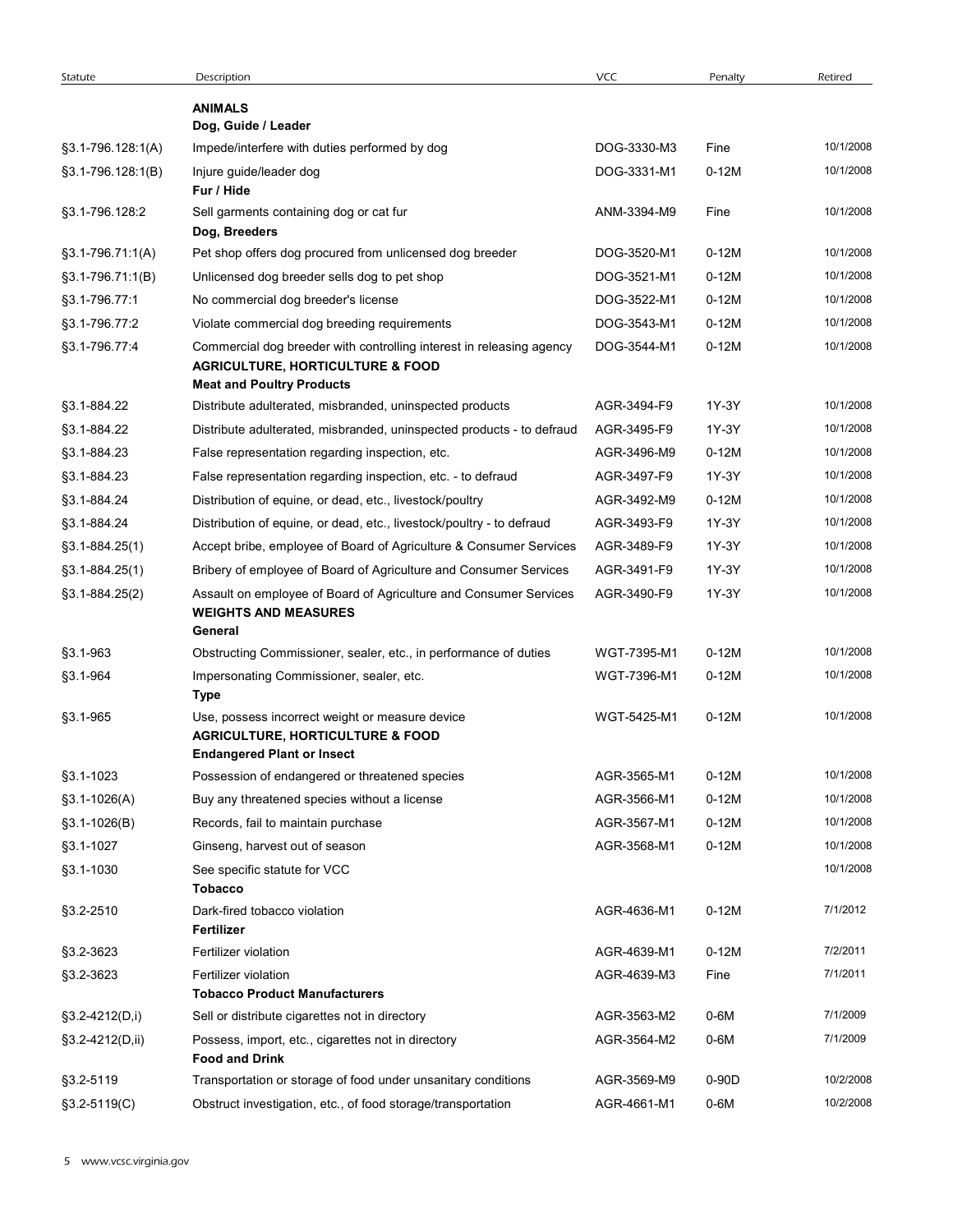| Statute             | Description                                                                                                                  | <b>VCC</b>  | Penalty | Retired   |
|---------------------|------------------------------------------------------------------------------------------------------------------------------|-------------|---------|-----------|
|                     | <b>AGRICULTURE, HORTICULTURE &amp; FOOD</b><br><b>Meat and Poultry Products</b>                                              |             |         |           |
| §3.2-5407           | Distribute adulterated, misbranded, uninspected products                                                                     | AGR-3494-F9 | 1Y-3Y   | 10/1/2008 |
| §3.2-5407           | Distribute adulterated, misbranded, uninspected products - to defraud                                                        | AGR-3495-F9 | 1Y-3Y   | 10/1/2008 |
| §3.2-5408           | False representation regarding inspection, etc.                                                                              | AGR-3496-M9 | $0-12M$ | 10/1/2008 |
| §3.2-5408           | False representation regarding inspection, etc. - to defraud                                                                 | AGR-3497-F9 | 1Y-3Y   | 10/1/2008 |
| §3.2-5409           | Distribution of equine, or dead, etc., livestock/poultry                                                                     | AGR-3492-M9 | $0-12M$ | 10/1/2008 |
| §3.2-5409           | Distribution of equine, or dead, etc., livestock/poultry - to defraud                                                        | AGR-3493-F9 | 1Y-3Y   | 10/1/2008 |
| $$3.2 - 5410(A)$    | Accept bribe, employee of Board of Agriculture & Consumer Services                                                           | AGR-3489-F9 | 1Y-3Y   | 10/1/2008 |
| $$3.2 - 5410(A)$    | Bribery of employee of Board of Agriculture and Consumer Services                                                            | AGR-3491-F9 | 1Y-3Y   | 10/1/2008 |
| $$3.2 - 5410(B)$    | Assault on employee of Board of Agriculture and Consumer Services<br><b>ANIMALS</b><br><b>Contagious/Infectious Diseases</b> | AGR-3490-F9 | 1Y-3Y   | 10/1/2008 |
| $§3.2 - 6018(i)$    | Fail to comply with contagious/infectious disease regulations<br><b>Poultry</b>                                              | ANM-4685-M1 | $0-12M$ | 7/1/2016  |
| §3.2-6018(i)        | Dead poultry, disposal violation<br>Swine                                                                                    | ANM-4684-M1 | $0-12M$ | 7/1/2016  |
| §3.2-6018(i)        | Swine food violation<br>Veterinarian                                                                                         | ANM-4683-M1 | $0-12M$ | 7/1/2016  |
| §3.2-6018(ii)       | Fail to allow state veterinarian to perform duty<br>Quarantine                                                               | ANM-4686-M1 | $0-12M$ | 7/1/2016  |
| §3.2-6018(iii)      | Animal quarantine violation<br><b>Abandonment or Cruelty</b>                                                                 | ANM-4687-M1 | $0-12M$ | 7/1/2016  |
| §3.2-6504           | Abandonment of animals<br>Dog, Breeders                                                                                      | ANM-3300-M3 | Fine    | 7/1/2018  |
| $$3.2-6511.2(A)$    | Offer dog for sale, etc., in violation of Animal Welfare Act<br>Dog, Dangerous                                               | DOG-4702-M1 | $0-12M$ | 7/1/2022  |
| §3.2-6540(E)        | Fail to obtain dangerous dog registration certificate                                                                        | DOG-3532-M1 | $0-12M$ | 7/1/2019  |
| $$3.2-6540(G)$      | Fail to confine, leash, muzzle dangerous dog                                                                                 | DOG-3533-M1 | $0-12M$ | 7/1/2019  |
| $$3.2-6540(H)$      | Fail to register with Dangerous Dog Registry                                                                                 | DOG-3534-M1 | $0-12M$ | 7/1/2019  |
| $$3.2-6540(l)$      | Fail to notify when dangerous dog was loose, bites, relocated                                                                | DOG-3535-M1 | $0-12M$ | 7/1/2019  |
| $$3.2-6540(J)$      | Fail to obtain dangerous dog registration certificate                                                                        | DOG-3532-M1 | $0-12M$ | 7/1/2021  |
| $§3.2 - 6540(J,1)$  | Declared dangerous dog injures/kills cat or dog                                                                              | DOG-3536-M2 | $0-6M$  | 7/1/2019  |
| $\S3.2 - 6540(J,2)$ | Declared dangerous dog injures/bites human                                                                                   | DOG-3537-M1 | $0-12M$ | 7/1/2019  |
| $$3.2-6540(J,3)$    | Fail to care, control, contain dog, results in serious human injury                                                          | DOG-3538-F6 | 1Y-5Y   | 7/1/2019  |
| $$3.2-6540(K)$      | Type not clear from record - Dangerous Dog Violation                                                                         | DOG-3539-M1 | $0-12M$ | 7/1/2019  |
| $$3.2-6540(L)$      | Fail to confine, leash, muzzle dangerous dog                                                                                 | DOG-3533-M1 | $0-12M$ | 7/1/2021  |
| $\S3.2 - 6540(M)$   | Dangerous dog ordinance violation                                                                                            | DOG-3393-M1 | $0-12M$ | 7/1/2019  |
| §3.2-6540(M)        | Fail to register with Dangerous Dog Registry                                                                                 | DOG-3534-M1 | $0-12M$ | 7/1/2021  |
| $$3.2-6540(N)$      | Fail to notify when dangerous dog was loose, bites, relocated                                                                | DOG-3535-M1 | $0-12M$ | 7/1/2021  |
| $§3.2 - 6540(0,1)$  | Declared dangerous dog injures/kills cat or dog                                                                              | DOG-3536-M2 | 0-6M    | 7/1/2021  |
| $\S3.2 - 6540(0,2)$ | Declared dangerous dog injures/bites human                                                                                   | DOG-3537-M1 | $0-12M$ | 7/1/2021  |
| $\S3.2 - 6540(0,3)$ | Fail to care, control, contain dog, results in serious human injury                                                          | DOG-3538-F6 | 1Y-5Y   | 7/1/2021  |
| $$3.2-6540(P)$      | Type not clear from record - Dangerous Dog Violation                                                                         | DOG-3539-M1 | $0-12M$ | 7/1/2021  |
| $$3.2-6540(R)$      | Dangerous dog ordinance violation<br><b>Horses</b>                                                                           | DOG-3393-M1 | $0-12M$ | 7/1/2021  |
|                     | Soring horses (affecting its gait)                                                                                           | ANM-3305-M1 | $0-12M$ | 7/1/2019  |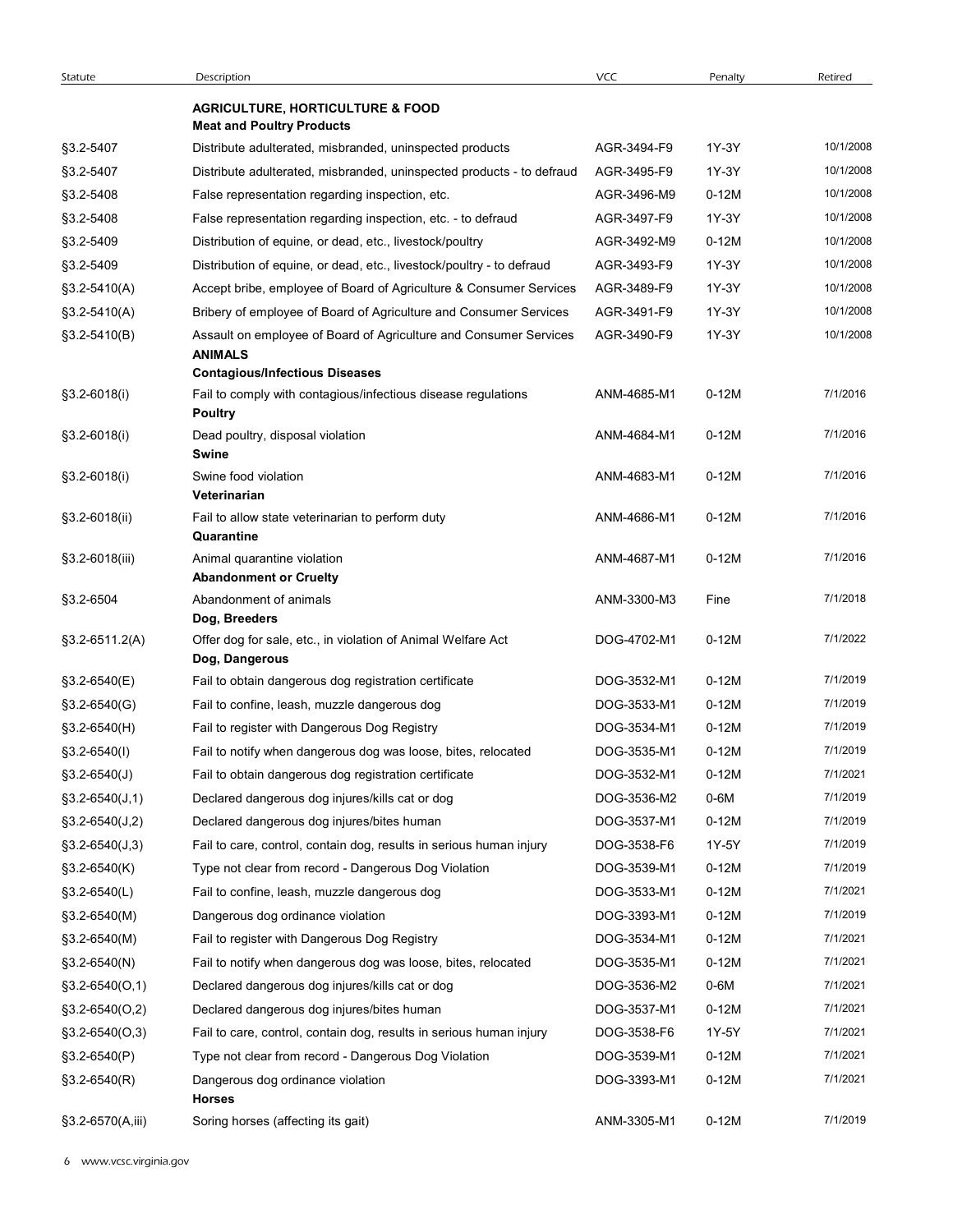| Statute              | Description                                                                                                                  | <b>VCC</b>                 | Penalty            | Retired              |
|----------------------|------------------------------------------------------------------------------------------------------------------------------|----------------------------|--------------------|----------------------|
|                      | <b>ANIMALS</b>                                                                                                               |                            |                    |                      |
|                      | <b>Abandonment or Cruelty</b>                                                                                                |                            |                    | 7/1/2019             |
| §3.2-6570(F)         | Torture/mutilate dog or cat causing death<br><b>Fighting</b>                                                                 | ANM-3349-F6                | 1Y-5Y              |                      |
| $$3.2-6571(A,1)$     | Promote or engage in organized fighting of dogs                                                                              | DOG-3326-F6                | 1Y-5Y              | 7/1/2008             |
| $$3.2-6571(A,2)$     | Wage money on organized dogfighting                                                                                          | DOG-3327-F6                | 1Y-5Y              | 7/1/2008             |
| $$3.2-6571(A,3)$     | Receive money from another to keep a place for dogfighting                                                                   | DOG-3328-F6                | 1Y-5Y              | 7/1/2008             |
| $$3.2-6571(A,4)$     | Possess, own, train, or sell dog for fighting another dog                                                                    | DOG-3469-F6                | 1Y-5Y              | 7/1/2008             |
| $$3.2-6571(A,5)$     | Allow dogfighting activities on premises                                                                                     | DOG-3468-F6                | 1Y-5Y              | 7/1/2008             |
| §3.2-6572(A)         | Engage in fighting cocks or other animals                                                                                    | ANM-3301-M3                | Fine               | 7/1/2008             |
| $$3.2-6572(B)$       | Attend fighting cocks or other animals exhibition                                                                            | ANM-3466-M3                | Fine               | 7/1/2008             |
| $$3.2-6572(C)$       | Attend fighting dog exhibition<br><b>ALCOHOL</b><br>Taxes                                                                    | ANM-3467-M1                | $0-12M$            | 7/1/2008             |
| §4-66                | Contract with State Tax Commission, breach<br><b>Type</b>                                                                    | ALC-4111-M1                | $0-12M$            | 7/1/1994             |
| §4-68                | Mixing deleterious substance with alcohol<br>Sell                                                                            | ALC-4122-M1                | $0-12M$            | 7/1/1994             |
| $§4 - 76$            | Bay rum, selling<br><b>Mixed Beverage Law</b>                                                                                | ALC-4108-M1                | $0-12M$            | 7/1/1994             |
| §4-98.10(h)          | Person < 21 to loiter in licensed establishment, allow                                                                       | ALC-4147-M9                | 30D-12M            | 7/1/1994             |
| $§4-98.10(w)$        | Unauthorized advertisement<br>Type                                                                                           | ALC-4162-M9                | 30D-12M            | 7/1/1994             |
| §4-112.1             | Purchase for minor (< 3.2%)<br><b>Drinking</b>                                                                               | ALC-4128-M1                | $0-12M$            | 7/1/1994             |
| §4-112.3             | Drinking in public (< 3.2%)<br>Type                                                                                          | ALC-4113-M4                | Fine               | 7/1/1994             |
| §4-112.4             | Drinking in public school<br>Manufacture                                                                                     | ALC-4114-M1                | $0-12M$            | 7/1/1994             |
| §4-116               | Illegal manufacture or sale<br><b>Transport</b>                                                                              | ALC-4117-M1                | $0-12M$            | 7/1/1994             |
| §4-118.2             | Transport (< 3.2%)<br>Sell                                                                                                   | ALC-4139-M1                | $0-12M$            | 7/1/1994<br>7/1/2013 |
| §4.1-304<br>§4.1-306 | Sell to person intoxicated, interdicted, or less than 21<br>Purchase<br>Purchase for, under age 21, intoxicated, interdicted | ALC-4135-M1<br>ALC-4127-M1 | $0-12M$<br>$0-12M$ | 7/1/2005             |
| $§4.1-307(B)$        | <b>Mixed Beverage Law</b><br>Northern VA Planning Dist., employ person <18 to sell/serve                                     | ALC-4179-M1                | $0-12M$            | 11/16/2004           |
| §4.1-310             | Transport<br>Importation, shipment, transportation, illegal                                                                  | ALC-4166-M1                | $0-12M$            | 7/1/2022             |
| §4.1-320             | <b>Advertising</b><br>Advertise alcoholic beverages not legally manufactured/sold                                            | ALC-4177-M1                | $0-12M$            | 10/13/2004           |
|                      | <b>Mixed Beverage Law</b>                                                                                                    |                            |                    |                      |
| $§4.1 - 325(13)$     | Nude, allow person connected to business to appear                                                                           | ALC-4152-M9                | 30D-12M            | 7/1/2003             |
| §4.1-325(14)         | Consumption of mixed beverage by employee on duty                                                                            | ALC-4153-M9                | 30D-12M            | 7/1/2003             |
| §4.1-325(20)         | Income of business, allow person to receive percentage<br><b>Advertising</b>                                                 | ALC-4159-M1                | $0-12M$            | 7/1/2000             |
|                      | Illegal advertising in retail store                                                                                          | ALC-4116-M1                | $0-12M$            | 7/1/2007             |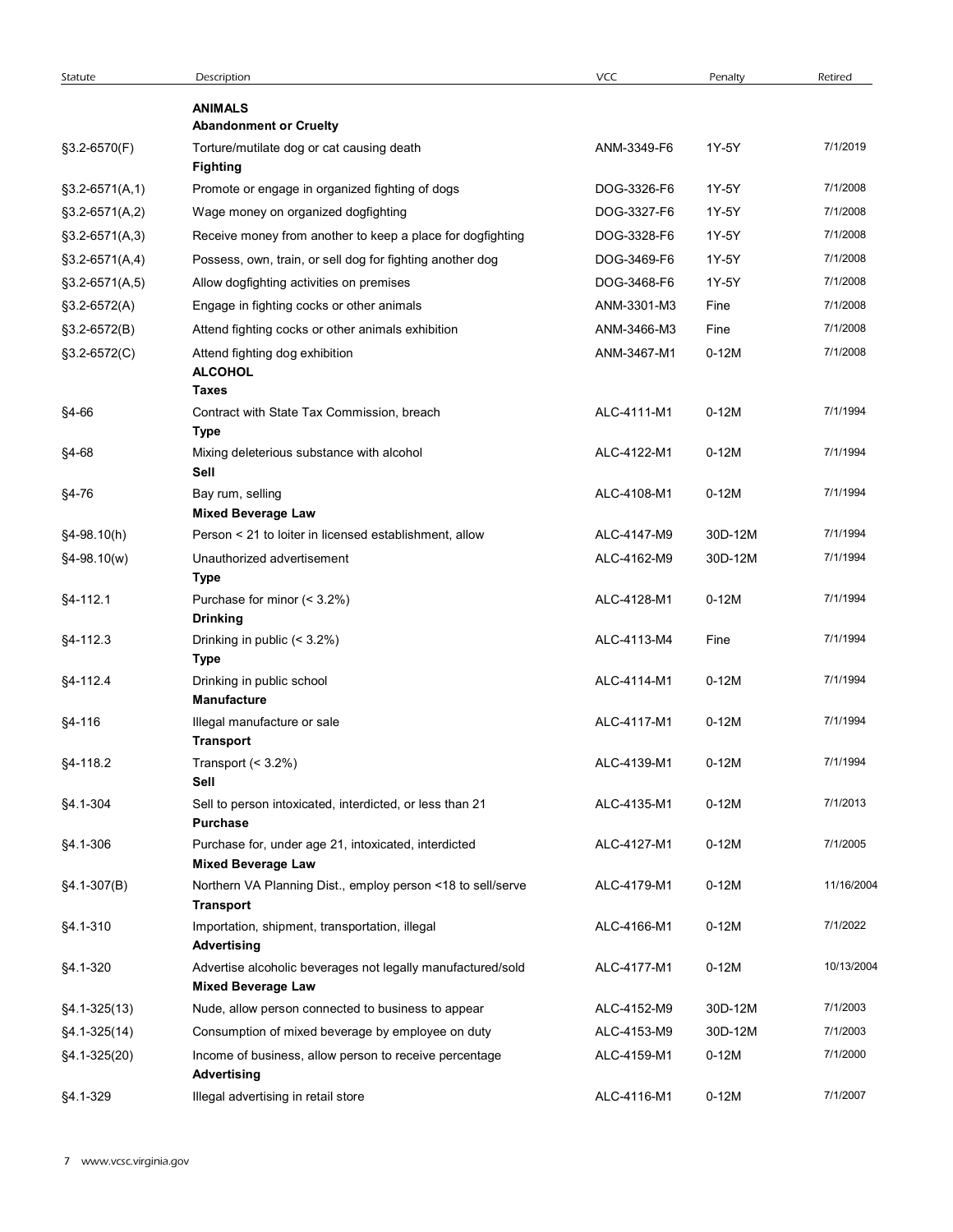| Statute              | Description                                                                                               | <b>VCC</b>                 | Penalty          | Retired                 |
|----------------------|-----------------------------------------------------------------------------------------------------------|----------------------------|------------------|-------------------------|
|                      | <b>BANKING AND FINANCE (Prior to October 1,2010)</b><br><b>Real Estate</b>                                |                            |                  |                         |
| §6.1-2.13:1          | Kickbacks, etc., resulting from the sale of real estate<br>Director / Officer                             | BNK-5902-M9                | Fine             | 10/1/2010               |
| $§6.1 - 51$          | Acting after removal from management<br><b>Bank / Trust</b>                                               | BNK-5884-F6                | 1Y-5Y            | 10/1/2010               |
| §6.1-111             | Banking/trust business without authority, doing                                                           | BNK-5866-F6                | 1Y-5Y            | 10/1/2010               |
| §6.1-112             | Bank or trust terms, unlawful use of                                                                      | BNK-5867-F6                | 1Y-5Y            | 10/1/2010               |
| §6.1-119             | Derogatory statements affecting banks, make etc.                                                          | BNK-5868-M1                | $0 - 12M$        | 10/13/2004              |
| §6.1-119             | Derogatory statements affecting banks, make, etc.                                                         | BNK-5868-M9                | $0-12M$          | 10/1/2010               |
| §6.1-119.1           | Logo or symbol deceptively used for marketing                                                             | BNK-5907-M1                | $0-12M$          | 10/1/2010               |
| §6.1-120             | False certification of checks                                                                             | BNK-5869-M1                | $0 - 12M$        | 10/1/2010               |
| §6.1-122             | Employee, etc., of bank/trust misapplies, etc., < \$200                                                   | BNK-5856-M1                | $0 - 12M$        | 10/1/2010               |
| §6.1-122             | Employee, etc., of bank/trust misapplies, etc., $\geq$ \$200                                              | BNK-5857-F9                | 1Y-20Y           | 10/1/2010               |
| §6.1-122<br>§6.1-122 | False entry to defraud other company or person<br>False statement on the condition of bank/trust business | BNK-5870-F5<br>BNK-5871-F5 | 1Y-10Y<br>1Y-10Y | 10/1/2010<br>10/13/2004 |
| §6.1-122             | False statement on the condition of bank/trust business                                                   | BNK-5871-F9                | 1Y-10Y           | 10/1/2010               |
| §6.1-123             | Violating or causing bank/trust business to violate laws                                                  | BNK-5872-M1                | $0-12M$          | 10/1/2010               |
| §6.1-124             | Receive deposit knowing bank/broker to be insolvent<br><b>Savings Bank</b>                                | BNK-5873-F9                | 1Y-3Y            | 10/1/2010               |
| §6.1-194.86(A)       | Fail to produce documents for examination                                                                 | BNK-5875-M1                | $0-12M$          | 10/1/2010               |
| $§6.1-194.86(B)$     | Operate savings institution without authority                                                             | BNK-5876-F6                | 1Y-5Y            | 10/1/2010               |
| §6.1-194.93:1        | Logo or symbol deceptively used for marketing                                                             | BNK-5908-M1                | $0-12M$          | 10/1/2010               |
| §6.1-194.95(A)       | Engage in savings institution without authority                                                           | BNK-5877-F6                | 1Y-5Y            | 10/1/2010               |
| $§6.1-194.95(B)$     | Savings bank terms, unlawful use of                                                                       | BNK-5878-F6                | 1Y-5Y            | 10/1/2010               |
| §6.1-194.147         | False statement on condition of institution<br><b>Credit Union</b>                                        | BNK-5874-F6                | 1Y-5Y            | 10/1/2010               |
| $§6.1 - 223.2(1)$    | Falsify book of accounts by alteration, false entry, omission                                             | BNK-5879-F6                | 1Y-5Y            | 7/1/1990                |
| $§6.1 - 223.2(2)$    | Transmit false document to government agency                                                              | BNK-5880-F6                | 1Y-5Y            | 7/1/1990                |
| $§6.1 - 223.2(3)$    | Obtain signature by deceit                                                                                | BNK-5881-F6                | 1Y-5Y            | 7/1/1990                |
| $§6.1 - 223.2(4)$    | Destroy book of account, report statement                                                                 | BNK-5882-F6                | 1Y-5Y            | 7/1/1990                |
| $§6.1 - 223.2(5)$    | Receive money etc. through transaction of credit union                                                    | BNK-5883-F6                | 1Y-5Y            | 7/1/1990                |
| §6.1-225.19          | Unlawful use of words "credit union"                                                                      | BNK-5904-M1                | $0-12M$          | 10/1/2010               |
| $§6.1 - 225.62(1)$   | Falsify book of accounts by alteration, false entry, omission                                             | BNK-5879-F6                | 1Y-5Y            | 10/1/2010               |
| §6.1-225.62(2)       | Transmits false document to government agency                                                             | BNK-5880-F6                | 1Y-5Y            | 10/1/2010               |
| $§6.1 - 225.62(3)$   | Obtain signature by deceit                                                                                | BNK-5881-F6                | 1Y-5Y            | 10/1/2010               |
| $§6.1 - 225.62(4)$   | Destroy book of account, report statement                                                                 | BNK-5882-F6                | 1Y-5Y            | 10/1/2010               |
| $§6.1 - 225.62(5)$   | Receive money, etc., through transaction of credit union                                                  | BNK-5883-F6                | 1Y-5Y            | 10/1/2010               |
| §6.1-225.65          | Logo or symbol deceptively used for marketing<br><b>Consumer Finance</b>                                  | BNK-5909-M1                | $0-12M$          | 10/1/2010               |
| §6.1-249             | Engage in lending without a license<br><b>Credit Counseling</b>                                           | BNK-5901-M2                | 0-6M             | 10/1/2010               |
| §6.1-363.3           | Provide debt management planning without a license<br><b>Money Orders</b>                                 | BNK-5810-M1                | $0-12M$          | 10/1/2010               |
| §6.1-375             | Sale of money orders/transmissions without a license                                                      | BNK-5903-M3                | Fine             | 7/1/2001                |
| §6.1-375             | Sale of money orders/transmissions without a license                                                      | BNK-5903-M1                | $0-12M$          | 10/1/2010               |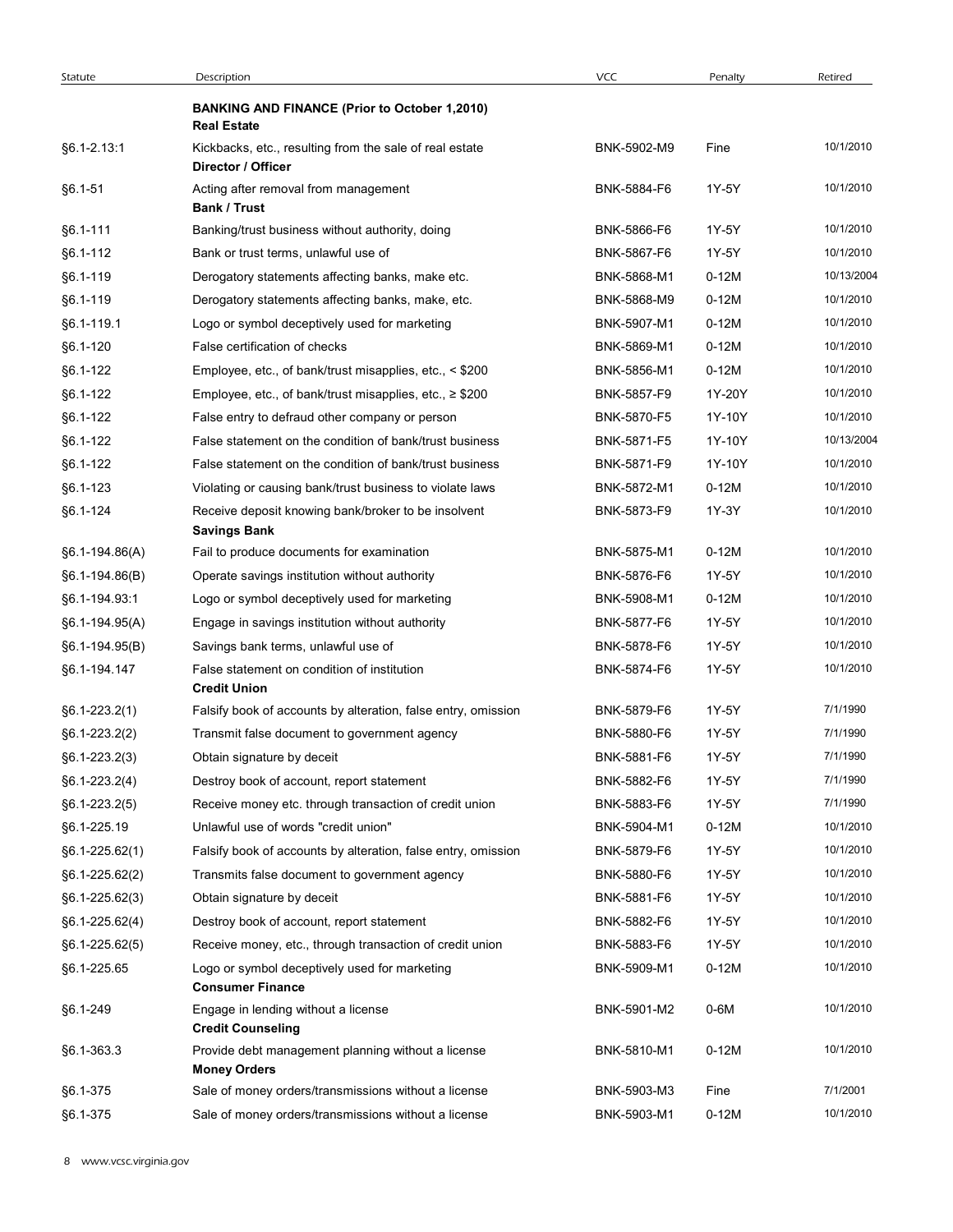| Statute           | Description                                                                                                                               | <b>VCC</b>                 | Penalty            | Retired              |
|-------------------|-------------------------------------------------------------------------------------------------------------------------------------------|----------------------------|--------------------|----------------------|
|                   | <b>BANKING AND FINANCE (Prior to October 1,2010)</b><br><b>Mortgage Lender and Broker</b>                                                 |                            |                    |                      |
| §6.1-429          | Act as mortgage lender, etc., without license<br><b>CHECK CASHER (Prior to October 1,2010)</b><br>Type                                    | BNK-5900-F6                | 1Y-5Y              | 10/1/2010            |
| §6.1-441          | Registration; fail to obtain<br><b>BANKING AND FINANCE (Prior to October 1,2010)</b>                                                      | CHK-2561-M1                | $0-12M$            | 10/1/2010            |
| $§6.1-445(A)$     | <b>Payday Loans</b><br>Make payday loan without license, in violation of provisions                                                       | BNK-5905-F6                | 1Y-5Y              | 10/1/2010            |
| $§6.1-445(B)$     | Arrange or broker payday loan                                                                                                             | BNK-5906-F6                | 1Y-5Y              | 10/1/2010            |
|                   | <b>BANKING, TRUSTS AND FINANCE</b><br><b>Bank</b>                                                                                         |                            |                    |                      |
| $§6.2-943(A)$     | Employee, etc., of bank misapplies, etc., < \$200                                                                                         | BNK-5914-M1                | $0-12M$            | 7/1/2018             |
| $§6.2-943(A)$     | Employee, etc., of bank misapplies, etc., < \$500                                                                                         | BNK-5914-M1                | $0-12M$            | 7/1/2020             |
| $§6.2-943(A)$     | Employee, etc., of bank misapplies, etc., $\geq$ \$200                                                                                    | BNK-5915-F9                | 1Y-20Y             | 7/1/2018             |
| $§6.2-943(A)$     | Employee, etc., of bank misapplies, etc., $\geq$ \$500<br><b>Trust Business</b>                                                           | BNK-5915-F9                | 1Y-20Y             | 7/1/2020             |
| $$6.2-1044(A)$    | Employee, etc., of trust misapplies, etc., < \$200                                                                                        | BNK-5924-M1                | $0-12M$            | 7/1/2018             |
| $$6.2-1044(A)$    | Employee, etc., of trust misapplies, etc., < \$500                                                                                        | BNK-5924-M1                | $0-12M$            | 7/1/2020             |
| $§6.2-1044(A)$    | Employee, etc., of trust misapplies, etc., ≥ \$200                                                                                        | BNK-5925-F9                | 1Y-20Y             | 7/1/2018             |
| $§6.2-1044(A)$    | Employee, etc., of trust misapplies, etc., ≥ \$500<br><b>Trust Subsidiaries</b>                                                           | BNK-5925-F9                | 1Y-20Y             | 7/1/2020             |
| §6.2-1062(A)      | Employee, etc., of trust subsidiary misapplies, etc., < \$200                                                                             | BNK-5932-M1                | $0-12M$            | 7/1/2018             |
| $§6.2-1062(A)$    | Employee, etc., of trust subsidiary misapplies, etc., < \$500                                                                             | BNK-5932-M1                | $0-12M$            | 7/1/2020             |
| $$6.2-1062(A)$    | Employee, etc., of trust subsidiary misapplies, etc., ≥ \$200                                                                             | BNK-5931-F9                | 1Y-20Y             | 7/1/2018             |
| $$6.2-1062(A)$    | Employee, etc., of trust subsidiary misapplies, etc., ≥ \$500<br><b>MISCELLANEOUS CRIME</b><br><b>Type</b>                                | BNK-5931-F9                | 1Y-20Y             | 7/1/2020             |
| $§7.1 - 41$       | Senate armorial, illegal use of<br><b>COMMERCIAL CODE</b>                                                                                 | MIS-3225-M4                | Fine               | 10/1/2005            |
| §8.9-307(6)       | Sale of farm products that secure debt, prohibited                                                                                        | CMM-7501-M1                | $0-12M$            | 7/1/2001             |
| $§8.9-307(9)$     | False information by secured party in notice to sell farm property<br><b>SECURITY SERVICES</b>                                            | CMM-7500-M2                | 0-6M               | 7/1/2001             |
| $§9-183.9(A)$     | No valid registration, security officer, pvt. detective, etc.                                                                             | SES-5885-M1                | $0-12M$            | 7/1/2001             |
| $§9-183.9(B)$     | Employ security officer etc. w/out valid registration                                                                                     | SES-5886-M1                | $0-12M$            | 7/1/2001             |
| $§9-183.9(C)$     | Use unarmed security officer w/out proper training                                                                                        | SES-5887-M1                | $0-12M$            | 7/1/2001             |
| $§9-183.9(D)$     | Use electronic security technician w/out proper training                                                                                  | SES-5888-M1                | $0-12M$            | 7/1/2001             |
| §9-183.10         | Unlawful procurement of a license                                                                                                         | SES-5889-M2                | 0-6M               | 7/1/2001             |
| $§9-183.11(A)$    | Third or subsequent conviction in 36 months                                                                                               | SES-5894-F6                | 1Y-5Y              | 7/1/2001             |
| $\S9-183.11(A,1)$ | Practicing without a license or registration                                                                                              | SES-5890-M1                | $0-12M$            | 7/1/2001             |
| $§9-183.11(A,2)$  | Misrepresenting facts in application for license/registration                                                                             | SES-5891-M1                | $0-12M$            | 7/1/2001             |
| $§9-183.11(A,3)$  | Refuse to furnish records                                                                                                                 | SES-5892-M1<br>SES-5893-M1 | $0-12M$<br>$0-12M$ | 7/1/2001<br>7/1/2001 |
| $§9-183.11(A,4)$  | Violation of statute/regulations for private security services<br><b>COMMISSIONS, BOARDS, AND INSTITUTIONS</b><br><b>Crime Commission</b> |                            |                    |                      |
| §9-137            | Crime Commission - private hearing information disclosed<br><b>Criminal Justice Services</b>                                              | CBI-8999-M1                | $0-12M$            | 7/1/2001             |
| §9-181            | DCJS - failure to meet training standards                                                                                                 | CBI-8998-M3                | Fine               | 7/1/2001             |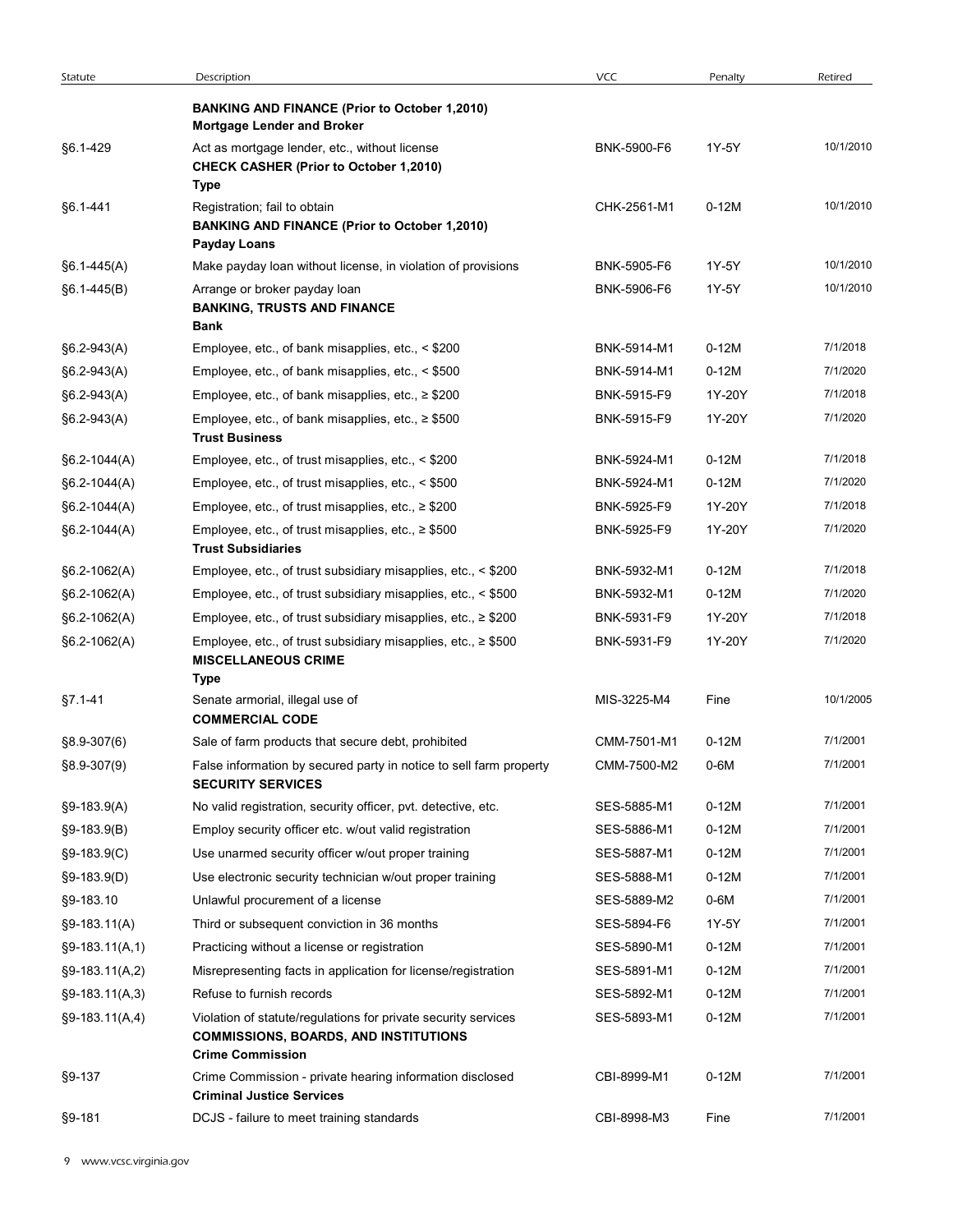| Statute           | Description                                                                                                                             | <b>VCC</b>  | Penalty | Retired    |
|-------------------|-----------------------------------------------------------------------------------------------------------------------------------------|-------------|---------|------------|
|                   | <b>COMMISSIONS, BOARDS, AND INSTITUTIONS</b><br><b>Criminal Justice Services</b>                                                        |             |         |            |
| §9-195            | DCJS - obtain/disseminate criminal history<br><b>BAIL BONDSMAN AND ENFORCEMENT</b><br><b>Bail Bondsman</b>                              | CBI-8997-M2 | 0-6M    | 7/1/2001   |
| §9.1-185.17       | Bail bonding without a license                                                                                                          | BND-5950-M1 | $0-12M$ | 7/1/2016   |
| §9.1-185.17       | Bail bonding without a license - 3rd conviction<br><b>Bail Recovery</b>                                                                 | BND-5951-F6 | 1Y-5Y   | 7/1/2016   |
| §9.1-186.14       | Felon engaged in bail recovery                                                                                                          | BND-5954-M1 | $0-12M$ | 10/5/2004  |
| §9.1-186.14       | Felon engaged in bail recovery - 3rd conviction<br><b>SEX OFFENDER &amp; CRIMES AGAINST MINORS REGISTRY</b><br><b>Emergency Shelter</b> | BND-5955-F6 | 1Y-5Y   | 10/5/2004  |
| §9.1-906.1        | Fail to notify emergency shelter staff of offender registry req.<br><b>CONSERVATION</b><br><b>Stormwater</b>                            | SOR-XXXX-M3 | Fine    | 7/1/2019   |
| §10.1-603.2:2     | Also See §10.1-603.14                                                                                                                   |             |         | 7/1/2013   |
| §10.1-603.14(B)   | Knowingly violate stormwater provisions                                                                                                 | CNV-7068-F9 | 1Y-3Y   | 7/1/2013   |
| §10.1-603.14(B)   | Willfully or negligently violate stormwater provisions                                                                                  | CNV-7067-M9 | $0-12M$ | 7/1/2013   |
| $$10.1-603.14(C)$ | Violation of provisions results in imminent danger/harm                                                                                 | CNV-7069-F9 | 2Y-15Y  | 7/1/2013   |
| $$10.1-603.14(C)$ | Violation of provisions results in imminent danger/harm 2nd or subsq.<br><b>Forest Fires</b>                                            | CNV-7070-F9 | 2Y-30Y  | 7/1/2013   |
| $§10.1-1142(C)$   | Build fire within 150 feet of woodland, brush land etc.<br><b>State Forests</b>                                                         | CNV-7017-M3 | Fine    | 7/1/2001   |
| §10.1-1153        | Hunting or trapping in state forests<br><b>Trees, for Reseeding</b>                                                                     | CNV-7045-M1 | $0-12M$ | 7/1/2010   |
| §10.1-1167        | Pine trees cut in violation of Article 9                                                                                                | CNV-7011-S9 | Fine    | 10/13/2004 |
| §10.1-1167        | Pine trees cut in violation of Article 9<br><b>Air Pollution</b>                                                                        | CNV-7005-S9 | Fine    | 7/1/2000   |
| §10.1-1320        | Air Pollution control laws violated<br>Tires                                                                                            | CNV-7003-M1 | $0-12M$ | 10/13/2004 |
| §10.1-1418.2      | Improper disposal of tires<br><b>Hazardous Waste</b>                                                                                    | CNV-5424-F6 | 1Y-5Y   | 7/1/1997   |
| §10.1-1437        | False information on application for site approval                                                                                      | CNV-7037-S9 | $0-1Y$  | 10/13/2004 |
| §10.1-1437        | False information on application for site approval<br><b>Waste Management</b>                                                           | CNV-7037-F9 | $0-1Y$  | 7/1/2001   |
| §10.1-1454.3      | Waste transported by road, regulation violation<br><b>Antiquities Act</b>                                                               | CNV-7065-M1 | $0-12M$ | 7/1/2007   |
| §10.1-2302        | Exploration/recovery of antiquity on state-controlled land<br><b>CONFLICT OF INTEREST</b><br><b>Contracts</b>                           | CNV-7029-M1 | $0-12M$ | 7/1/2020   |
| $§11 - 74$        | Participation by public employee in procurement, unlawfully                                                                             | COI-7285-M1 | $0-12M$ | 10/1/2001  |
| $§11 - 75$        | Solicitation or acceptance of gifts                                                                                                     | COI-7287-M1 | $0-12M$ | 10/1/2001  |
| §11-76            | Fail to disclose subsequent employment                                                                                                  | COI-7284-M1 | $0-12M$ | 10/1/2001  |
| $§11 - 77$        | Gifts by bidders, contractors to public employees                                                                                       | COI-7279-M1 | $0-12M$ | 10/1/2001  |
| $§11 - 78$        | Kickbacks<br><b>Contracts - Public</b>                                                                                                  | COI-7286-M1 | $0-12M$ | 10/1/2001  |
| $$11-78(A)$       | Contractor or subcontractor demands kickback                                                                                            | COI-7273-M1 | $0-12M$ | 10/1/2001  |
| $$11-78(B)$       | Subcontractor or supplier makes kickback                                                                                                | COI-7274-M1 | $0-12M$ | 10/1/2001  |
|                   | Receive/demand payment not to compete for public contract                                                                               | COI-7275-M1 | $0-12M$ | 10/1/2001  |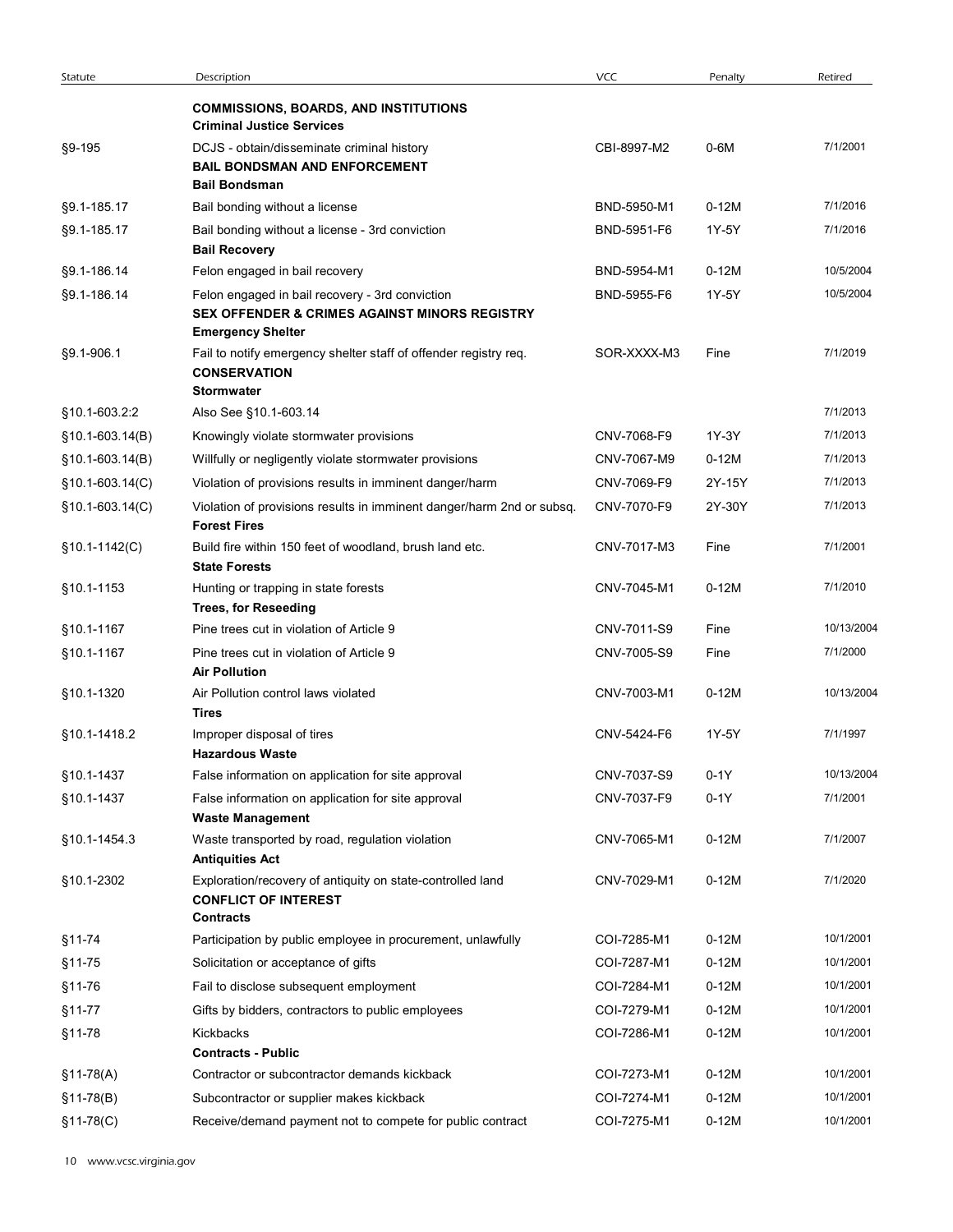| Statute        |                                                                                                                                        |             |            |            |
|----------------|----------------------------------------------------------------------------------------------------------------------------------------|-------------|------------|------------|
|                | Description                                                                                                                            | <b>VCC</b>  | Penalty    | Retired    |
|                | <b>CONFLICT OF INTEREST</b><br><b>Contracts - Public</b>                                                                               |             |            |            |
| §11-78.1       | Participate in bid preparation and submits bid<br><b>Contracts</b>                                                                     | COI-7276-M1 | $0-12M$    | 10/1/2001  |
| §11-79         | Purchase building materials from architect/engineer, unlawful                                                                          | COI-7283-M1 | $0-12M$    | 10/1/2001  |
| §11-79.1       | False statements of certification of compliance                                                                                        | COI-7282-M1 | $0-12M$    | 10/1/2001  |
| §11-79.2       | Misrepresentation in procurement transaction<br><b>SECURITIES ACT</b><br><b>Type</b>                                                   | COI-7281-M1 | $0-12M$    | 10/1/2001  |
| §13.1-501      | Felony violations of §13.1-501 thru §13.1-527.3                                                                                        | SEC-7001-F4 | 2Y-10Y     | 10/13/2004 |
| §13.1-527.3    | Misdemeanor violations of §13.1-501 thru §13.1-527.3<br>ORDINANCE, CITY OR COUNTY                                                      | SEC-7002-M1 | $0-12M$    | 10/13/2004 |
|                | Zoning                                                                                                                                 |             |            |            |
| $§15.1-491(e)$ | Fail to correct violation w/in period specified by court                                                                               | ORD-9972-M9 | Fine       | 12/1/1997  |
| $§15.1-491(e)$ | Violation of zoning ordinance<br>Vehicle                                                                                               | ORD-9971-M9 | Fine       | 12/1/1997  |
| §15.2-904(D)   | Keep inoperable vehicle after 3 previous civil penalties<br>Weapons                                                                    | ORD-9936-M3 | Fine       | 7/1/2008   |
| §15.2-915.2    | Pneumatic gun restriction violation<br><b>FRAUD</b>                                                                                    | ORD-9937-M3 | Fine       | 7/15/2004  |
|                | Impersonation<br>Sheriff, unauthorized person wears uniform to impersonate                                                             | FRD-2791-M3 | Fine       | 7/1/2013   |
| §15.2-1612     | ORDINANCE, CITY OR COUNTY<br><b>Disclosures</b>                                                                                        |             |            |            |
| §15.2-2287.1   | Fail to disclose business/financial relationship - land use proceeding<br><b>AUTHORITIES</b><br><b>Richmond Metropolitan Authority</b> | OBS-9895-M1 | $0-12M$    | 7/1/2009   |
| §15.2-7017     | Use appropriate state or local ordinance code                                                                                          |             |            | 10/1/2014  |
| §15.2-7017     | Violation of Richmond Metro. Authority rule or regulation<br><b>ABORTION</b>                                                           | AUT-9110-M1 | $0-12M$    | 10/1/2014  |
|                | <b>Juvenile and Domestic</b>                                                                                                           |             |            |            |
| $$16.1-241(V)$ | Petition filed for judicial authorization of an abortion<br>Type                                                                       | ABO-1408-J9 |            | 7/1/2012   |
| $$16.1-241(V)$ | Consenting statement signed by unauthorized person                                                                                     | ABO-1409-M3 | Fine       | 7/1/2012   |
| $$16.1-241(V)$ | Minor w/o parent/guardian notification/court authorization                                                                             | ABO-1407-M3 | Fine       | 7/1/2012   |
| $$16.1-241(V)$ | Physician performs abortion without consent<br><b>PROTECTIVE ORDERS</b><br>Juvenile & Domestic Court                                   | ABO-1410-M3 | Fine       | 7/1/2012   |
| §16.1-253      | Preliminary protective order violation                                                                                                 | PRT-5068-M1 | $0-12M$    | 7/1/2021   |
| §16.1-253.2    | Assault w/serious injury to person with protective order                                                                               | PRT-5004-F6 | 1Y-5Y (II) | 7/1/2016   |
| §16.1-253.2    | Enter home of person with protective order                                                                                             | PRT-5003-F6 | 1Y-5Y (II) | 7/1/2016   |
| §16.1-253.2    | Violation of a protective order                                                                                                        | PRT-5007-M1 | $0-12M$    | 7/1/2016   |
| §16.1-253.2    | Violation of protective order (violence) 2nd w/in 5 yrs.                                                                               | PRT-5001-M1 | $0-12M$    | 7/1/2016   |
| §16.1-253.2    | Violation of protective order (violence) 3rd w/in 20 yrs.<br><b>Juvenile and Domestic</b>                                              | PRT-5002-F6 | 1Y-5Y (II) | 7/1/2016   |
| §16.1-253.4    | Violation of protective order<br><b>INTERSTATE COMPACT</b>                                                                             | PRT-3865-M1 | $0-12M$    | 7/1/1997   |
| §16.1-323      | Cooperative Supervision of Probationers and Parolees - Article VII                                                                     | ICJ-8103-J9 |            | 7/1/2018   |
|                |                                                                                                                                        |             |            |            |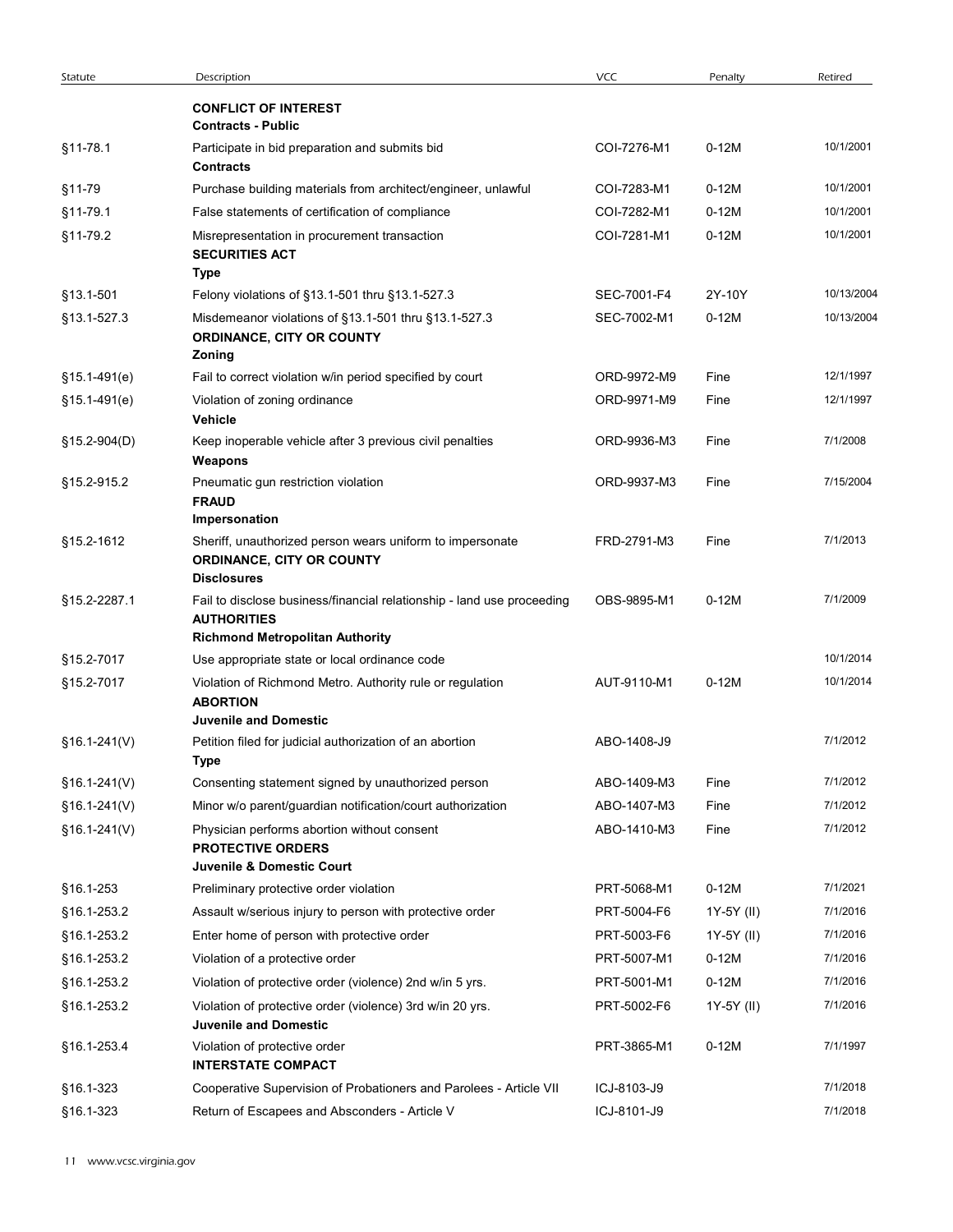| Statute                        | Description                                                                                                       | <b>VCC</b>                 | Penalty                                | Retired              |
|--------------------------------|-------------------------------------------------------------------------------------------------------------------|----------------------------|----------------------------------------|----------------------|
|                                | <b>INTERSTATE COMPACT</b><br><b>Juvenile and Domestic</b>                                                         |                            |                                        |                      |
| §16.1-323                      | Return of Runaway - Article IV                                                                                    | ICJ-8100-J9                |                                        | 7/1/2018             |
| §16.1-323                      | Voluntary Return - Article VI<br><b>STATUS OFFENSES</b>                                                           | ICJ-8102-J9                |                                        | 7/1/2018             |
| §16.1-323                      | Runaway - out of state<br><b>ACCOMPLICE</b><br><b>After the Fact</b>                                              | STA-3843-J9                |                                        | 7/16/2002            |
| §18.2-19                       | Accessory after the fact - Felony<br><b>LARCENY</b><br><b>Conspiring</b>                                          | ACC-3202-M1                | $0-12M$                                | 7/1/2014             |
| $$18.2-23(B)$                  | Conspire to commit or assist in larceny with aggregate value $\geq$ \$500                                         | LAR-2304-F9                | 1Y-20Y                                 | 7/1/2020             |
| $$18.2 - 23(B)$                | Conspire to commit or assist in larceny with aggregate value over \$200 LAR-2304-F9<br><b>MURDER</b><br>Capital   |                            | 1Y-20Y                                 | 7/1/2018             |
| $$18.2 - 31(1)$                | Abduction, in commission of<br><b>Capital - Accessory Before the Fact</b>                                         | MUR-0913-F1                | Life-Death (I)                         | 7/1/2021             |
| $$18.2-31(1)$                  | Abduction, in commission of                                                                                       | MUR-0980-F1                | Life-Death (I)                         | 7/1/2009             |
| $$18.2-31(1)$                  | Abduction, in commission of<br>Capital - Accessory Before the Fact / Principal 2nd Degree                         | MUR-0980-F2                | 20Y-Life (I)                           | 7/1/2004             |
| $$18.2-31(1)$                  | Abduction, in commission of<br>Capital                                                                            | MUR-0980-F2                | $20Y$ -Life $(1)$                      | 7/1/2021             |
| $$18.2-31(2)$                  | Killing for hire<br><b>Capital - Accessory Before the Fact</b>                                                    | MUR-0922-F1                | Life-Death (I)                         | 7/1/2021             |
| $$18.2-31(2)$                  | Killing for hire<br>Capital - Accessory Before the Fact / Principal 2nd Degree                                    | MUR-0909-F2                | $20Y$ -Life $(1)$                      | 7/1/2009             |
| $$18.2-31(2)$                  | Killing for hire<br>Capital                                                                                       | MUR-0909-F1                | Life-Death (I)                         | 7/1/2021             |
| $$18.2-31(3)$                  | Prisoner<br><b>Capital - Accessory Before the Fact</b>                                                            | MUR-0932-F1                | Life-Death (I)                         | 7/1/2021             |
| $$18.2-31(3)$                  | Prisoner                                                                                                          | MUR-0988-F1                | Life-Death (I)                         | 7/1/2009             |
| $§18.2-31(3)$<br>$$18.2-31(3)$ | Prisoner<br>Capital - Accessory Before the Fact / Principal 2nd Degree<br>Prisoner                                | MUR-0988-F2<br>MUR-0988-F2 | $20Y$ -Life $(1)$<br>$20Y$ -Life $(1)$ | 7/1/2004<br>7/1/2021 |
| $$18.2-31(4)$                  | Capital<br>Robbery or attempted robbery, during                                                                   | MUR-0933-F1                | Life-Death (I)                         | 7/1/2021             |
| $$18.2-31(4)$                  | <b>Capital - Accessory Before the Fact</b><br>Robbery or attempted robbery                                        | MUR-0989-F1                | Life-Death (I)                         | 7/1/2009             |
| $$18.2-31(4)$                  | Robbery or attempted robbery<br>Capital - Accessory Before the Fact / Principal 2nd Degree                        | MUR-0989-F2                | 20Y-Life (I)                           | 7/1/2004             |
| $$18.2-31(4)$                  | Robbery or attempted robbery, during<br>Capital                                                                   | MUR-0989-F2                | $20Y$ -Life $(1)$                      | 7/1/2021             |
| $$18.2-31(5)$                  | Rape, sodomy, object penetration or attempt, during<br><b>Capital - Accessory Before the Fact</b>                 | MUR-0914-F1                | Life-Death (I)                         | 7/1/2021             |
| $$18.2-31(5)$                  | During rape, sodomy, object penetration or attempt                                                                | MUR-0982-F1                | Life-Death (I)                         | 7/1/2009             |
| $$18.2-31(5)$                  | Rape, sodomy, object penetration or attempt, during<br>Capital - Accessory Before the Fact / Principal 2nd Degree | MUR-0982-F2                | 20Y-Life (I)                           | 7/1/2004             |
| $$18.2-31(5)$                  | Rape, sodomy, object penetration or attempt, during<br>Capital                                                    | MUR-0982-F2                | $20Y$ -Life $(1)$                      | 7/1/2021             |
| $§18.2-31(6)$                  | Law enforcement officer                                                                                           | MUR-0923-F1                | Life-Death (I)                         | 7/1/2021             |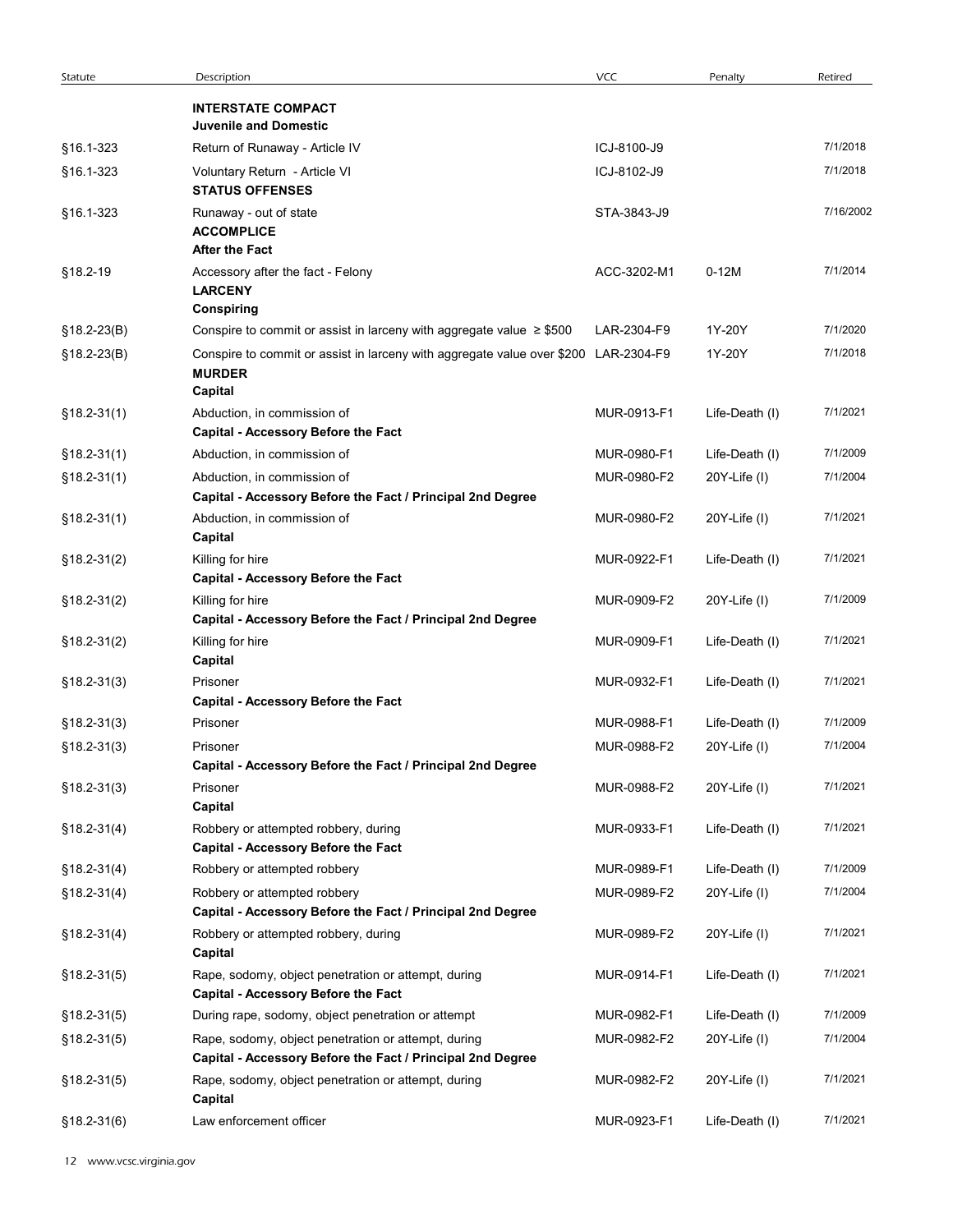| Statute          | Description                                                                                                               | <b>VCC</b>  | Penalty           | Retired  |
|------------------|---------------------------------------------------------------------------------------------------------------------------|-------------|-------------------|----------|
|                  | <b>MURDER</b>                                                                                                             |             |                   |          |
|                  | <b>Capital - Accessory Before the Fact</b>                                                                                |             |                   |          |
| $$18.2 - 31(6)$  | Law enforcement officer                                                                                                   | MUR-0984-F2 | 20Y-Life (I)      | 7/1/2004 |
| $$18.2-31(6)$    | Law enforcement officer<br>Capital - Accessory Before the Fact / Principal 2nd Degree                                     | MUR-0984-F1 | Life-Death (I)    | 7/1/2009 |
| $$18.2 - 31(6)$  | Law enforcement officer<br>Capital                                                                                        | MUR-0984-F2 | 20Y-Life (I)      | 7/1/2021 |
| $$18.2 - 31(7)$  | More than one person                                                                                                      | MUR-0924-F1 | Life-Death (I)    | 7/1/2021 |
| $§18.2-31(7)$    | <b>Capital - Accessory Before the Fact</b><br>More than one person                                                        | MUR-0985-F1 | Life-Death (I)    | 7/1/2009 |
| $$18.2-31(7)$    | More than one person                                                                                                      | MUR-0985-F2 | 20Y-Life (I)      | 7/1/2004 |
| $$18.2-31(7)$    | Capital - Accessory Before the Fact / Principal 2nd Degree<br>More than one person                                        | MUR-0985-F2 | 20Y-Life (I)      | 7/1/2021 |
| $$18.2-31(8)$    | Capital<br>More than one person in a 3 year period                                                                        | MUR-0961-F1 | Life-Death (I)    | 7/1/2021 |
| $$18.2 - 31(8)$  | Victim under 12, in commission of abduction                                                                               | MUR-0960-F1 | Life-Death (I)    | 7/1/1996 |
|                  | <b>Capital - Accessory Before the Fact</b>                                                                                |             |                   |          |
| $$18.2 - 31(8)$  | More than one person in a 3 year period                                                                                   | MUR-0986-F1 | Life-Death (I)    | 7/1/2009 |
| $§18.2-31(8)$    | More than one person in a 3 year period<br>Capital - Accessory Before the Fact / Principal 2nd Degree                     | MUR-0986-F2 | 20Y-Life (I)      | 7/1/2004 |
| $$18.2-31(8)$    | More than one person in a 3 year period<br>Capital                                                                        | MUR-0986-F2 | 20Y-Life (I)      | 7/1/2021 |
| $$18.2-31(9)$    | Drug distribution involv. Sch. I or II, in furtherance of<br><b>Capital - Accessory Before the Fact</b>                   | MUR-0921-F1 | Life-Death (I)    | 7/1/2021 |
| $$18.2-31(9)$    | Drug distribution involv. Sch. I or II, in furtherance of                                                                 | MUR-0981-F1 | Life-Death (I)    | 7/1/2009 |
| $$18.2-31(9)$    | Drug distribution involv. Sch. I or II, In furtherance of                                                                 | MUR-0981-F2 | $20Y$ -Life $(I)$ | 7/1/2004 |
|                  | Capital - Accessory Before the Fact / Principal 2nd Degree                                                                |             |                   |          |
| $$18.2 - 31(9)$  | Drug distribution involv. Sch. I or II, in furtherance of<br>Capital                                                      | MUR-0981-F2 | 20Y-Life (I)      | 7/1/2021 |
| $$18.2-31(10)$   | Continuing criminal drug enterprise, by person engaged in a<br>Capital - Accessory Before the Fact                        | MUR-0926-F1 | Life-Death (I)    | 7/1/2021 |
| $$18.2-31(10)$   | Continuing criminal drug enterprise, by person engaged in a                                                               | MUR-0908-F2 | 20Y-Life (I)      | 7/1/2009 |
| §18.2-31(10)     | Capital - Accessory Before the Fact / Principal 2nd Degree<br>Continuing criminal drug enterprise, by person engaged in a | MUR-0908-F1 | Life-Death (I)    | 7/1/2021 |
| $$18.2 - 31(11)$ | Capital<br>Pregnant victim                                                                                                | MUR-0920-F1 | Life-Death (I)    | 7/1/2021 |
| $$18.2-31(11)$   | Capital - Accessory Before the Fact<br>Pregnant victim                                                                    | MUR-0987-F1 | Life-Death (I)    | 7/1/2009 |
| $$18.2 - 31(11)$ | Pregnant victim                                                                                                           | MUR-0987-F2 | $20Y$ -Life $(1)$ | 7/1/2004 |
|                  | Capital - Accessory Before the Fact / Principal 2nd Degree                                                                |             |                   |          |
| $$18.2-31(11)$   | Pregnant victim<br>Capital                                                                                                | MUR-0987-F2 | 20Y-Life (I)      | 7/1/2021 |
| $$18.2-31(12)$   | Killing person under age 14 by person 21 or older<br>Capital - Accessory Before the Fact                                  | MUR-0927-F1 | Life-Death (I)    | 7/1/2021 |
| $$18.2-31(12)$   | Killing person under age 14 by person 21 or older                                                                         | MUR-0983-F1 | Life-Death (I)    | 7/1/2009 |
| $$18.2-31(12)$   | Killing person under age 14 by person 21 or older<br>Capital - Accessory Before the Fact / Principal 2nd Degree           | MUR-0983-F2 | 20Y-Life (I)      | 7/1/2004 |
| $$18.2-31(12)$   | Killing person under age 14 by person 21 or older                                                                         | MUR-0983-F2 | 20Y-Life (I)      | 7/1/2021 |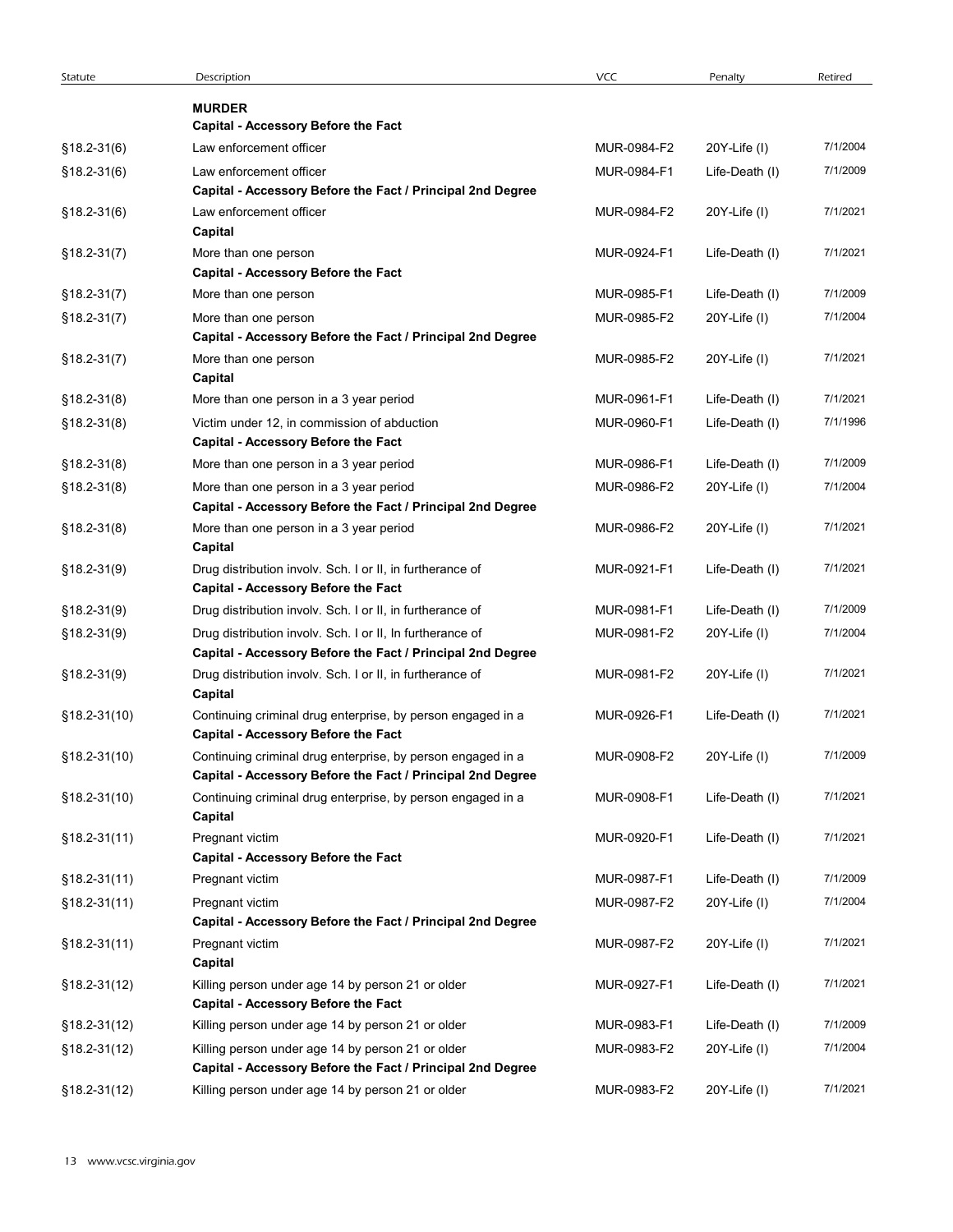| Statute              | Description                                                                                                              | <b>VCC</b>         | Penalty        | Retired  |
|----------------------|--------------------------------------------------------------------------------------------------------------------------|--------------------|----------------|----------|
|                      | <b>MURDER</b>                                                                                                            |                    |                |          |
|                      | Capital                                                                                                                  |                    |                |          |
| $$18.2-31(13)$       | Killing in the commission of terroristic act<br>Capital - Accessory Before the Fact                                      | MUR-0911-F1        | Life-Death (I) | 7/1/2021 |
| $$18.2 - 31(13)$     | Killing in the commission of terroristic act                                                                             | MUR-0910-F2        | 20Y-Life (I)   | 7/1/2009 |
|                      | Capital - Accessory Before the Fact / Principal 2nd Degree                                                               |                    |                |          |
| $$18.2 - 31(13)$     | Killing in the commission of terroristic act<br>Capital                                                                  | MUR-0910-F1        | Life-Death (I) | 7/1/2021 |
| $$18.2-31(14)$       | Judge                                                                                                                    | MUR-0990-F1        | Life-Death (I) | 7/1/2021 |
|                      | <b>Capital - Accessory Before the Fact</b>                                                                               |                    |                |          |
| $$18.2-31(14)$       | Judge<br>Capital - Accessory Before the Fact / Principal 2nd Degree                                                      | MUR-0991-F1        | Life-Death (I) | 7/1/2009 |
| $$18.2-31(14)$       | Judge                                                                                                                    | MUR-0991-F2        | 20Y-Life (I)   | 7/1/2021 |
| $$18.2-31(15)$       | Capital<br>Witness                                                                                                       | MUR-0992-F1        | Life-Death (I) | 7/1/2021 |
|                      | <b>Capital - Accessory Before the Fact</b>                                                                               |                    |                |          |
| $$18.2-31(15)$       | Witness                                                                                                                  | MUR-0993-F1        | Life-Death (I) | 7/1/2009 |
| $$18.2-31(15)$       | Capital - Accessory Before the Fact / Principal 2nd Degree<br>Witness                                                    | MUR-0993-F2        | 20Y-Life (I)   | 7/1/2021 |
|                      | <b>Non Capital</b>                                                                                                       |                    |                |          |
| §18.2-33             | Felony<br><b>TRAFFIC - OPERATOR'S LICENSE</b>                                                                            | <b>MUR-0934-F3</b> | 5Y-20Y (II)    | 7/1/1999 |
|                      | License Revoked for DWI Manslaughter (Prior to 7/1/00)                                                                   |                    |                |          |
| $$18.2-36.1(F,1)$    | Operate vehicle after license revoked - no endangerment                                                                  | LIC-6849-M9        | 10D-90D        | 7/1/2000 |
| $$18.2-36.1(F,2)$    | Operate vehicle after license revoked - endangerment                                                                     | LIC-6850-F9        | 1Y-5Y          | 7/1/2000 |
| $$18.2-36.1(F,3)$    | Operate vehicle after license revoked - 2nd or subsequent<br><b>GANGS</b>                                                | LIC-6851-F9        | 1Y-5Y          | 7/1/2000 |
|                      | Recruitment                                                                                                              |                    |                |          |
| §18.2-46.3           | Solicit, invite, recruit juvenile to become member of street gang<br><b>KIDNAPPING</b>                                   | MOB-1290-F6        | 1Y-5Y          | 7/1/2004 |
|                      | Parent                                                                                                                   |                    |                |          |
| $$18.2-47(B)$        | Kidnapping by parent                                                                                                     | KID-1014-M1        | $0-12M$        | 7/1/2009 |
| $$18.2-47(B)$        | Kidnapping by parent removing from state<br>Violation, Court Order                                                       | KID-1015-F6        | 1Y-5Y          | 7/1/2009 |
| $$18.2 - 49.1(B)$    | 1st violation - custody/visitation court order                                                                           | KID-1018-M4        | Fine           | 7/1/2002 |
| $§18.2-49.1(B)$      | 2nd convict. of §18.2-49.1(B) w/in 12 mos. of 1st conviction                                                             | KID-1019-M3        | Fine           | 7/1/2002 |
| $§18.2-49.1(B)$      | 3rd convict. of §18.2-49.1(B) w/in 24 mos. of 1st conviction                                                             | KID-1020-M2        | 0-6M           | 7/1/2002 |
|                      | <b>ASSAULT</b><br><b>Law Enforcement</b>                                                                                 |                    |                |          |
| §18.2-51.1           | Malicious bodily injury to law enforcement officer                                                                       | ASL-1326-F3        | 5Y-20Y (II)    | 7/1/1997 |
| $$18.2 - 51.4(A)$    | Drive Vehicle / Operate Watercraft While Intoxicated<br>Victim permanently impaired, DWI vehicle with reckless disregard | ASL-1339-F6        | 1Y-5Y (II)     | 7/1/2019 |
|                      | <b>TRAFFIC - OPERATOR'S LICENSE</b>                                                                                      |                    |                |          |
| $$18.2 - 51.4(D, 1)$ | License Revoked for DWI Perm. Impaired (Prior to 7/1/00)<br>Operate vehicle after license revoked - no endangerment      | LIC-6852-M9        | 10D-90D        | 7/1/2000 |
| $$18.2-51.4(D,2)$    | Operate vehicle after license revoked - endangerment                                                                     | LIC-6853-F9        | 1Y-5Y          | 7/1/2000 |
| $$18.2 - 51.4(D,3)$  | Operate vehicle after license revoked - 2nd or subsequent                                                                | LIC-6854-F9        | 1Y-5Y          | 7/1/2000 |
|                      | <b>ASSAULT</b><br>Drive Vehicle / Operate Watercraft While Intoxicated                                                   |                    |                |          |
| §18.2-51.5           | Victim permanently impaired, operate watercraft while intoxicated                                                        | ASL-1346-F6        |                |          |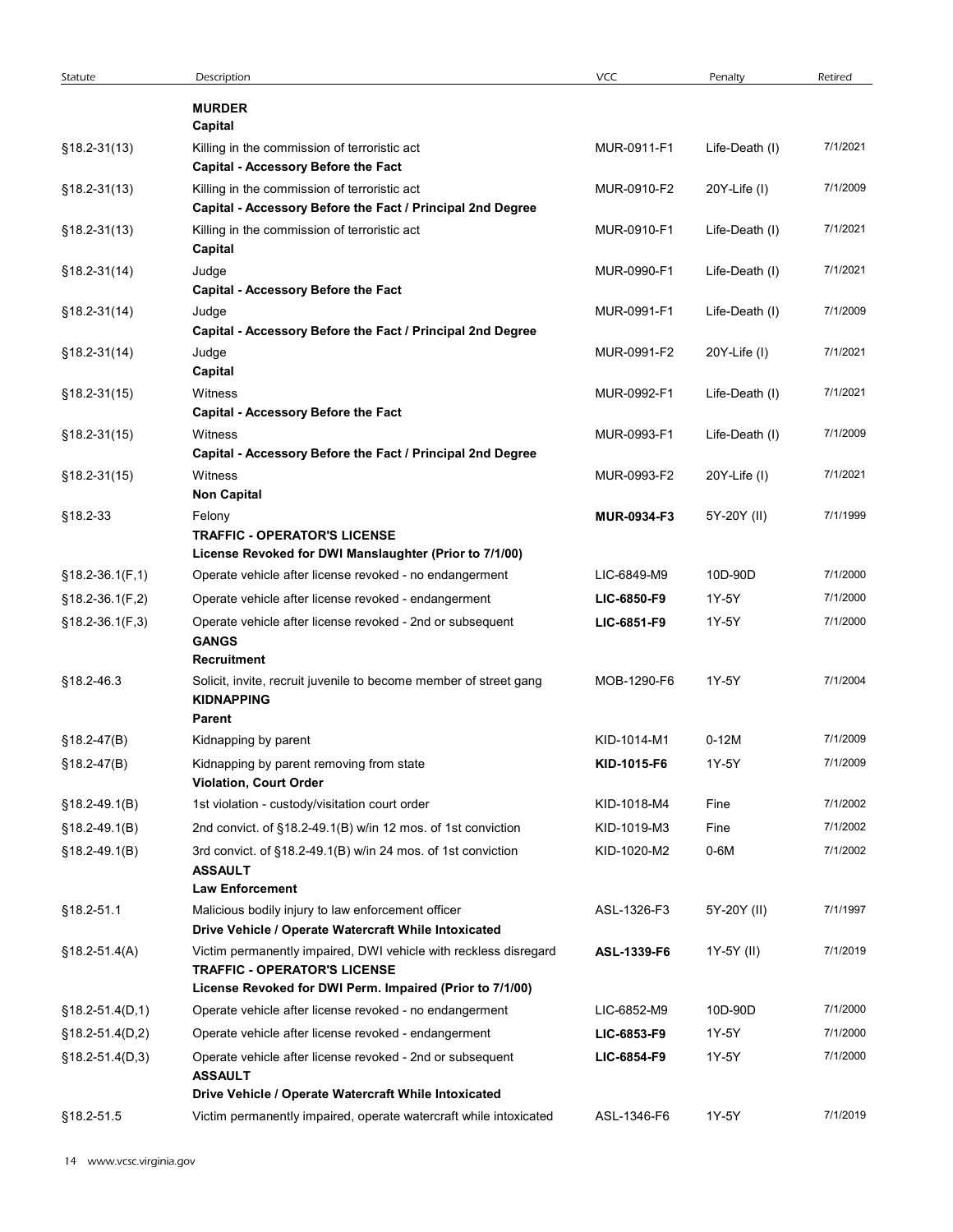| Statute                        | Description                                                                                                   | <b>VCC</b>                 | Penalty               | Retired              |
|--------------------------------|---------------------------------------------------------------------------------------------------------------|----------------------------|-----------------------|----------------------|
|                                | <b>ASSAULT</b><br><b>Genital Mutilation</b>                                                                   |                            |                       |                      |
| $$18.2-51.7(A)$                | Circumcision, etc., of minor's labia majora, etc.                                                             | ASL-1348-M1                | $0-12M$               | 7/1/2018             |
| $$18.2-51.7(B)$                | Parent etc. consents to circumcision etc. of minor's labia majora, etc                                        | ASL-1349-M1                | $0-12M$               | 7/1/2018             |
| $$18.2 - 51.7(C)$              | Parent etc. removes minor from state, circumcision of labia majora etc<br><b>Biological Substances</b>        | ASL-1350-M1                | $0-12M$               | 7/1/2018             |
| $$18.2 - 52.1(B)$              | Damage facility involved w/infectious biological substances<br><b>WEAPONS</b><br><b>Reckless Handling</b>     | ASL-1337-F5                | 1Y-10Y (II)           | 12/10/2001           |
| $$18.2-56.2(A)$                | Reckless/leave loaded firearm, endangering child age <14<br><b>ASSAULT</b>                                    | WPN-5249-M3                | Fine                  | 7/1/2020             |
|                                | Simple Assault - Hate Crime                                                                                   |                            |                       |                      |
| $$18.2-57(A)$<br>$§18.2-57(B)$ | Hate crime; simple assault<br>Hate crime; assault and battery (felony)<br>Law Enforcement/Fire, EMS Personnel | ASL-1314-M1<br>ASL-1341-F6 | $0-12M$<br>1Y-5Y (II) | 7/1/2020<br>7/1/2020 |
| §18.2-57.1                     | Law enforcement officer, fire or rescue personnel<br><b>ROBBERY</b>                                           | ASL-1325-M1                | $0-12M$               | 7/1/1997             |
| §18.2-58                       | <b>Type</b><br>Assault or Violence                                                                            | ROB-1212-F9                | 5Y-Life (I)           | 7/1/1992             |
|                                | ROBBERY - Prior to July 1, 2021                                                                               |                            |                       |                      |
| §18.2-58                       | Bank or banking type institution                                                                              | ROB-1211-F9                | 5Y-Life (I)           | 7/1/2021             |
| §18.2-58                       | Bank with use of gun or simulated gun                                                                         | ROB-1210-F9                | 5Y-Life (I)           | 7/1/2021             |
| §18.2-58                       | <b>Business</b>                                                                                               | ROB-1213-F9                | 5Y-Life (I)           | 7/1/2021             |
| §18.2-58                       | Business with use of gun or simulated gun                                                                     | ROB-1201-F9                | 5Y-Life (I)           | 7/1/2021             |
| §18.2-58                       | Residence                                                                                                     | ROB-1215-F9                | 5Y-Life (I)           | 7/1/2021             |
| §18.2-58                       | Residence with use of gun or simulated gun                                                                    | ROB-1207-F9                | 5Y-Life (I)           | 7/1/2021             |
| §18.2-58                       | Street                                                                                                        | ROB-1214-F9                | 5Y-Life (I)           | 7/1/2021             |
| §18.2-58                       | Street with use of gun or simulated gun<br><b>ROBBERY</b>                                                     | ROB-1204-F9                | 5Y-Life (I)           | 7/1/2021             |
| $$18.2 - 58.1(A)$              | Carjacking<br><b>EXTORTION</b><br>Threat                                                                      | ROB-1225-F9                | 15Y-Life (I)          | 7/1/1999             |
| §18.2-60(A)                    | Threat by letter, communication, or electronic message<br>School                                              | EXT-2106-F6                | 1Y-5Y                 | 7/1/2001             |
| §18.2-60(B)                    | Orally threaten school employee on school property<br><b>STALKING</b><br><b>Type</b>                          | EXT-2113-M1                | $0-12M$               | 7/1/2019             |
| $$18.2-60.3(a)$                | With intent to cause fear of death, sex. assault or injury<br><b>EXTORTION</b><br><b>Stalking</b>             | STK-2109-M2                | $0-6M$                | 7/1/1998             |
| $$18.2-60.3(b)$                | After protective order/injunction issued<br><b>STALKING</b>                                                   | STK-2110-M1                | $0-12M$               | 7/1/1998             |
| $$18.2-60.3(B)$                | Type<br>2nd conviction w/in 5 yrs. prior assault/protective order conviction                                  | STK-2115-F6                | 1Y-5Y (II)            | 7/1/2016             |
| $$18.2 - 60.3(B)$              | 3rd conviction or subsequent w/in 5 years of 1st conviction<br><b>EXTORTION</b>                               | STK-2112-F6                | 1Y-5Y (II)            | 7/1/2013             |
|                                | <b>Stalking</b>                                                                                               |                            |                       |                      |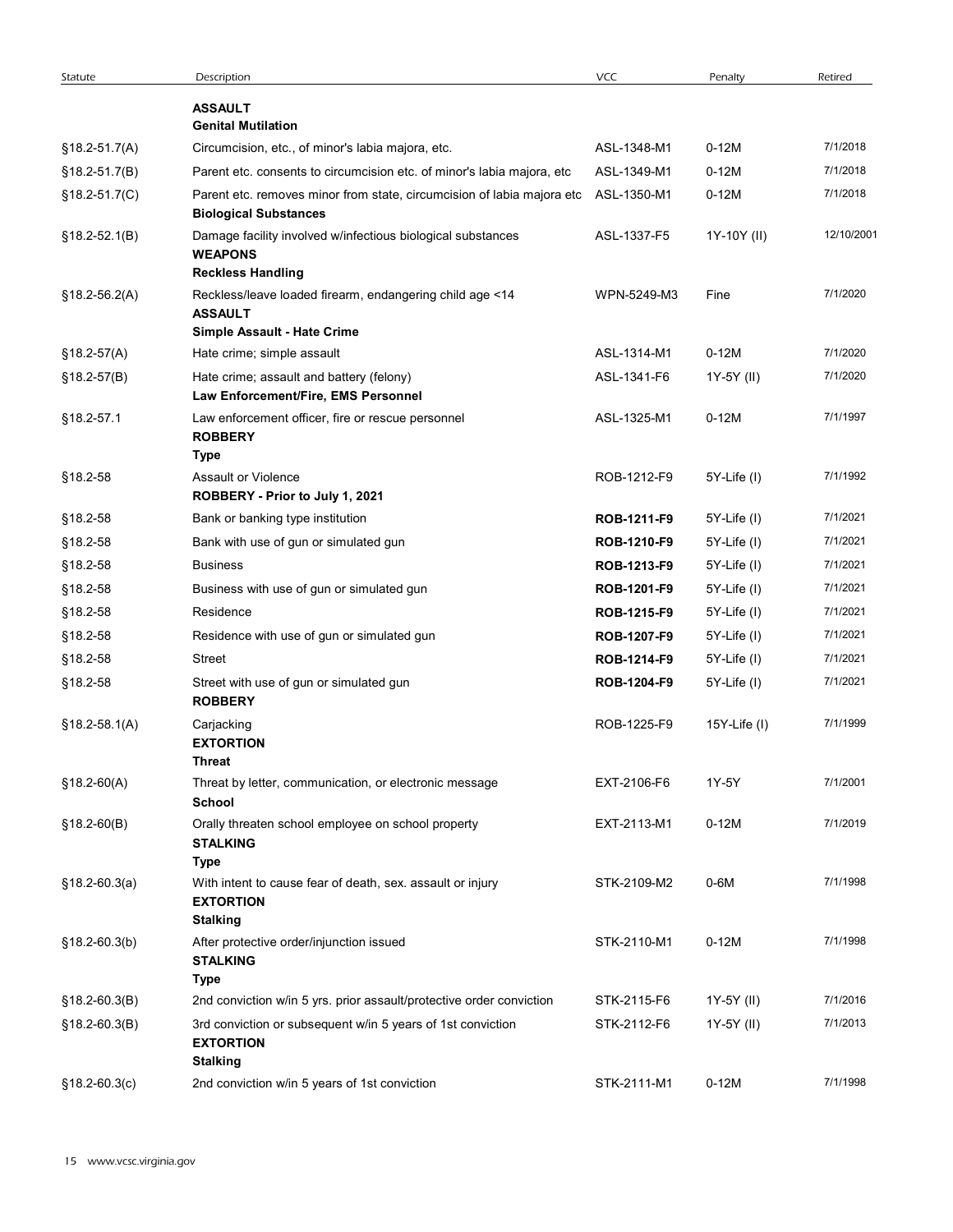| Statute             | Description                                                                                                                        | <b>VCC</b>  | Penalty     | Retired              |
|---------------------|------------------------------------------------------------------------------------------------------------------------------------|-------------|-------------|----------------------|
|                     | <b>STALKING</b><br>Type                                                                                                            |             |             |                      |
| $$18.2 - 60.3(C)$   | 3rd conviction/subsequent conv w/in 5 years of 1st conviction<br><b>PROTECTIVE ORDERS</b><br>Other                                 | STK-2112-F6 | 1Y-5Y (II)  | 7/1/2016             |
| §18.2-60.4          | Assault w/serious injury to person with protective order                                                                           | PRT-5063-F6 | 1Y-5Y (II)  | 7/1/2016             |
| §18.2-60.4          | Enter home of person with protective order                                                                                         | PRT-5064-F6 | 1Y-5Y (II)  | 7/1/2016             |
| §18.2-60.4          | Violation of protective order (violence) 2nd w/in 5 yrs.                                                                           | PRT-5066-M1 | $0-12M$     | 7/1/2016             |
| §18.2-60.4          | Violation of a protective order (general)                                                                                          | PRT-2114-M1 | $0-12M$     | 7/1/2016             |
| §18.2-60.4          | Violation of protective order (violence) 3rd w/in 20 yrs.<br><b>STALKING</b>                                                       | PRT-5067-F6 | 1Y-5Y (II)  | 7/1/2016             |
| §18.2-60.4          | Type<br>Protective orders, violation of<br><b>TRACKING DEVICE</b>                                                                  | STK-2114-M1 | $0-12M$     | 7/1/2011             |
| §18.2-60.5          | Unauthorized use of electronic tracking device<br><b>SEXUAL ASSAULT</b><br>Rape, Forcible                                          | TRK-2129-M3 | Fine        | 7/1/2020             |
| §18.2-61            | Forcible intercourse                                                                                                               | RAP-1130-F9 | 5Y-Life (I) | 7/1/1999             |
|                     | <b>Carnal Knowledge/Statutory Rape No Force</b>                                                                                    |             |             |                      |
| §18.2-64.2          | Carnal knowledge by employee of bail bond company                                                                                  | RAP-1117-M1 | $0-12M$     | 7/1/2020             |
| §18.2-64.2          | Carnal knowledge of probationer/inmate by DOC/DJJ, jail, etc.<br><b>SEX OFFENSES</b><br><b>Inanimate Object Sexual Penetration</b> | RAP-1118-F6 | 1Y-5Y       | 3/1/2021             |
| $$18.2-67.2(1)$     | Victim under age 13                                                                                                                | RAP-1127-F9 | 5Y-Life     | 7/1/1993             |
| $$18.2-67.2(2)$     | By force, threat, intim. or via mental incap/helpless victim<br><b>SEXUAL ASSAULT</b>                                              | RAP-1126-F9 | 5Y-Life     | 7/1/1993             |
| §18.2-67.2:1        | <b>Marital</b><br>Marital sexual assault<br><b>Aggravated Sexual Battery</b>                                                       | RAP-1134-F9 | 1Y-20Y (II) | 7/1/2005             |
| §18.2-67.3(2)       | By force, threat, intim. or via mental incap/helpless of victim                                                                    | RAP-1120-F9 | 1Y-20Y (II) | 7/1/2004             |
| $$18.2-67.3(A,2)$   | Mental incapacity, through the use of                                                                                              | RAP-1144-F9 | 1Y-20Y (II) | 7/1/2005             |
| $$18.2-67.3(A,3,a)$ | Force, threat, intimidation, helplessness of victim age 13 or 14                                                                   | RAP-1145-F9 | 1Y-20Y (II) | 7/1/2005             |
| $$18.2-67.3(A,3,b)$ | Force, threat, intimidation, helplessness with serious injury                                                                      | RAP-1146-F9 | 1Y-20Y (II) | 7/1/2005             |
| $$18.2-67.3(A,3,c)$ | Force, threat, intimidation, helplessness with threat of weapon<br><b>Battery</b>                                                  | RAP-1147-F9 | 1Y-20Y (II) | 7/1/2005             |
| §18.2-67.4(A,ii)    | Battery, sexual of inmate, etc., by DOC/jail, etc., employee                                                                       | RAP-1175-M1 | $0-12M$     | 7/1/2014             |
| §18.2-67.4(A,iii)   | Battery, sexual of probationer, parolee, pretrial, etc., by employee<br><b>Battery, Infected Sexual</b>                            | RAP-1177-M1 | $0-12M$     | 7/1/2014<br>7/1/2021 |
| §18.2-67.4:1(A)     | Sexual intercourse, etc., with intent to transmit infection                                                                        | RAP-1176-F6 | 1Y-5Y (II)  | 7/1/2021             |
| $$18.2-67.4.1(B)$   | Sexual intercourse, etc., without disclosing infection<br><b>ABORTION</b><br><b>Type</b>                                           | RAP-1178-M1 | $0-12M$     |                      |
| §18.2-74.2          | Partial birth abortion, perform<br>ARSON, EXPLOSIVES, BOMBS<br><b>BUILDING, DWELLING PLACE</b>                                     | ABO-1404-M1 | $0-12M$     | 7/1/2003             |
| §18.2-77            | During day                                                                                                                         | ARS-2010-F4 | 2Y-10Y      | 7/1/1993             |
| §18.2-77            | Night-occupied                                                                                                                     | ARS-2002-F2 | 20Y-Life    | 7/1/1993             |
|                     | Night-unoccupied                                                                                                                   | ARS-2011-F3 | 5Y-20Y      | 7/1/1993             |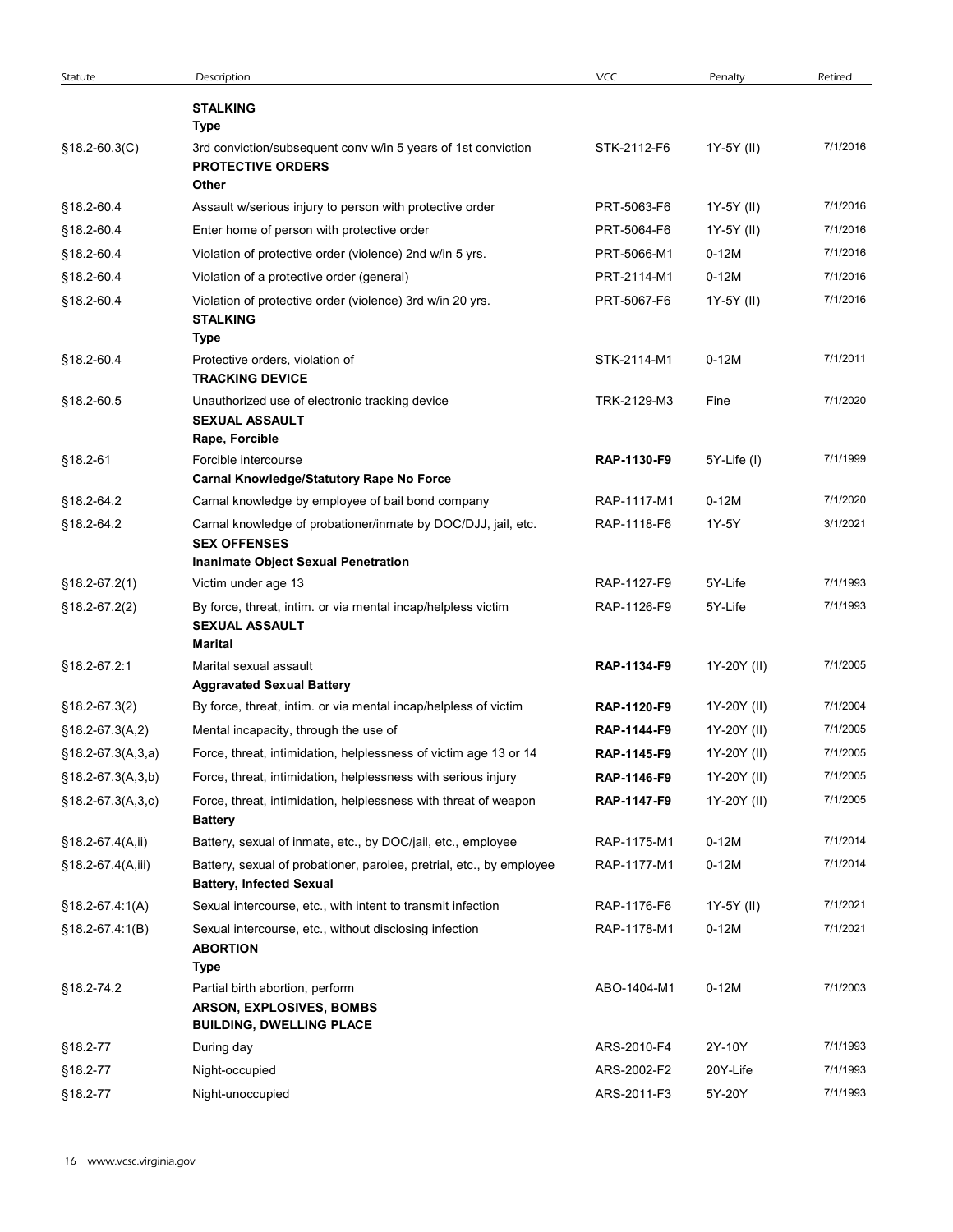| Statute            | Description                                                                                | <b>VCC</b>  | Penalty | Retired  |
|--------------------|--------------------------------------------------------------------------------------------|-------------|---------|----------|
|                    | ARSON, EXPLOSIVES, BOMBS<br><b>Building, Other</b>                                         |             |         |          |
| §18.2-80           | Unoccupied - value less than \$200                                                         | ARS-2013-M1 | $0-12M$ | 7/1/2018 |
| §18.2-80           | Unoccupied - value less than \$500                                                         | ARS-2013-M1 | $0-12M$ | 7/1/2020 |
| §18.2-80           | Unoccupied - value \$200 or more                                                           | ARS-2012-F4 | 2Y-10Y  | 7/1/2018 |
| §18.2-80           | Unoccupied - value \$500 or more                                                           | ARS-2012-F4 | 2Y-10Y  | 7/1/2020 |
|                    | Personal Property, Standing Grain, Etc.                                                    |             |         |          |
| §18.2-81           | Value less than \$200, destroy maliciously or w/intent to defraud                          | ARS-2019-M1 | $0-12M$ | 7/1/2018 |
| §18.2-81           | Value less than \$500, destroy maliciously or w/intent to defraud                          | ARS-2019-M1 | $0-12M$ | 7/1/2020 |
| §18.2-81           | Value \$200 or more, destroy maliciously or w/intent to defraud                            | ARS-2018-F4 | 2Y-10Y  | 7/1/2018 |
| §18.2-81           | Value \$500 or more, destroy maliciously or w/intent to defraud<br><b>LARCENY</b><br>Grand | ARS-2018-F4 | 2Y-10Y  | 7/1/2020 |
| §18.2-95(ii)       | \$200 or more not from person                                                              | LAR-2359-F9 | 1Y-20Y  | 7/1/2018 |
| §18.2-95(ii)       | \$500 or more not from person                                                              | LAR-2359-F9 | 1Y-20Y  | 7/1/2020 |
|                    | Petit                                                                                      |             |         |          |
| §18.2-96           | Petit larceny- second conviction                                                           | LAR-2368-M9 | 30D-12M | 7/1/1994 |
| §18.2-96           | Petit larceny-third conviction                                                             | LAR-2369-F6 | 1Y-5Y   | 7/1/1994 |
| $$18.2-96(2)$      | Less than \$200 not from person                                                            | LAR-2366-M1 | $0-12M$ | 7/1/2018 |
| $$18.2-96(2)$      | Less than \$500 not from person<br><b>Serial Number</b>                                    | LAR-2366-M1 | $0-12M$ | 7/1/2020 |
| §18.2-96.1         | Altering, defacing, removing, possessing serial no. < \$200                                | LAR-2371-M1 | $0-12M$ | 7/1/2018 |
| §18.2-96.1         | Altering, defacing, removing, possessing serial no. < \$500                                | LAR-2371-M1 | $0-12M$ | 7/1/2020 |
| §18.2-96.1         | Altering, defacing, removing, possessing serial no. ≥ \$200                                | LAR-2372-F5 | 1Y-10Y  | 7/1/2018 |
| §18.2-96.1         | Altering, defacing, removing, possessing serial no. ≥ \$500<br>Animals                     | LAR-2372-F5 | 1Y-10Y  | 7/1/2020 |
| §18.2-97           | Certain animals and poultry worth less than \$200                                          | LAR-2318-F6 | 1Y-5Y   | 7/1/2018 |
| §18.2-97           | Certain animals and poultry worth less than \$500<br>Bank Notes, Checks, Etc.              | LAR-2318-F6 | 1Y-5Y   | 7/1/2020 |
| §18.2-98           | Or any book of accounts - value < \$200                                                    | LAR-2335-M1 | $0-12M$ | 7/1/2018 |
| §18.2-98           | Or any book of accounts - value < \$500                                                    | LAR-2335-M1 | $0-12M$ | 7/1/2020 |
| §18.2-98           | Or any book of accounts - value \$200 or more                                              | LAR-2334-F9 | 1Y-20Y  | 7/1/2018 |
| §18.2-98           | Or any book of accounts - value \$500 or more<br><b>Levied Goods</b>                       | LAR-2334-F9 | 1Y-20Y  | 7/1/2020 |
| §18.2-101          | Fraudulently sell, remove, etc., less than \$200                                           | LAR-2396-M1 | $0-12M$ | 7/1/2018 |
| §18.2-101          | Fraudulently sell, remove, etc., less than \$500                                           | LAR-2396-M1 | $0-12M$ | 7/1/2020 |
| §18.2-101          | Fraudulently sell, remove, etc., \$200 or more                                             | LAR-2395-F9 | 1Y-20Y  | 7/1/2018 |
| §18.2-101          | Fraudulently sell, remove, etc., \$500 or more<br><b>Unauthorized Use</b>                  | LAR-2395-F9 | 1Y-20Y  | 7/1/2020 |
| §18.2-102          | Unauthorized use of animal, auto, boat worth < \$200                                       | LAR-2413-M1 | $0-12M$ | 7/1/2018 |
| §18.2-102          | Unauthorized use of animal, auto, boat worth < \$500                                       | LAR-2413-M1 | $0-12M$ | 7/1/2020 |
| §18.2-102          | Unauthorized use of animal, auto, boat worth \$200 or more                                 | LAR-2412-F6 | 1Y-5Y   | 7/1/2018 |
| §18.2-102          | Unauthorized use of animal, auto, boat worth \$500 or more<br><b>Milk Crates</b>           | LAR-2412-F6 | 1Y-5Y   | 7/1/2020 |
| §18.2-102.2(1)     | Take, buy, sell, or dispose of w/out consent of owner                                      | LAR-2305-M3 | Fine    | 7/1/2002 |
| §18.2-102.2(2)     | Refuse to return to owner/agent                                                            | LAR-2306-M3 | Fine    | 7/1/2002 |
| $$18.2 - 102.2(3)$ | Deface, erase, cover up, insignia or label of owner                                        | LAR-2307-M3 | Fine    | 7/1/2002 |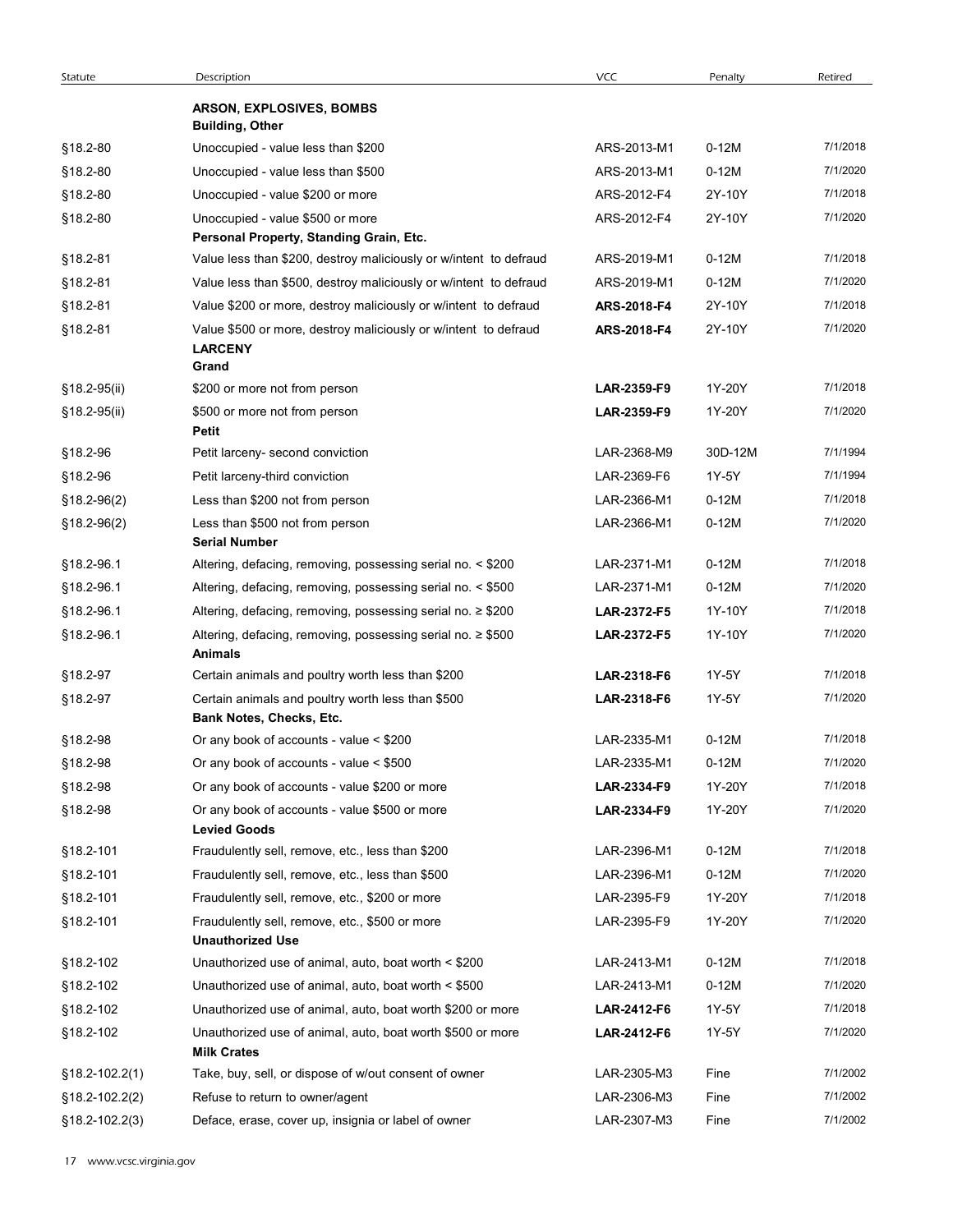| Statute             | Description                                                                                             | <b>VCC</b>                        | Penalty          | Retired              |
|---------------------|---------------------------------------------------------------------------------------------------------|-----------------------------------|------------------|----------------------|
|                     | <b>LARCENY</b>                                                                                          |                                   |                  |                      |
| §18.2-103           | <b>Concealing, Possessing Merchandise</b><br>Shoplift, alter price tags, < \$1000 (second time)         | LAR-2338-M9                       | 30D-12M          | 7/1/2021             |
| §18.2-103           | Shoplift, alter price tags, < \$1000 (third time)                                                       | LAR-2339-F6                       | 1Y-5Y            | 7/1/2021             |
| §18.2-103           | Shoplift, alter price tags, < \$200                                                                     | LAR-2337-M1                       | $0-12M$          | 7/1/2018             |
| §18.2-103           | Shoplift, alter price tags, < \$200 (second time)                                                       | LAR-2338-M9                       | 30D-12M          | 7/1/2018             |
| §18.2-103           | Shoplift, alter price tags, < \$200 (third time)                                                        | LAR-2339-F6                       | 1Y-5Y            | 7/1/2018             |
| §18.2-103           | Shoplift, alter price tags, < \$500 (first time)                                                        | LAR-2337-M1                       | $0-12M$          | 7/1/2020             |
| §18.2-103           | Shoplift, alter price tags, < \$500 (second time)                                                       | LAR-2338-M9                       | 30D-12M          | 7/1/2020             |
| §18.2-103           | Shoplift, alter price tags, < \$500 (third time)                                                        | LAR-2339-F6                       | 1Y-5Y            | 7/1/2020             |
| §18.2-103           | Shoplift, alter price tags, $\ge$ \$200                                                                 | LAR-2354-F9                       | 1Y-20Y           | 7/1/2018             |
| §18.2-103           | Shoplift, alter price tags, $\ge$ \$500                                                                 | LAR-2354-F9                       | 1Y-20Y           | 7/1/2020             |
|                     | Petit                                                                                                   |                                   |                  |                      |
| §18.2-104           | Larceny, etc. - second conviction                                                                       | LAR-2368-M9                       | 30D-12M          | 7/1/2021             |
| §18.2-104           | Larceny, etc. - third or subsequent conviction<br><b>Concealing, Possessing Merchandise</b>             | LAR-2369-F6                       | 1Y-5Y            | 7/1/2021             |
| §18.2-105.2         | Make, sell, poss. device made to shield shoplifted goods                                                | LAR-2377-M3                       | Fine             | 7/1/2003             |
|                     | <b>Receiving/Possession</b>                                                                             |                                   |                  |                      |
| $$18.2 - 108(A)$    | Receive stolen property/goods - less than \$200                                                         | LAR-2809-M1                       | $0-12M$          | 7/1/2018             |
| $$18.2 - 108(A)$    | Receive stolen property/goods - less than \$500                                                         | LAR-2809-M1                       | $0-12M$          | 7/1/2020             |
| $$18.2 - 108(A)$    | Receive stolen property/goods - \$200 or more                                                           | LAR-2808-F9                       | 1Y-20Y           | 7/1/2018             |
| $$18.2 - 108(A)$    | Receive stolen property/goods - \$500 or more                                                           | <b>LAR-2808-F9</b>                | 1Y-20Y           | 7/1/2020             |
| $$18.2 - 108(B)$    | Receive goods used in an investigation valued at less than \$200                                        | LAR-2352-M1                       | $0-12M$          | 7/1/2018             |
| $$18.2 - 108(B)$    | Receive goods used in an investigation valued at less than \$500                                        | LAR-2352-M1                       | $0-12M$          | 7/1/2020             |
| $§18.2-108(B)$      | Receive goods used in an investigation valued at \$200 or more                                          | LAR-2353-F9                       | 1Y-20Y           | 7/1/2018             |
| $§18.2-108(B)$      | Receive goods used in an investigation valued at \$500 or more<br>Receiving/Possession - Intent to Sell | LAR-2353-F9                       | 1Y-20Y           | 7/1/2020             |
| $$18.2 - 108.01(A)$ | Intent to sell/distribute stolen property valued at \$200 or more                                       | LAR-2302-F9                       | 2Y-20Y           | 7/1/2018             |
| $$18.2 - 108.01(A)$ | Intent to sell/distribute stolen property valued at \$500 or more                                       | LAR-2302-F9                       | 2Y-20Y           | 7/1/2020             |
| $$18.2 - 108.01(B)$ | Intent to sell/distribute stolen property aggregate value \$200 or more                                 | LAR-2303-F5                       | 1Y-10Y           | 7/1/2018             |
| $§18.2 - 108.01(B)$ | Intent to sell/distribute stolen property aggregate value \$500 or more                                 | LAR-2303-F5                       | 1Y-10Y           | 7/1/2020             |
|                     | Firearm                                                                                                 |                                   |                  |                      |
| $§18.2 - 108.1(1)$  | Firearm, not from person                                                                                | LAR-2376-F6                       | 1Y-5Y            | 7/1/1998             |
|                     | <b>Embezzlement</b>                                                                                     |                                   |                  |                      |
| §18.2-111           | Embezzlement, less than \$200                                                                           | LAR-2708-M1                       | $0-12M$          | 7/1/2018             |
| §18.2-111           | Embezzlement, less than \$500                                                                           | LAR-2708-M1                       | $0-12M$          | 7/1/2020             |
| §18.2-111           | Embezzlement, \$200 or more<br>Embezzlement, \$500 or more                                              | <b>LAR-2707-F9</b><br>LAR-2707-F9 | 1Y-20Y<br>1Y-20Y | 7/1/2018<br>7/1/2020 |
| §18.2-111           | <b>Military Property</b>                                                                                |                                   |                  |                      |
| §18.2-111.1         | Military property- conversion value \$200 or more                                                       | LAR-2364-F9                       | 1Y-20Y           | 7/1/2004             |
| §18.2-111.1         | Military property- conversion value less than \$200                                                     | LAR-2365-M1                       | $0-12M$          | 7/1/2004             |
|                     | Embezzlement                                                                                            |                                   |                  |                      |
| §18.2-111.2         | Employer fails to pay withheld child support, < \$200                                                   | LAR-2398-M1                       | $0-12M$          | 7/1/2018             |
| §18.2-111.2         | Employer fails to pay withheld child support, < \$500                                                   | LAR-2398-M1                       | $0-12M$          | 7/1/2020             |
| §18.2-111.2         | Employer fails to pay withheld child support, $\geq$ \$200                                              | LAR-2397-F9                       | 1Y-20Y<br>1Y-20Y | 7/1/2018             |
| §18.2-111.2         | Employer fails to pay withheld child support, $\geq$ \$500                                              | LAR-2397-F9                       |                  |                      |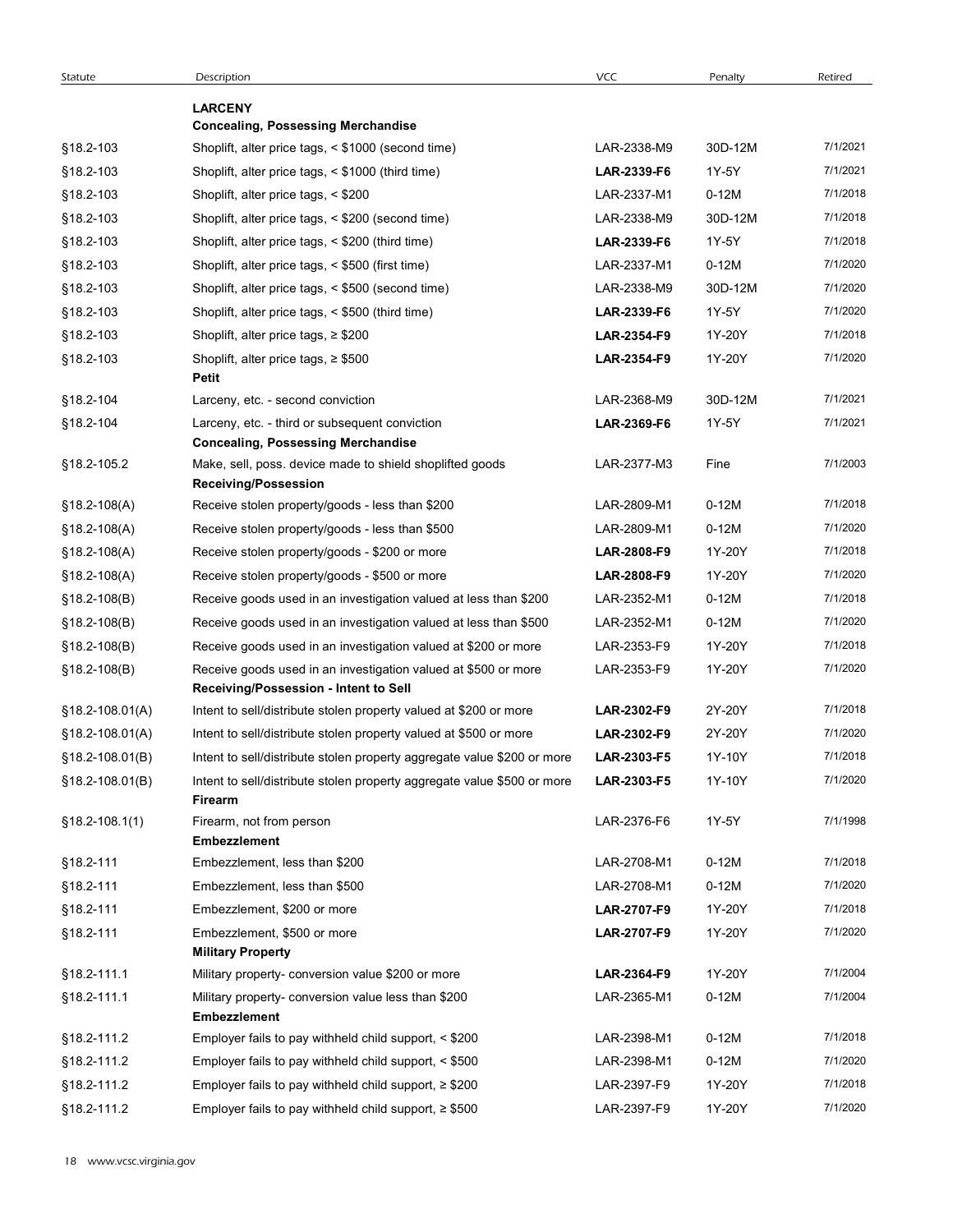| Statute      | Description                                                                                            | VCC         | Penalty | Retired  |
|--------------|--------------------------------------------------------------------------------------------------------|-------------|---------|----------|
|              | <b>LARCENY</b><br><b>Consignment Goods</b>                                                             |             |         |          |
| §18.2-114    | Consignment, sale of goods & fail to pay proceeds-\$200 or >                                           | LAR-2378-F9 | 1Y-20Y  | 7/1/2004 |
| §18.2-114    | Consignment, sale of goods and fail to pay proceeds - < \$200<br><b>Special Commissioner</b>           | LAR-2355-M1 | $0-12M$ | 7/1/2004 |
| §18.2-114.1  | Special commissioner, fail to account for money - < \$200                                              | LAR-2375-M1 | $0-12M$ | 7/1/2018 |
| §18.2-114.1  | Special commissioner, fail to account for money - < \$500                                              | LAR-2375-M1 | $0-12M$ | 7/1/2020 |
| §18.2-114.1  | Special commissioner, fail to account for money - \$200 or more                                        | LAR-2382-F9 | 1Y-20Y  | 7/1/2018 |
| §18.2-114.1  | Special commissioner, fail to account for money - \$500 or more                                        | LAR-2382-F9 | 1Y-20Y  | 7/1/2020 |
|              | <b>Titled to Another</b>                                                                               |             |         |          |
| §18.2-115    | Conversion by fraud, of property titled to other - < \$200                                             | LAR-2356-M1 | $0-12M$ | 7/1/2018 |
| §18.2-115    | Conversion by fraud, of property titled to other - < \$500                                             | LAR-2356-M1 | $0-12M$ | 7/1/2020 |
| §18.2-115    | Conversion by fraud, of property titled to other - $\geq$ \$200                                        | LAR-2379-F9 | 1Y-20Y  | 7/1/2018 |
| §18.2-115    | Conversion by fraud, of property titled to other - $\geq$ \$500                                        | LAR-2379-F9 | 1Y-20Y  | 7/1/2020 |
| §18.2-115.1  | Motor vehicle, unlawful sublease<br><b>Approval or Selection Goods</b>                                 | LAR-2414-M1 | $0-12M$ | 7/1/2002 |
| §18.2-116    | Goods on approval, fail to pay or return goods - < \$200                                               | LAR-2358-M1 | $0-12M$ | 7/1/2018 |
| §18.2-116    | Goods on approval, fail to pay or return goods - < \$500                                               | LAR-2358-M1 | $0-12M$ | 7/1/2020 |
| §18.2-116    | Goods on approval, fail to pay or return goods - ≥ \$200                                               | LAR-2380-F9 | 1Y-20Y  | 7/1/2018 |
| §18.2-116    | Goods on approval, fail to pay or return goods - ≥ \$500                                               | LAR-2380-F9 | 1Y-20Y  | 7/1/2020 |
|              | <b>Fail to Return</b>                                                                                  |             |         | 7/1/2018 |
| §18.2-117    | Bailee - fail to return animal, auto, etc. - Less than \$200                                           | LAR-2320-M1 | $0-12M$ |          |
| §18.2-117    | Bailee - fail to return animal, auto, etc., < \$500                                                    | LAR-2320-M1 | $0-12M$ | 7/1/2020 |
| §18.2-117    | Bailee - fail to return animal, auto, etc. - \$200 or more                                             | LAR-2321-F9 | 1Y-20Y  | 7/1/2018 |
| §18.2-117    | Bailee - fail to return animal, auto, etc. - Less than \$200                                           | LAR-2320-M9 | $0-12M$ | 7/1/2002 |
| §18.2-117    | Bailee - fail to return animal, auto, etc., ≥ \$500<br><b>Rental Property</b>                          | LAR-2321-F9 | 1Y-20Y  | 7/1/2020 |
| §18.2-118    | Leased personal property, fail to return - < \$200                                                     | LAR-2362-M1 | $0-12M$ | 7/1/2018 |
| §18.2-118    | Leased personal property, fail to return, < \$500                                                      | LAR-2362-M1 | $0-12M$ | 7/1/2020 |
| §18.2-118    | Leased personal property, fail to return - ≥ \$200                                                     | LAR-2381-F9 | 1Y-20Y  | 7/1/2018 |
| §18.2-118    | Leased personal property, fail to return, ≥ \$500<br><b>TRESPASS</b><br><b>Interfere With Property</b> | LAR-2381-F9 | 1Y-20Y  | 7/1/2020 |
| §18.2-121    | Hate crime; intent to damage property                                                                  | TRS-5728-F6 | 1Y-5Y   | 7/1/2020 |
| §18.2-121    | Intent to damage property; hate crime                                                                  | TRS-5728-M1 | 30D-12M | 7/1/1997 |
| §18.2-121.3  | Aircraft, Unmanned (Drones)<br>Enter property of another to harass, etc., with a drone                 | TRS-5745-M1 | $0-12M$ | 7/1/2019 |
|              | <b>Capitol Square</b>                                                                                  |             |         |          |
| §18.2-122    | Grass in capitol square                                                                                | TRS-5724-M9 | Fine    | 7/1/1998 |
| §18.2-123    | Dog at large in capitol square<br>Cemetery/Church                                                      | TRS-5712-M9 | Fine    | 7/1/2004 |
| §18.2-127(B) | Injury to cemetery, church property, or affixed object<br><b>School Property</b>                       | TRS-5727-F6 | 1Y-5Y   | 7/1/2020 |
| §18.2-129    | Failure to leave school when directed<br>VANDALISM, DAMAGE PROPERTY<br><b>Property</b>                 | TRS-5713-M3 | Fine    | 7/1/1989 |
|              | Damage, deface or destroy private property (local ordinance)                                           | VAN-2994-M1 | $0-12M$ | 7/1/2004 |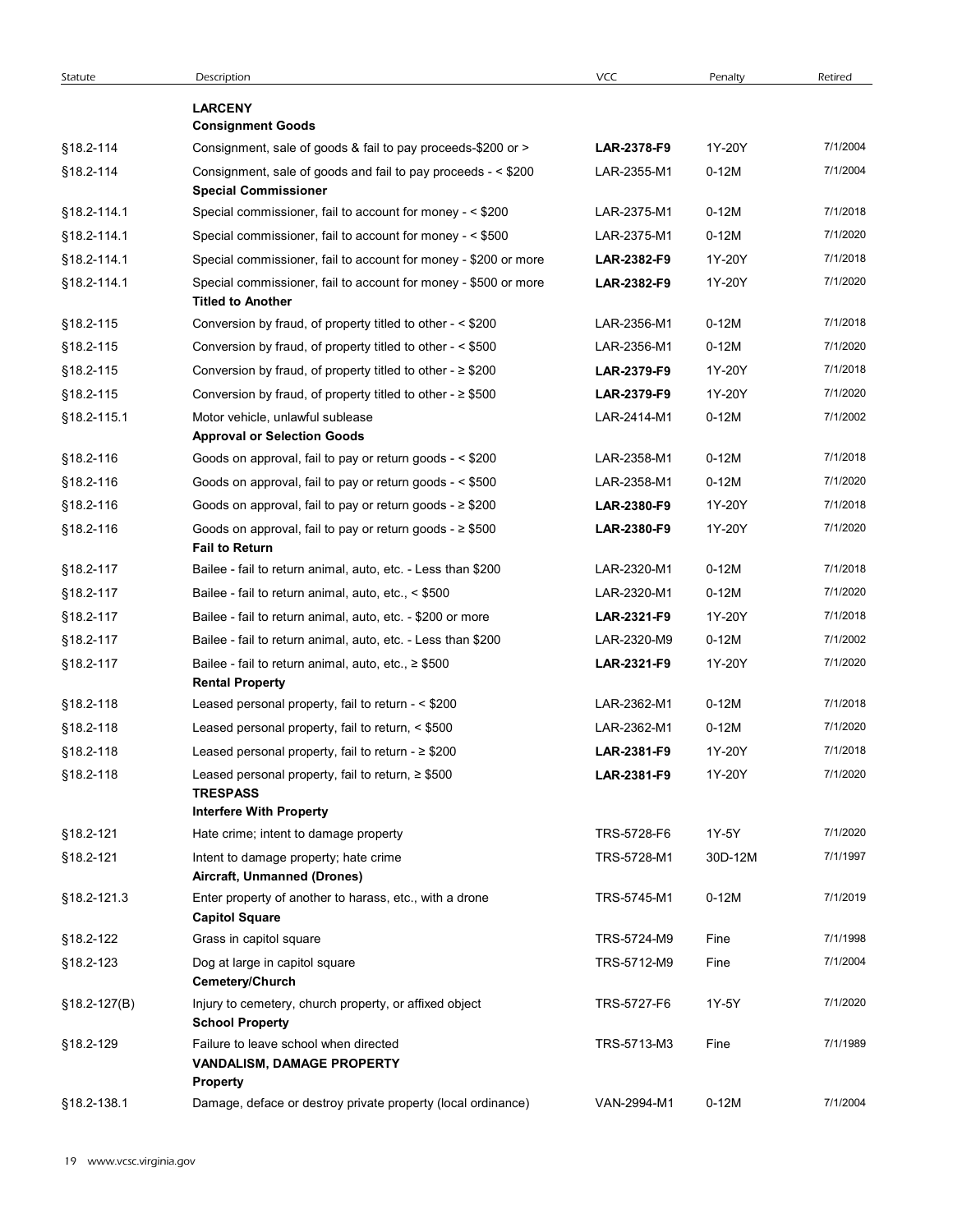| Statute                | Description                                                                                                    | <b>VCC</b>  | Penalty | Retired  |
|------------------------|----------------------------------------------------------------------------------------------------------------|-------------|---------|----------|
|                        | <b>VANDALISM, DAMAGE PROPERTY</b><br><b>Public Building</b>                                                    |             |         |          |
| §18.2-138.1            | Damage to public property (Local Ordinance)<br><b>Farm Product</b>                                             | VAN-2904-M1 | $0-12M$ | 7/1/2004 |
| §18.2-145.1            | Destroy or damage farm product grown for research - < \$200                                                    | VAN-2995-M1 | $0-12M$ | 7/1/2018 |
| §18.2-145.1            | Destroy or damage farm product grown for research, < \$500                                                     | VAN-2995-M1 | $0-12M$ | 7/1/2020 |
| §18.2-145.1            | Destroy or damage farm product grown for research - $\geq$ \$200                                               | VAN-2996-F6 | 1Y-5Y   | 7/1/2018 |
| §18.2-145.1            | Destroy or damage farm product grown for research, ≥ \$500<br>Boat, Ship, Etc.                                 | VAN-2996-F6 | 1Y-5Y   | 7/1/2020 |
| §18.2-150              | Willfully destroy vessel valued at under \$200                                                                 | VAN-2952-M1 | $0-12M$ | 7/1/2018 |
| §18.2-150              | Willfully destroy vessel valued at under \$500                                                                 | VAN-2952-M1 | $0-12M$ | 7/1/2020 |
| §18.2-150              | Willfully destroy vessel valued at \$200 or more                                                               | VAN-2951-F4 | 2Y-10Y  | 7/1/2018 |
| §18.2-150              | Willfully destroy vessel valued at \$500 or more<br><b>COMPUTER CRIME</b>                                      | VAN-2951-F4 | 2Y-10Y  | 7/1/2020 |
| §18.2-152              | <b>Computer Trespass</b><br>Remove, alter, erase data, software, programs w/o author.<br><b>Computer Fraud</b> | COM-2962-M1 | $0-12M$ | 7/1/1993 |
| $§18.2 - 152.3(1)$     | Use of computer w/o auth. to obtain service, etc. - < \$200                                                    | COM-2961-M1 | $0-12M$ | 7/1/2018 |
| $§18.2 - 152.3(1)$     | Use of computer w/o auth. to obtain service, etc., < \$500                                                     | COM-2961-M1 | $0-12M$ | 7/1/2020 |
| $§18.2 - 152.3(1)$     | Use of computer w/o auth. to obtain service, etc. $\ge$ \$200                                                  | COM-2960-F5 | 1Y-10Y  | 7/1/2018 |
| $§18.2 - 152.3(1)$     | Use of computer w/o auth. to obtain service, etc., $\geq$ \$500                                                | COM-2960-F5 | 1Y-10Y  | 7/1/2020 |
| $$18.2 - 152.3(2)$     | Use of computer to embezzle or commit larceny - < \$200                                                        | COM-2968-M1 | $0-12M$ | 7/1/2018 |
| §18.2-152.3(2)         | Use of computer to embezzle or commit larceny, < \$500                                                         | COM-2968-M1 | $0-12M$ | 7/1/2020 |
| §18.2-152.3(2)         | Use of computer to embezzle or commit larceny - $\geq$ \$200                                                   | COM-2967-F5 | 1Y-10Y  | 7/1/2018 |
| $$18.2 - 152.3(2)$     | Use of computer to embezzle or commit larceny, $\geq$ \$500                                                    | COM-2967-F5 | 1Y-10Y  | 7/1/2020 |
| $$18.2 - 152.3(3)$     | Use of computer to convert another's property - < \$200                                                        | COM-2973-M1 | $0-12M$ | 7/1/2018 |
| $$18.2 - 152.3(3)$     | Use of computer to convert another's property - $\geq$ \$200                                                   | COM-2969-F5 | 1Y-10Y  | 7/1/2018 |
|                        |                                                                                                                | COM-2973-M1 | $0-12M$ | 7/1/2020 |
| $$18.2 - 152.3(3)$     | Use of computer to convert another's property, < \$500                                                         |             |         | 7/1/2020 |
| $§18.2-152.3(3)$       | Use of computer to convert another's property, $\geq$ \$500<br><b>Computer Electronic Mail</b>                 | COM-2969-F5 | 1Y-10Y  |          |
| $$18.2 - 152.3:1(B,1)$ | Unsolicited bulk e-mails exceed established limits                                                             | COM-2262-F6 | 1Y-5Y   | 7/1/2010 |
| $§18.2-152.3:1(B,2)$   | Revenue from unsolicited bulk e-mail exceeds established limits<br><b>Computer Trespass</b>                    | COM-2263-F6 | 1Y-5Y   | 7/1/2010 |
| $§18.2-152.4(A,1)$     | Remove w/o authority computer data, programs, etc., <\$2500<br><b>Computer Trespass - Disable</b>              | COM-2974-M1 | $0-12M$ | 7/1/1998 |
| $$18.2 - 152.4(A, 1)$  | Disable computer data, programs, etc.                                                                          | COM-2974-M3 | Fine    | 7/1/2003 |
| $$18.2 - 152.4(A, 1)$  | Recklessly disable computer data programs, etc. $\geq$ \$2500                                                  | COM-2986-M1 | $0-12M$ | 7/1/2003 |
| $§18.2-152.4(A,1)$     | Remove w/o authority computer data, programs, etc. $\geq$ \$2500<br><b>Computer Trespass - Malfunction</b>     | COM-2980-F6 | 1Y-5Y   | 7/1/2005 |
| $$18.2 - 152.4(A,2)$   | Cause computer malfunction                                                                                     | COM-2975-M3 | Fine    | 7/1/2003 |
| $$18.2 - 152.4(A,2)$   | Cause computer malfunction, <\$2500                                                                            | COM-2975-M1 | $0-12M$ | 7/1/1998 |
| $§18.2-152.4(A,2)$     | Cause computer malfunction, $\geq$ \$2500                                                                      | COM-2981-F6 | 1Y-5Y   | 7/1/2005 |
| $$18.2 - 152.4(A,2)$   | Recklessly cause computer malfunction $\geq$ \$2500<br><b>Computer Trespass - Alter or Erase</b>               | COM-2987-M1 | $0-12M$ | 7/1/2003 |
| $$18.2 - 152.4(A,3)$   | Alter or erase computer data, programs $\geq$ \$2500                                                           | COM-2982-F6 | 1Y-5Y   | 7/1/2005 |
|                        | Alter or erase computer data, programs, etc.                                                                   | COM-2976-M3 | Fine    | 7/1/2003 |
| $$18.2 - 152.4(A,3)$   |                                                                                                                |             | $0-12M$ | 7/1/1998 |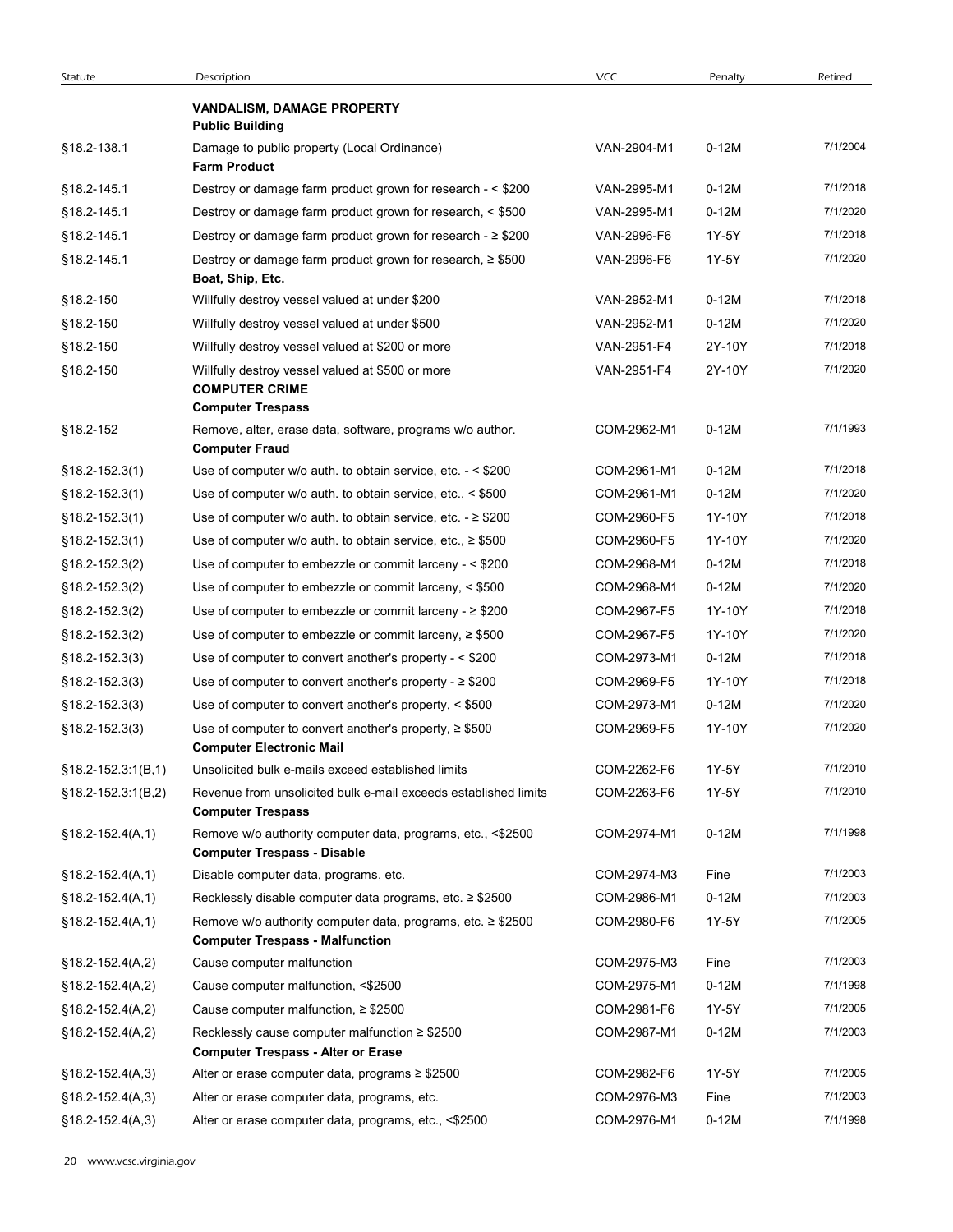| Statute               | Description                                                                                                                             | <b>VCC</b>  | Penalty | Retired   |
|-----------------------|-----------------------------------------------------------------------------------------------------------------------------------------|-------------|---------|-----------|
|                       | <b>COMPUTER CRIME</b>                                                                                                                   |             |         |           |
| $§18.2-152.4(A,3)$    | <b>Computer Trespass - Alter or Erase</b><br>Recklessly alter / erase computer data programs, etc. ≥ \$2500<br><b>Computer Trespass</b> | COM-2988-M1 | $0-12M$ | 7/1/2003  |
| $$18.2 - 152.4(A, 4)$ | Effect creation, alteration of elect. fund transfer, <\$2500<br><b>Computer Trespass - E-Mails or Transfers</b>                         | COM-2977-M1 | $0-12M$ | 7/1/1998  |
| $$18.2 - 152.4(A, 4)$ | Effect creation, alteration of elect. fund transfer                                                                                     | COM-2977-M3 | Fine    | 7/1/2003  |
| $§18.2-152.4(A,4)$    | Recklessly effect creation of elect. fund transfer ≥ \$2500<br><b>Computer Trespass - Transfers</b>                                     | COM-2989-M1 | $0-12M$ | 7/1/2003  |
| $$18.2 - 152.4(A, 4)$ | Effect creation etc. elect. fund transfer $\geq$ \$2500<br><b>Computer Trespass</b>                                                     | COM-2983-F6 | 1Y-5Y   | 7/1/2005  |
| $§18.2-152.4(A,5)$    | Cause physical injury to property, <\$2500<br><b>Computer Trespass - Injury to Property</b>                                             | COM-2978-M1 | $0-12M$ | 7/1/1998  |
| §18.2-152.4(A,5)      | Cause physical injury to property                                                                                                       | COM-2978-M3 | Fine    | 7/1/2003  |
| $§18.2-152.4(A,5)$    | Cause physical injury to property, $\geq$ \$2500                                                                                        | COM-2984-F6 | 1Y-5Y   | 7/1/2005  |
| $$18.2 - 152.4(A, 5)$ | Recklessly cause physical injury to property ≥ 2500<br><b>Computer Trespass</b>                                                         | COM-2998-M1 | $0-12M$ | 7/1/2003  |
| $$18.2 - 152.4(A, 6)$ | Make unauth. copy of computer data, programs, etc., <\$2500<br><b>Computer Trespass - Copy</b>                                          | COM-2979-M1 | $0-12M$ | 7/1/1998  |
| $$18.2 - 152.4(A, 6)$ | Make unauth. copy of computer data, programs, etc.                                                                                      | COM-2979-M3 | Fine    | 7/1/2003  |
| $§18.2-152.4(A,6)$    | Make unauthorized copy of data, programs, etc. ≥ \$2500                                                                                 | COM-2985-F6 | 1Y-5Y   | 7/1/2005  |
| $§18.2-152.4(A,6)$    | Recklessly make unauth. copy of data, programs etc. ≥ \$2500<br><b>Computer Trespass - E-Mails or Transfers</b>                         | COM-2999-M1 | $0-12M$ | 7/1/2003  |
| $$18.2 - 152.4(A,7)$  | Falsify or forge electronic mail transmission etc.                                                                                      | COM-2274-M3 | Fine    | 7/1/2003  |
| $$18.2 - 152.4(A,7)$  | Maliciously falsify/forge electronic mail etc. damage ≥ \$2500                                                                          | COM-2270-F6 | 1Y-5Y   | 7/1/2003  |
| $$18.2 - 152.4(A,7)$  | Recklessly falsify/forge e-mail transmission etc. ≥ \$2500                                                                              | COM-2272-M1 | $0-12M$ | 7/1/2003  |
| $$18.2 - 152.4(B)$    | Distribute etc. software to falsify electronic mail                                                                                     | COM-2275-M3 | Fine    | 7/1/2003  |
| $$18.2 - 152.4(B)$    | Maliciously distribute software to falsify e-mail $\geq$ \$2500                                                                         | COM-2271-F6 | 1Y-5Y   | 7/1/2003  |
| $$18.2 - 152.4(B)$    | Recklessly distribute software to falsify e-mail ≥ \$2500<br><b>Computer Invasion Of Privacy</b>                                        | COM-2273-M1 | $0-12M$ | 7/1/2003  |
| §18.2-152.5           | Examine w/o auth. employment credit etc. w/intent injure<br><b>Computer Trespass - Injury to Person</b>                                 | COM-2963-M3 | Fine    | 7/1/2001  |
| §18.2-152.7           | Unlawful computer use -intent physical injury to individual<br><b>Computer Trespass</b>                                                 | COM-2966-M1 | $0-12M$ | 7/1/2003  |
| §18.2-152.7:1         | Disable operation of computer software<br><b>Computer - Forgery Instrument</b>                                                          | COM-2970-M1 | $0-12M$ | 7/1/2000  |
| §18.2-152.14          | Use VCC for type of forgery offense §18.2-168 to §18.2-173<br>VANDALISM, DAMAGE PROPERTY<br>Railroad                                    |             |         | 2/21/2001 |
| §18.2-159             | Trespass on railroad track                                                                                                              | VAN-2946-M4 | Fine    | 7/1/2010  |
| §18.2-159             | Trespass on railroad track, 2nd viol. w/in 2 yrs.                                                                                       | VAN-2990-M3 | Fine    | 7/1/2010  |
| §18.2-159             | Trespass on railroad track, 3rd viol. w/in 2 yrs. of 2nd                                                                                | VAN-2991-M1 | $0-12M$ | 7/1/2010  |
| §18.2-160             | Trespass on railroad train<br>Fare, Fail to Pay                                                                                         | VAN-2947-M4 | Fine    | 7/1/2010  |
| §18.2-160.1           | Train, etc., board without paying fare                                                                                                  | VAN-2954-M9 | Fine    | 7/1/2009  |
| §18.2-160.1           | Train, etc., board without paying fare<br>Railroad                                                                                      | VAN-2954-M2 | 0-6M    | 7/1/2010  |
|                       |                                                                                                                                         |             |         |           |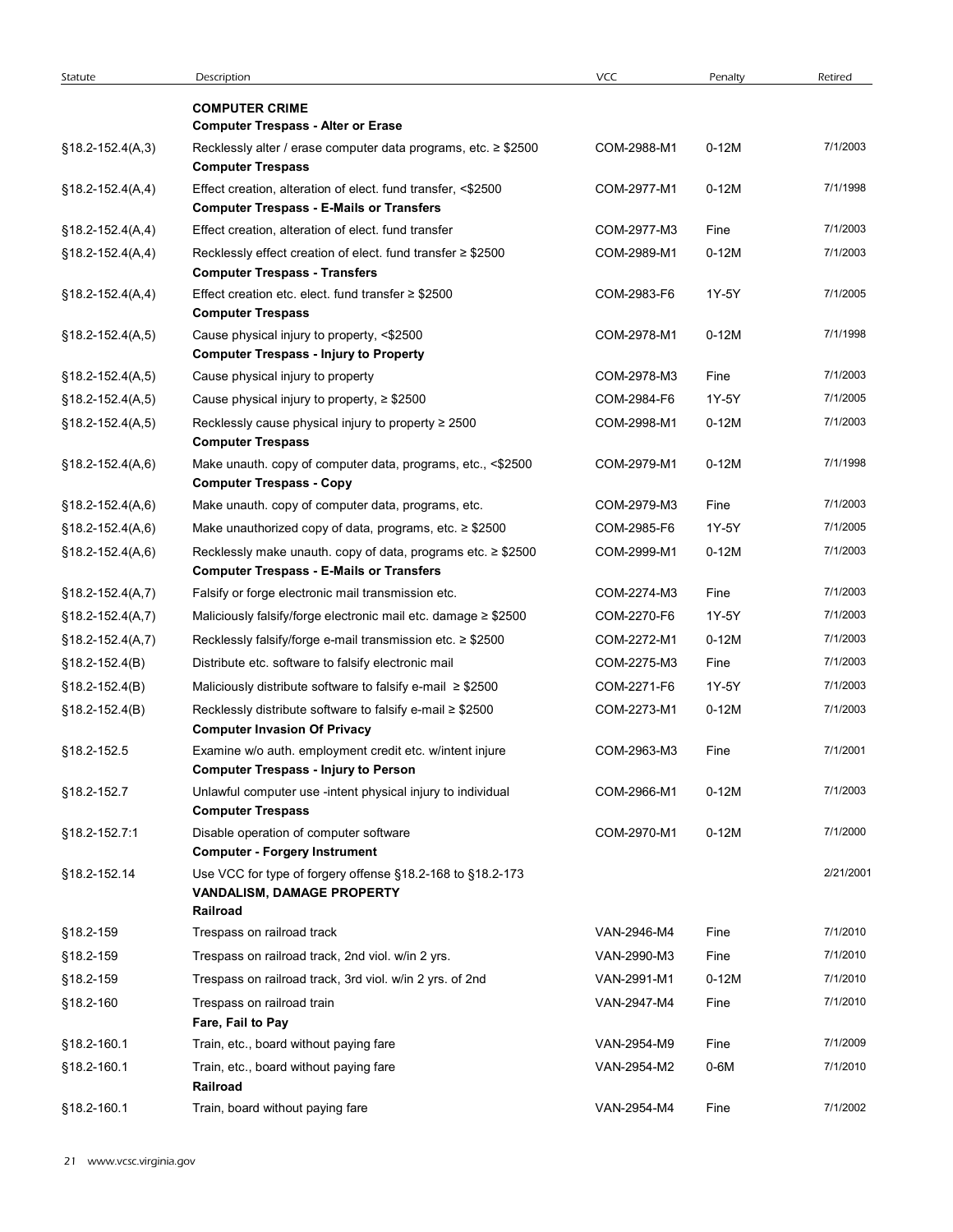| Statute                | Description                                                                                                       | <b>VCC</b>                 | Penalty        | Retired              |
|------------------------|-------------------------------------------------------------------------------------------------------------------|----------------------------|----------------|----------------------|
|                        | <b>VANDALISM, DAMAGE PROPERTY</b><br>Railroad                                                                     |                            |                |                      |
| §18.2-161              | Trespass, jump on or off railroad car<br>Elec., Oil, Phone, Gas, Water Facility                                   | VAN-2948-M4                | Fine           | 7/1/2004             |
| §18.2-162              | Damage to public utilities or services < \$500                                                                    | VAN-2913-M3                | Fine           | 7/1/2020             |
| §18.2-162              | Damage to public utilities or services $\geq$ \$500<br>Utilities: Electric, Oil, Phone, Gas, Water Facility, Etc. | VAN-2911-F4                | 2Y-10Y (II)    | 7/1/2020             |
| §18.2-162              | Damage \$200 or less                                                                                              | VAN-2913-M3                | Fine           | 7/1/2018             |
| §18.2-162              | Damage over \$200                                                                                                 | VAN-2911-F4                | 2Y-10Y (II)    | 7/1/2018             |
| §18.2-164              | Damage telephone line or intercept message<br><b>FRAUD</b><br>Impersonation                                       | VAN-2919-M3                | Fine           | 7/1/2002             |
| §18.2-174.1            | Firefighter/emergency services personnel, impersonating<br><b>Credit Card Fraud</b>                               | FRD-2560-M3                | Fine           | 7/1/2002             |
| §18.2-178              | False pretenses, obtain money by<br><b>False Pretenses</b>                                                        | FRD-2643-F4                | 2Y-10Y         | 7/1/1992             |
| §18.2-178              | False pretenses, obtain money by, < \$200                                                                         | FRD-2741-M1                | $0-12M$        | 7/1/2018             |
| §18.2-178              | False pretenses, obtain money by, < \$500                                                                         | FRD-2741-M1                | $0-12M$        | 7/1/2020             |
| §18.2-178              | False pretenses, obtain money by, $\geq$ \$200                                                                    | FRD-2743-F9                | 1Y-20Y         | 7/1/2018             |
| §18.2-178              | False pretenses, obtain money by, ≥ \$500<br><b>Mentally Incapacitated, Exploit</b>                               | FRD-2743-F9                | 1Y-20Y         | 7/1/2020             |
| §18.2-178.1            | Financial exploitation of mentally incapacitated, < \$200                                                         | FRD-2730-M1                | $0-12M$        | 7/1/2018             |
| §18.2-178.1            | Financial exploitation of mentally incapacitated, < \$500                                                         | FRD-2730-M1                | $0-12M$        | 7/1/2020             |
| §18.2-178.1            | Financial exploitation of mentally incapacitated, ≥ \$200                                                         | FRD-2731-F9                | 1Y-20Y         | 7/1/2018             |
| §18.2-178.1            | Financial exploitation of mentally incapacitated, ≥ \$500<br><b>Bad Check</b>                                     | FRD-2731-F9                | 1Y-20Y         | 7/1/2020             |
| §18.2-181              | Bad check, less than \$200                                                                                        | FRD-2625-M1                | $0-12M$        | 7/1/2018             |
| §18.2-181              | Bad check, less than \$500                                                                                        | FRD-2625-M1                | $0-12M$        | 7/1/2020             |
| §18.2-181              | Bad check, \$200 or more                                                                                          | FRD-2624-F6                | 1Y-5Y          | 7/1/2018             |
| §18.2-181<br>§18.2-181 | Bad check, \$500 or more<br><b>Credit Card Fraud</b><br>Credit, property on-\$200 or more, by false statements    | FRD-2624-F6<br>FRD-2638-F6 | 1Y-5Y<br>1Y-5Y | 7/1/2020<br>7/1/1992 |
| §18.2-181              | Credit, property on-Less than \$200, by false statements                                                          | FRD-2639-M4                | Fine           | 7/1/1992             |
| §18.2-181.1            | <b>Bad Check</b><br>Bad checks, two or more w/in 90 days, ≥ \$200                                                 | <b>FRD-2699-F6</b>         | 1Y-5Y          | 7/1/2018             |
| §18.2-181.1            | Bad checks, two or more w/in 90 days, ≥ \$500                                                                     | <b>FRD-2699-F6</b>         | 1Y-5Y          | 7/1/2020             |
| §18.2-182              | Bad check, payroll less than \$200                                                                                | FRD-2704-M1                | $0-12M$        | 7/1/2018             |
| §18.2-182              | Bad check, payroll less than \$500                                                                                | FRD-2704-M1                | $0-12M$        | 7/1/2020             |
| §18.2-182              | Bad check, payroll \$200 or more                                                                                  | FRD-2703-F6                | 1Y-5Y          | 7/1/2018             |
| §18.2-182              | Bad check, payroll \$500 or more                                                                                  | FRD-2703-F6                | 1Y-5Y          | 7/1/2020             |
| §18.2-182              | Bad checks, payroll<br><b>False Statements</b>                                                                    | FRD-2627-M1                | $0-12M$        | 7/1/2005             |
| $$18.2 - 186(A)$       | False statement to obtain property/credit- make or cause                                                          | FRD-2818-M2                | $0-6M$         | 7/1/2007             |
| $$18.2 - 186(B)$       | False statement to obtain property/credit, < \$200                                                                | FRD-2812-M1                | $0-12M$        | 7/1/2018             |
| $$18.2 - 186(B)$       | False statement to obtain property/credit, < \$500                                                                | FRD-2812-M1                | $0-12M$        | 7/1/2020             |
| $$18.2 - 186(B)$       | False statement to obtain property/credit, ≥ \$200                                                                | FRD-2811-F9                | 1Y-20Y         | 7/1/2018             |
| $$18.2 - 186(B)$       | False statement to obtain property/credit, $\geq$ \$500                                                           | FRD-2811-F9                | 1Y-20Y         | 7/1/2020             |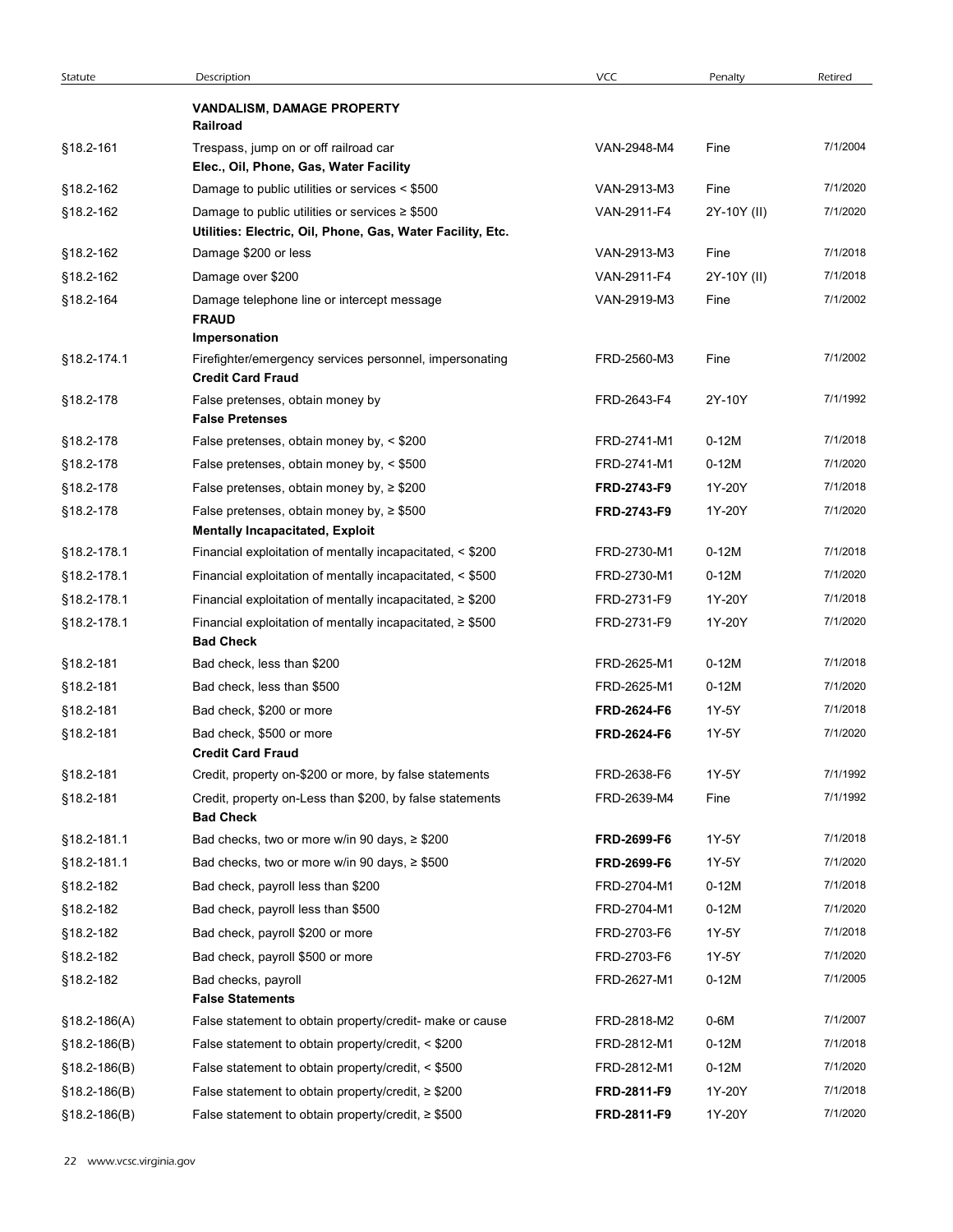| Statute            | Description                                                                                                | <b>VCC</b>         | Penalty | Retired              |
|--------------------|------------------------------------------------------------------------------------------------------------|--------------------|---------|----------------------|
|                    | <b>FRAUD</b><br><b>Identity Fraud</b>                                                                      |                    |         |                      |
| $$18.2 - 186.3(D)$ | 5 or more people, obtain identifying info. of                                                              | FRD-2501-F6        | 1Y-5Y   | 7/1/2013             |
| §18.2-186.3(D)     | 50 or more people, obtain identifying info. of                                                             | FRD-2502-F5        | 1Y-10Y  | 7/1/2013             |
| $$18.2 - 186.3(D)$ | Detention of victim, use of identifying info. to defraud results in                                        | FRD-2508-F6        | 1Y-5Y   | 7/1/2013             |
| $$18.2 - 186.3(D)$ | Financial loss \$500 or more, use of identifying info. to defraud                                          | <b>FRD-2509-F6</b> | 1Y-5Y   | 7/1/2020             |
| $$18.2 - 186.3(D)$ | Financial loss greater than \$200, use of identifying info. to defraud<br><b>Utilities</b>                 | FRD-2509-F6        | 1Y-5Y   | 7/1/2018             |
| §18.2-187.1        | Utilities, TV, less than \$200, false statement to obtain                                                  | FRD-2690-M1        | $0-12M$ | 7/1/2018             |
| §18.2-187.1        | Utilities, TV, less than \$500, false statement to obtain                                                  | FRD-2690-M1        | $0-12M$ | 7/1/2020             |
| §18.2-187.1        | Utilities, TV, \$200 or more, false statement to obtain                                                    | FRD-2689-F6        | 1Y-5Y   | 7/1/2018             |
| §18.2-187.1        | Utilities, TV, \$500 or more, false statement to obtain                                                    | FRD-2689-F6        | 1Y-5Y   | 7/1/2020             |
| §18.2-188          | Hotel/Motel/Restaurant/Amusement Park<br>Hotel or Motel service, etc., false statement to obtain, < \$200  | FRD-2651-M1        | $0-12M$ | 7/1/2018             |
| §18.2-188          | Hotel or Motel service, etc., false statement to obtain, < \$500                                           | FRD-2651-M1        | $0-12M$ | 7/1/2020             |
| §18.2-188          | Hotel or Motel service, etc., false statement to obtain, ≥ \$200                                           | FRD-2650-F5        | 1Y-10Y  | 7/1/2018             |
| §18.2-188          | Hotel or Motel service, etc., false statement to obtain, $\geq$ \$500<br><b>Telecommunications Devices</b> | FRD-2650-F5        | 1Y-10Y  | 7/1/2020             |
| §18.2-190.2        | Possess an unlawful device                                                                                 | FRD-2772-M1        | $0-12M$ | 7/1/1998             |
| §18.2-190.2        | Possess more than 5 unlawful devices                                                                       | FRD-2773-F6        | 1Y-5Y   | 7/1/1998             |
| §18.2-190.3(i)     | Sell 5 or more unlawful devices                                                                            | FRD-2776-F6        | 1Y-5Y   | 7/1/1998             |
| §18.2-190.3(i)     | Sell unlawful device                                                                                       | FRD-2774-M1        | $0-12M$ | 7/1/1998             |
| §18.2-190.3(ii)    | Sell 5 or more unlawful materials/parts to make device                                                     | FRD-2777-F6        | 1Y-5Y   | 7/1/1998             |
| §18.2-190.3(ii)    | Sell unlawful material/part to make device                                                                 | FRD-2775-M1        | $0-12M$ | 7/1/1998             |
| §18.2-190.4        | Manufacture 5 or more unlawful devices                                                                     | FRD-2771-F6        | 1Y-5Y   | 7/1/1998             |
| §18.2-190.4        | Manufacture an unlawful device<br><b>Credit Card Fraud</b>                                                 | FRD-2770-M1        | $0-12M$ | 7/1/1998             |
| §18.2-194          | Possession of 2 or more signed credit cards or numbers                                                     | FRD-2511-F5        | 1Y-10Y  | 7/1/2005             |
| $$18.2 - 195(1)$   | Credit card fraud, < \$500 in 6 month period                                                               | FRD-2636-M1        | $0-12M$ | 7/1/2020             |
| $§18.2-195(1)$     | Credit card fraud, ≤ \$200 in 6 month period                                                               | FRD-2636-M1        | $0-12M$ | 7/1/2018             |
| $§18.2-195(1)$     | Credit card fraud, > \$200 in 6 month period                                                               | FRD-2635-F6        | 1Y-5Y   | 7/1/2018             |
| $§18.2-195(1)$     | Credit card fraud, $\geq$ \$500 in 6 month period<br><b>Credit Card Fraud - Merchant</b>                   | FRD-2635-F6        | 1Y-5Y   | 7/1/2020             |
| $§18.2-195(2)$     | Merchant defraud issuer, < \$500 in 6 month period                                                         | FRD-2793-M1        | $0-12M$ | 7/1/2020             |
| $$18.2 - 195(2)$   | Merchant defraud issuer, $\leq$ \$200 in 6 month period                                                    | FRD-2793-M1        | $0-12M$ | 7/1/2018             |
| $§18.2-195(2)$     | Merchant defraud issuer, > \$200 in 6 month period                                                         | FRD-2792-F6        | 1Y-5Y   | 7/1/2018             |
| $§18.2-195(2)$     | Merchant defraud issuer, $\geq$ \$500 in 6 month period                                                    | FRD-2792-F6        | 1Y-5Y   | 7/1/2020             |
| $§18.2-195(4)$     | <b>Credit Card Fraud</b><br>Use VCC code for actual crime and change "F" to "C"                            |                    |         | 7/1/2009             |
|                    | <b>Credit Card Application</b>                                                                             |                    |         |                      |
| $$18.2 - 195.2(A)$ | False statements to obtain credit card                                                                     | FRD-2528-M2        | $0-6M$  | 7/1/2007             |
| $$18.2-195.2(B)$   | Obtain less than \$200, credit card obtained by false statements                                           | FRD-2527-M1        | $0-12M$ | 7/1/2018             |
| §18.2-195.2(B)     | Obtain less than \$500, credit card obtained by false statements                                           | FRD-2527-M1        | $0-12M$ | 7/1/2020<br>7/1/2018 |
| $$18.2-195.2(B)$   | Obtain \$200 or more, credit card obtained by false statements                                             | FRD-2526-F9        | 1Y-20Y  |                      |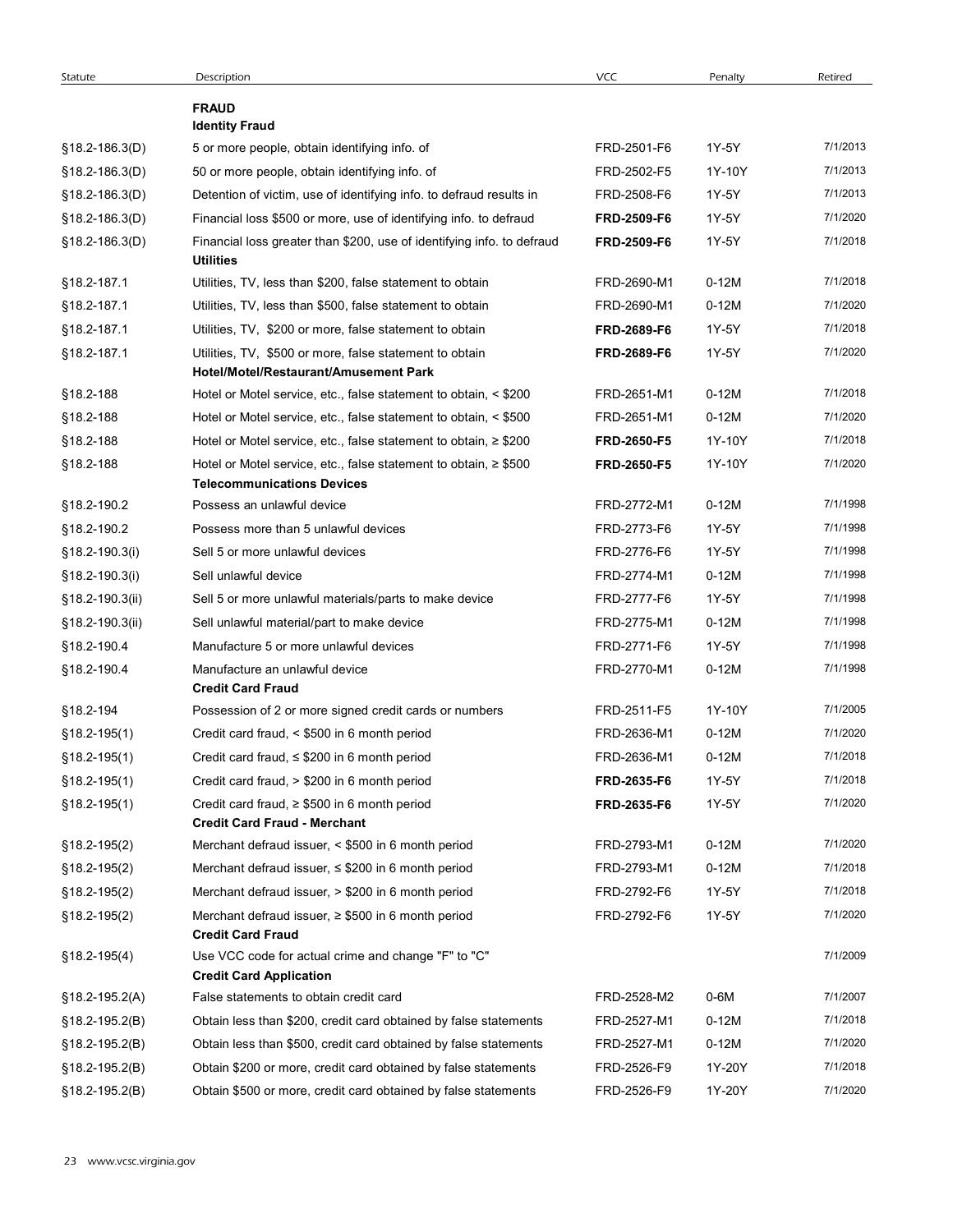| Statute                | Description                                                                                                                                   | <b>VCC</b>         | Penalty  | Retired  |
|------------------------|-----------------------------------------------------------------------------------------------------------------------------------------------|--------------------|----------|----------|
|                        | <b>FRAUD</b>                                                                                                                                  |                    |          |          |
|                        | <b>Credit Card Fraud - Receive Goods</b>                                                                                                      | FRD-2806-M1        | $0-12M$  | 7/1/2018 |
| §18.2-197<br>§18.2-197 | Receive goods from credit card fraud, < \$200<br>Receive goods from credit card fraud, < \$500                                                | FRD-2806-M1        | $0-12M$  | 7/1/2020 |
| §18.2-197              | Receive goods from credit card fraud, $\geq$ \$200                                                                                            | FRD-2807-F6        | 1Y-5Y    | 7/1/2018 |
| §18.2-197              | Receive goods from credit card fraud, $\geq$ \$500                                                                                            | FRD-2807-F6        | 1Y-5Y    | 7/1/2020 |
|                        | <b>Agriculture</b>                                                                                                                            |                    |          |          |
| §18.2-200              | Fail to deliver crop, etc., in return for advances, < \$200                                                                                   | FRD-2710-M1        | $0-12M$  | 7/1/2018 |
| §18.2-200              | Fail to deliver crop, etc., in return for advances, < \$500                                                                                   | FRD-2710-M1        | $0-12M$  | 7/1/2020 |
| §18.2-200              | Fail to deliver crop, etc., in return for advances, $\geq$ \$200                                                                              | FRD-2709-F9        | 1Y-20Y   | 7/1/2018 |
| §18.2-200              | Fail to deliver crop, etc., in return for advances, $\geq$ \$200                                                                              | FRD-2709-F9        | 1Y-20Y   | 7/1/1996 |
| §18.2-200              | Fail to deliver crop, etc., in return for advances, $\geq$ \$500<br><b>Construction Fraud</b>                                                 | FRD-2709-F9        | 1Y-20Y   | 7/1/2020 |
| §18.2-200.1            | Fail to perform construction in return for advances, < \$200                                                                                  | FRD-2804-M1        | $0-12M$  | 7/1/2018 |
| §18.2-200.1            | Fail to perform construction in return for advances, < \$500                                                                                  | FRD-2804-M1        | $0-12M$  | 7/1/2020 |
| §18.2-200.1            | Fail to perform construction in return for advances, $\geq$ \$200                                                                             | FRD-2805-F9        | 1Y-20Y   | 7/1/2018 |
| §18.2-200.1            | Fail to perform construction in return for advances, $\geq$ \$500<br><b>Real Estate</b>                                                       | FRD-2805-F9        | 1Y-20Y   | 7/1/2020 |
| §18.2-202              | Real estate, fraudulent misrepresentation in sale                                                                                             | FRD-2680-M3        | Fine     | 7/1/2004 |
| §18.2-203              | Credit-overvaluation of real estate to deceive lender<br>Other                                                                                | FRD-2640-M3        | Fine     | 7/1/2004 |
| §18.2-211              | Tourist information, misrepresent self as official<br>Advertising                                                                             | FRD-2685-M3        | Fine     | 7/1/2004 |
| §18.2-216.1            | Unauthorized use of name or picture                                                                                                           | FRD-2619-M1        | $0-12M$  | 7/1/2002 |
| §18.2-219              | Price not current<br>Other                                                                                                                    | FRD-2615-M1        | $0-12M$  | 7/1/1992 |
| §18.2-236              | Kosher meat, misrepresentation as<br><b>Cigarette Delivery</b>                                                                                | FRD-2658-M1        | $0-12M$  | 7/1/2006 |
| §18.2-246.11(A)        | Fail to register before delivery, etc., of cigarettes                                                                                         | FRD-2720-M1        | $0-12M$  | 7/2/2009 |
| $$18.2 - 246.11(A)$    | Fail to register before delivery, etc., of cigarettes, subsequent                                                                             | FRD-2721-F6        | 1Y-5Y    | 7/2/2009 |
| $$18.2 - 246.11(A)$    | False statement filed; required before delivery of cigarettes                                                                                 | FRD-2722-F6        | 1Y-5Y    | 7/2/2009 |
| $§18.2 - 246.11(B)$    | Fail to report cigarette delivery                                                                                                             | FRD-2723-M1        | $0-12M$  | 7/2/2009 |
| $$18.2 - 246.11(B)$    | Fail to report cigarette delivery, subsequent                                                                                                 | FRD-2724-F6        | 1Y-5Y    | 7/2/2009 |
| $$18.2 - 246.11(B)$    | False statement on report required after delivery of cigarettes<br><b>NARCOTICS</b>                                                           | FRD-2725-F6        | 1Y-5Y    | 7/2/2009 |
| $§18.2 - 248(C)$       | Schedule I or II Drugs - Distribution<br>Sell, poss. w/intent, distrib. etc.- 3rd or subsequent<br>Schedule I or II Drugs - Distribution, 2nd | <b>NAR-3087-F9</b> | 5Y-Life  | 7/1/2006 |
| $§18.2 - 248(C)$       | Sell, poss. w/intent, distribute, etc. - second conviction<br>Schedule I or II Drugs - Distribution, 3rd & Subsequent                         | NAR-3038-F9        | 5Y-Life  | 7/1/2012 |
| $§18.2 - 248(C)$       | Sell, poss. w/intent, distribute, etc. - third or subsequent<br><b>Imitation Controlled Substances</b>                                        | <b>NAR-3087-F9</b> | 5Y-Life  | 7/1/2012 |
| $$18.2 - 248(F)$       | Sell, dist., manuf. -imitation Schedule III, IV, or V<br><b>Schedule III to VI Drugs</b>                                                      | NAR-3060-M1        | $0-12M$  | 7/1/2005 |
| $$18.2 - 248(F)$       | Sell, distribute, etc. - Schedule III, IV, V<br><b>Drug Kingpin</b>                                                                           | NAR-3037-M1        | $0-12M$  | 7/1/2005 |
| $$18.2-248(H)(i)$      | Gross \$500,000 or more within 12 month period                                                                                                | NAR-3046-F9        | 20Y-Life | 7/1/2000 |
| $$18.2-248(H)(ii,1)$   | Heroin - sell, dist., etc., 100 kg. or more                                                                                                   | NAR-3047-F9        | 20Y-Life | 7/1/2000 |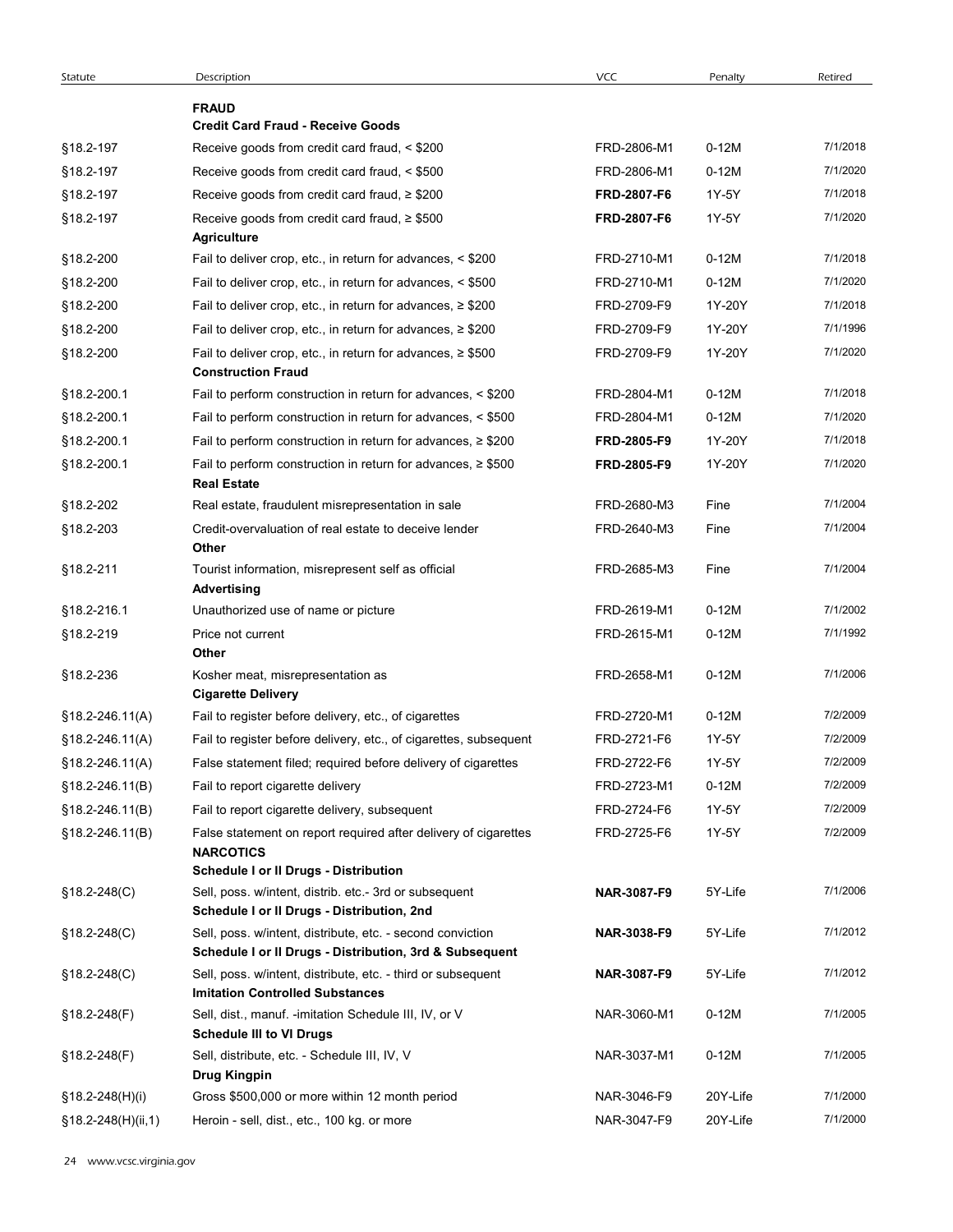| Statute                | Description                                                                               | <b>VCC</b>         | Penalty    | Retired   |
|------------------------|-------------------------------------------------------------------------------------------|--------------------|------------|-----------|
|                        | <b>NARCOTICS</b><br><b>Drug Kingpin</b>                                                   |                    |            |           |
| §18.2-248(H)(ii,2)     | Cocaine/Derivatives - sell, dist., etc., 500 kg or more                                   | NAR-3048-F9        | 20Y-Life   | 7/1/2000  |
| §18.2-248(H)(ii,3)     | Crack/Cocaine base - sell, dist., etc., 1.5 kg or more                                    | NAR-3049-F9        | 20Y-Life   | 7/1/2000  |
|                        | Minors - Methamphetamine                                                                  |                    |            |           |
| §18.2-248.02           | Child present during manufacture, etc., of methamphetamine<br>Marijuana                   | NAR-3134-F9        | 10Y-40Y    | 7/1/2013  |
| $$18.2 - 248.1(a,1)$   | Sell, distribute, PWI, one-half (1/2) ounce or less                                       | NAR-3031-M1        | $0-12M$    | 7/1/2020  |
| $$18.2-248.1(a,2)$     | Sell, distribute, PWI, over 1/2 ounce but not over 5 pounds                               | NAR-3032-F5        | 1Y-10Y     | 7/1/2020  |
| $§18.2 - 248.1(b)$     | Sell, distribute - to inmate as accommodation                                             | <b>NAR-3034-F5</b> | 1Y-10Y     | 7/1/2000  |
| $§18.2 - 248.1(d)$     | Sell, distribute, etc. marijuana 3rd or subsequent felony                                 | NAR-3085-F9        | 5Y-Life    | 7/1/2006  |
|                        | Marijuana - Synthetic (Cannabinoids)                                                      |                    |            |           |
| $§18.2 - 248.1 :1(B)$  | Possess - first offense, synthetic cannabinoids                                           | NAR-3152-M1        | $0-12M$    | 7/1/2014  |
| $§18.2 - 248.1:1(C)$   | Sell, distribute, etc., synthetic cannabinoids                                            | NAR-3153-F6        | 1Y-5Y      | 7/1/2014  |
| $$18.2 - 248.1:1(D)$   | Accommodation, distribute, etc., synthetic cannabinoids                                   | NAR-3154-M1        | $0-12M$    | 7/1/2014  |
| §18.2-248.1:1(D)       | Accommodation, distribute, etc., synthetic cannabinoids to inmate                         | NAR-3155-F4        | 2Y-10Y     | 7/1/2014  |
| §18.2-248.1:1(E)       | Manufacture, or intent to manufacture., synthetic cannabinoids<br><b>Money Laundering</b> | NAR-3156-F9        | 5Y-30Y     | 7/1/2014  |
| §18.2-248.7            | Money laundering to promote, conceal felony drug violation                                | NAR-3040-F9        | 1Y-40Y     | 7/1/1999  |
|                        | <b>Precursors</b>                                                                         |                    |            |           |
| §18.2-248.8            | Sale methamphetamine precursors, violate retail restrictions<br>Marijuana                 | NAR-3150-M1        | $0-12M$    | 1/1/2013  |
| §18.2-250.1            | Possess - first offense                                                                   | NAR-3020-M9        | $0-30D$    | 7/1/2020  |
| §18.2-250.1            | Possess - subsequent offense                                                              | NAR-3021-M1        | $0-12M$    | 7/1/2020  |
| §18.2-250.1            | Possess marijuana (Civil)                                                                 | NAR-3020-S9        | Civil Fine | 7/1/2021  |
|                        | Minors                                                                                    |                    |            |           |
| $§18.2-255(A)$         | Distribute -Schedule I, II, III, IV, or Marij., 3 Yrs. Junior                             | NAR-3003-F9        | 10Y-50Y    | 7/1/1994  |
| $$18.2 - 255(A)$       | Sell Sch. I/II or 1oz or more marij to minor                                              | NAR-3062-F9        | 10Y-50Y    | 7/1/2002  |
| $§18.2-255(A,i)$       | Minors - Synthetic Marijuana<br>Sell, etc., synthetic marijuana (cannabinoids) to minor   | NAR-3157-F9        | 10Y-50Y    | 7/1/2014  |
|                        | <b>Minors - Assist In Distribution</b>                                                    |                    |            |           |
| §18.2-255(A,ii)        | Sell synthetic marijuana (cannabinoids), minor assists in distribution                    | NAR-3158-F9        | 10Y-50Y    | 7/1/2014  |
|                        | <b>Other Offenses</b>                                                                     |                    |            |           |
| §18.2-256              | Conspiracy to violate drug control act                                                    | NAR-3012-S9        |            | 7/1/1992  |
| $§18.2-257(a)$         | Attempt to commit felony act<br><b>Prescription Fraud</b>                                 | NAR-3009-F9        | 1Y-10Y     | 7/1/1993  |
| §18.2-260.1            | Falsify or destroy patient records                                                        | NAR-3075-M3        | Fine       | 7/1/2011  |
|                        | TRAFFIC - DRIVING WHILE INTOXICATED                                                       |                    |            |           |
|                        | <b>Motor Vehicle Etc.</b>                                                                 |                    |            | 7/1/2004  |
| §18.2-266              | First conviction, blood alcohol level .20 to .25                                          | DWI-5434-M1        | $0-12M$    | 7/1/2004  |
| §18.2-266              | First conviction, blood alcohol level > .25                                               | DWI-5435-M1        | $0-12M$    | 7/1/2004  |
| §18.2-266              | Second conviction within 10 years, blood alcohol level .20 to .25                         | DWI-5436-S9        | 1M-1Y      | 7/1/2004  |
| §18.2-266              | Second conviction within 10 years, blood alcohol level > .20                              | DWI-5437-S9        | 1M-1Y      | 7/1/2004  |
| §18.2-266              | Second conviction within 5 to 10 years                                                    | DWI-5409-S9        | 1M-1Y      | 10/1/2000 |
| §18.2-266              | Third conviction within 10 years                                                          | DWI-5405-F6        | 1Y-5Y      | 7/1/2004  |
| §18.2-266<br>§18.2-266 | Third conviction within 10 years                                                          | DWI-5405-F6        | 1Y-5Y      | 7/1/1999  |
|                        | Third conviction within 5 to 10 years                                                     | DWI-5411-S9        | 2M-1Y      |           |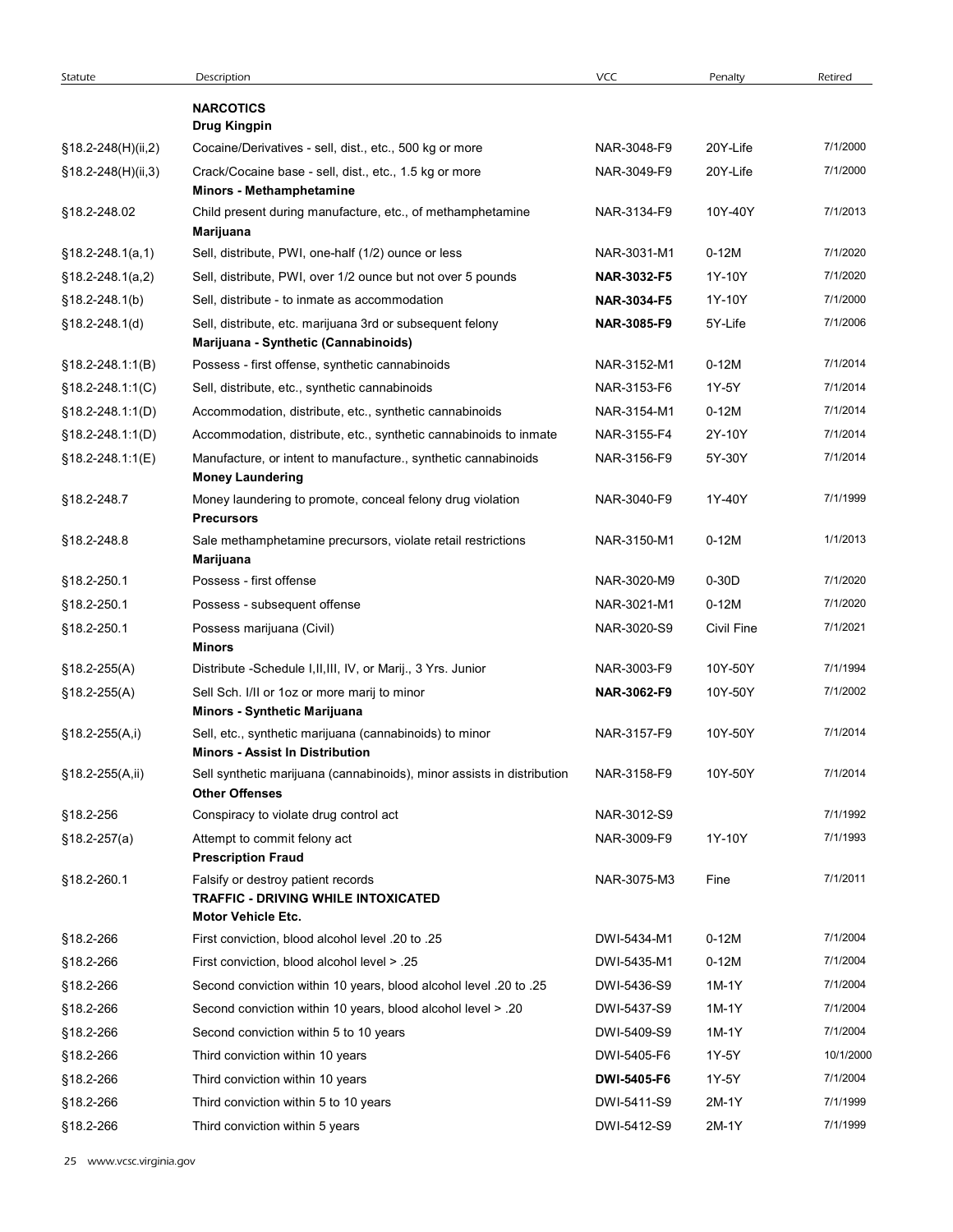| Statute             | Description                                                                                         | <b>VCC</b>         | Penalty     | Retired   |
|---------------------|-----------------------------------------------------------------------------------------------------|--------------------|-------------|-----------|
|                     | <b>TRAFFIC - DRIVING WHILE INTOXICATED</b>                                                          |                    |             |           |
| §18.2-266           | <b>Motor Vehicle Etc.</b><br>Third conviction within 5 Years                                        | DWI-5438-F6        | 1Y-5Y       | 7/1/2004  |
| $$18.2 - 266(B, 1)$ | Second conviction within 5 years                                                                    | DWI-5410-S9        | 1M-1Y       | 7/1/2004  |
|                     | Under 21 Years of Age                                                                               |                    |             |           |
| §18.2-266.1         | Under 21 yrs. of age, illegally consume alcohol                                                     | DWI-5416-M9        | Fine        | 7/1/2011  |
| §18.2-266.1         | Under 21 yrs. of age, illegally consume alcohol                                                     | DWI-5416-M1        | $0-12M$     | 7/1/2010  |
| §18.2-266.1         | Under 21 yrs. of age, illegally consume alcohol<br>Motor Vehicle Etc.                               | DWI-5416-S9        | Fine        | 7/1/2008  |
| §18.2-268.2         | Refusal of test - violation of implied consent                                                      | DWI-5439-S9        | Fine        | 7/1/2004  |
| §18.2-268.3         | Refusal of test - procedures use §18.2-268.2                                                        |                    |             | 7/1/2003  |
|                     | <b>Motor Vehicle Etc. - Refusal</b>                                                                 |                    |             |           |
| §18.2-268.3         | Refusal of blood or breath test - first offense<br>Motor Vehicle, Etc. - Refusal                    | DWI-5439-S9        | Fine        | 7/1/2005  |
| §18.2-268.3         | Refusal of blood or breath test - first offense                                                     | DWI-5439-I9        | Fine        | 3/15/2017 |
| §18.2-268.3         | Refusal of blood or breath test, 2nd DWI/refusal within 10 years                                    | DWI-5441-M2        | $0-6M$      | 3/15/2017 |
| §18.2-268.3         | Refusal of blood or breath test, 3rd DWI/refusal within 10 years<br>Motor Vehicle Etc. - Refusal    | DWI-5442-M1        | $0-12M$     | 3/15/2017 |
| §18.2-268.4         | Refusal of test prior to July 1, 2004<br>Ignition Interlock System                                  | DWI-5408-S9        | Fine        | 7/1/2004  |
| §18.2-271.3         | Start car with interlock for prohibited person<br><b>WEAPONS</b><br><b>Schools</b>                  | DWI-5423-M1        | $0-12M$     | 7/1/1999  |
| $$18.2 - 280(B)$    | Discharge firearm on school property or w/in 1000 feet<br><b>Hunting</b>                            | WPN-5254-F4        | 2Y-10Y (II) | 7/1/2001  |
| §18.2-285           | Hunt, use firearms while intoxicated                                                                | WPN-5224-M3        | Fine        | 7/1/1999  |
| §18.2-285           | Intoxicated person uses firearm while hunting<br>Loaded                                             | WPN-5224-M2        | 0-6M        | 7/1/2005  |
| §18.2-287.4(i)      | Carry loaded firearm in city with population >160,000                                               | WPN-5263-M1        | $0-12M$     | 7/1/2007  |
| §18.2-287.4(i)      | Carry loaded firearm in city w/population >160,000; 3rd/subsequent                                  | WPN-5276-F6        | 1Y-5Y       | 7/1/2007  |
| §18.2-287.4(ii)     | Carry loaded firearm in certain other localities                                                    | WPN-5264-M1        | $0-12M$     | 7/1/2007  |
| §18.2-287.4(ii)     | Carry loaded firearm in certain other localities; 3rd/subsequent<br><b>Concealed Weapon Permit</b>  | WPN-5262-F6        | 1Y-5Y       | 7/1/2007  |
| §18.2-308(H)        | Fail to carry concealed weapon permit                                                               | WPN-5235-M1        | $0-12M$     | 7/1/2012  |
| §18.2-308(J1)       | Under the influence while carrying handgun in public                                                | WPN-5203-M1        | $0-12M$     | 7/1/2013  |
| $$18.2 - 308(J3)$   | Consume alcohol in bar, etc., while carrying concealed handgun                                      | WPN-5307-M2        | $0-6M$      | 7/1/2013  |
| $$18.2 - 308(J5)$   | Revoked concealed weapon permit, in possession of handgun<br>Type                                   | WPN-5289-F6        | 1Y-5Y       | 7/1/2006  |
| §18.2-308.1         | Firearms, stun weapon on school property<br><b>Schools</b>                                          | WPN-5222-M2        | 0-6M        | 7/1/1992  |
| $$18.2 - 308.1(B)$  | Firearm, use or attempt to use on school property<br><b>Protective Order</b>                        | WPN-5300-F9        | 5Y-5Y (II)  | 7/1/2011  |
| §18.2-308.1.4       | Fail to surrender concealed weapon permit, subject to protective order                              | WPN-5211-M1        | $0-12M$     | 7/1/2016  |
| §18.2-308.1.4       | Purchase/transport firearm when protective order in effect<br>Felon - Offense Prior to July 1, 1999 | WPN-5214-M1        | $0-12M$     | 7/1/2016  |
| §18.2-308.2         | Convicted felon, poss.,transp. firearm/concealed weapon<br>Felon                                    | <b>WPN-5220-F6</b> | 1Y-5Y (II)  | 7/1/1999  |
| §18.2-308.2:1       | Sell, give firearm to designated felon                                                              | WPN-5218-F6        | 1Y-5Y (II)  | 7/1/2013  |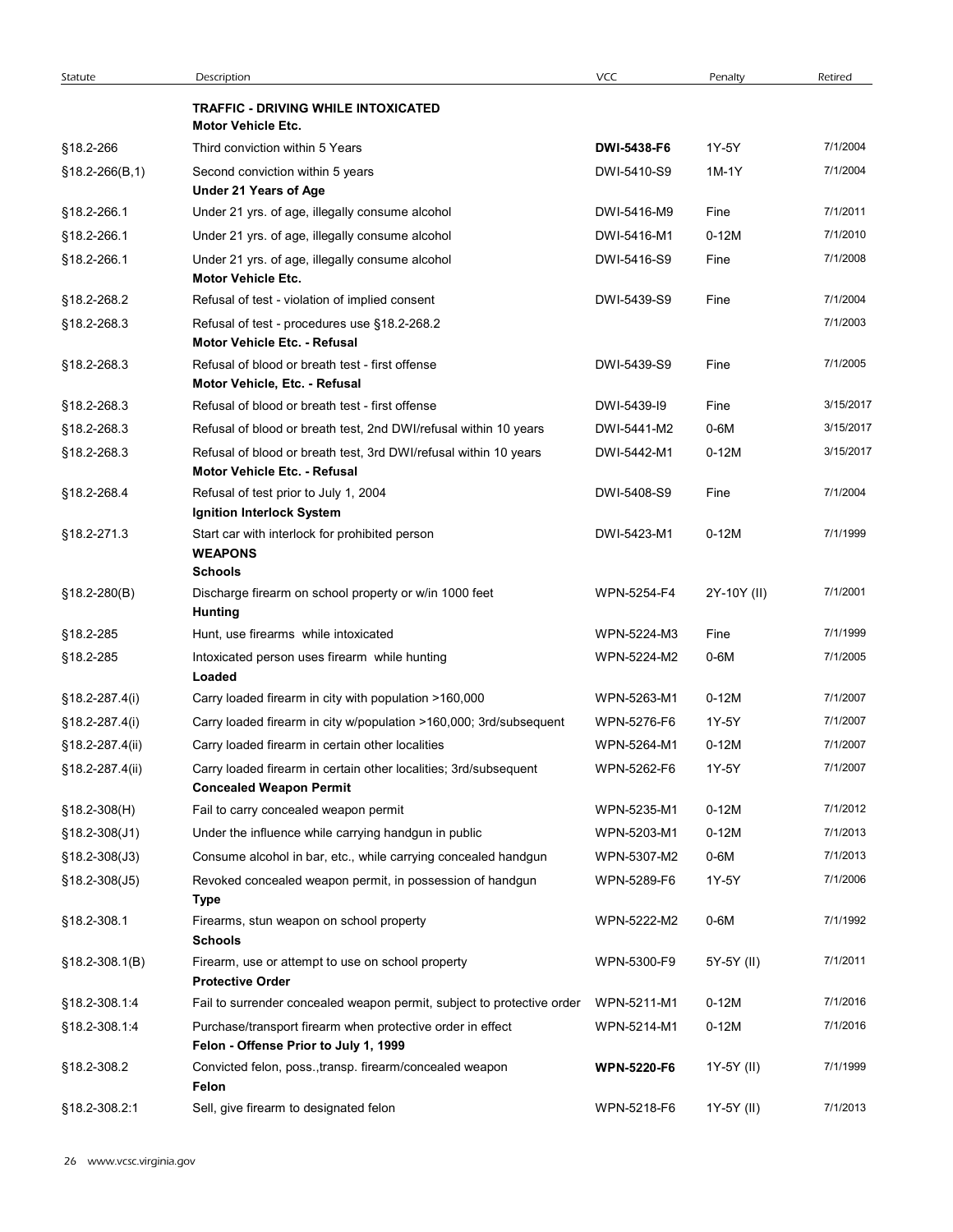| Statute               | Description                                                                                                      | <b>VCC</b>         | Penalty     | Retired  |
|-----------------------|------------------------------------------------------------------------------------------------------------------|--------------------|-------------|----------|
|                       | <b>WEAPONS</b><br>Ineligible Person, Purchase/Provide to                                                         |                    |             |          |
| §18.2-308.2:1         | Sell, give firearm to designated felon or ineligible person<br>Purchase                                          | WPN-5218-F4        | 1Y-10Y (II) | 7/1/2021 |
| §18.2-308.2:2         | Purchase more than one handgun w/in 30 day period; 3rd/subsequent<br><b>Criminal History Checks</b>              | WPN-5272-F6        | 1Y-5Y       | 7/1/2012 |
| $$18.2 - 308.2.2(F)$  | Disseminate criminal history info. w/out proper authority                                                        | WPN-5279-M2        | 0-6M        | 7/1/2020 |
| $$18.2 - 308.2.2(F)$  | Obtain criminal history info. under false pretenses<br><b>Purchase</b>                                           | WPN-5282-M2        | 0-6M        | 7/1/2020 |
| §18.2-308.2:2(M)      | Provide > 1 firearm to ineligible person through purchase/trans.<br>Ineligible Person, Purchase/Provide to       | WPN-5285-F5        | 1Y-10Y (II) | 7/1/2013 |
| $§18.2-308.2:2(M,i)$  | Purchase firearm - provide to ineligible person                                                                  | WPN-5283-F5        | 1Y-10Y (II) | 7/1/2013 |
| $$18.2-308.2.2(M,ii)$ | Transport firearm out of state - provide to ineligible person                                                    | WPN-5284-F5        | 1Y-10Y (II) | 7/1/2013 |
| $$18.2-308.2:2(N)$    | Solicit by ineligible person, violation of §18.2-308.2:2(M)<br><b>Criminal History Checks</b>                    | WPN-5286-F5        | 1Y-10Y (II) | 7/1/2013 |
| $§18.2-308.2.2(P)$    | Purchase more than one handgun within 30 day period<br><b>Drugs and Weapons</b>                                  | WPN-5288-M1        | $0-12M$     | 7/1/2012 |
| $$18.2-308.4(A)$      | Possess Schedule I/ II drug while possessing firearm (7/1999-6/2003)<br>Drugs and Weapons -Prior to July 1, 1999 | WPN-5299-F6        | 5Y-5Y       | 7/1/2003 |
| $$18.2 - 308.4(A)$    | Possess Sch. I/II drug while possessing firearm<br><b>Drugs and Weapons</b>                                      | <b>WPN-5243-F6</b> | 1Y-5Y       | 7/1/1999 |
| $$18.2-308.4(B)$      | Sell Schedule I or II drug while possessing firearm                                                              | WPN-5257-F6        | 5Y-5Y       | 7/1/2003 |
| §18.2-308.4(B)        | Sell 1 lb. or more marijuana while possessing firearm<br>Drugs and Weapons -Prior to July 1, 1999                | WPN-5278-F6        | 5Y-5Y       | 7/1/2003 |
| $$18.2 - 308.4(B)$    | Sell 1 lb. or more marij./ possess firearm - subsequent                                                          | WPN-5278-F9        | 5Y-5Y       | 7/1/1999 |
| $$18.2-308.4(B)$      | Sell 1 lb. or more marijuana/ possess firearm                                                                    | WPN-5277-F9        | 3Y-3Y       | 7/1/1999 |
| §18.2-308.4(B)        | Sell Sch. I/II drug while poss. a firearm - subsequent                                                           | WPN-5257-F9        | 5Y-5Y       | 7/1/1999 |
| §18.2-308.4(B)        | Sell Sch. I/II drug while possessing firearm<br><b>Drugs and Weapons</b>                                         | WPN-5256-F9        | 3Y-3Y       | 7/1/1999 |
| §18.2-308.4(C)        | Sell, etc., synthetic cannabinoids while possessing a firearm<br>Silencer                                        | WPN-3159-F6        | 1Y-5Y       | 7/1/2014 |
| §18.2-308.6           | Silencer/muffler, possess unregistered<br><b>Type</b>                                                            | WPN-5259-F6        | 1Y-5Y       | 7/1/2009 |
| §18.2-309             | Minors, furnish weapons<br><b>DANGEROUS CONDUCT</b><br><b>Beepers</b>                                            | WPN-5230-M4        | Fine        | 7/1/1992 |
| §18.2-322.1           | Use on school property<br><b>GAMBLING</b><br>Operator                                                            | DNG-3271-M1        | $0-12M$     | 7/1/1997 |
| §18.2-328             | Operator of continuous illegal gambling operation<br><b>Bingo, Raffles</b>                                       | GAM-3927-F6        | 1Y-5Y       | 7/1/1997 |
| $$18.2 - 340.9(A)$    | Unlawful use of receipts                                                                                         | GAM-3925-F6        | 1Y-5Y       | 9/1/1996 |
| §18.2-340.10          | Bingo, prohibited practices<br><b>Charitable Gaming</b>                                                          | GAM-3924-M1        | $0-12M$     | 9/1/1996 |
| §18.2-340.37(C)       | Convert less than \$200 from charitable gaming                                                                   | GAM-3910-M1        | $0-12M$     | 7/1/2018 |
| §18.2-340.37(C)       | Convert less than \$500 from charitable gaming                                                                   | GAM-3910-M1        | $0-12M$     | 7/1/2020 |
| §18.2-340.37(C)       | Convert \$200 or more from charitable gaming                                                                     | GAM-3911-F9        | 1Y-20Y      | 7/1/2018 |
|                       |                                                                                                                  | GAM-3911-F9        | 1Y-20Y      | 7/1/2020 |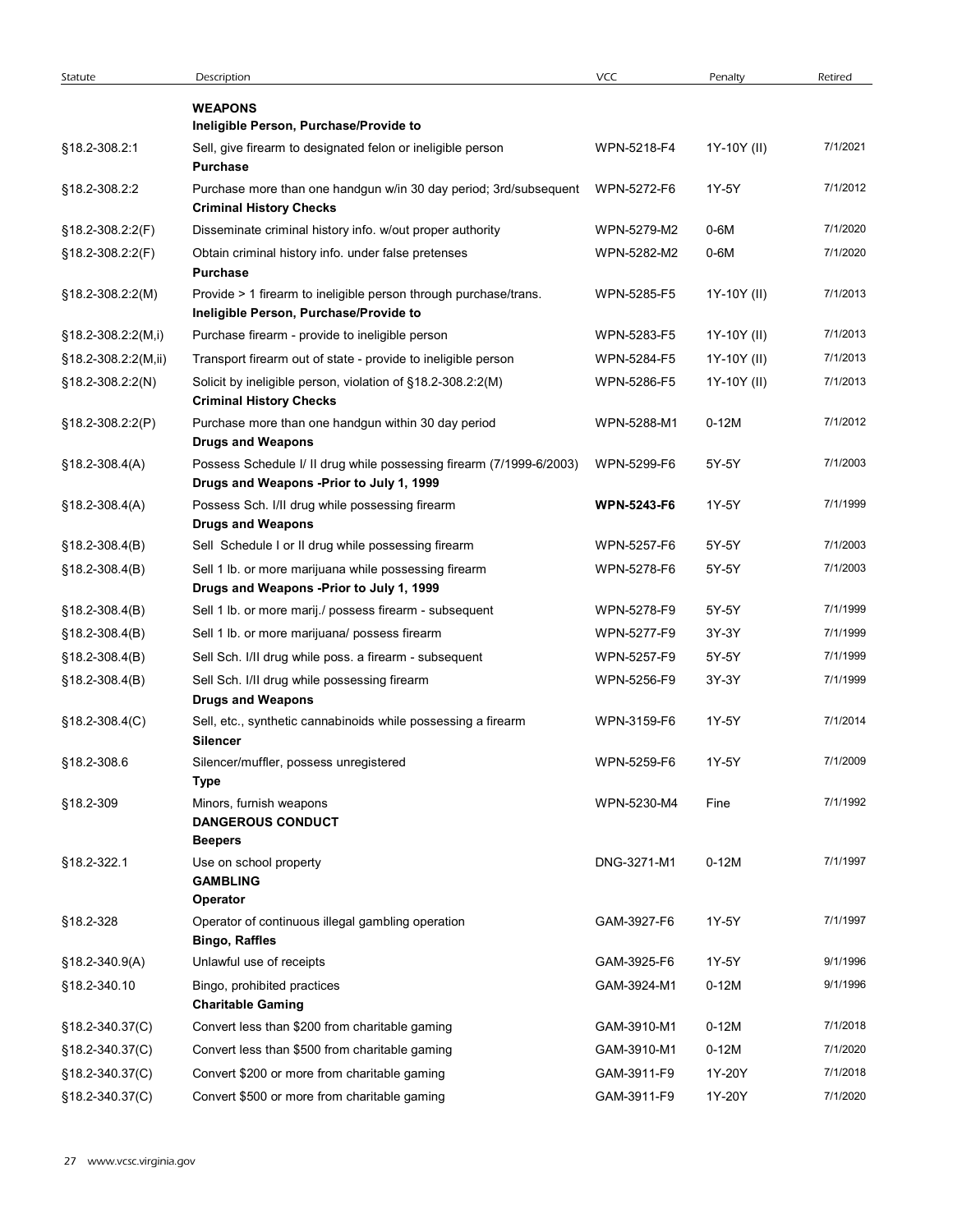| Statute          | Description                                                                                                      | <b>VCC</b>         | Penalty     | Retired   |
|------------------|------------------------------------------------------------------------------------------------------------------|--------------------|-------------|-----------|
|                  | <b>BLUE LAW</b>                                                                                                  |                    |             |           |
| §18.2-341        | Type<br>Illegal transaction of business on Sunday<br><b>SEX OFFENSES</b>                                         | BLU-3205-M1        | $0-12M$     | 7/1/2004  |
| §18.2-344        | <b>Adultery and Fornication</b><br>Fornication, unmarried                                                        | SEX-3619-M4        | Fine        | 7/1/2020  |
|                  | Cohabitation                                                                                                     |                    |             |           |
| §18.2-345        | Lewd/lascivious cohabitation (first offense)                                                                     | SEX-3620-M3        | Fine        | 7/1/2013  |
| §18.2-345        | Lewd/lascivious cohabitation (subsequent offense)<br><b>Prostitution</b>                                         | SEX-3621-M1        | $0-12M$     | 7/1/2013  |
| $$18.2 - 346(B)$ | Solicitation of prostitution (offering money, etc., for sexual act)                                              | SEX-3637-M1        | $0-12M$     | 7/1/2021  |
| §18.2-346(B,i)   | Solicitation of prostitution from minor age 16 or older                                                          | SEX-3650-F6        | 1Y-5Y(II)   | 7/1/2021  |
| §18.2-346(B,ii)  | Solicitation of prostitution from minor less than age 16                                                         | SEX-3651-F5        | 1Y-10Y(II)  | 7/1/2021  |
| §18.2-355        | Minor, take etc., for prostitution                                                                               | SEX-3607-F4        | 2Y-10Y      | 7/1/2015  |
| §18.2-358        | Detain in bawdy place<br>Sodomy                                                                                  | <b>SEX-3625-F4</b> | 2Y-10Y (II) | 7/1/2004  |
| §18.2-361        | Parent to child aged 13 or 14                                                                                    | SEX-3633-F3        | 5Y-20Y      | 7/1/1993  |
| $$18.2-361(A)$   | Non-Forcible<br><b>Adultery and Fornication</b>                                                                  | SEX-3652-F6        | 1Y-5Y       | 4/23/2014 |
| §18.2-366        | With own children age 13 to 14 (incest)                                                                          | SEX-3617-F3        | 5Y-20Y      | 7/1/1993  |
| §18.2-367        | Conspire to cause spouse to commit - spouse conspirator                                                          | SEX-3636-F5        | 1Y-10Y      | 7/1/2004  |
| §18.2-367        | Conspire to cause to commit- other conspirator<br><b>FAMILY OFFENSE</b><br><b>Adult Abuse and Neglect</b>        | <b>SEX-3615-F6</b> | 1Y-5Y       | 7/1/2004  |
| $$18.2-369(A)$   | Incapacitated adult, abuse or neglect-serious injury/disease<br><b>Adults</b>                                    | FAM-3802-F6        | 1Y-5Y (II)  | 7/1/2001  |
| $$18.2 - 369(B)$ | Incapacitated adult, abuse or neglect-serious injury/disease<br><b>SEX OFFENSES</b><br><b>Indecent Liberties</b> | FAM-3802-F6        | 1Y-5Y (II)  | 7/1/2004  |
| §18.2-370        | Take indecent liberties with child                                                                               | SEX-3634-F6        | 1Y-5Y (II)  | 7/1/2001  |
| §18.2-370        | Take indecent liberties with child (2nd or Subsequent Offense)                                                   | SEX-3666-F5        | 1Y-10Y (II) | 7/1/2001  |
| §18.2-370(A)     | Take indecent liberties with child under age 14                                                                  | SEX-3634-F5        | 1Y-10Y (II) | 7/1/2005  |
| §18.2-370.1(A)   | Take indecent liberties with child-custodian<br><b>FAMILY OFFENSE</b><br><b>Tobacco</b>                          | SEX-3635-F5        | 1Y-10Y (II) | 7/1/2001  |
| §18.2-371.2      | Sell tobacco to minor; minor purchase or possess                                                                 | FAM-3809-M9        | Fine        | 7/1/1997  |
| §18.2-371.2(A)   | Sell tobacco product from vending machine to minor                                                               | FAM-3858-M9        | Fine        | 7/1/2003  |
| §18.2-371.2(A)   | Sell tobacco to minor                                                                                            | FAM-3855-M9        | Fine        | 7/1/2003  |
| §18.2-371.2(B)   | Purchase or possession of tobacco by minor<br><b>Tobacco - Juvenile and Domestic</b>                             | FAM-3856-M9        | Fine        | 7/29/2002 |
| §18.2-371.2(B)   | Purchase, attempted purchase or possession of tobacco by minor<br><b>Tobacco</b>                                 | FAM-3856-J9        |             | 7/1/2019  |
| §18.2-371.2(C)   | Sell tobacco without requiring I.D.<br><b>Minors</b>                                                             | FAM-3857-M9        | Fine        | 7/1/2003  |
| §18.2-371.3      | Tattoo minor without parent/guardian or medical license<br><b>Tattoos</b>                                        | FAM-3854-M3        | Fine        | 7/1/2000  |
| §18.2-371.3      | Tattoo/body piercing minor without parent/guardian or medical license FAM-3854-M2                                |                    | $0-6M$      | 7/1/2006  |
| §18.2-371.3      | Tattoo/body piercing minor w/out parent/guardian/medical lic. - 2nd off                                          | FAM-3781-M1        | $0-12M$     | 7/1/2006  |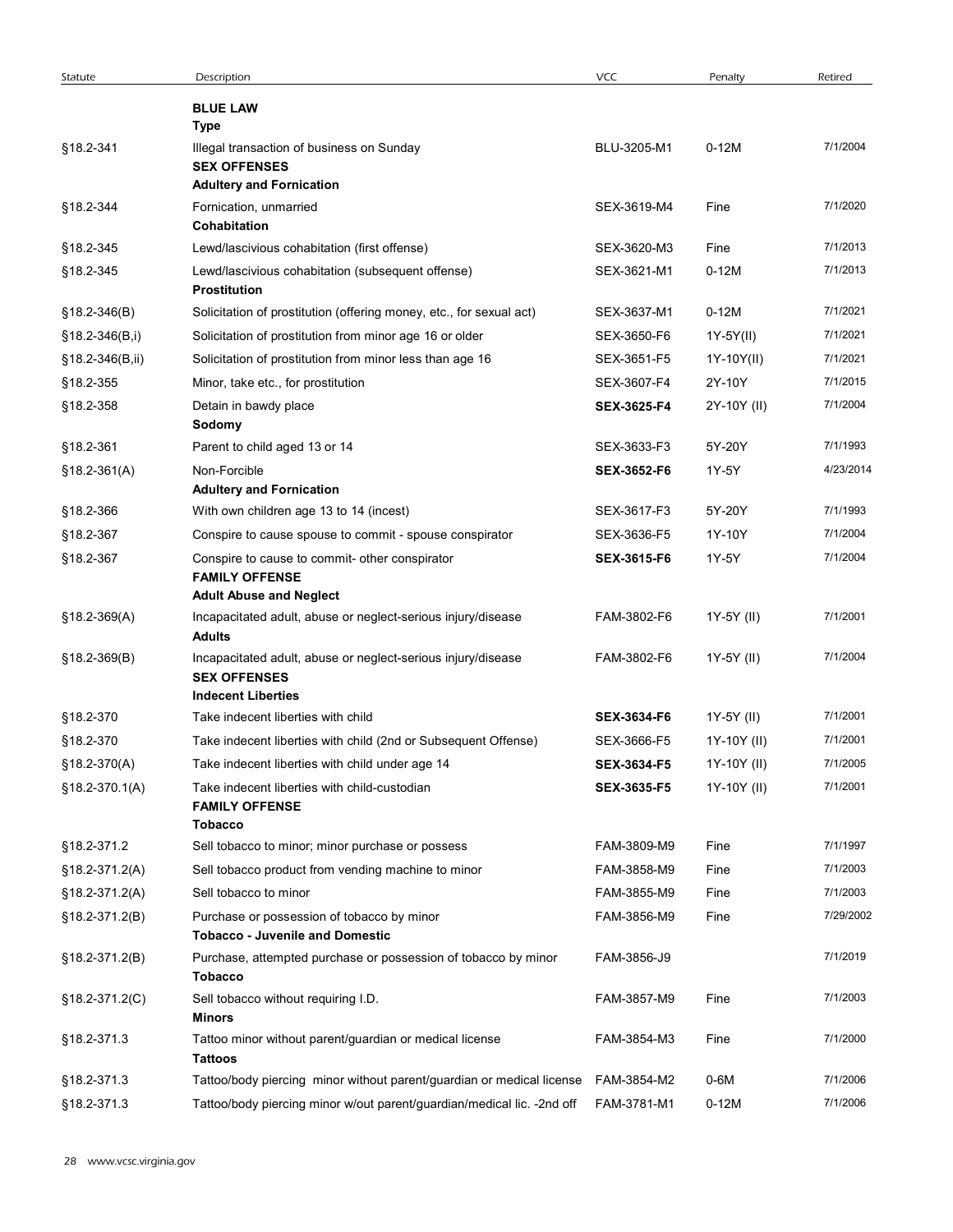| Statute              | Description                                                                                                                              | VCC                | Penalty     | Retired   |
|----------------------|------------------------------------------------------------------------------------------------------------------------------------------|--------------------|-------------|-----------|
|                      | <b>OBSCENITY</b><br>Minors (Offense Prior to July 1, 2007)                                                                               |                    |             |           |
| $§18.2-374.1(B,1)$   | Accost, entice to perform in sexually explicit material                                                                                  | OBS-3735-F5        | 1Y-10Y (II) | 7/1/2007  |
| $§18.2-374.1(B,2)$   | Produce materials involving minor                                                                                                        | OBS-3721-F5        | 1Y-10Y (II) | 7/1/2007  |
| $§18.2-374.1(B,3)$   | Participate in filming etc. of sexually explicit material                                                                                | OBS-3736-F5        | 1Y-10Y (II) | 7/1/2007  |
| $$18.2-374.1(B,4)$   | Sell, give, distribute, transmit sexually explicit material                                                                              | OBS-3737-F5        | 1Y-10Y (II) | 7/1/2007  |
| §18.2-374.1(C)       | Finance sexually explicit visual material<br>Minors                                                                                      | OBS-3717-F4        | 2Y-10Y (II) | 7/1/2007  |
| §18.2-374.1:1(A)     | Possess obscene material (first offense)                                                                                                 | OBS-3731-M3        | Fine        | 7/1/1999  |
| $$18.2 - 374.1:1(A)$ | Possess obscene material (first offense)<br>Minors (Offense Prior to July 1, 2007)                                                       | OBS-3731-M1        | $0-12M$     | 7/1/2003  |
| $$18.2-374.1:1(A)$   | Possess obscene material (first offense)<br><b>OBSCENITY - CHILD PORN</b><br>Possession, Distribution, Reproduction                      | OBS-3731-F6        | 1Y-5Y (II)  | 7/1/2007  |
| $$18.2-374.1:1(C)$   | Reproduce, transmit, sell, etc., child porn                                                                                              | <b>OBS-3680-F9</b> | 5Y-20Y (II) | 7/1/2012  |
| $$18.2-374.1:1(C)$   | Reproduce, transmit, sell, etc., child porn, subsequent<br><b>OBSCENITY</b>                                                              | OBS-3681-F9        | 5Y-20Y (II) | 7/1/2012  |
| §18.2-374.1:1(D)     | <b>Minors</b><br>Possess obscene material (subsequent offense)<br>Minors (Offense Prior to July 1, 2007)                                 | OBS-3732-F6        | 1Y-5Y (II)  | 7/1/2003  |
| $§18.2-374.1:1(D)$   | Possess obscene material (subsequent offense)                                                                                            | OBS-3732-F5        | 1Y-10Y (II) | 7/1/2007  |
| §18.2-374.1:2        | Operate website; access to sexually explicit material for payment                                                                        | OBS-3740-F4        | 2Y-10Y      | 7/1/2007  |
| §18.2-374.3(A)       | Electronic means for procuring minors for obscene material etc.                                                                          | OBS-3730-F6        | 1Y-5Y (II)  | 7/1/2007  |
| §18.2-374.3(B)       | Electronic means to solicit minors for prostitution sodomy etc.<br><b>OBSCENITY - CHILD SOLICITATION</b><br><b>Communications System</b> | OBS-3758-F5        | 1Y-10Y (II) | 7/1/2007  |
| $$18.2-374.3(D)$     | Propose sex act by communications sys. age 15+, offender 7+ yr<br><b>OBSCENITY</b><br><b>Drunkenness</b>                                 | OBS-3690-F9        | 1Y-20Y (II) | 10/2/2008 |
| §18.2-388            | Drunk in public, profane language, intoxicated from any drug                                                                             | OBS-3712-M4        | Fine        | 7/1/2020  |
| §18.2-388.1          | Habitual public inebriate; 12 or more conv. w/in 12 mo. per.<br>Local                                                                    | OBS-3706-M9        | $0-12M$     | 7/1/1998  |
| §18.2-389            | Local obscenity ordinance (use ordinance code)<br><b>ANIMALS</b><br>Other                                                                |                    |             | 7/1/2004  |
| §18.2-403.1          | Use VCC for specific charge under §3.1-796.70 to §3.1-796.126<br><b>Abandonment or Cruelty</b>                                           |                    |             | 7/1/2009  |
| $$18.2 - 403.1(1)$   | Abandon dog or cat etc. in any public place; See §3.1-796.122(C)                                                                         |                    |             | 7/1/2003  |
| $$18.2 - 403.1(1)$   | Cruelty to animals subsq.1 act resulted in death; See §3.1-796.122(B)                                                                    |                    |             | 7/1/2009  |
| $$18.2 - 403.1(1)$   | Cruelty to animals; See §3.1-796.122(A)<br>Fur / Hide                                                                                    |                    |             | 7/1/2009  |
| §18.2-403.1(1)       | Kill dog or cat for hide, fur or pelt; See §3.1-796.122(G)                                                                               |                    |             | 7/1/2009  |
| §18.2-403.1(1)       | Kill dog/cat for hide/fur/pelt - 2nd or subsq.; See §3.1-796.122(G)<br><b>Transport</b>                                                  |                    |             | 7/1/2009  |
| $$18.2 - 403.1(2)$   | Transport animals under certain conditions; See §3.1-796.69<br>Dealer                                                                    |                    |             | 7/1/2009  |
| $$18.2 - 403.1(3)$   | False claim in livestock compensation; See §3.1-796.118<br><b>Boarding Establishments/Groomer</b>                                        |                    |             | 7/1/2009  |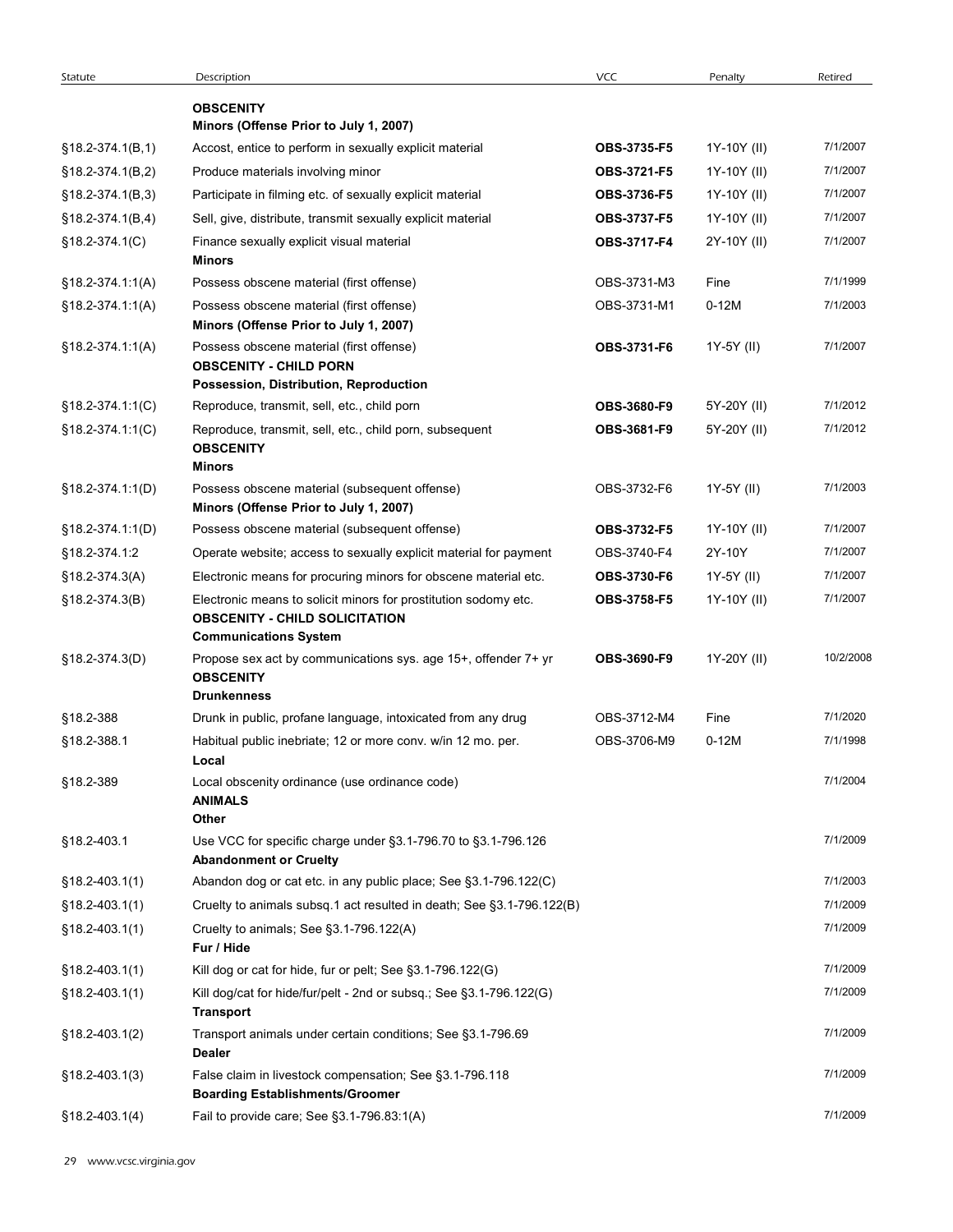| Statute                          | Description                                                                                                                          | <b>VCC</b>  | Penalty | Retired  |
|----------------------------------|--------------------------------------------------------------------------------------------------------------------------------------|-------------|---------|----------|
|                                  | <b>ANIMALS</b>                                                                                                                       |             |         |          |
| $$18.2 - 403.1(4)$               | <b>Boarding Establishments/Groomer</b><br>Fail to provide emergency veterinary care; See §3.1-796.83:1(B)                            |             |         | 7/1/2009 |
| §18.2-403.2                      | <b>Also See</b><br>§ 3.1-796.70 and subsequent sections                                                                              |             |         | 7/1/2009 |
| §18.2-403.2                      | Other<br>Use VCC for specific charge under §3.1-796.70 to §3.1-796.126                                                               |             |         | 7/1/2009 |
|                                  | <b>Dealer</b>                                                                                                                        |             |         | 7/1/2009 |
| §18.2-403.2(1)<br>§18.2-403.2(2) | Failure of pet dealer to care for animals; See §3.1-796.71<br>Misrepresentation of animal's condition by pet dealer: See §3.1-796.72 |             |         | 7/1/2009 |
| §18.2-403.2(3)                   | <b>Abandonment or Cruelty</b><br>Abandon dog or cat etc. in any public place; See §3.1-796.122(C)                                    |             |         | 7/1/2003 |
| §18.2-403.2(3)                   | Abandonment of animals; See §3.1-796.73<br>Immature                                                                                  |             |         | 7/1/2009 |
| §18.2-403.2(4)                   | Sale of baby fowl under two months old; See 3.1-796.70(A)                                                                            |             |         | 7/1/2009 |
| $§18.2-403.2(4)$                 | Sale of unweaned or certain immature animals; See §3.1-796.70(A)<br><b>Abandonment or Cruelty</b>                                    |             |         | 7/1/2009 |
| §18.2-403.2(5)                   | Fighting cocks, dogs, or other animals; See §3.1-796.125<br><b>Horses</b>                                                            |             |         | 7/1/2009 |
| §18.2-403.2(5)                   | Soring horses (affecting its gait); See §3.1-796.122<br><b>Boarding Establishments/Groomer</b>                                       |             |         | 7/1/2009 |
| §18.2-403.2(7)                   | Fail to provide consumer with required notice; See §3.1-796.83:2<br>Other                                                            |             |         | 7/1/2009 |
| §18.2-403.3                      | Use VCC for specific charge under §3.1-796.70 to §3.1-796.126<br><b>Obstruction Of Justice</b>                                       |             |         | 7/1/2009 |
| §18.2-403.3(1)                   | Interfere with SPCA agent; See §3.1-796.111<br><b>Pigeons</b>                                                                        |             |         | 7/1/2009 |
| §18.2-403.3(2)                   | Shooting pigeons for amusement; See §3.1-796.126<br>Dog, Dispose of                                                                  |             |         | 7/1/2004 |
| §18.2-403.3(3)                   | Dead dog, failure to dispose; See §3.1-796.121<br><b>Contagious/Infectious Diseases</b>                                              |             |         | 7/1/2009 |
| §18.2-403.3(4)                   | Rabid dog violations, vicious dog at large; See §3.1-796.98<br>Dog/Cat, Leash Law                                                    |             |         | 7/1/2009 |
| §18.2-403.3(5)                   | Leash ordinance violation; See §3.1-796.95<br><b>Abandonment or Cruelty</b>                                                          |             |         | 7/1/2009 |
| §18.2-403.3(12)                  | Inadequate care by owner; See §3.1-796.69<br>RIOT AND UNLAWFUL ASSEMBLY<br><b>Rescue Squads</b>                                      |             |         | 7/1/2009 |
| §18.2-414.1                      | Obstruction of duties<br><b>VIOLENT ACTIVITIES</b><br><b>Type</b>                                                                    | RUA-5326-M4 | Fine    | 7/1/2002 |
| §18.2-422                        | Wearing of masks or hoods in certain places<br><b>TELEPHONE</b><br><b>Party Lines</b>                                                | VIO-5320-F6 | 1Y-5Y   | 7/1/2014 |
| §18.2-424                        | Party lines, refusal to relinquish in emergency                                                                                      | TEL-3248-M4 | Fine    | 7/1/2007 |
| §18.2-425                        | Request relinquishment on false pretext<br><b>Solicitation</b>                                                                       | TEL-3249-M4 | Fine    | 7/1/2007 |
| $$18.2 - 425.1(A)$               | Recorded solicitation used for initial sales contacts                                                                                | TEL-3251-M4 | Fine    | 7/1/2009 |
| §18.2-425.1(B)                   | Recorded solicitation fails to disengage                                                                                             | TEL-3251-M3 | Fine    | 7/2/2003 |
| $$18.2 - 425.1(B)$               | Recorded solicitation fails to disengage                                                                                             | TEL-3198-M3 | Fine    | 7/1/2009 |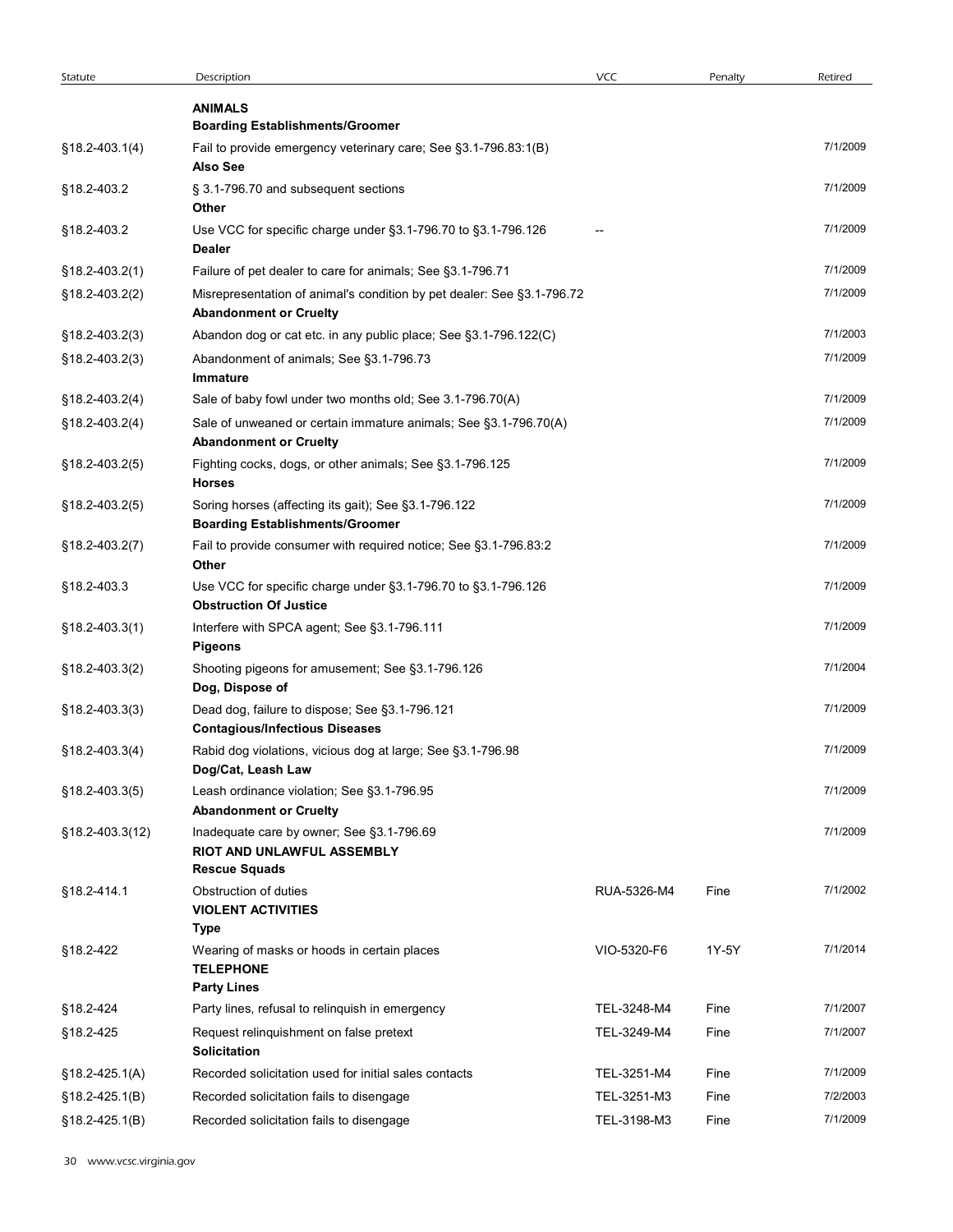| Statute        | Description                                                                                                         | VCC         | Penalty     | Retired    |
|----------------|---------------------------------------------------------------------------------------------------------------------|-------------|-------------|------------|
|                | <b>TELEPHONE</b>                                                                                                    |             |             |            |
|                | <b>Ringing</b>                                                                                                      |             |             |            |
| §18.2-429      | Annoying ringing to emergency personnel, false report                                                               | TEL-3199-M1 | $0-12M$     | 7/1/2012   |
| §18.2-429      | Annoying ringing with or without intent to converse<br>DANCE HALLS, AMUSEMENT PLACES<br>Type                        | TEL-3246-M3 | Fine        | 7/1/2012   |
| §18.2-432      | Allow minors to frequent, loiter; viol. of regulations                                                              | LOC-5313-M3 | Fine        | 7/1/2004   |
| §18.2-433      | Violation of dance halls regulations<br><b>CONTEMPT OF COURT</b>                                                    | LOC-5314-M3 | Fine        | 7/1/2004   |
| §18.2-456      | <b>Fail to Appear</b><br>Fail to Appear Capias<br>General                                                           | CON-5025-S9 | $0-10D$     | 7/1/2019   |
| §18.2-456      | General - jury impaneled                                                                                            | CON-3268-S9 | Set by Jury | 7/7/2019   |
| §18.2-456      | General - without a jury<br><b>OBSTRUCTION OF JUSTICE</b>                                                           | CON-3210-S9 | $0-10D$     | 7/1/2019   |
| $$18.2-460(A)$ | <b>Resisting Arrest/Intimidation</b><br>Resisting arrest, obstructing justice w/o threats of force                  | JUS-4829-M2 | $0-6M$      | 7/1/2002   |
| $$18.2-460(A)$ | Resisting arrest, obstructing justice w/o threats or force<br><b>False Report</b>                                   | JUS-4829-M4 | Fine        | 7/1/1996   |
| $$18.2-460(D)$ | False statement during investigation of another's crime<br>Jury                                                     | JUS-4811-M2 | $0-6M$      | 7/1/2003   |
| §18.2-465.1    | Jury, employer penalizing employee to serve<br>PRISONERS - JUVENILE FACILITY<br>Conspiracy                          | JUS-4822-M4 | Fine        | 7/1/2000   |
| §18.2-477.2    | Conspiracy to commit act specified in §53.1-203<br><b>Destroy Property</b>                                          | PRI-3886-M1 | $0-12M$     | 7/1/2013   |
| §18.2-477.2    | Break, cut, damage any part of facility to aid escape                                                               | PRI-3887-M1 | $0-12M$     | 7/1/2013   |
| §18.2-477.2    | Burn or destroy with explosive any personal property<br>Drugs, Etc.                                                 | PRI-3888-M1 | $0-12M$     | 7/1/2013   |
| §18.2-477.2    | Possess, sell, secrete Schedule III drug or marijuana                                                               | PRI-3890-M1 | $0-12M$     | 7/1/2013   |
| §18.2-477.2    | Possess, sell, secrete unlawful chemical compound<br><b>Escapes</b>                                                 | PRI-3889-M1 | $0-12M$     | 7/1/2013   |
| §18.2-477.2    | Escape from juvenile facility or detention home                                                                     | ESC-3891-M1 | $0-12M$     | 7/1/2013   |
| §18.2-477.2    | Possess an instrument to aid escape<br>Weapons                                                                      | ESC-3892-M1 | $0-12M$     | 7/1/2013   |
| §18.2-477.2    | Introduce or possess firearms or ammunition in facility                                                             | PRI-3894-M1 | $0-12M$     | 7/1/2013   |
| §18.2-477.2    | Make, possess weapon capable of death or injury<br><b>OBSTRUCTION OF JUSTICE</b><br><b>Resisting Arrest/Fleeing</b> | PRI-3893-M1 | $0-12M$     | 7/1/2013   |
| §18.2-479.1    | Prevent law enforcement officer from making arrest<br><b>TREASON</b><br><b>Flag Defacing</b>                        | JUS-4831-M1 | $0-12M$     | 7/1/2018   |
| §18.2-488      | Publicly burn, trample or wear with intent to defile<br><b>MISCELLANEOUS CRIME</b>                                  | TRE-0114-M1 | $0-12M$     | 11/16/2004 |
| §18.2-505      | Type<br>Sell term papers, thesis, dissertation, etc.                                                                | MIS-3235-M1 | $0-12M$     | 7/1/2002   |
| §18.2-511.1    | Smoking in proximity to medical oxygen source<br><b>CONSERVATOR OF THE PEACE</b>                                    | MIS-5570-M1 | $0-6M$      | 7/1/2014   |
| §19.2-19       | <b>Refer To</b><br>§19.2-21or §19.2-20                                                                              |             |             | 7/1/1996   |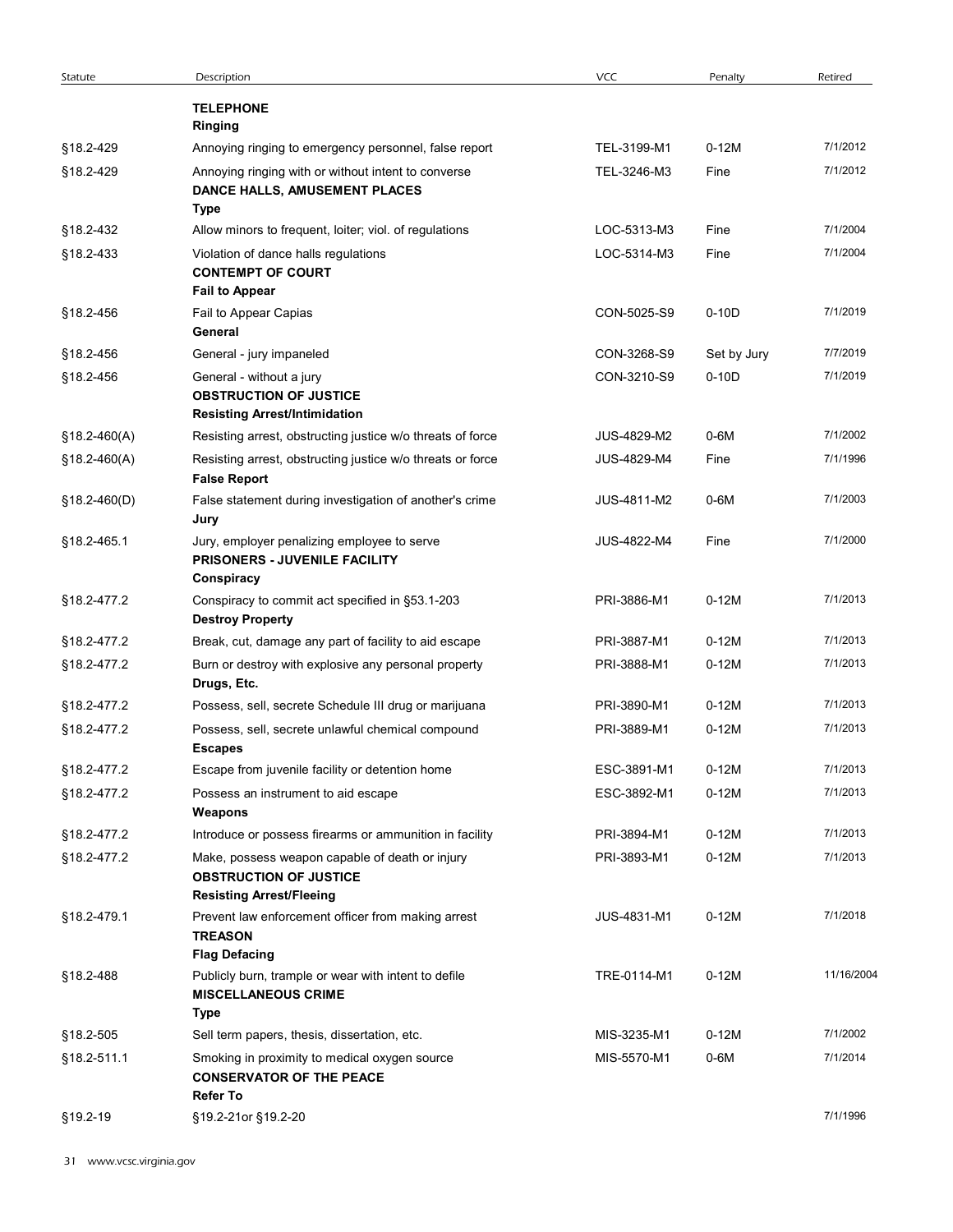| Statute          | Description                                                                                                                                                  | <b>VCC</b>         | Penalty | Retired    |
|------------------|--------------------------------------------------------------------------------------------------------------------------------------------------------------|--------------------|---------|------------|
|                  | PEACE, CONSERVATOR OF THE (For Use by LIDS Only)<br>Type                                                                                                     |                    |         |            |
| §19.2-22         | Arrest without warrant for threats to kill or injure person/property<br><b>ARRESTS (For Use By Police &amp; Magistrates)</b><br><b>Fugitive From Justice</b> | PEA-9899-S9        |         | 7/1/2001   |
| §19.2-100        | Misdemeanor arrest without warrant - Extradition<br><b>SUPERVISION VIOLATION</b><br><b>Circuit/General District - Post-Release</b>                           | ARR-9987-S9        |         | 7/1/2005   |
| §19.2-295.2(B)   | Post-Release violation - Misdemeanor<br><b>SEX OFFENDER REGISTRY</b><br>Type                                                                                 | PRP-4854-M9        |         | 7/1/2006   |
| §19.2-298.1(E)   | Failure to register; provide false information<br><b>SUPERVISION VIOLATION</b><br><b>Probation - Immediate Sanction Program</b>                              | SOR-3654-M1        | $0-12M$ | 7/1/1997   |
| §19.2-303.5      | Violation of Immediate Sanction Program                                                                                                                      | IMP-5034-M9        |         | 7/1/2018   |
| §19.2-303.5      | Violation of Immediate Sanction Program<br><b>LARCENY</b><br><b>Embezzlement</b>                                                                             | IMP-5032-F9        |         | 7/1/2018   |
| §19.2-361        | Embezzlement of fines < \$200                                                                                                                                | LAR-2726-M1        | $0-12M$ | 7/1/2018   |
| §19.2-361        | Embezzlement of fines < \$500                                                                                                                                | LAR-2726-M1        | $0-12M$ | 7/1/2020   |
| §19.2-361        | Embezzlement of fines $\geq$ \$200                                                                                                                           | LAR-2727-F9        | 1Y-20Y  | 7/1/2018   |
| §19.2-361        | Embezzlement of fines $\geq$ \$500<br><b>CRIMINAL RECORDS</b><br><b>Marijuana Possession</b>                                                                 | LAR-2727-F9        | 1Y-20Y  | 7/1/2020   |
| §19.2-389.3(C)   | Government require disclosure of marijuana arrest, etc.<br><b>SEX OFFENDER REGISTRY</b><br><b>Type</b>                                                       | CCR-7195-M1        | $0-12M$ | 7/1/2021   |
| §19.2-390.1      | Unauthorized use or dissemination of such info.                                                                                                              | SOR-3655-M1        | $0-12M$ | 7/1/2003   |
| $$19.2-390.1(C)$ | Day-care services, unauthorized use or dissemination of info.<br><b>MARRIAGE LAW</b>                                                                         | SOR-3656-M1        | $0-12M$ | 7/1/1998   |
| $$20-5$          | Failure to take treatment for syphilis                                                                                                                       | MAR-3226-M1        | $0-12M$ | 7/1/1984   |
| §20-10           | False statement to obtain lic. when syphilis indicated<br>JUVENILE & DOMESTIC COURT - OTHER<br><b>Juvenile and Domestic</b>                                  | MAR-3227-M1        | $0-12M$ | 7/1/1984   |
| §20-49.10        | Paternity, relief from legal determination                                                                                                                   | <b>JUS-3869-S9</b> |         | 10/13/2004 |
| §20-49.10        | Paternity, relief from legal determination<br><b>DESERTION AND NONSUPPORT</b><br><b>Spouse or Children</b>                                                   | JUS-3869-J9        |         | 7/2/2006   |
| §20-61           | Desertion or nonsupport of spouse or children<br><b>Parents</b>                                                                                              | DES-3211-M1        | $0-12M$ | 10/13/2004 |
| §20-88           | Failure by children to support parents<br><b>EROSION CONTROL</b><br><b>Type</b>                                                                              | DES-3212-M1        | $0-12M$ | 10/13/2004 |
| §21-89.11        | Erosion and sediment control law, prohibited practices<br><b>SANITATION LAW</b>                                                                              | ERO-3256-M1        | $0-12M$ | 7/1/2005   |
| §21-290          | Prohibited practices<br><b>SOIL CONSERVATION</b><br>Drainage Projects / Soil Conservation                                                                    | SAN-3244-M1        | $0-12M$ | 7/1/2004   |
| §21-364          | Improvements, etc. that damages a constructed waterway, etc.                                                                                                 | SLC-5550-M1        | $0-12M$ | 10/13/2004 |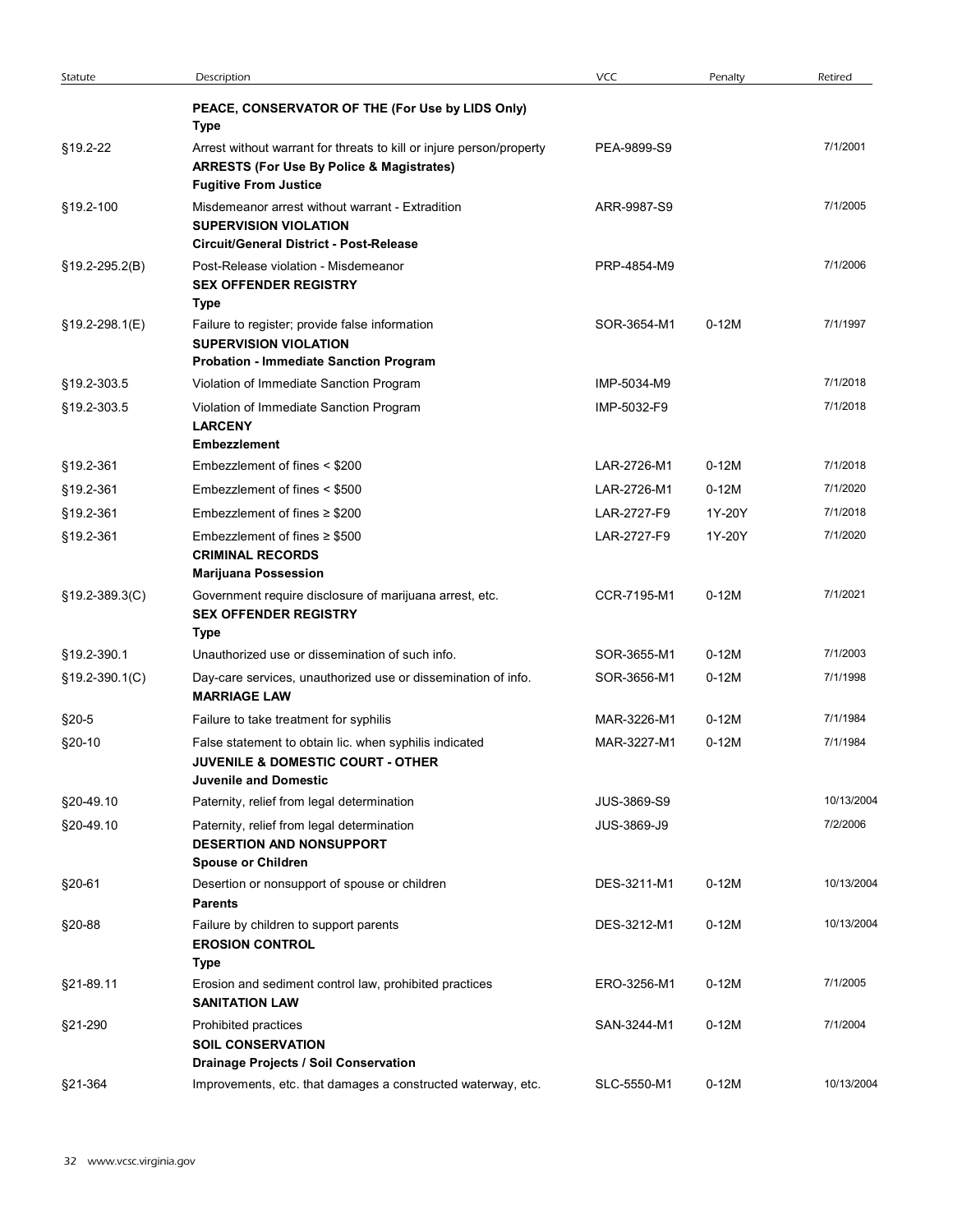| Statute         | Description                                                                                                                 | <b>VCC</b>                 | Penalty            | Retired              |
|-----------------|-----------------------------------------------------------------------------------------------------------------------------|----------------------------|--------------------|----------------------|
|                 | <b>SCHOOL ATTENDANCE</b>                                                                                                    |                            |                    |                      |
| §22.1-257       | Type<br>Release from mandatory school attendance                                                                            | SCH-3278-J9                |                    | 7/1/1999             |
| §22.1-263       | Parent/guardian fails to send child to school                                                                               | SCH-3295-M4                | Fine               | 7/1/1999             |
| §22.1-265       | Induce child to be absent from school<br><b>EDUCATION</b>                                                                   | SCH-3297-M4                | Fine               | 7/1/1996             |
|                 | <b>Institutions</b>                                                                                                         |                            |                    |                      |
| $$23-272(A)$    | Sale, etc. of degree, diploma, or certificate                                                                               | EDU-4263-M1                | $0-12M$            | 7/1/2002             |
| $§23-272(B)$    | Use of fraudulent degree, etc. in connection with business                                                                  | EDU-4265-M1                | $0-12M$            | 7/1/2002             |
| $§23-272(C)$    | Unauthorized representation that credits may be used toward degree                                                          | EDU-4264-M1                | $0-12M$            | 10/13/2004           |
| $§23-272(D)$    | Use of words to falsely indicate an institution of higher education<br><b>ELECTION / VOTING OFFENSES</b><br><b>Employer</b> | EDU-4266-M1                | $0-12M$            | 10/13/2004           |
| §24.2-118.1     | Takes action, etc., against election officer<br><b>Absentee</b>                                                             | VOT-5152-M3                | Fine               | 7/1/2020             |
| §24.2-704       | Improper assistance, voting absentee                                                                                        | VOT-5154-F5                | 1Y-10Y             | 7/1/2020             |
| §24.2-705.1     | False statements on absentee application - business or medical<br>Campaign                                                  | VOT-5145-F5                | 1Y-10Y             | 7/1/2020             |
| §24.2-929       | Violation of Campaign Finance Disclosure Act<br><b>Advertisement</b>                                                        | VOT-5136-M1                | $0-12M$            | 7/1/2006             |
| §24.2-943       | Violate political campaign advertisement requirements                                                                       | VOT-5146-M1                | $0-12M$            | 7/1/2006             |
| §24.2-944       | Violate campaign TV/Radio advertisement requirements<br>Other                                                               | VOT-5147-M1                | $0-12M$            | 7/1/2006             |
| §24.2-1004      | Unqualified person votes                                                                                                    | VOT-5134-M1                | $0-12M$            | 7/1/2001             |
| $$24.2-1004(A)$ | Unqualified person votes<br>Fraud                                                                                           | VOT-5134-M1                | $0-12M$            | 7/1/2009             |
| §24.2-1004(B)   | Vote, assist or induce another to vote more than once<br>Other                                                              | VOT-5143-F6                | 1Y-5Y              | 7/1/2009             |
| §24.2-1013      | Publication receives compensation for advocating candidacy                                                                  | VOT-5130-M1<br>VOT-5130-M1 | $0-12M$<br>$0-12M$ | 7/1/2001<br>7/1/2006 |
| §24.2-1013(A)   | Publication receives compensation for advocating candidacy<br>Advertisement                                                 |                            |                    |                      |
| §24.2-1013(B)   | Publication fails to require or retain identity of person placing ad                                                        | VOT-5141-M1                | $0-12M$            | 7/1/2006             |
| §24.2-1014      | Fail to identify person responsible for campaign advertising                                                                | VOT-5131-M1                | $0-12M$            | 7/1/2001             |
| §24.2-1014(B)   | Fail to identify person responsible for campaign advertising                                                                | VOT-5131-M1                | $0-12M$            | 7/1/2002             |
| §24.2-1014(C)   | False name or address used in ad                                                                                            | VOT-5139-M1                | $0-12M$            | 7/1/2002             |
| §24.1-1014(D)   | Ad fails to identify candidate, committee, etc.                                                                             | VOT-5138-M1                | $0-12M$            | 7/1/2002             |
| §24.2-1014(E)   | Fail to require/retain who submitted ad for TV or radio<br>Campaign                                                         | VOT-5140-M1                | $0-12M$            | 7/1/2002             |
| §24.2-1014.1    | Campaign telephone calls, fail to provide/provide false I.D. info.<br><b>FIRE PROTECTION / SAFETY</b><br><b>Type</b>        | VOT-5135-M1                | $0-12M$            | 7/1/2006             |
| §27-97.1        | Explosives, fail to report stolen                                                                                           | FIR-5601-M1                | $0-12M$            | 11/4/2004            |
| §27-100         | Violations of code provisions                                                                                               | FIR-5600-M1                | $0-12M$            | 10/13/2004           |
|                 | <b>GAME, FISH, WILDLIFE</b><br>Fisheries/Tidal Waters - Channel Bass                                                        |                            |                    |                      |
| §28.2-304       | Channel bass, take, possess, etc., more than legal limit<br><b>Fisheries/Tidal Waters - Oysters</b>                         | GFW-3402-M1                | $0-12M$            | 7/1/2014             |
| §28.2-527       | Theft of oysters, clams, shells, etc., valued at less than \$200                                                            | GFW-3430-M1                | $0-12M$            | 7/1/2018             |
| §28.2-527       | Theft of oysters, clams, shells, etc., valued at less than \$500                                                            | GFW-3430-M1                | $0-12M$            | 7/1/2020             |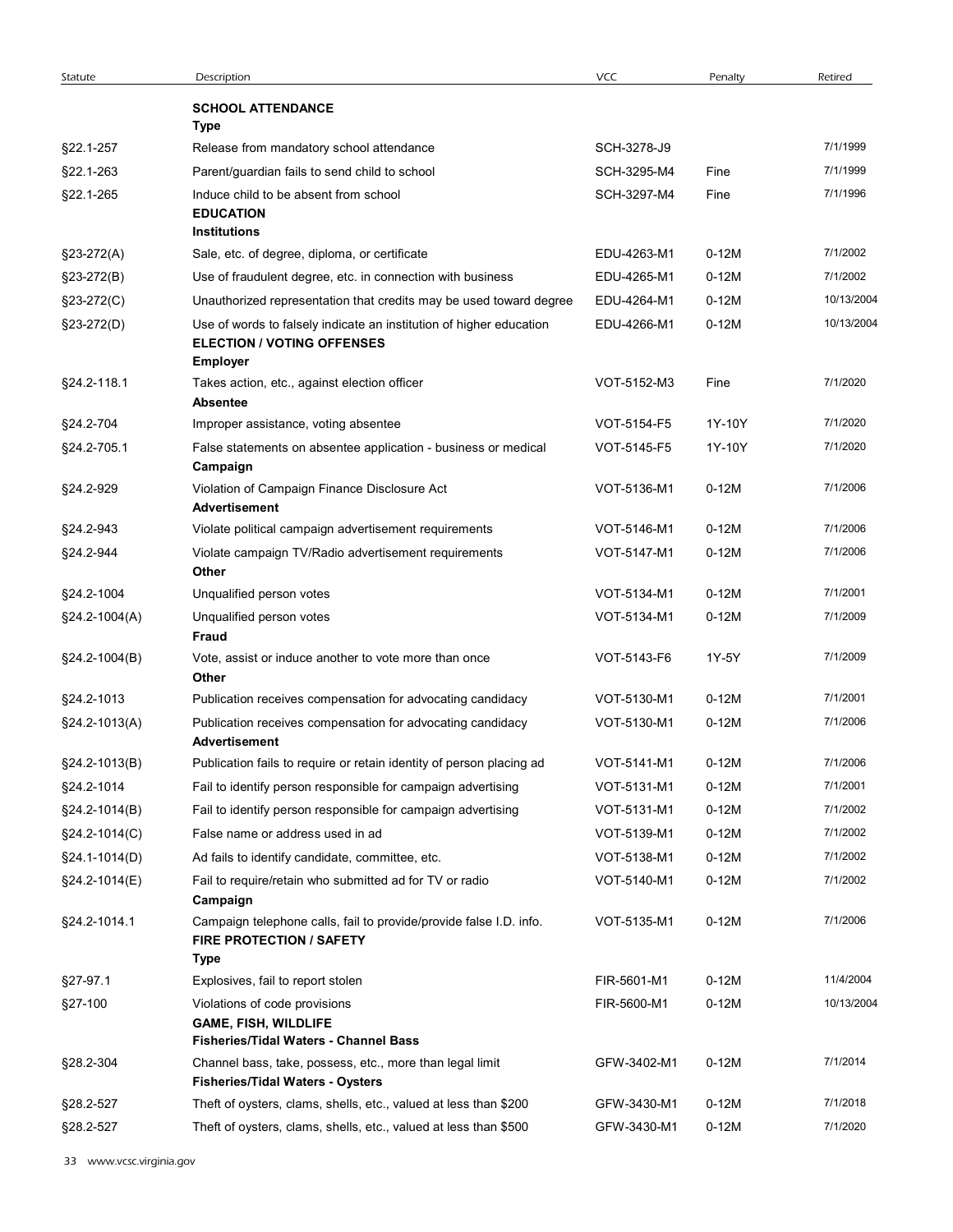| Statute                                 | Description                                                                                     | <b>VCC</b>  | Penalty | Retired    |
|-----------------------------------------|-------------------------------------------------------------------------------------------------|-------------|---------|------------|
|                                         | <b>GAME, FISH, WILDLIFE</b><br><b>Fisheries/Tidal Waters - Oysters</b>                          |             |         |            |
| §28.2-527                               | Theft of oysters, clams, shells, etc., valued at \$200 or more                                  | GFW-3429-F9 | 1Y-20Y  | 7/1/2018   |
| §28.2-527                               | Theft of oysters, clams, shells, etc., valued at \$500 or more                                  | GFW-3429-F9 | 1Y-20Y  | 7/1/2020   |
| §28.2-560                               | Larceny from oyster-planting ground, value < \$200                                              | GFW-3443-M1 | $0-12M$ | 7/1/2018   |
| §28.2-560                               | Larceny from oyster-planting ground, value < \$500                                              | GFW-3443-M1 | $0-12M$ | 7/1/2020   |
| §28.2-560                               | Larceny from oyster-planting ground, value $\geq$ \$200                                         | GFW-3442-F9 | 1Y-20Y  | 7/1/2018   |
| §28.2-560                               | Larceny from oyster-planting ground, value $\geq$ \$500                                         | GFW-3442-F9 | 1Y-20Y  | 7/1/2020   |
| §29.1-515                               | <b>Migratory Birds</b><br>Hunt migratory birds in violation of regulations                      | GFW-3390-M3 | Fine    | 11/15/2004 |
| §29.1-517                               | <b>Fur-Bearing Animals</b><br>Shoot muskrats or raccoons during closed season or without permit | GFW-3580-M3 | Fine    | 10/13/2004 |
|                                         | Sunday                                                                                          | GFW-8500-M3 | Fine    | 7/1/2022   |
| $$29.1 - 521(1)$                        | Hunt or kill wild bird or animal on Sunday<br>Other                                             |             |         | 7/1/2018   |
| $§29.1 - 521(11)$                       | Sell or purchase carcass - aggregate \$200 or more                                              | GFW-3605-F6 | 1Y-5Y   |            |
| $§29.1-521(11)$                         | Sell or purchase carcass - aggregate \$500 or more                                              | GFW-3605-F6 | 1Y-5Y   | 7/1/2020   |
| $§29.1-521(11)$                         | Sell or purchase carcass, use VCC for § 29.1-553<br>Deer                                        |             |         | 7/1/2018   |
| §29.1-522                               | Kill male deer w/o antlers visible above hair<br><b>Fishing</b>                                 | GFW-3366-M3 | Fine    | 10/13/2004 |
| §29.1-531                               | Unlawful fishing practices - aggregate \$200 or more                                            | GFW-3608-F6 | 1Y-5Y   | 7/1/2018   |
| §29.1-531                               | Unlawful fishing practices - aggregate \$500 or more<br>Deer                                    | GFW-3608-F6 | 1Y-5Y   | 7/1/2020   |
| §29.1-548                               | Illegally kill deer during open season<br>Other                                                 | GFW-3375-M2 | 0-6M    | 10/13/2004 |
| §29.1-553                               | Sell wild birds, animals, fish - aggregate \$200 or more                                        | GFW-3382-F6 | 1Y-5Y   | 7/1/2018   |
| §29.1-553                               | Sell wild birds, animals, fish - aggregate \$500 or more<br><b>Endangered Species</b>           | GFW-3382-F6 | 1Y-5Y   | 7/1/2020   |
| §29.1-564                               | Sale, etc., wild bird, animal, fish - aggregate \$200 or more                                   | ANM-3397-F6 | 1Y-5Y   | 7/1/2018   |
| §29.1-564                               | Sale, etc., wild bird, animal, fish - aggregate \$500 or more                                   | ANM-3397-F6 | 1Y-5Y   | 7/1/2020   |
| §29.1-566                               | Taking threatened/endangered species, regulations - aggregate \$500+                            | GFW-3904-F6 | 1Y-5Y   | 7/1/2020   |
| §29.1-567                               | Taking threatened/endangered species - aggregate \$200 or more                                  | GFW-3609-F6 | 1Y-5Y   | 7/1/2018   |
| §29.1-567                               | Type Not Clear: Taking threatened/endangered species - aggregate                                | GFW-3609-F6 | 1Y-5Y   | 7/1/2020   |
| §29.1-568                               | Regulation/permit violation threatened/endangered species - agg \$500<br><b>Reptiles</b>        | GFW-3906-F6 | 1Y-5Y   | 7/1/2020   |
| §29.1-569                               | Allow reptiles to run at large<br><b>BOATING</b><br><b>Title Etc.</b>                           | ANM-3322-M4 | Fine    | 7/1/1999   |
| §29.1-708                               | Unlawful transfer, destruction of motorboat<br>Type                                             | BOT-6231-M1 | $0-12M$ | 10/13/2004 |
| $\S29.1 - 738(C)$                       | Operate boat after ordered not to                                                               | BOT-6213-M1 | $0-12M$ | 7/1/1997   |
| §29.1-744.1                             | Watercraft-fail to maintain proper distance from shore                                          | BOT-6220-M4 | Fine    | 7/1/1998   |
| §29.1-744.2                             | Motorboat-fail to maintain proper distance from shore<br>Other                                  | BOT-6221-M4 | Fine    | 1/1/1999   |
|                                         | Operate watercraft without flotation devices on board                                           | BOT-6223-M4 | Fine    | 7/1/2007   |
|                                         |                                                                                                 | BOT-6224-M4 | Fine    | 7/1/2007   |
| $$29.1-748(A,2)$<br>$$29.1 - 748(A, 3)$ | Fail to attach lanyard to his person                                                            |             |         |            |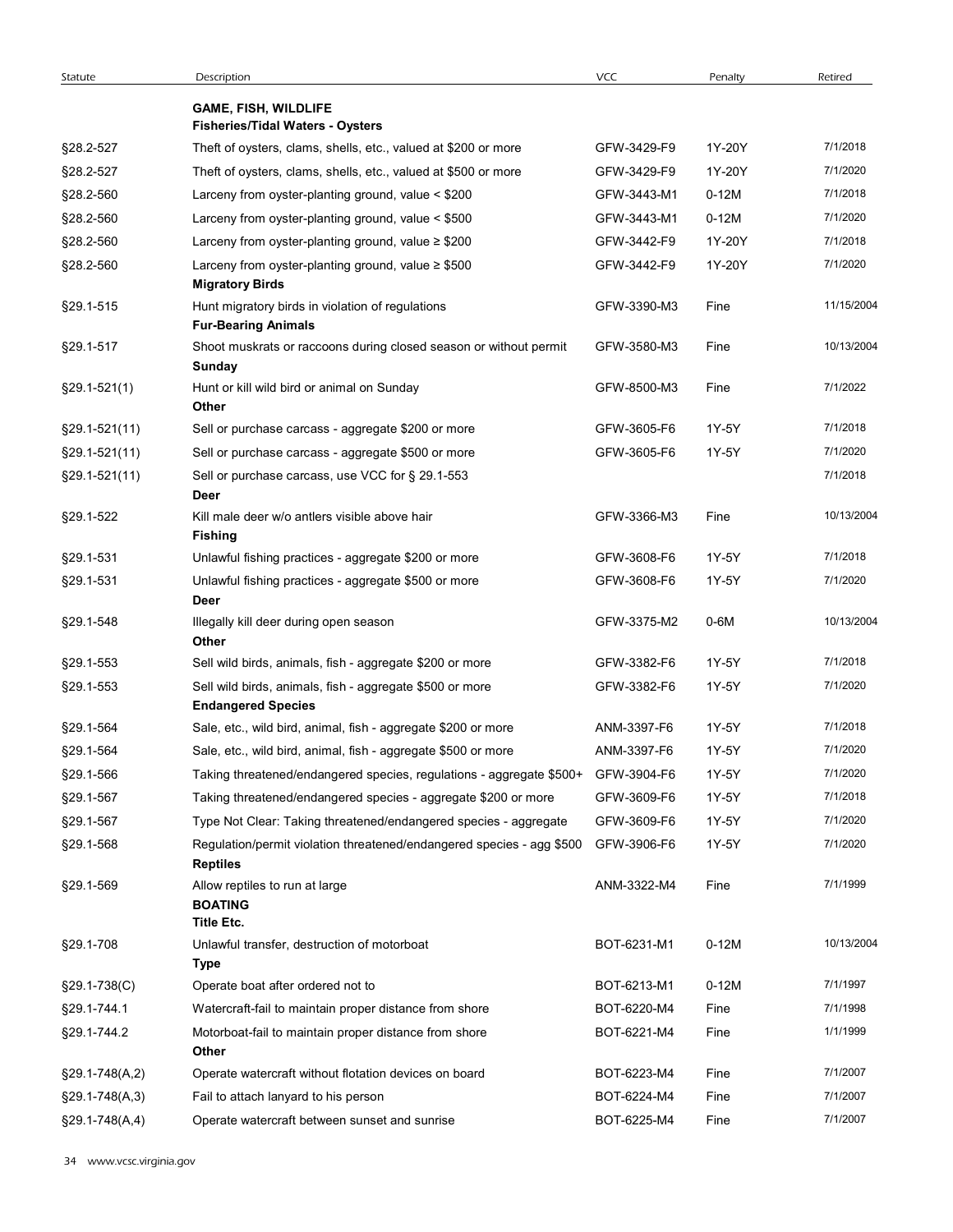| Statute                 | Description                                                                                                          | <b>VCC</b>                 | Penalty            | Retired                |
|-------------------------|----------------------------------------------------------------------------------------------------------------------|----------------------------|--------------------|------------------------|
|                         | <b>BOATING</b>                                                                                                       |                            |                    |                        |
| $\S$ 29.1-748(A,5)      | Other<br>Carry an excess number of passengers                                                                        | BOT-6226-M4                | Fine               | 7/1/2007               |
| $\S$ 29.1-748(A,6)      | Watercraft - excessive speed 50 feet from docks, people, etc.                                                        | BOT-6234-M4                | Fine               | 7/1/2007               |
|                         | <b>GAME, FISH, WILDLIFE</b>                                                                                          |                            |                    |                        |
| §29.1-808               | Selling boats/watercraft without a license<br><b>HEALTH</b><br><b>Body Parts / Fluids</b>                            | GFW-3585-M3                | Fine               | 10/13/2004             |
| §32.1-289.1             | Sale of body parts and non-replicating fluids                                                                        | HEA-5512-F6                | 1Y-5Y              | 7/1/2007               |
| §32.1-289.2             | HIV infected blood, organs, etc., donate or sell                                                                     | HEA-5513-F6                | 1Y-5Y              | 7/1/2021               |
|                         | <b>FRAUD</b>                                                                                                         |                            |                    |                        |
|                         | <b>Medical Assistance</b>                                                                                            |                            |                    | 10/13/2004             |
| §32.1-314               | False statement in application for payment (misdemeanor)<br>False statement in application for payment (misdemeanor) | FRD-3336-M1<br>FRD-3336-M9 | $0-12M$<br>$0-12M$ | 7/1/2010               |
| §32.1-314<br>§32.1-314  | False statement to obtain assistance                                                                                 | FRD-2711-F9                | 1Y-20Y             | 10/13/2004             |
| §32.1-316               | False statements on condition of hospital, other facilities                                                          | FRD-3343-F6                | 1Y-5Y              | 10/13/2004             |
| §32.1-321.4             | False statements to obtain benefits \$200 or more                                                                    | FRD-3392-F9                | 1Y-20Y             | 9/1/1996               |
| §32.1-321.4             | False statements to obtain benefits, < \$200                                                                         | FRD-3387-M1                | $0-12M$            | 7/1/2018               |
| §32.1-321.4             | False statements to obtain benefits, < \$500                                                                         | FRD-3387-M1                | $0-12M$            | 7/1/2020               |
| §32.1-321.4             | False statements to obtain benefits, $\geq$ \$200                                                                    | FRD-3389-F9                | 1Y-20Y             | 7/1/2018               |
| §32.1-321.4             | False statements to obtain benefits, $\geq$ \$500<br><b>TRANSPORTATION / HIGHWAYS</b><br>Prior to October 1, 2014    | FRD-3389-F9                | 1Y-20Y             | 7/1/2020               |
| §33.1-19                | Violation of Transportation Board regulations<br><b>TRAFFIC - SIGNS AND SIGNALS</b><br>Infraction                    | HWY-5394-M9                | Fine               | 10/1/2014              |
| §33.1-46.2              | Fail to obey HOV lane sign<br><b>TRANSPORTATION / HIGHWAYS</b>                                                       | SIG-6551-I9                | Fine               | 10/1/2014              |
|                         | Prior to October 1, 2014                                                                                             |                            |                    |                        |
| §33.1-56.4<br>§33.1-176 | Release personal information from photo-enforcement system<br>Owner/occupier fails to maintain dam                   | HWY-5396-M1<br>HWY-5389-M9 | $0-12M$<br>Fine    | 10/1/2014<br>10/1/2014 |
| §33.1-193               | Willfully tamper with highway construction site                                                                      | HWY-5395-M9                | Fine               | 10/1/2014              |
| §33.1-198               | Commercial entrance to highway not maintained properly                                                               | HWY-5385-M9                | Fine               | 10/1/2014              |
| §33.1-204               | Unlawful removal, etc., gate/other obstruction leading to forest                                                     | HWY-5391-M9                | Fine               | 10/1/2014              |
| §33.1-218               | Violation of recreational wayside rules/regulations                                                                  | HWY-5393-M9                | Fine               | 10/1/2014              |
| $$33.1-252(B)$          | Improper refusal to honor toll pass                                                                                  | HWY-5388-M9                | Fine               | 10/1/2014              |
| $$33.1-252(B)$          | Unauthorized use of toll pass                                                                                        | HWY-5390-M1                | $0-12M$            | 10/1/2014              |
| §33.1-292               | Violation of Board of Transportation rules/regulations                                                               | HWY-5392-M9                | Fine               | 10/1/2014              |
| §33.1-320.2             | Fail, refuse, etc., to pay Wilson Bridge/Tunnel toll<br><b>HIGHWAYS</b>                                              | HWY-5386-M9                | $0-30D$            | 10/1/2014              |
| §33.1-345               | Cut or injure trees near highways, injure bridges<br>Type                                                            | HWY-5401-M1                | $0-12M$            | 10/1/2014              |
| §33.1-345               | Cut or injure trees near highways, injure bridges<br>Prior to October 1, 2014                                        | HIW-5401-M1                | $0-12M$            | 2/21/2001              |
| §33.1-346               | Dispose of companion animal on public property                                                                       | HWY-3348-M9                | $0-12M$            | 10/1/2014              |
| §33.1-346               | Dump trash, etc., on highway or private property<br><b>Type</b>                                                      | HWY-5402-M9                | $0-12M$            | 10/1/2014              |
| §33.1-346               | Dump trash, etc. on highway or private property                                                                      | HWY-5402-M1                | $0-12M$            | 7/1/2003               |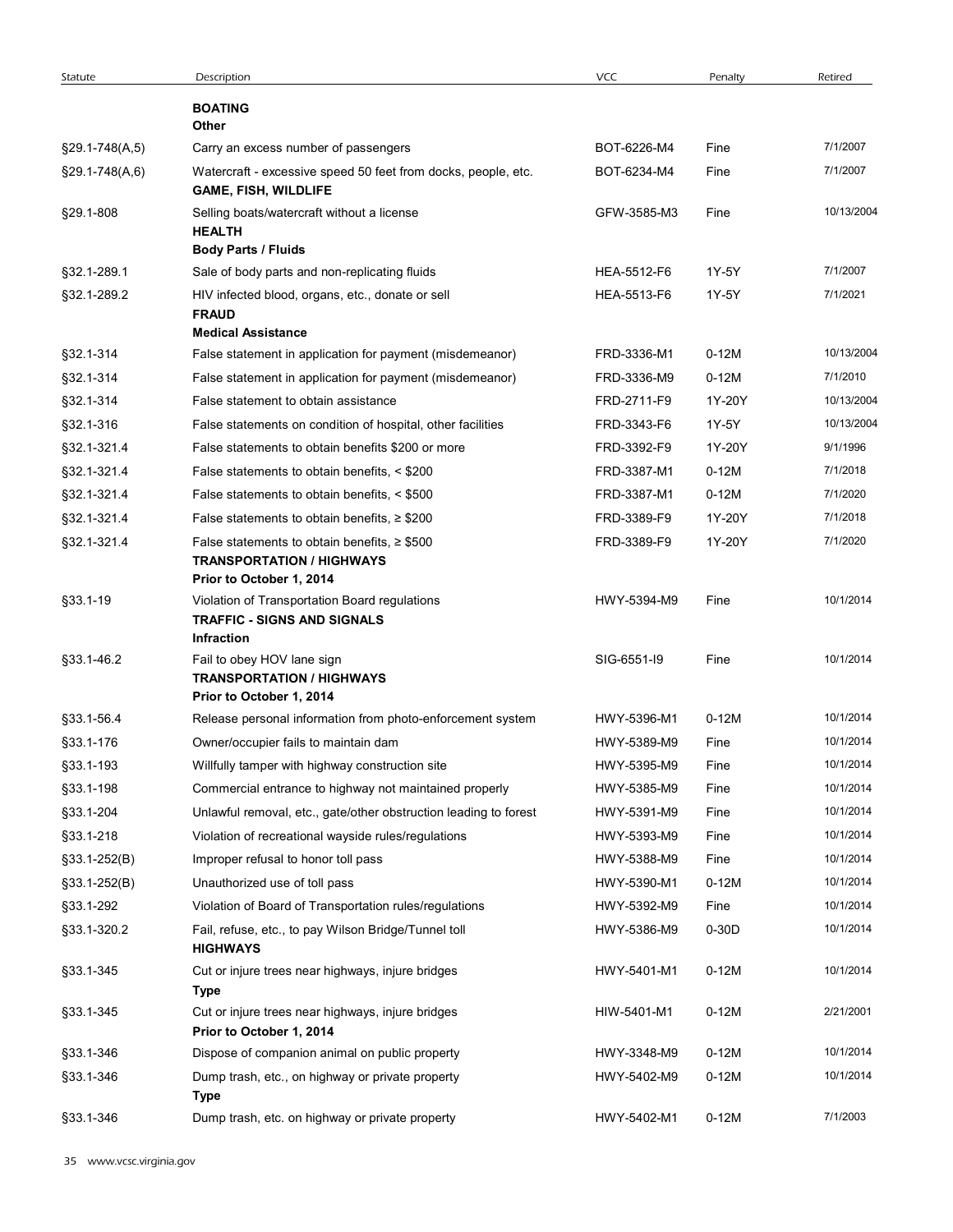| Statute                          |                                                                                                                        |                            |                    |                        |
|----------------------------------|------------------------------------------------------------------------------------------------------------------------|----------------------------|--------------------|------------------------|
|                                  |                                                                                                                        |                            |                    |                        |
|                                  |                                                                                                                        |                            |                    |                        |
|                                  |                                                                                                                        |                            |                    |                        |
|                                  |                                                                                                                        |                            |                    |                        |
|                                  |                                                                                                                        | VCC                        |                    |                        |
|                                  | Description                                                                                                            |                            | Penalty            | Retired                |
|                                  | <b>HIGHWAYS</b><br>Type                                                                                                |                            |                    |                        |
| §33.1-346                        | Dump trash, etc. on highway or private property                                                                        | HIW-5402-M9                | $0-12M$            | 2/21/2001              |
| §33.1-346                        | Dump trash, etc. on highway or private property<br>Prior to October 1, 2014                                            | HIW-5402-M1                | $0-12M$            | 2/21/2001              |
| §33.1-347                        | Dump creating fire hazard to public bridge                                                                             | HWY-5403-M1                | $0-12M$            | 10/1/2014              |
|                                  | Type                                                                                                                   |                            |                    |                        |
| §33.1-347                        | Dump creating fire hazard to public bridge<br>Prior to October 1, 2014                                                 | HIW-5403-M1                | $0-12M$            | 2/21/2001              |
| §33.1-348                        | Junkyard violation                                                                                                     | HWY-5404-M1                | $0-12M$            | 10/1/2014              |
| §33.1-348                        | Type<br>Junkyard violation                                                                                             | HIW-5404-M1                | $0-12M$            | 2/21/2001              |
|                                  | <b>TRANSPORTATION / HIGHWAYS</b><br>Prior to October 1, 2014                                                           |                            |                    |                        |
| §33.1-354                        | Hinder/obstruct DOT employee in performance of function/duty                                                           | HWY-5387-M9                | $0-30D$            | 10/1/2014              |
|                                  | Type                                                                                                                   |                            |                    |                        |
| §33.2-1726                       | Violation of Board of Transportation rules/regulations<br>ORDINANCE, CITY OR COUNTY<br><b>Building Code Violations</b> | HWY-5392-M9                | Fine               | 7/1/2015               |
| $§36-106(C)$                     | Covering/removal of lead-base paint, hazard to children etc.                                                           | ORD-9970-M9                | Fine               | 7/1/2007               |
|                                  | <b>MENTAL HEALTH</b><br><b>Civil Commitment</b>                                                                        |                            |                    |                        |
| §37.1-70.18                      | Sexually violent predator - Escape from facility                                                                       | HEA-5530-F6                | 1Y-5Y              | 10/1/2005              |
| §37.1-70.19                      | Sexually violent predator - Leave state while on conditional release                                                   | HEA-5531-F6                | 1Y-5Y              | 10/1/2005              |
|                                  | Type                                                                                                                   |                            |                    |                        |
| §37.1-149                        | Clerk, sheriff etc., fail to perform duties                                                                            | HEA-5515-M1                | $0-12M$            | 10/1/2005              |
| §37.1-150<br>§37.1-151           | Mistreatment of patient(s) in hospital<br>Escapes, aiding and abetting                                                 | HEA-5516-M1<br>HEA-5517-M1 | $0-12M$<br>$0-12M$ | 10/1/2005<br>10/1/2005 |
| §37.1-152                        | Disorderly conduct on hospital grounds                                                                                 | HEA-5518-M1                | $0-12M$            | 10/1/2005              |
| §37.1-153                        | Alcoholic beverages for patients, provide                                                                              | HEA-5519-M1                | $0-12M$            | 10/1/2005              |
| §37.1-154                        | Admit person to any hospital, conspire to                                                                              | HEA-5520-M1                | $0-12M$            | 10/1/2005              |
| §37.1-155                        | Use VCC for specific offense                                                                                           |                            |                    | 10/1/2005              |
| §37.1-185                        | <b>Group Homes / Residential Facilities</b><br>Fail to comply with summary order of suspension                         | HEA-5521-M1                | $0-12M$            | 10/1/2005              |
| §37.1-189.1                      | Fail to comply with summary order of suspension                                                                        | HEA-5528-M1                | $0-12M$            | 10/1/2005              |
|                                  | <b>Patient Information</b>                                                                                             |                            |                    |                        |
| §37.1-231                        | Improper disclosure of mentally ill patient information<br><b>Group Homes / Residential Facilities</b>                 | HEA-5538-M2                | $0-6M$             | 10/1/2005              |
| §37.2-408                        | Fail to comply with summary order of suspension<br><b>Patient Information</b>                                          | HEA-5528-M1                | $0-12M$            | 7/1/2007               |
| §37.2-435                        | Disclosure of information by third party                                                                               | HEA-5527-M2                | $0-6M$             | 10/1/2005              |
| §37.2-438                        | Improper disclosure of mentally ill patient information                                                                | HEA-5538-M2                | $0-6M$             | 10/1/2005              |
|                                  | <b>INSURANCE</b><br>Other                                                                                              |                            |                    |                        |
| §38.1-356.01                     | Failure to remit insurance funds                                                                                       | INS-3208-M3                | Fine               | 7/1/2000               |
|                                  | Limited Mandated Benefit Accident & Sickness Insurance                                                                 |                            |                    |                        |
| §38.2-3427(B)<br>$§38.2-3427(C)$ | Eligibility misrepresentation<br>Falsely certify applicant's eligibility                                               | INS-7379-M1<br>INS-7380-M1 | $0-12M$<br>$0-12M$ | 1/1/1995<br>1/1/1995   |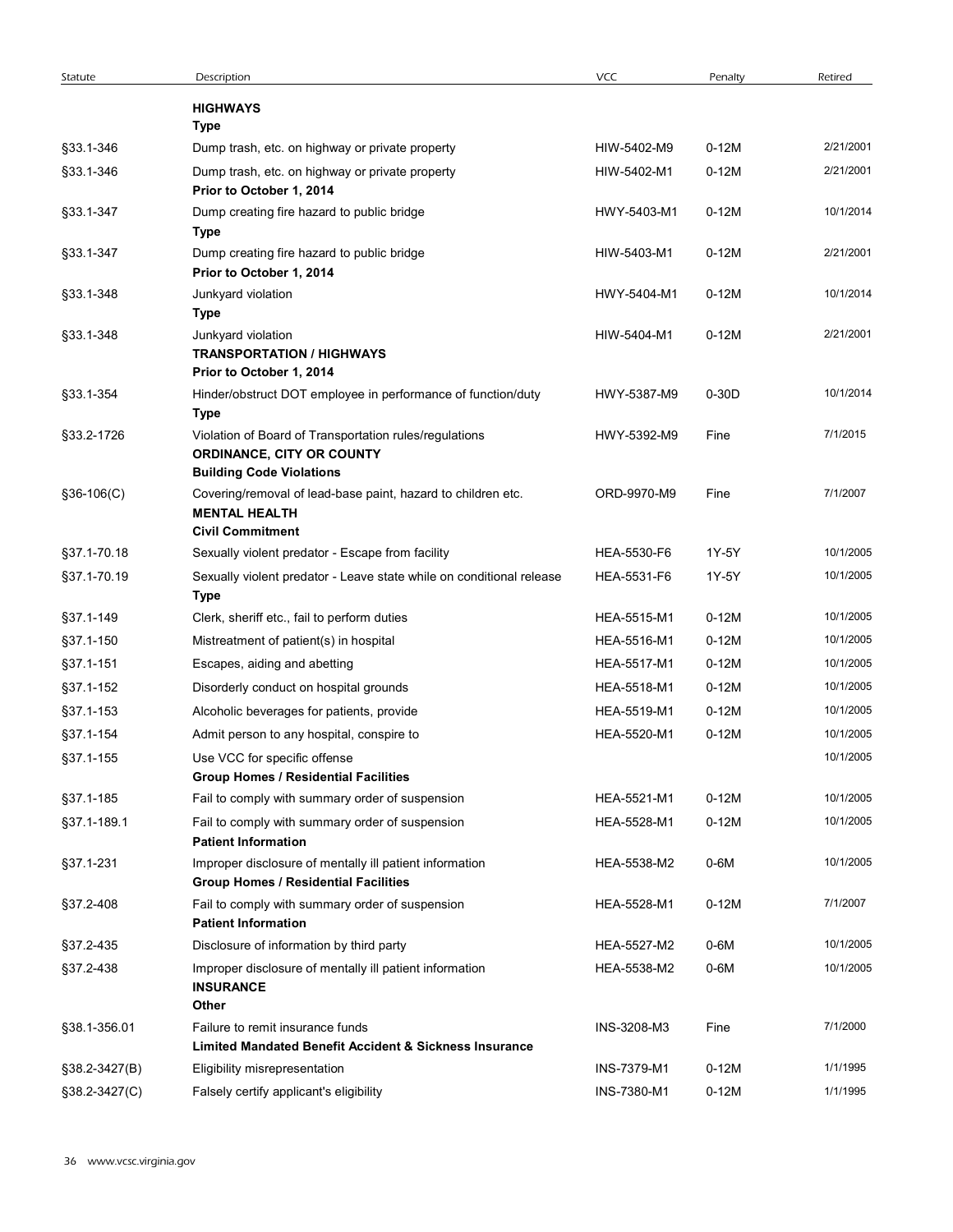|                   |                                                                                                                       | <b>VCC</b>  |         |            |
|-------------------|-----------------------------------------------------------------------------------------------------------------------|-------------|---------|------------|
| Statute           | Description<br><b>LABOR</b>                                                                                           |             | Penalty | Retired    |
|                   | Other                                                                                                                 |             |         |            |
| §40.1-28.1        | Employer fail to allow 1 day of rest per week                                                                         | LAB-3848-M9 | Fine    | 7/10/2005  |
| §40.1-28.1        | Employer fail to allow 1 day of rest per week                                                                         | LAB-3848-M3 | Fine    | 10/13/2004 |
| §40.1-28.2        | Fail to allow employee to choose Sunday as day of rest                                                                | LAB-3849-M3 | Fine    | 10/13/2004 |
| §40.1-28.2        | Fail to allow employee to choose Sunday as day of rest                                                                | LAB-3849-M9 | Fine    | 7/1/2005   |
| §40.1-28.3        | Fail to allow employee to choose Saturday as day of rest                                                              | LAB-3850-M3 | Fine    | 10/13/2004 |
| §40.1-28.3        | Fail to allow employee to choose Saturday as day of rest<br>Wages                                                     | LAB-3850-M9 | Fine    | 7/1/2005   |
| §40.1-29          | Withhold wages, with intent to defraud<br>Other                                                                       | LAB-3851-M1 | $0-12M$ | 7/1/2005   |
| §40.1-30          | Nonresident employers, fail to register<br><b>Safety</b>                                                              | LAB-3852-M3 | Fine    | 10/13/2004 |
| $§40.1 - 49.4(K)$ | Safety/health provisions violation results in death - 2nd or subsq.<br><b>Unions</b>                                  | LAB-7481-S9 | $0-1Y$  | 7/2/2012   |
| §40.1-54.2        | Employee engages in strike/work stoppage to interfere with hospital<br><b>Child Abuse And Neglect</b>                 | LAB-7479-M9 | Fine    | 10/13/2004 |
| §40.1-103         | Endangerment, cruelty or injuries to children<br><b>LIBRARIES</b><br>Type                                             | FAM-3810-M1 | $0-12M$ | 7/1/1991   |
| §42.1-73          | Concealment, removal of books, etc., value less than \$200                                                            | LIB-2322-M1 | $0-12M$ | 7/1/2018   |
| §42.1-73          | Concealment, removal of books, etc., value less than \$500                                                            | LIB-2322-M1 | $0-12M$ | 7/1/2020   |
| §42.1-73          | Concealment, removal of books, etc., value \$200 or more                                                              | LIB-2323-F9 | 1Y-20Y  | 7/1/2018   |
| §42.1-73          | Concealment, removal of books, etc., value \$500 or more<br><b>FRAUD</b><br><b>Construction Fraud</b>                 | LIB-2323-F9 | 1Y-20Y  | 7/1/2020   |
| §43-13            | Intent to defraud, funds not used to pay for labor/supplies, <\$200                                                   | FRD-2601-M1 | $0-12M$ | 7/1/2018   |
| §43-13            | Intent to defraud, funds not used to pay for labor/supplies, <\$500                                                   | FRD-2601-M1 | $0-12M$ | 7/1/2020   |
| §43-13            | Intent to defraud, funds not used to pay for labor/supplies, ≥ \$200                                                  | FRD-2602-F9 | 1Y-20Y  | 7/1/2018   |
| §43-13            | Intent to defraud, funds not used to pay for labor/supplies, ≥ \$500                                                  | FRD-2602-F9 | 1Y-20Y  | 7/1/2020   |
| §43-13.3          | Misrepresent payment required on affidavit<br><b>MILITARY &amp; EMERGENCY</b><br><b>National Guard Courts-Martial</b> | FRD-2605-M3 | Fine    | 10/13/2004 |
| §44-43            | General courts-martial<br><b>MINES AND MINING</b><br>Type                                                             | MIL-5363-M9 | $0-20D$ | 7/1/2011   |
| §45.1-161.47      | Uncertified person performs task requiring certifications                                                             | MIN-7210-M1 | $0-12M$ | 7/1/1997   |
| §45.1-161.66      | False statements on maps or in data                                                                                   | MIN-7209-M9 | Fine    | 7/1/1999   |
| §45.1-316         | Violation of Virginia Fuel Commission regulations<br><b>TRAFFIC - RECKLESS DRIVING</b><br>Other                       | MIN-7216-M1 | $0-12M$ | 7/1/1990   |
| $§46.1-190(d1)$   | Riding abreast in one lane - (subsequent offense)                                                                     | REC-6642-S9 | 10D-12M | 7/1/1991   |
| $§46.1-190(g)$    | Signal turn to stop, fail to- (Subsequent offense)<br><b>TRAFFIC - DMV DOCUMENTS</b>                                  | REC-6644-S9 | 10D-12M | 7/1/1991   |
| §46.2-105.2       | Type                                                                                                                  |             |         |            |
|                   | Obtain doc. from DMV which involved 5 or more persons                                                                 | DMV-6841-F4 | 2Y-10Y  | 7/1/2002   |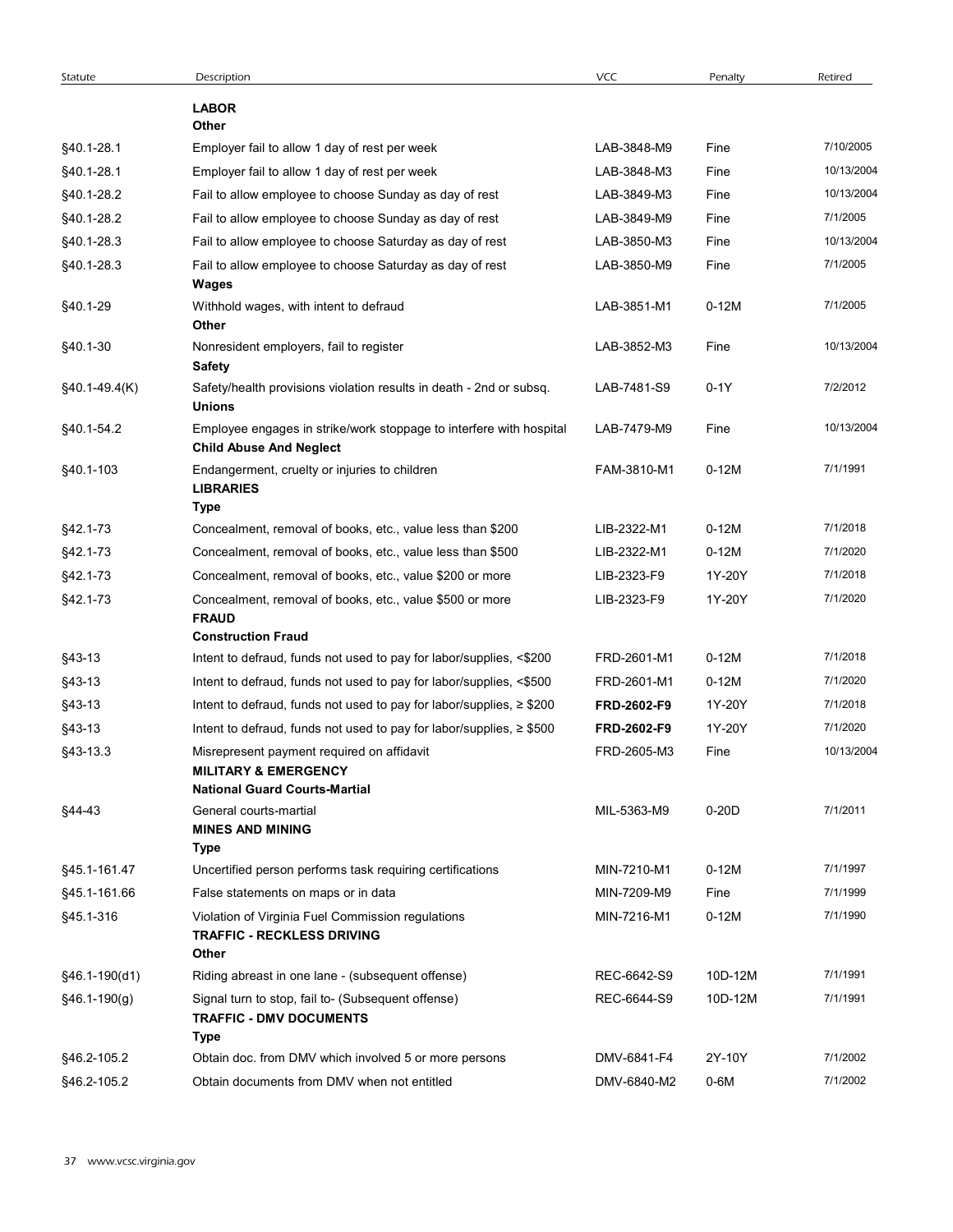| Statute          | Description                                                                                                                            | <b>VCC</b>  | Penalty | Retired    |
|------------------|----------------------------------------------------------------------------------------------------------------------------------------|-------------|---------|------------|
|                  | TRAFFIC - REGISTRATION, PLATES, ETC.<br><b>Odometer</b>                                                                                |             |         |            |
| §46.2-112        | Odometer tampering- (first offense)                                                                                                    | REG-6720-M1 | $0-12M$ | 11/16/2004 |
| §46.2-112        | Odometer tampering- (subsequent offense)<br><b>TRAFFIC - OPERATOR'S LICENSE</b><br><b>License Revoked</b>                              | REG-6721-F6 | 1Y-5Y   | 11/16/2004 |
| §46.2-301        | License revoked - drive while (Second Offense)                                                                                         | LIC-6862-M1 | $0-12M$ | 8/23/2020  |
| §46.2-301        | License revoked - drive while (Third or Subsequent within 10 years)                                                                    | LIC-6863-M1 | $0-12M$ | 7/1/2020   |
| §46.2-301        | License revoked - drive while (Third or Subsequent > 10 years)<br><b>Revoked</b>                                                       | LIC-6866-M1 | $0-12M$ | 7/1/2020   |
| §46.2-301        | License revoked -drive while- (subsequent offense)                                                                                     | LIC-6810-M1 | $0-12M$ | 7/1/2000   |
| §46.2-301        | License revoked-drive while - (first offense)<br>No License                                                                            | LIC-6809-M2 | $0-6M$  | 7/1/2000   |
| §46.2-309        | Non-resident unlicensed at home-drive in Virginia-(first)<br>Firearm                                                                   | LIC-6824-M2 | $0-6M$  | 7/1/2002   |
| §46.2-323.1      | False certification of Virginia residency, intent to buy gun<br>Juvenile                                                               | LIC-6844-F6 | 1Y-5Y   | 8/20/2004  |
| §46.2-334.01(B)  | Operate vehicle with more than 1 passenger under age 18                                                                                | LIC-6795-J9 |         | 7/1/2013   |
| §46.2-334.01(C1) | Operate vehicle while using cell phone<br>Learner's                                                                                    | LIC-6562-J9 |         | 7/1/2021   |
| §46.2-335        | Temporary permit - drive w/o licensed operator/violate restrictions                                                                    | LIC-6829-M2 | 0-6M    | 7/1/2016   |
| §46.2-335(E)     | Operate vehicle while using cell phone w/a learner's permit                                                                            | LIC-6584-M2 | 0-6M    | 7/1/2021   |
| §46.2-335(I)     | Operate vehicle without licensed driver, learner's permit violation                                                                    | LIC-6829-M2 | $0-6M$  | 7/1/2021   |
| §46.2-335(K)     | Motorcycle learner's permit violation<br><b>TRAFFIC - DRIVING WHILE INTOXICATED</b><br>Motor Vehicle, Etc. - Commercial Vehicles - 2nd | LIC-6877-M2 | 0-6M    | 7/1/2021   |
| §46.2-341.24     | 2nd DWI commercial vehicle within less than 5 yrs.                                                                                     | DWI-5418-S9 | 1M-1Y   | 7/1/2017   |
| §46.2-341.24     | 2nd DWI commercial vehicle w/in less than 5 yrs., drug                                                                                 | DWI-5484-S9 | 1M-1Y   | 7/1/2017   |
| §46.2-341.24     | 2nd DWI commercial vehicle w/in less than 5 yrs., drug & alcohol                                                                       | DWI-5489-S9 | 1M-1Y   | 7/1/2017   |
| §46.2-341.24     | 2nd DWI commercial vehicle within 5 to 10 years                                                                                        | DWI-5419-S9 | 1M-1Y   | 7/1/2017   |
| §46.2-341.24     | 2nd DWI commercial vehicle w/in 5 to 10 years, drug                                                                                    | DWI-5485-S9 | 1M-1Y   | 7/1/2017   |
| §46.2-341.24     | 2nd DWI commercial vehicle w/in 5 to 10 years, drug & alcohol                                                                          | DWI-5490-S9 | 1M-1Y   | 7/1/2017   |
|                  | Motor Vehicle, Etc. - Commercial Vehicles - 2nd (Marijuana)                                                                            |             |         |            |
| §46.2-341.24     | 2nd DWI commercial vehicle w/in less than 5 yrs., marij. & alcohol                                                                     | DWI-5637-S9 | 1M-1Y   | 7/1/2017   |
| §46.2-341.24     | 2nd DWI commercial vehicle w/in 5 to 10 years, marij. & alcohol<br>Motor Vehicle, Etc. - Commercial Vehicles - 3rd                     | DWI-5638-S9 | 1M-1Y   | 7/1/2017   |
| §46.2-341.24     | 3rd DWI commercial vehicle within less than 5 yrs.                                                                                     | DWI-5420-S9 | 2M-1Y   | 7/1/2017   |
| §46.2-341.24     | 3rd DWI commercial vehicle w/in less than 5 yrs., drug                                                                                 | DWI-5486-S9 | 2M-1Y   | 7/1/2017   |
| §46.2-341.24     | 3rd DWI commercial vehicle w/in less than 5 yrs., drug & alcohol                                                                       | DWI-5491-S9 | 2M-1Y   | 7/1/2017   |
| §46.2-341.24     | 3rd DWI commercial vehicle within 5 to 10 yrs.                                                                                         | DWI-5421-S9 | 2M-1Y   | 7/1/2017   |
| §46.2-341.24     | 3rd DWI commercial vehicle w/in 5 to 10 yrs., drug                                                                                     | DWI-5487-S9 | 2M-1Y   | 7/1/2017   |
| §46.2-341.24     | 3rd DWI commercial vehicle w/in 5 to 10 yrs., drug & alcohol<br>Motor Vehicle, Etc. - Commercial Vehicles - 3rd (Marijuana)            | DWI-5492-S9 | 2M-1Y   | 7/1/2017   |
| §46.2-341.24     | 3rd DWI commercial vehicle w/in less than 5 yrs., marij.                                                                               | DWI-5635-S9 | 2M-1Y   | 7/1/2017   |
| §46.2-341.24     | 3rd DWI commercial vehicle w/in less than 5 yrs., marij. & alcohol                                                                     | DWI-5639-S9 | 2M-1Y   | 7/1/2017   |
| §46.2-341.24     | 3rd DWI commercial vehicle w/in 5 to 10 yrs., marij.                                                                                   | DWI-5636-S9 | 2M-1Y   | 7/1/2017   |
|                  |                                                                                                                                        |             |         |            |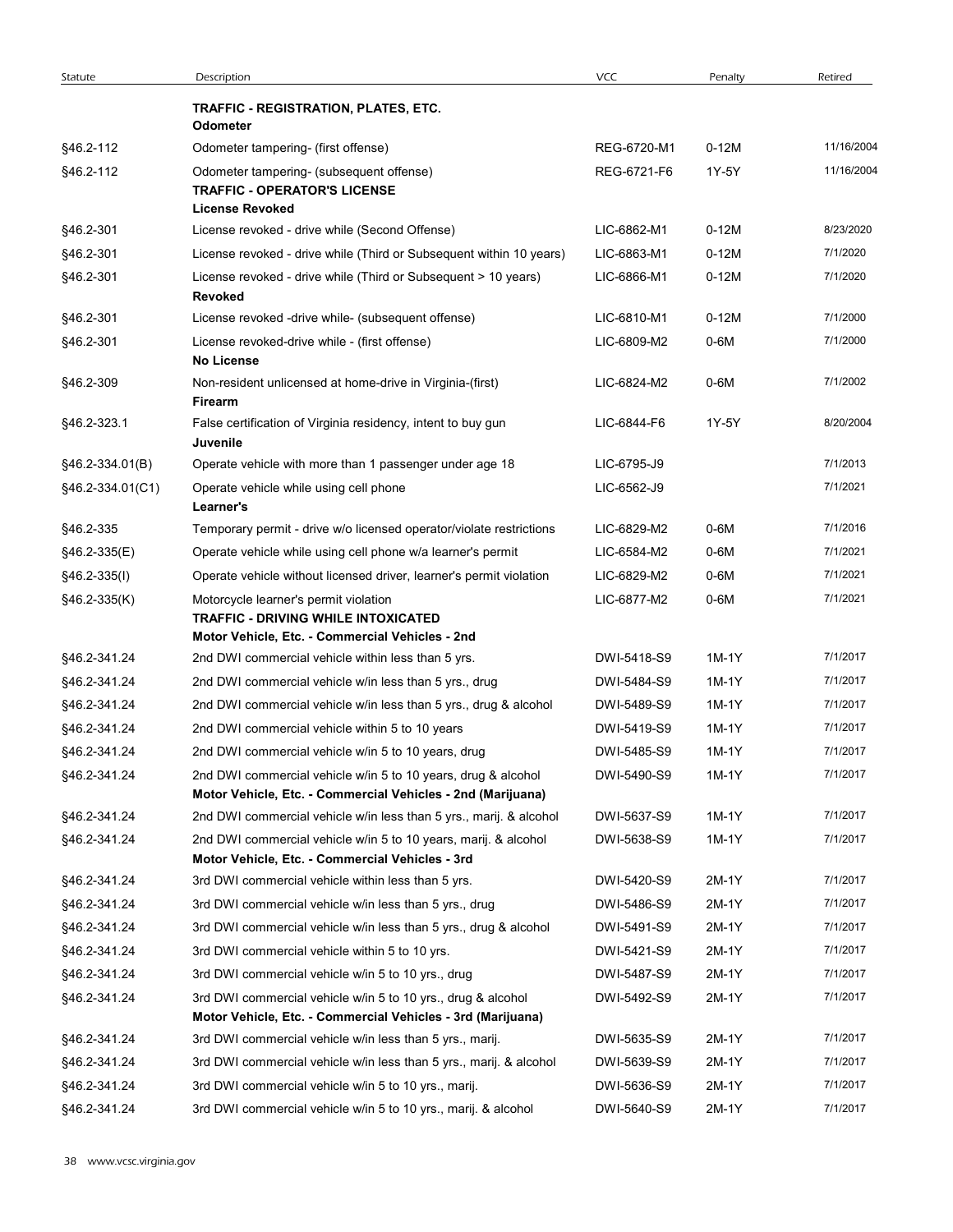| Statute<br>§46.2-345(H)<br>§46.2-345(H) | Description<br><b>TRAFFIC - OPERATOR'S LICENSE</b>                                                                         | <b>VCC</b>  | Penalty |           |
|-----------------------------------------|----------------------------------------------------------------------------------------------------------------------------|-------------|---------|-----------|
|                                         |                                                                                                                            |             |         | Retired   |
|                                         | <b>Firearm</b><br>I.D. Card-false information on application for a gun or felony offense                                   | LIC-6845-F4 | 2Y-10Y  | 7/1/2005  |
|                                         | Fraud<br>I.D. Card-False information on application<br><b>Firearm</b>                                                      | LIC-6802-M2 | 0-6M    | 7/1/2005  |
| §46.2-348                               | Fictitious license - used w/intent to purchase firearm<br><b>Habitual Offender</b>                                         | LIC-6825-F6 | 1Y-5Y   | 8/20/2004 |
| $§46.2-357(B,1)$                        | Operate veh., license revoked - no endangerment                                                                            | LIC-6833-M9 | 10D-90D | 7/1/2000  |
| $§46.2-357(B,1)$                        | Operate vehicle, license revoked - no endangerment                                                                         | LIC-6833-M1 | $0-12M$ | 7/1/2021  |
| §46.2-357(B,2)                          | DWI & declared habitual offender for DWI or Inv. manslaughter                                                              | LIC-6848-F9 | 1Y-5Y   | 7/1/2021  |
| §46.2-357(B,2)                          | Operate vehicle, license revoked - endangerment                                                                            | LIC-6832-F9 | 1Y-5Y   | 7/1/2021  |
|                                         |                                                                                                                            | LIC-6834-F9 | 1Y-5Y   | 7/1/2021  |
| $§46.2-357(B,3)$                        | Operate vehicle, license revoked - 2nd or subsequent<br><b>Type</b>                                                        |             |         |           |
| §46.2-386                               | Address - change without notifying DMV<br><b>Revoked</b>                                                                   | LIC-6822-M9 | $0-6M$  | 7/1/1993  |
| §46.2-387.8                             | Habitual offender - operate vehicle while license revoked<br>License Revoked for DWI (Prior to 7/1/00)                     | LIC-6831-F9 | 1Y-5Y   | 7/1/1993  |
| $§46.2-391(D,1)$                        | Operate vehicle after license revoked - no endangerment                                                                    | LIC-6855-M9 | 10D-90D | 7/1/2000  |
| $§46.2-391(D,2)$                        | Operate vehicle after license revoked - endangerment                                                                       | LIC-6856-F9 | 1Y-5Y   | 7/1/2000  |
| $§46.2-391(D,3)$                        | Operate vehicle after license revoked - 2nd or subsequent<br>TRAFFIC - REGISTRATION, PLATES, ETC.<br><b>Revoked Plates</b> | LIC-6857-F9 | 1Y-5Y   | 7/1/2000  |
| §46.2-612                               | Revoked plates - failure to surrender<br>Fraud                                                                             | REG-6729-M2 | $0-6M$  | 7/1/2019  |
| §46.2-613                               | Fictitious registration, title, license plate, display etc.<br>Infraction                                                  | REG-6753-M1 | $0-12M$ | 7/1/2005  |
| §46.2-613                               | Fictitious registration, title, license plate, display etc.<br>Fraud                                                       | REG-6753-I9 | Fine    | 7/1/2006  |
| §46.2-613(2)                            | Registration, title, or plates - display altered or fictitious<br>Infraction                                               | REG-6701-M2 | 0-6M    | 7/1/2019  |
| §46.2-613(2)                            | Registration, title, or plates -altered or fictitious                                                                      | REG-6701-I9 | Fine    | 7/1/2006  |
| $§46.2-613(3)$                          | Possess, use, etc., registration, title, or plates                                                                         | REG-6726-I9 | Fine    | 7/1/2019  |
| §46.2-613(4)                            | Plates-Fail to surrender<br><b>Plates</b>                                                                                  | REG-6707-I9 | Fine    | 7/1/2006  |
| $$46.2-613(4)$                          | Plates - Fail to surrender                                                                                                 | REG-6707-M2 | $0-6M$  | 7/1/2019  |
| §46.2-613(5)                            | Fraud<br>False information to obtain registration                                                                          | REG-6719-M1 | $0-12M$ | 7/1/2019  |
|                                         | Infraction                                                                                                                 |             |         |           |
| §46.2-613(5)                            | False information to obtain registration                                                                                   | REG-6719-I9 | Fine    | 7/1/2006  |
| §46.2-613(6)                            | Violate limitations for operating "Farm Use" vehicle                                                                       | REG-6882-I9 | Fine    | 7/1/2019  |
| §46.2-613(6)                            | Violate limitations for operating "Farm Use" vehicle, subsequent<br><b>Title</b>                                           | REG-6881-I9 | Fine    | 7/1/2019  |
| §46.2-624(A,1)                          | Transfer title, etc., without notice vehicle was used as taxicab                                                           | REG-6692-M1 | $0-12M$ | 7/1/2011  |
| $§46.2-624(A,2)$                        | Transfer title, etc., without notice vehicle was damaged by water<br><b>Apportionment / Allocation Road Tax</b>            | REG-6693-M1 | $0-12M$ | 7/1/2011  |
| $§46.2-703(D,1)$                        | Fail to carry registration, ID, marker, etc.                                                                               | REG-6776-M4 | Fine    | 7/1/2009  |
| $§46.2-703(D,2)$                        | Use invalid registration, ID, marker, etc.                                                                                 | REG-6777-M3 | Fine    | 7/1/2012  |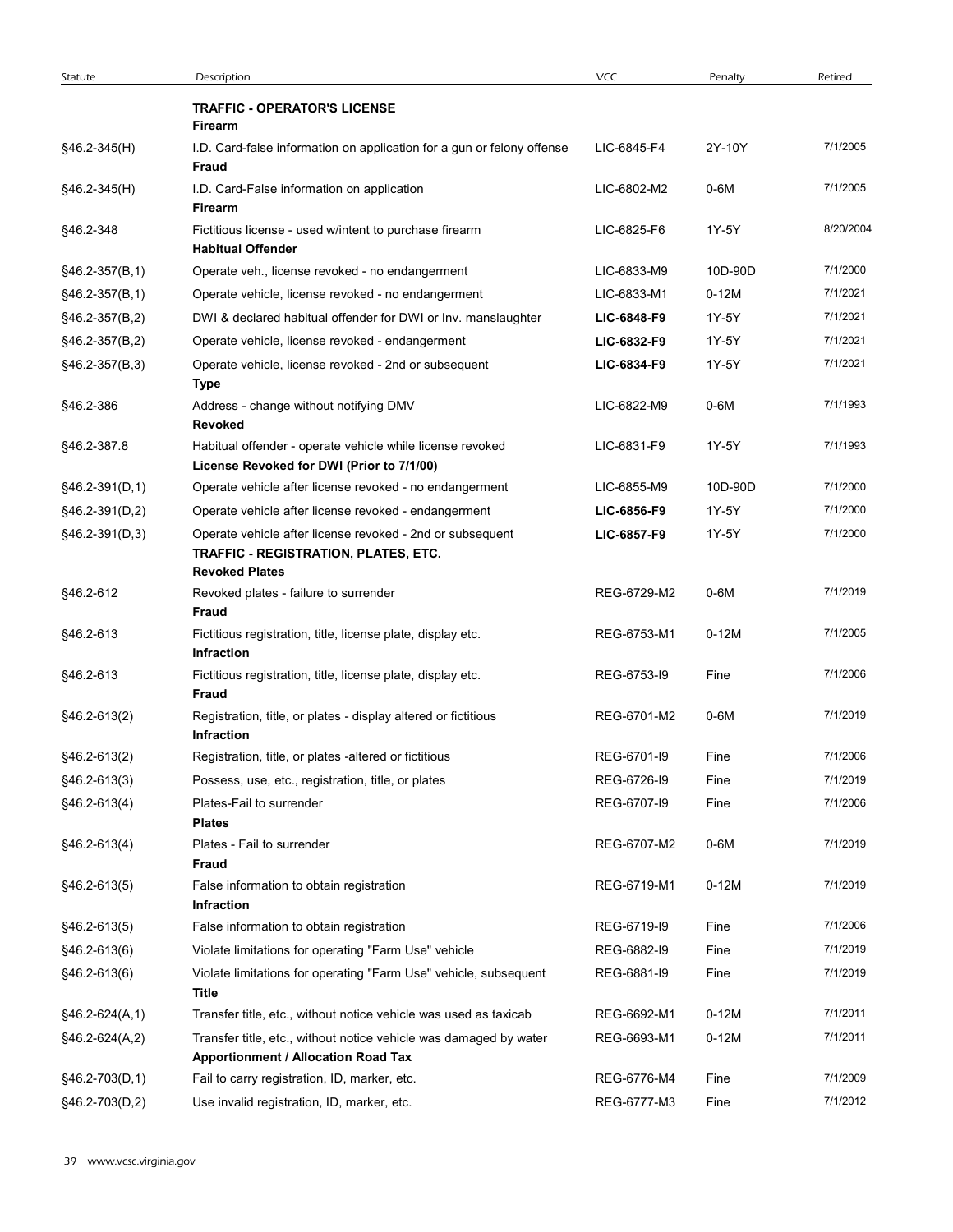| Statute                    | Description                                                                                                                                         | <b>VCC</b>                 | Penalty            | Retired              |
|----------------------------|-----------------------------------------------------------------------------------------------------------------------------------------------------|----------------------------|--------------------|----------------------|
|                            | TRAFFIC - MOVING VIOLATIONS, GENERAL<br>Type                                                                                                        |                            |                    |                      |
| §46.2-808                  | Interstate, use by prohibited vehicles, pedestrian, animal etc.<br><b>TRAFFIC - RECKLESS DRIVING</b><br><b>Police Command, Disregard</b>            | MOV-6417-M1                | $0-12M$            | 9/20/2004            |
| §46.2-817                  | Disregard police command to stop, bodily injury results                                                                                             | REC-6560-F6                | 1Y-5Y              | 7/1/2000             |
| §46.2-817                  | Disregard police command to stop, eluding                                                                                                           | REC-6624-M1                | $0-12M$            | 7/1/2000             |
| §46.2-817                  | Fail to stop for police                                                                                                                             | REC-6631-M4                | Fine               | 7/1/1999             |
| §46.2-817(A)               | Fail to stop for police, attempt to escape or elude<br><b>TRAFFIC - TOLL</b><br>Type                                                                | REC-6631-M3                | Fine               | 7/1/2008             |
| §46.2-819.1                | Release personal information from vehicle ID enforcement system                                                                                     | HWY-5397-M1                | $0-12M$            | 7/1/2016             |
| §46.2-819.3:1(B)           | Release personal information from photo-enforcement system<br><b>TRAFFIC - SIGNS AND SIGNALS</b>                                                    | HWY-5398-M1                | $0-12M$            | 7/1/2016             |
| §46.2-832                  | Signs, highway damaging                                                                                                                             | SIG-6545-M1                | $0-12M$            | 2/9/2001             |
| §46.2-832                  | Signs, highway, damaging<br><b>TRAFFIC - RECKLESS DRIVING</b><br>Speeding                                                                           | SIG-6545-M2                | $0-6M$             | 7/1/2003             |
| §46.2-851                  | Speed unreasonable for conditions                                                                                                                   | REC-6651-M1                | $0-12M$            | 7/1/2003             |
| §46.2-862                  | Speed - truck-exceed 65MPH on two-lane highway                                                                                                      | REC-6650-M1                | $0-12M$            | 8/20/2004            |
| §46.2-862(ii)              | 60 MPH or more when limit is 35 MPH                                                                                                                 | REC-6647-M1                | $0-12M$            | 7/1/2006             |
| §46.2-862(ii)              | Speed over 80 MPH                                                                                                                                   | REC-6648-M1                | $0-12M$            | 7/1/2020             |
| §46.2-862(iii)             | 20 MPH or more over speed limit -limit is 40 MPH or more                                                                                            | REC-6645-M1                | $0-12M$            | 7/1/2006             |
| §46.2-862(iv)              | Speed over 80 MPH                                                                                                                                   | REC-6648-M1                | $0-12M$            | 7/1/2006             |
| $§46.2-868(B)$             | Death<br>Driving license suspended or revoked causes death of another<br><b>Improper Driving</b>                                                    | REC-6628-F6                | 1Y-5Y              | 7/1/2004             |
| §46.2-869                  | Improper driving<br>ORDINANCE, CITY OR COUNTY                                                                                                       | REC-6621-M3                | Fine               | 7/29/2002            |
| §46.2-881.1                | <b>Traffic Signs</b><br>Yard sale etc w/in 100 feet of highway w/out traffic signs<br>TRAFFIC - HIT AND RUN, ACCIDENT REPORTS<br><b>Hit and Run</b> | ORD-0996-M9                |                    | 7/1/2005             |
| §46.2-894                  | Damage to attended property-driver fails to report                                                                                                  | HIT-6609-F5                | 1Y-10Y             | 7/1/2002             |
| §46.2-894                  | Damage to attended property-driver fails to report                                                                                                  | HIT-6609-M1                | $0-12M$            | 7/1/2001             |
| §46.2-894                  | Victim injured - driver fail to stop, report or assist<br><b>TRAFFIC - MOTORCYCLES &amp; BICYCLES</b><br><b>Motorcycles</b>                         | HIT-6608-F6                | 1Y-5Y              | 7/1/2001             |
| §46.2-909                  | Improper operation or passenger with no seats                                                                                                       | CYC-6925-M3                | Fine               | 7/1/1994             |
| $§46.2-910(A)$             | Improper safety equipment<br>TRAFFIC - MOVING VIOLATIONS, GENERAL                                                                                   | CYC-6926-M3                | Fine               | 7/1/1994             |
|                            | <b>Emergency Vehicles</b>                                                                                                                           |                            |                    |                      |
| §46.2-921.1<br>§46.2-921.1 | Stationary emergency vehicle, approach without caution, 2nd/subsq.<br>Stationary emergency vehicle, fail to approach w/caution                      | MOV-6482-M1<br>MOV-6480-M1 | $0-12M$<br>$0-12M$ | 7/1/2019<br>7/1/2010 |
| §46.2-921.1                | <b>Infraction</b><br>Stationary emergency vehicle, approach without caution                                                                         | MOV-6480-I9                | Fine               | 7/1/2019             |
|                            | <b>TRAFFIC - TEXTING</b><br>Texting in work zone                                                                                                    |                            |                    | 1/1/2021             |
| §46.2-1078.1               |                                                                                                                                                     | MOV-6587-I9                | Fine               |                      |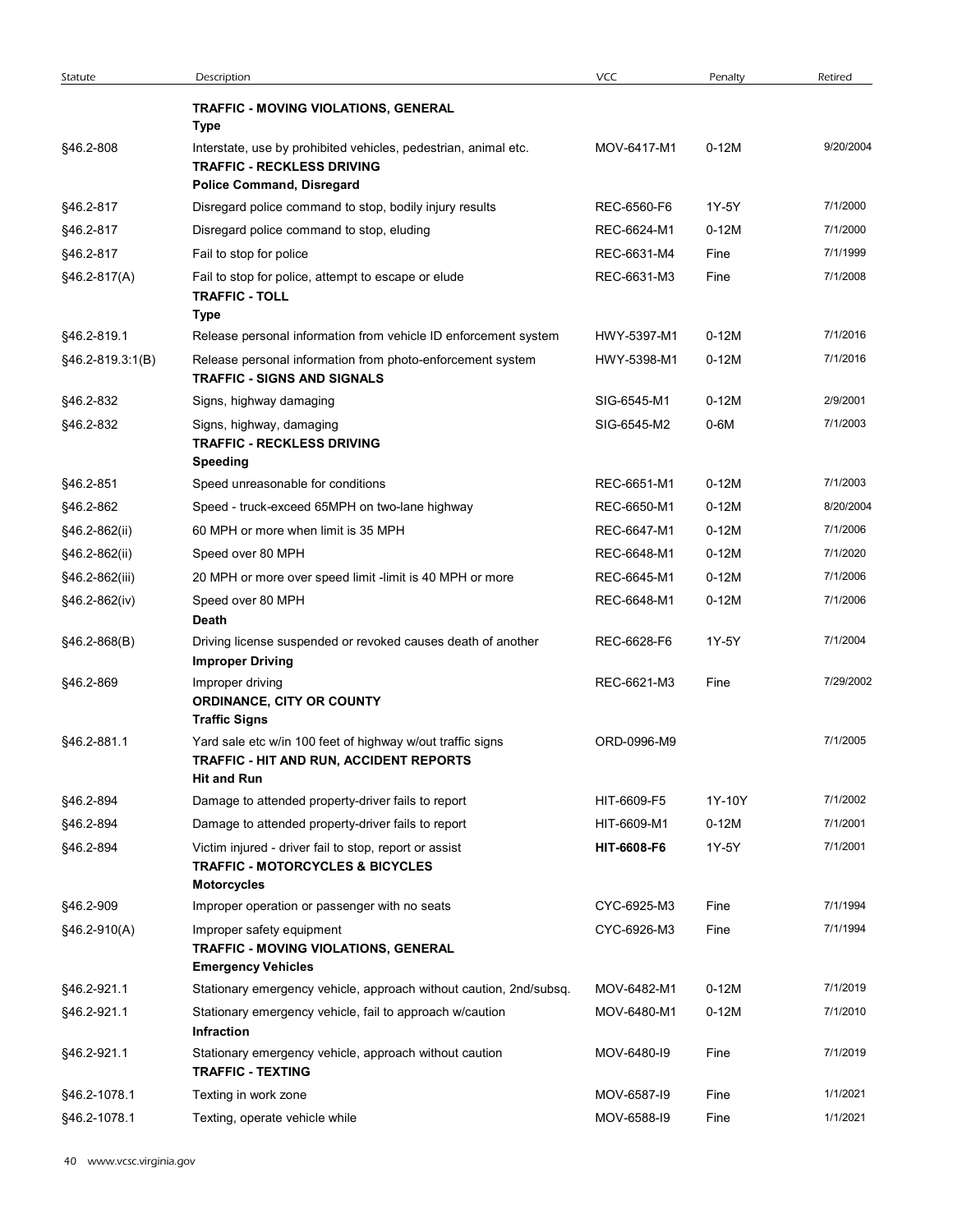| Statute                  | Description                                                                                                                       | <b>VCC</b>                 | Penalty      | Retired              |
|--------------------------|-----------------------------------------------------------------------------------------------------------------------------------|----------------------------|--------------|----------------------|
|                          | <b>TRAFFIC - TEXTING</b><br>Infraction                                                                                            |                            |              |                      |
| §46.2-1078.1             | Texting, operate vehicle while, subsequent offense<br><b>TRAFFIC - EQUIPMENT VIOLATIONS</b><br>Airbags                            | MOV-6589-I9                | Fine         | 1/1/2021             |
| §46.2-1088.3             | Install previously installed airbag w/o owner's knowledge                                                                         | EQU-6496-M2                | 0-6M         | 7/1/2019             |
| §46.2-1088.3             | Knowingly install airbag not meeting federal safety regulations<br><b>TRAFFIC - MISCELLANEOUS</b><br>Infraction                   | EQU-6494-M1                | $0-12M$      | 7/1/2019             |
| §46.2-1095               | Child restraint, fail to carry statement required by § 46.2-1096                                                                  | MOV-2484-I9                |              | 7/1/2012             |
| §46.2-1095               | Child restraint, fail to restrain child in auto                                                                                   | MOV-2482-I9                |              | 7/1/2012             |
| §46.2-1095               | Child restraint, fail to restrain child/carry statement - 2nd/subsq<br><b>TRAFFIC - EQUIPMENT VIOLATIONS</b>                      | MOV-2483-I9                |              | 7/1/2012             |
| §46.2-1095(B)            | Seatbelts - non-use child 4 yrs. up to 16 yrs.                                                                                    | EQU-6569-I9                | Fine         | 7/1/2010             |
| §46.2-1157               | No inspection or expired, fail to correct defect or get inspected<br>Inspection                                                   | EQU-6511-I9                | Fine         | 1/26/2014            |
| §46.2-1157               | No inspection, fail to correct defect/get inspected                                                                               | EQU-6511-M3                | Fine         | 7/1/2014             |
| §46.2-1172               | Unauthorized taking or possession of stickers<br>TRAFFIC - REGISTRATION, PLATES, ETC.<br><b>Temporary Plates</b>                  | EQU-6514-M3                | Fine         | 7/1/1998             |
| §46.2-1561               | Temporary plates, improper use of                                                                                                 | REG-6733-M3                | Fine         | 7/1/2015             |
| §46.2-1561               | Temporary plates, improper use of                                                                                                 | REG-6733-M1                | $0-12M$      | 9/20/2004            |
| §46.2-1562               | Temporary plates, fail to mark expiration date on                                                                                 | REG-6732-M1                | $0-12M$      | 8/20/2004            |
| §46.2-1562               | Temporary plates, fail to mark expiration date on                                                                                 | REG-6732-M3                | Fine         | 7/1/2015             |
| §46.2-1564               | Temporary plates, expired, fail to destroy                                                                                        | REG-6731-M1                | $0-12M$      | 8/20/2004            |
| §46.2-1564               | Temporary plates, expired, fail to destroy<br><b>AUTO DEALERS</b>                                                                 | REG-6731-M3                | Fine         | 7/1/2015             |
| §46.2-1568(A)            | <b>Manufacturer/Distributor</b><br>Coerce transfer-sales contract to specified finance company<br><b>MOTOR VEHICLE FRANCHISES</b> | CAR-6745-M1                | $0-12M$      | 7/1/2005             |
| §46.2-1568(B)            | Manufacturer, etc., unfair trade practices<br><b>AUTO DEALERS</b>                                                                 | CAR-6743-M1                | $0-12M$      | 7/1/2005             |
| §46.2-1568(C)            | Provide lead info. condition specific finance/leasing company used<br>SALVAGE, NONREPAIRABLE & REBUILT VEHICLES<br><b>Type</b>    | CAR-6757-M1                | $0-12M$      | 7/1/2005             |
| §46.2-1601.1             | License, business hours, fail to display<br><b>AUTO DEALERS</b><br><b>T&amp;M Manufacturer/Distributor - License</b>              | JNK-6679-M1                | $0-12M$      | 7/1/2015             |
| §46.2-1908               | T&M manufacture/dealer, fail to obtain license<br>Odometer                                                                        | CAR-6756-M1                | $0-12M$      | 7/1/2015             |
| §46.2-1932               | T&M dealer, fail to maintain, complete, etc., odometer statement<br><b>T&amp;M Manufacturer/Distributor</b>                       | CAR-6782-M1                | $0-12M$      | 7/1/2015             |
| §46.2-1937               | Coerce buyer to buy insurance on vehicle                                                                                          | CAR-6783-M1                | $0-12M$      | 7/1/2015             |
| §46.2-1940               | Sell vehicle without inspection<br>Trailer                                                                                        | CAR-6784-M1                | $0-12M$      | 7/1/2015             |
| §46.2-1942               | Inspection, sell without an official<br>T&M Manufacturer/Distributor - Dealer Plates                                              | CAR-6750-M1                | $0-12M$      | 7/1/1996             |
| §46.2-1948<br>§46.2-1952 | T&M dealer, use dealer plates without vehicle insurance<br>T&M dealer, use of dealer plates unlawfully                            | CAR-6785-M3<br>CAR-6786-M3 | Fine<br>Fine | 7/1/2015<br>7/1/2015 |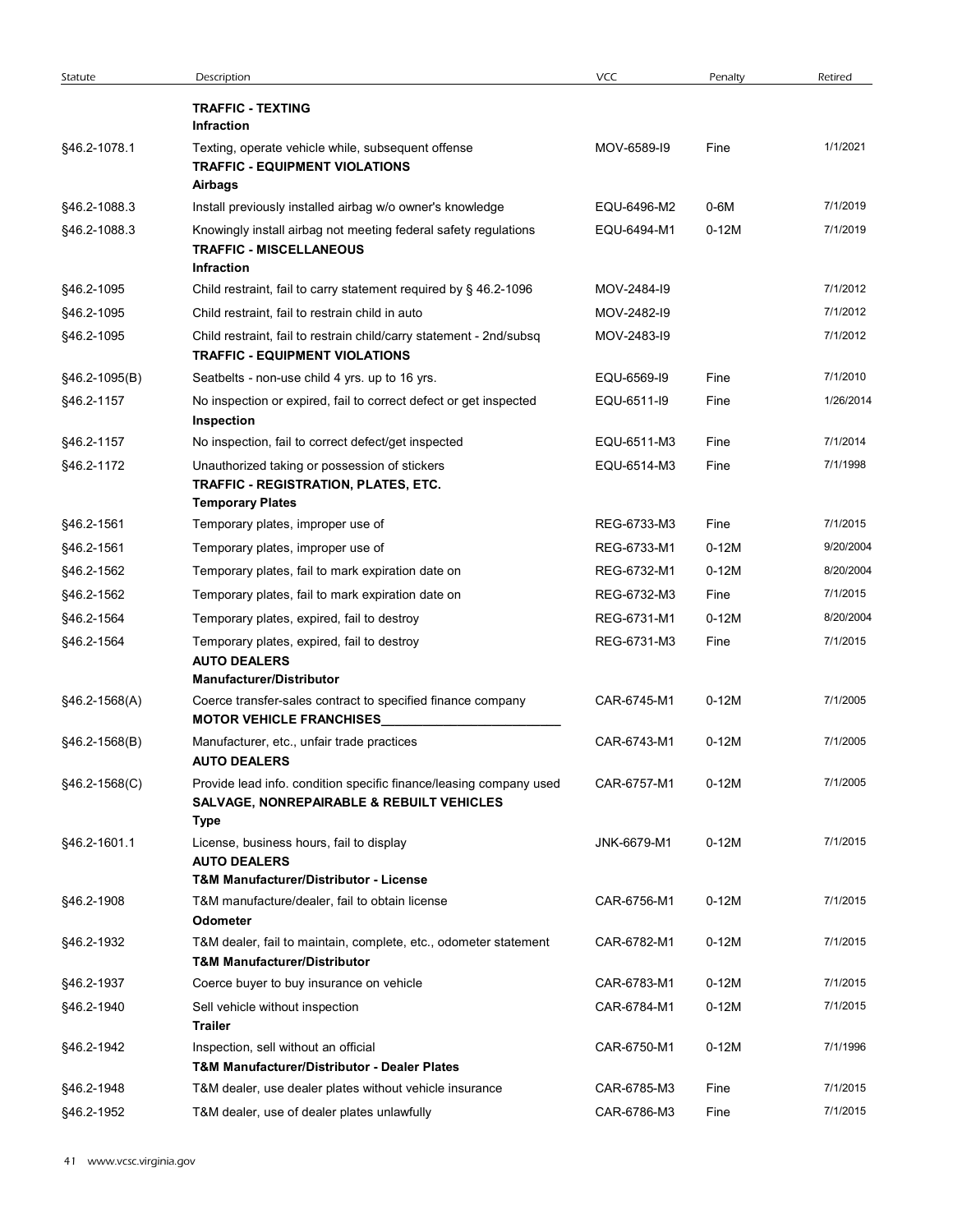| Statute                              | Description                                                                                                             | <b>VCC</b>                 | Penalty            | Retired                  |
|--------------------------------------|-------------------------------------------------------------------------------------------------------------------------|----------------------------|--------------------|--------------------------|
|                                      | <b>AUTO DEALERS</b>                                                                                                     |                            |                    |                          |
|                                      | <b>T&amp;M Manufacturer/Distributor - Dealer Plates</b><br>T&M dealer, operate vehicle on highway without dealer plates | CAR-6787-M3                | Fine               | 7/1/2015                 |
| §46.2-1957<br>§46.2-1960             | T&M dealer, operate vehicle with foreign dealer plates                                                                  | CAR-6788-M3                | Fine               | 7/1/2015                 |
|                                      | <b>License Plates</b>                                                                                                   |                            |                    |                          |
| §46.2-1963                           | Illegal use of plates in violation of Article 5                                                                         | CAR-6744-M3                | Fine               | 7/1/2015                 |
|                                      | T&M Manufacturer/Distributor - Dealer Plates                                                                            |                            |                    | 7/1/2015                 |
| §46.2-1967                           | T&M dealer, issue or use dealer plates with false information<br><b>License Plates</b>                                  | CAR-6789-M1                | $0-12M$            |                          |
| §46.2-1972                           | Illegal use of temporary plate in violation of Article 6                                                                | CAR-6749-M1                | $0-12M$            | 7/1/2015                 |
|                                      | <b>T&amp;M Manufacturer/Distributor</b>                                                                                 |                            |                    |                          |
| §46.2-1975(A)                        | Coerce transfer-sales contract to specified finance company                                                             | CAR-6741-M1                | $0-12M$            | 7/1/2015                 |
| §46.2-1975(B)                        | Unfair trade practices<br>T&M Manufacturer/Distributor - Warranty                                                       | CAR-6742-M1                | $0-12M$            | 7/1/2015                 |
| §46.2-1979(B,1)                      | Fail to perform warranty obligation                                                                                     | CAR-6759-M1                | $0-12M$            | 7/1/2015                 |
| §46.2-1979(B,2)                      | Fail to assume responsibility for structural, etc., defects                                                             | CAR-6768-M1                | $0-12M$            | 7/1/2015                 |
| §46.2-1979(B,3)                      | Fail to include date parts, etc., are available to correct defects                                                      | CAR-6769-M1                | $0-12M$            | 7/1/2015                 |
| §46.2-1979(B,4)                      | Fail to compensate dealer for repairs                                                                                   | CAR-6771-M1                | $0-12M$            | 7/1/2015                 |
| §46.2-1979(B,5)                      | Fail to compensate dealer for parts, work, legal fees                                                                   | CAR-6772-M1                | $0-12M$            | 7/1/2015                 |
| §46.2-1979(B,6)                      | Misrepresent warranty                                                                                                   | CAR-6773-M1                | $0-12M$            | 7/1/2015                 |
| §46.2-1979(B,7)                      | Require dealer to make a warranty                                                                                       | CAR-6774-M1                | $0-12M$            | 7/1/2015                 |
| §46.2-1979(B,8)                      | Shift or attempt to shift liabilities to dealer<br><b>TRAILER DEALERS</b>                                               | CAR-6390-M1                | $0-12M$            | 7/1/2015                 |
|                                      | <b>License Plate</b>                                                                                                    |                            |                    |                          |
| §46.2-1992.49                        | Operate trailer without dealer plate                                                                                    | TRL-6790-M3                | Fine               | 7/1/2015                 |
| §46.2-1992.59                        | Issue or use temporary plates with false information<br><b>AUTO DEALERS</b><br>License                                  | TRL-6791-M1                | $0-12M$            | 7/1/2015                 |
| §46.2-1993.6                         | Motorcycle salesperson, fail to obtain license                                                                          | CAR-6755-M1                | $0-12M$            | 7/1/2015                 |
|                                      | TRAFFIC - CARRIERS, PASSENGER                                                                                           |                            |                    |                          |
|                                      | <b>Registration and Identification</b>                                                                                  |                            |                    |                          |
| §46.2-2011.22(A)<br>§46.2-2011.22(B) | Violation of passenger carrier regulations<br>Fraudulently evade passenger carrier regulations                          | PAS-6984-M1<br>PAS-6985-M1 | $0-12M$<br>$0-12M$ | 11/22/2004<br>11/22/2004 |
| §46.2-2011.22(C)                     | Fail to make or alter etc. passenger carrier's report to Dept.                                                          | PAS-6986-M1                | $0-12M$            | 11/22/2004               |
|                                      | <b>LIMOUSINE CARRIERS</b><br>Type                                                                                       |                            |                    |                          |
| §46.2-2511.1                         | Violation of operational requirements                                                                                   | LMO-6770-M3                | Fine               | 7/1/2002                 |
|                                      | <b>WELFARE (SOCIAL SERVICES)</b><br><b>Disclose Information</b>                                                         |                            |                    |                          |
| §51.5-69                             | Improper disclosure of Dept. of Blind and Vision Impaired information<br>Blind and Vision Impaired, Dept.               | WSS-3779-M1                | $0-12M$            | 7/1/2014                 |
| §51.5-105                            | Manufacturing by the blind, falsely indicate<br><b>ESCAPES</b>                                                          | WSS-3767-M1                | $0-12M$            | 7/1/2016                 |
|                                      | <b>Furlough Violation</b>                                                                                               |                            |                    |                          |
| §53.1-37(D)                          | Willfully fail to stay within limits or time prescribed                                                                 | ESC-4914-S9                | 0-6M               | 7/1/2003                 |
|                                      | <b>Work and Education Programs</b>                                                                                      |                            |                    |                          |
| §53.1-60                             | Leave area, vehicle, or route of education or work                                                                      | ESC-4916-S9                | $0-6M$             | 10/13/2004               |
| §53.1-131                            | Prisoner in jail - leave Commonwealth                                                                                   | ESC-4919-M2                | $0-6M$             | 7/1/1997                 |
| §53.1-131                            | Prisoner in jail leave work, educational area                                                                           | ESC-4918-M2                | 0-6M               | 7/1/2000                 |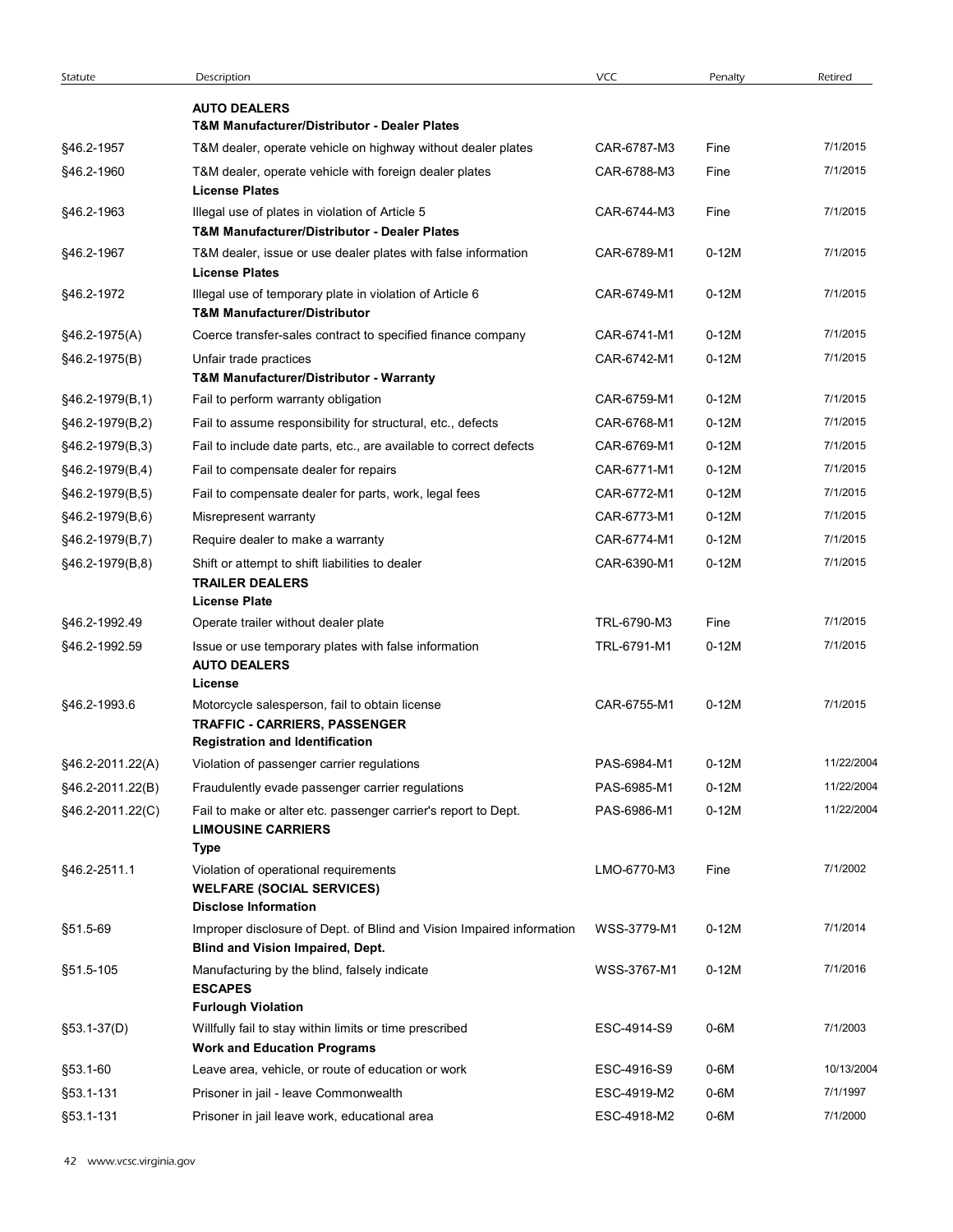| Statute         | Description                                                                                                                               | VCC         | Penalty    | Retired   |
|-----------------|-------------------------------------------------------------------------------------------------------------------------------------------|-------------|------------|-----------|
|                 | <b>ESCAPES</b><br><b>Electronic Incarceration</b>                                                                                         |             |            |           |
| §53.1-131.2     | Home or electronic incarceration, violation of<br><b>Furlough Violation</b>                                                               | ESC-4925-M2 | $0-6M$     | 7/1/2000  |
| §53.1-132       | Work release, violation of furlough from<br>PRISONERS, JAILS AND PRISONS<br>Other                                                         | ESC-4920-M2 | $0-6M$     | 7/1/2000  |
| $$53.1-203(9)$  | Conspiracy to commit any act specified in §53.1 - 203<br>PROFESSIONS AND OCCUPATIONS<br><b>Athlete Agents</b>                             | PRI-3264-F6 | 1Y-5Y (II) | 7/1/2006  |
| §54.1-534       | Prohibited conduct by athlete agent<br>Boxing / Wrestling / Martial Arts (Repealed 10/1/2015)                                             | PRO-7435-M1 | $0-12M$    | 7/1/2011  |
| §54.1-835(A)    | Fail to obtain permit                                                                                                                     | PRO-7425-M1 | $0-12M$    | 10/1/2015 |
| §54.1-835(B)    | Employ an unlicensed boxer or wrestler                                                                                                    | PRO-7426-M1 | $0-12M$    | 10/1/2015 |
| §54.1-835(C)    | Permit betting or wagering, any person conducting event                                                                                   | PRO-7427-M1 | $0-12M$    | 10/1/2015 |
| §54.1-835(D)    | Violate statute/regulation governing profession                                                                                           | PRO-7428-M1 | $0 - 12M$  | 10/1/2015 |
| §54.1-835(E)    | 3rd or subsequent violation of any provision w/in 36 months<br><b>CEMETERIES AND BURIALS</b><br><b>Refer To</b>                           | PRO-7429-F6 | 1Y-5Y      | 10/1/2015 |
| §54.1-2319      | §54.1-2342                                                                                                                                |             |            | 7/1/2005  |
| §54.1-2321      | §54.1-2342                                                                                                                                |             |            | 7/1/2005  |
| §54.1-2322      | §54.1-2342                                                                                                                                |             |            | 7/1/2005  |
| §54.1-2325      | §54.1-2342                                                                                                                                |             |            | 7/1/2005  |
| §54.1-2326      | §54.1-2342                                                                                                                                |             |            | 7/1/2005  |
|                 | <b>PROFESSIONS AND OCCUPATIONS</b><br><b>Health Professions</b>                                                                           |             |            |           |
| §54.1-2708.1    | Dentistry Board, disclosure of confidential information                                                                                   | PRO-5831-M1 | $0-12M$    | 7/1/1997  |
| §54.1-2731      | Dietitian or nutritionist, unlawfully advertise self as<br><b>Funeral</b>                                                                 | PRO-7445-M3 | Fine       | 7/1/2016  |
| §54.1-2808.3(B) | Casket from third party not accepted for at-need arrangement<br><b>HEALTH</b><br><b>Decisions Act</b>                                     | PRO-5794-M1 | $0-12M$    | 7/1/2020  |
| §54.1-2989      | Conceal, etc., do not resuscitate order                                                                                                   | HEA-5560-F6 | 1Y-5Y      | 7/1/2009  |
| §54.1-2989      | Forge revocation of do not resuscitate order<br>PARAPHERNALIA, CONTROLLED                                                                 | HEA-5561-F6 | 1Y-5Y      | 7/1/2009  |
| §54.1-3466      | <b>Possession/Distribution</b>                                                                                                            | PHA-3171-M1 | $0-12M$    | 7/1/2016  |
| §54.1-3466      | Distribution of needles, capsules, pipe, etc.<br>Possession of needles, capsules, pipe, etc.<br>PROFESSIONS AND OCCUPATIONS<br>Pawnbroker | PHA-3170-M1 | $0-12M$    | 7/1/2016  |
| §54.1-4006      | Fail to publish notice of sale                                                                                                            | PRO-5834-M4 | Fine       | 7/1/1998  |
| §54.1-4007      | Surplus, fail to pay person entitled                                                                                                      | PRO-5835-M4 | Fine       | 7/1/1998  |
|                 | <b>LARCENY</b><br><b>Timber</b>                                                                                                           |             |            |           |
| §55-334.1       | Timber valued at less than \$200                                                                                                          | LAR-2346-M1 | $0-12M$    | 7/1/2018  |
| §55-334.1       | Timber valued at \$200 or more<br>Timber (Retire 10/1/19)                                                                                 | LAR-2345-F9 | 1Y-20Y     | 7/1/2018  |
| §55-334.1       | Timber valued at less than \$500                                                                                                          | LAR-2346-M1 | $0-12M$    | 10/1/2019 |
|                 | Timber valued at \$500 or more                                                                                                            | LAR-2345-F9 | 1Y-20Y     | 10/1/2019 |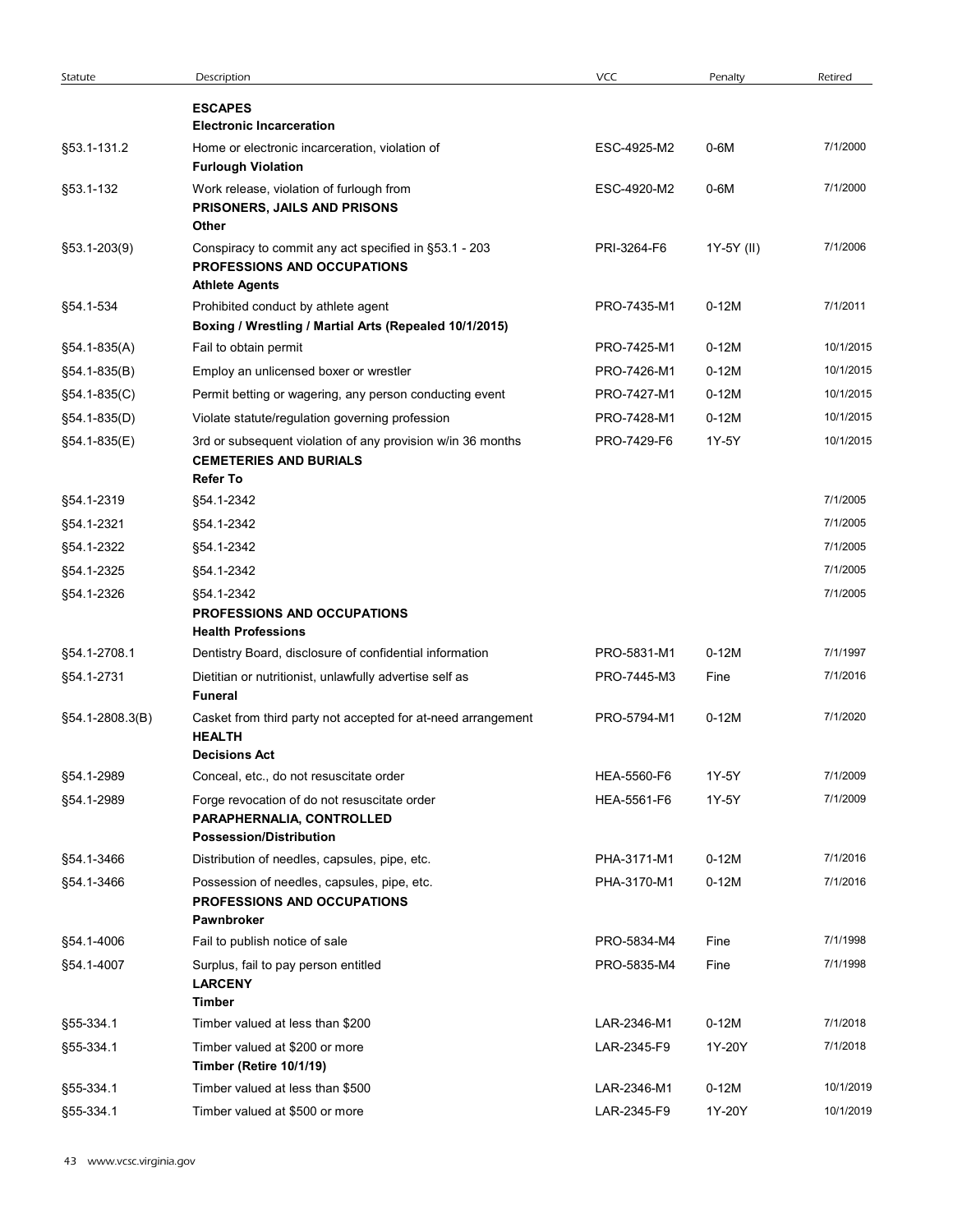|               |                                                                                                                                                                   | <b>VCC</b>  |         |           |
|---------------|-------------------------------------------------------------------------------------------------------------------------------------------------------------------|-------------|---------|-----------|
| Statute       | Description<br><b>LARCENY</b>                                                                                                                                     |             | Penalty | Retired   |
|               | Timber (Retire 10/1/19)                                                                                                                                           |             |         |           |
| §55-334.2     | Fail to pay owner of the land and timber                                                                                                                          | LAR-2347-M1 | $0-12M$ | 10/1/2019 |
| §55-334.3     | Load ticket, fail to provide or falsify<br>PROPERTY AND CONVEYANCES<br>Time-Share (Retire 10/1/19)                                                                | LAR-2348-M3 | Fine    | 10/1/2019 |
| §55-374       | See §55-400; Property and Conveyances                                                                                                                             |             |         | 10/1/2019 |
| §55-374.1     | See §55-400; Property and Conveyances                                                                                                                             |             |         | 10/1/2019 |
| §55-374.2     | See §55-400; Property and Conveyances                                                                                                                             |             |         | 10/1/2019 |
| §55-375       | See §55-400; Property and Conveyances                                                                                                                             |             |         | 10/1/2019 |
| §55-376       | See §55-400; Property and Conveyances                                                                                                                             |             |         | 10/1/2019 |
| §55-381       | See §55-400; Property and Conveyances                                                                                                                             |             |         | 10/1/2019 |
| §55-385       | See §55-400; Property and Conveyances                                                                                                                             |             |         | 10/1/2019 |
| §55-390       | See §55-400; Property and Conveyances                                                                                                                             |             |         | 10/1/2019 |
| §55-396       | See §55-400; Property and Conveyances                                                                                                                             |             |         | 10/1/2019 |
| §55-397       | See §55-400; Property and Conveyances                                                                                                                             |             |         | 10/1/2019 |
| §55-398       | See §55-400; Property and Conveyances                                                                                                                             |             |         | 10/1/2019 |
| §55-399       | See §55-400; Property and Conveyances                                                                                                                             |             |         | 10/1/2019 |
| §55-400       | Willful violation of the VA Real Estate Time-Share Act<br><b>REAL ESTATE</b>                                                                                      | PRC-2870-F5 | 1Y-10Y  | 10/1/2019 |
| §55-525.5     | Settlements (Retire 10/1/19)<br>Kickbacks, etc., resulting from the sale of real estate<br><b>TAX LAWS</b><br>First-time Home Buyer Savings Plan (Retire 10/1/19) | REA-5902-M9 | Fine    | 10/1/2019 |
| §55-559       | False claim to avoid taxes or penalties<br>PROPERTY AND CONVEYANCES<br><b>Procedural and Administrative</b>                                                       | TAX-6069-M1 | $0-12M$ | 10/1/2019 |
| §55.1-2542(B) | Invalid agreement to locate property<br><b>Animals at Large</b>                                                                                                   | PRC-5957-M9 | Fine    | 7/1/2020  |
| §55.1-2820    | Permit livestock to run at large<br><b>LARCENY</b><br>Timber                                                                                                      | PRC-5956-M4 | Fine    | 7/1/2020  |
| §55.1-2838    | Timber valued at less than \$500                                                                                                                                  | LAR-2346-M1 | $0-12M$ | 7/1/2020  |
| §55.1-2838    | Timber valued at \$500 or more<br><b>CEMETERIES AND BURIALS</b><br>Type                                                                                           | LAR-2345-F9 | 1Y-20Y  | 7/1/2020  |
| §57-35.11:1   | Fail to register company                                                                                                                                          | CEM-5730-M1 | $0-12M$ | 7/1/2000  |
| §57-35.13     | Perpetual care implied w/out established funding                                                                                                                  | CEM-5731-M1 | $0-12M$ | 7/1/2000  |
| §57-35.20     | Perpetual care trust fund reporting violation                                                                                                                     | CEM-5732-M1 | $0-12M$ | 7/1/2000  |
| §57-35.27     | Preneed trust accounts reporting violation                                                                                                                        | CEM-5733-M1 | $0-12M$ | 7/1/2000  |
| §57-35.32     | Trustee's name used in advertisement, unlawfully<br><b>TAX LAWS</b><br><b>Confidential Information</b>                                                            | CEM-5734-M1 | $0-12M$ | 7/1/2000  |
| $$58.1-3(A)$  | Divulge, etc., confidential tax documents or information                                                                                                          | TAX-6145-M2 | 0-6M    | 7/1/2014  |
| §58.1-3(F)    | Disseminate, etc., confidential tax documents or information<br><b>Returns</b>                                                                                    | TAX-6164-M2 | $0-6M$  | 7/1/2014  |
| §58.1-348     | Fail or refusal to file tax return or make false statement                                                                                                        | TAX-6112-M1 | $0-12M$ | 7/1/2003  |
|               | Fraudulent tax return by officer of a corporation                                                                                                                 | TAX-6174-M1 | $0-12M$ | 7/1/2003  |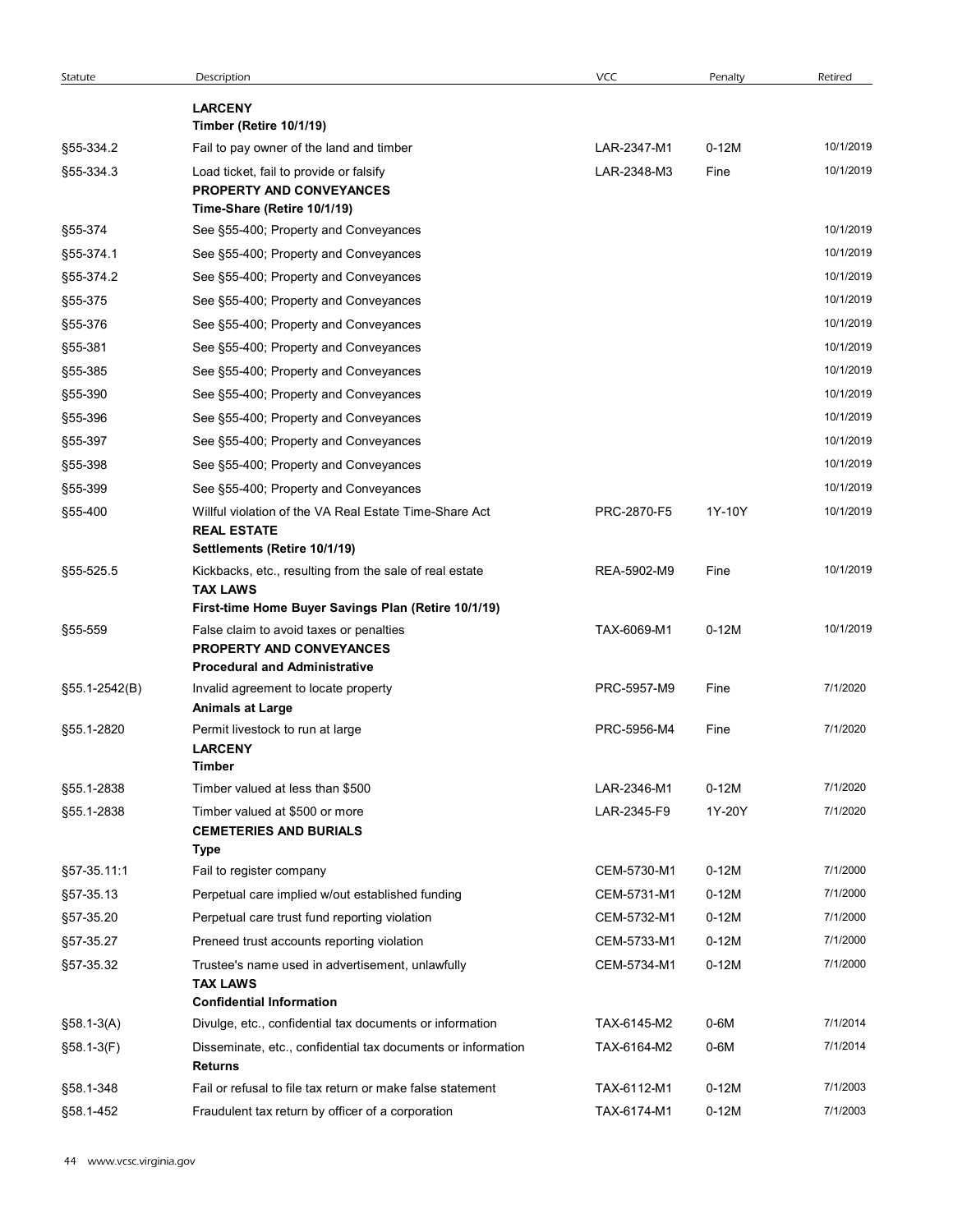| Statute             | Description                                                                                          | VCC         | Penalty | Retired  |
|---------------------|------------------------------------------------------------------------------------------------------|-------------|---------|----------|
|                     | <b>TAX LAWS</b>                                                                                      |             |         |          |
| §58.1-812           | <b>Recordation</b><br>Knowingly misrepresent property information for recording<br><b>Cigarettes</b> | TAX-6163-M2 | $0-6M$  | 7/1/2009 |
| §58.1-1003          | Stamping agent fails to comply with provisions                                                       | TAX-6191-M1 | $0-12M$ | 7/1/2005 |
| §58.1-1005          | Cigarettes, carrier fails to maintain/submit delivery rec.                                           | TAX-6106-M2 | 0-6M    | 7/1/2004 |
| §58.1-1008          | Cigarettes, wholesaler fails to file report on purchases                                             | TAX-6107-M2 | 0-6M    | 7/1/2005 |
| §58.1-1015          | Cigarettes, remove, reuse counterfeit stamps                                                         | TAX-6149-F5 | 1Y-5Y   | 7/1/2003 |
| §58.1-1017          | Cigarettes without stamp, sale, purchase or possess                                                  | TAX-6108-M2 | 0-6M    | 7/1/2004 |
| §58.1-1017(A)       | Cigarettes without stamp, sale, purchase, possess < 3000 pkgs.                                       | TAX-6189-M2 | $0-6M$  | 7/1/2010 |
| §58.1-1017(B)       | Cigarettes without stamp, sale, purchase, possess < 3000 pkgs.                                       | TAX-6189-M2 | 0-6M    | 7/1/2013 |
| §58.1-1017(B)       | Cigarettes without stamp, sale, purchase, possess $\geq$ 3000 pkgs.                                  | TAX-6108-F6 | 1Y-5Y   | 7/2/2012 |
| §58.1-1017(C)       | Cigarettes without stamp, sale, purchase, possess $\geq$ 3000 pkgs.                                  | TAX-6108-F6 | 1Y-5Y   | 7/1/2013 |
| §58.1-1017.1        | Intent/distribute $> 5,000$ & $< 100,000$ tax-paid cigarettes                                        | TAX-6078-M1 | $0-12M$ | 7/1/2015 |
| §58.1-1017.1        | Intent/distribute $> 5,000$ & $< 100,000$ tax-paid cigarettes, subsequent                            | TAX-6079-F6 | 1Y-5Y   | 7/1/2015 |
| §58.1-1017.1        | Intent/distribute $\geq 100,000$ tax-paid cigarettes                                                 | TAX-6083-F6 | 1Y-5Y   | 7/1/2015 |
| §58.1-1017.1        | Intent/distribute ≥ 100,000 tax-paid cigarettes, subsequent                                          | TAX-6084-F5 | 1Y-10Y  | 7/1/2015 |
| §58.1-1017.1        | Intent/distribute more than 5000 contraband tax-paid cigarettes                                      | TAX-6078-M2 | $0-6M$  | 7/1/2013 |
| §58.1-1017.1        | Intent/distribute more than 5000 contraband tax-paid cigarettes subsq.<br>Returns                    | TAX-6079-M1 | $0-12M$ | 7/1/2013 |
| §58.1-1814          | Failure to file tax return or keep required tax records<br>Fuel, Oil, Gas                            | TAX-6101-M1 | $0-12M$ | 7/1/2014 |
| $$58.1-2142(1)$     | Tax, fail to pay                                                                                     | TAX-6136-M1 | $0-12M$ | 1/1/2001 |
| $§58.1 - 2142(3)$   | License, no business                                                                                 | TAX-6135-M1 | $0-12M$ | 1/1/2001 |
| $§58.1 - 2142(3)$   | Reports, fail to make                                                                                | TAX-6134-M1 | $0-12M$ | 1/1/2001 |
| §58.1-2142(4)       | False statement in application report, ticket, invoice                                               | TAX-6131-M1 | $0-12M$ | 1/1/2001 |
| §58.1-2142(5)       | Examine records fail to permit commissioner to                                                       | TAX-6133-M1 | $0-12M$ | 1/1/2001 |
| §58.1-2142(6)       | Records, fail to keep proper                                                                         | TAX-6132-M1 | $0-12M$ | 1/1/2001 |
| §58.1-2142(7)       | False statement for refund, taxes, on delivery or quantity                                           | TAX-6130-M1 | $0-12M$ | 1/1/2001 |
|                     |                                                                                                      |             |         | 1/1/2001 |
| §58.1-2142(8)       | Aviation fuel for use in highway vehicles, sell etc.                                                 | TAX-6129-M1 | $0-12M$ | 1/1/2001 |
| §58.1-2142(9)       | Deliver fuel from tank truck to highway vehicle                                                      | TAX-6128-M1 | $0-12M$ |          |
| §58.1-2142(10)      | False or forged records, maintain                                                                    | TAX-6127-M1 | $0-12M$ | 1/1/2001 |
| §58.1-2142(11)      | False report to Commissioners                                                                        | TAX-6126-M1 | $0-12M$ | 1/1/2001 |
| §58.1-2142(12)      | Interfere with seizures                                                                              | TAX-6125-M1 | $0-12M$ | 1/1/2001 |
| §58.1-2142(13)      | Transport illegal fuel into Commonwealth                                                             | TAX-6124-M1 | $0-12M$ | 1/1/2001 |
| §58.1-2142(14)      | Sale of illegal fuel                                                                                 | TAX-6123-M1 | $0-12M$ | 1/1/2001 |
| §58.1-2142(15)      | Tank used for transportation of fuel connected to fuel line                                          | TAX-6122-M1 | $0-12M$ | 1/1/2001 |
| $$58.1 - 2142.1(1)$ | Import without license or see authority                                                              | TAX-6120-F6 | 1Y-5Y   | 1/1/2001 |
| $$58.1 - 2142.1(2)$ | Tamper with device to measure dispensing fuel to evade tax                                           | TAX-6119-F6 | 1Y-5Y   | 1/1/2001 |
| §58.1-2142.1(3)     | Fail to pay tax and divert                                                                           | TAX-6121-F6 | 1Y-5Y   | 1/1/2001 |
| $§58.1 - 2142.1(4)$ | Convert fuel tax by licensee for own use                                                             | TAX-6118-F6 | 1Y-5Y   | 1/1/2001 |
| $$58.1-2142.1(5)$   | Collecting taxes when not authorized                                                                 | TAX-6117-F6 | 1Y-5Y   | 1/1/2001 |
| $$58.1 - 2142.1(6)$ | Importing fuel illegally                                                                             | TAX-6116-F6 | 1Y-5Y   | 1/1/2001 |
| $§58.1 - 2142.1(7)$ | Scheme to defraud Commonwealth of tax proceeds                                                       | TAX-6115-F6 | 1Y-5Y   | 1/1/2001 |
| §58.1-2142.1(8)     | Dyed diesel fuel used for a taxable use                                                              | TAX-6114-F6 | 1Y-5Y   | 1/1/2001 |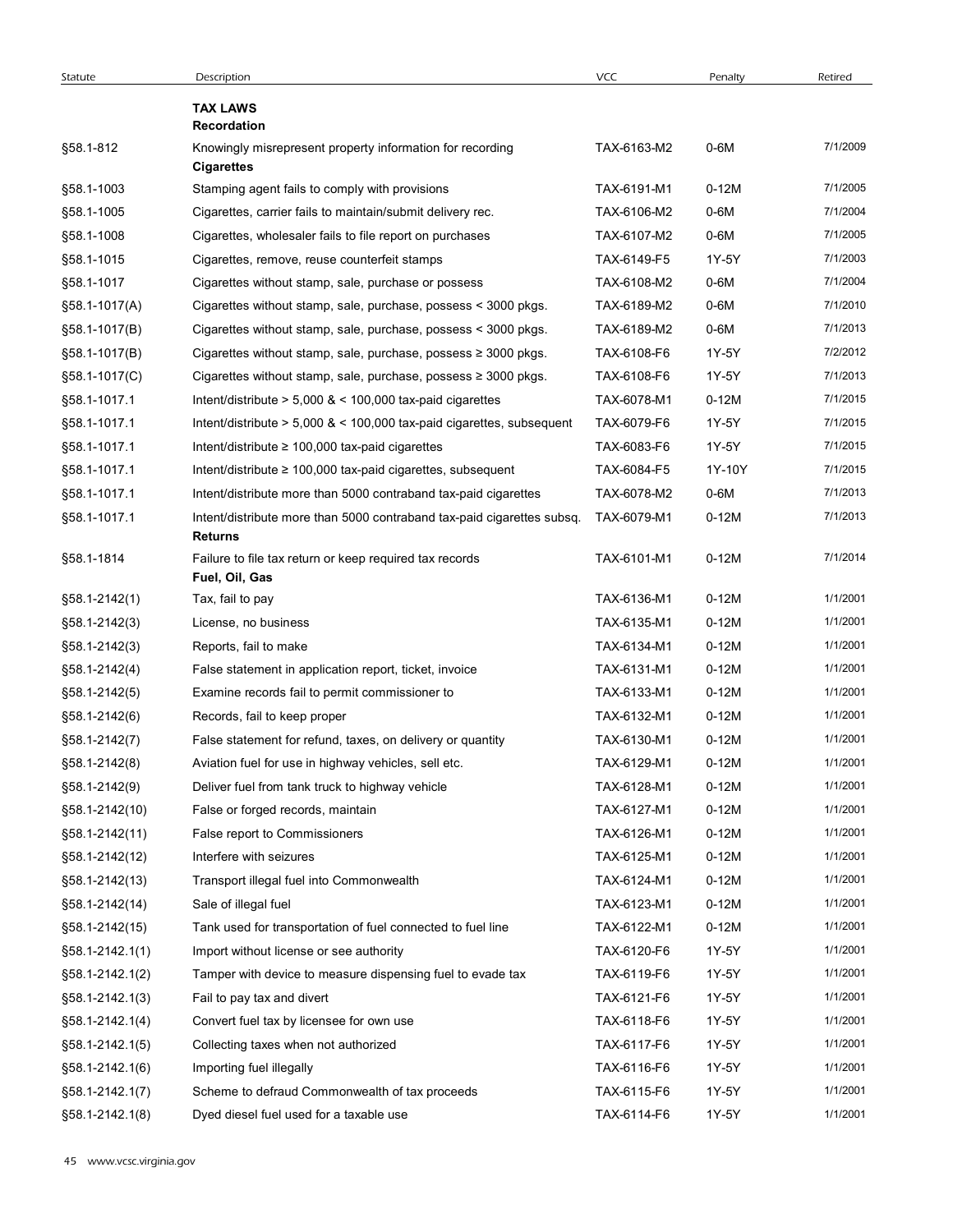| Statute         | Description                                                                                              | <b>VCC</b>  | Penalty  | Retired    |
|-----------------|----------------------------------------------------------------------------------------------------------|-------------|----------|------------|
|                 | <b>TAX LAWS</b><br>Fuel, Oil, Gas                                                                        |             |          |            |
| §58.1-2142.1(9) | Dyed diesel fuel, alter strength of dye<br>Treasurer                                                     | TAX-6113-F6 | 1Y-5Y    | 1/1/2001   |
| §58.1-3141      | Embezzlement, less than \$200 by treasurer                                                               | TAX-6080-M1 | $0-12M$  | 7/1/2018   |
| §58.1-3141      | Embezzlement, less than \$500 by treasurer                                                               | TAX-6080-M1 | $0-12M$  | 7/1/2020   |
| §58.1-3141      | Embezzlement, \$200 or more by treasurer                                                                 | TAX-6081-F9 | 1Y-20Y   | 7/1/2018   |
| §58.1-3141      | Embezzlement, \$500 or more by treasurer<br><b>LOTTERY</b>                                               | TAX-6081-F9 | 1Y-20Y   | 7/1/2020   |
| §58.1-4014(C)   | <b>Type</b><br>Steal, convert lottery ticket valued at \$200 or more                                     | LOT-3981-F9 | 1Y-20Y   | 7/1/2006   |
| §58.1-4014(C)   | Steal, convert lottery ticket valued less than \$200                                                     | LOT-3982-M1 | $0-12M$  | 7/1/2006   |
| §58.1-4018      | Accounting entries, make w/intent to defraud                                                             | LOT-3970-F2 | 20Y-Life | 7/1/2006   |
| §58.1-4018      | Fraudulent use of lottery money                                                                          | LOT-3973-F2 | 20Y-Life | 7/1/2006   |
| §58.1-4018      | Lottery machinery, fraudulently tamper with                                                              | LOT-3974-F2 | 20Y-Life | 7/1/2006   |
| §58.1-4018.1(A) | Larceny of lottery ticket(s), $\le$ \$200                                                                | LOT-3983-M1 | $0-12M$  | 7/1/2018   |
| §58.1-4018.1(A) | Larceny of lottery ticket(s), $\le$ \$500                                                                | LOT-3983-M1 | $0-12M$  | 7/1/2020   |
| §58.1-4018.1(A) | Larceny of lottery ticket(s), $\ge$ \$200                                                                | LOT-3984-F9 | 1Y-20Y   | 7/1/2018   |
| §58.1-4018.1(A) | Larceny of lottery ticket(s), $\ge$ \$500                                                                | LOT-3984-F9 | 1Y-20Y   | 7/1/2020   |
|                 | <b>TRADE AND COMMERCE</b><br><b>Business Under Assumed Name</b>                                          |             |          |            |
| §59.1-69        | Operate without certificate                                                                              | TRC-2846-M1 | $0-12M$  | 10/13/2004 |
| §59.1-70        | Certificate with State Corporation Commission, fail to file                                              | TRC-2847-M1 | $0-12M$  | 10/13/2004 |
| §59.1-71        | Power of attorney, fail to file<br><b>Trademark &amp; Service Mark Infringement</b>                      | TRC-2848-M1 | $0-12M$  | 7/1/2002   |
| §59.1-92.12(1)  | Use without consent - first offense                                                                      | TRC-2860-M1 | $0-12M$  | 7/1/2011   |
| §59.1-92.12(1)  | Use without consent - first offense                                                                      | TRC-2860-M2 | $0-6M$   | 7/1/2008   |
| §59.1-92.12(1)  | Use without consent - subsequent conviction                                                              | TRC-2861-F6 | 1Y-5Y    | 7/1/2011   |
| §59.1-92.12(2)  | Reproduces/counterfeits registered mark - first offense                                                  | TRC-2862-M2 | 0-6M     | 7/1/2008   |
| §59.1-92.12(2)  | Reproduces/counterfeits registered mark, first offense                                                   | TRC-2862-M1 | $0-12M$  | 7/1/2011   |
| §59.1-92.12(2)  | Reproduces/counterfeits registered mark, subsequent conviction<br><b>Containers &amp; Other Articles</b> | TRC-2863-F6 | 1Y-5Y    | 7/1/2011   |
| §59.1-96        | Unlawful use of names/etc. on certain articles, 1st offense                                              | TRC-2888-S9 | 10D-1Y   | 10/13/2004 |
| §59.1-96        | Unlawful use of names/etc. on certain articles, subsequent<br><b>Building Fixtures</b>                   | TRC-2889-S9 | 20D-1Y   | 10/13/2004 |
| §59.1-124       | Secondhand building fixture violation                                                                    | TRC-2855-M9 | Fine     | 7/1/2010   |
| §59.1-124       | Secondhand building fixture violation - subsequent offense<br>Equipment                                  | TRC-2856-M9 | Fine     | 7/1/2010   |
| §59.1-128       | Copper or aluminum wire, buy or exchange secondhand<br><b>MISCELLANEOUS CRIME</b><br>Fireworks           | TRC-2869-M9 | $0-12M$  | 12/13/2000 |
| §59.1-142       | Fireworks, use, manufacture, transport, or sell                                                          | MIS-3267-M9 | $0-12M$  | 7/1/2002   |
| §59.1-148       | Use local ordinance code<br><b>TRADE AND COMMERCE</b><br><b>Enterprise Zone</b>                          |             |          | 7/1/2002   |
| §59.1-282.4     | Unlawfully disclose business firm info by DHCD employee<br><b>Septic System Inspectors</b>               | TRC-2890-M2 | $0-6M$   | 7/1/2005   |
|                 | Use title of accredited inspector without meeting requirements                                           | TRC-2882-M3 | Fine     | 7/1/2020   |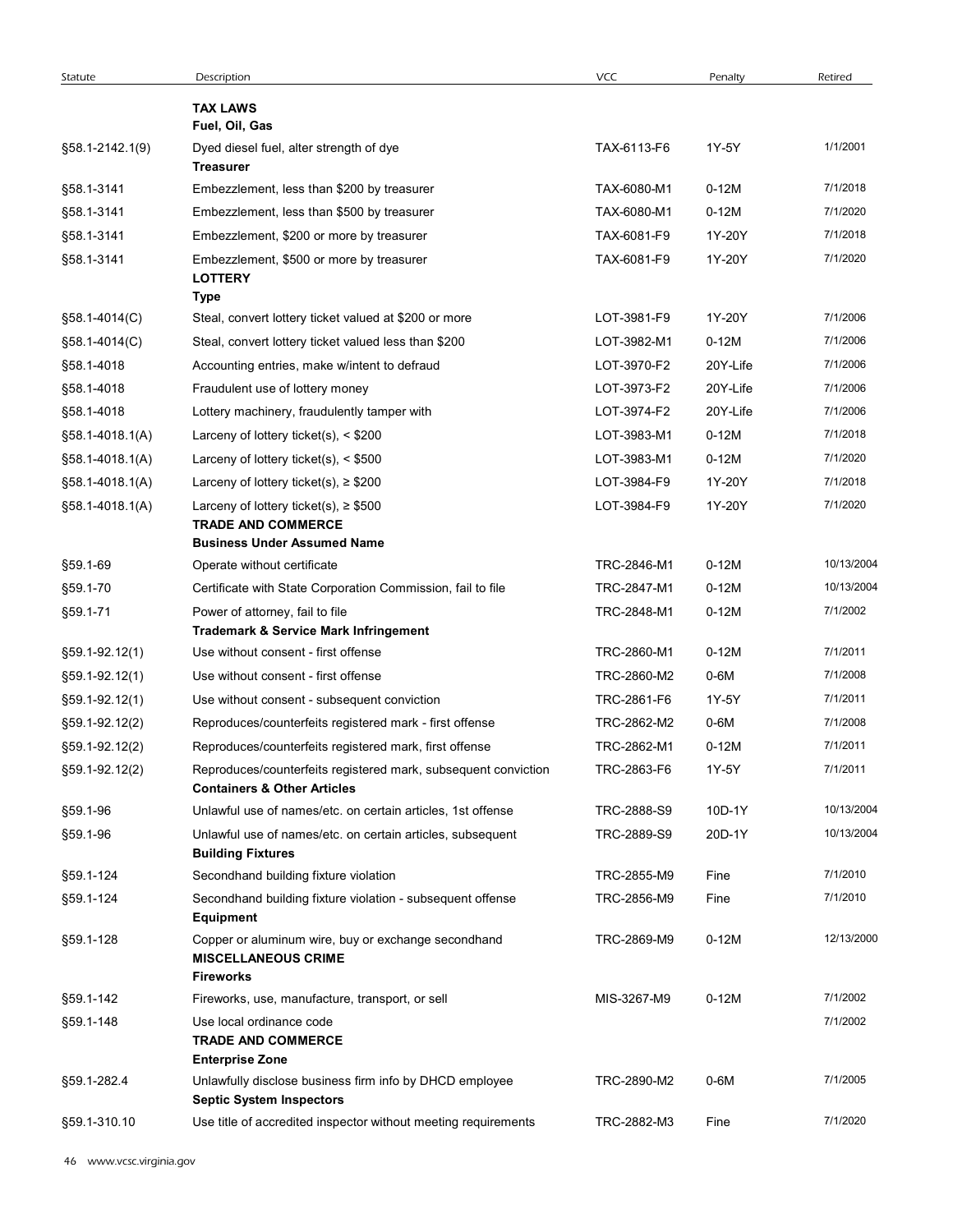| Statute          | Description                                                                                                                                             | <b>VCC</b>  | Penalty | Retired   |
|------------------|---------------------------------------------------------------------------------------------------------------------------------------------------------|-------------|---------|-----------|
|                  | <b>WATERS, PORTS AND HARBORS</b>                                                                                                                        |             |         |           |
| §62.1-194.1      | <b>State Waters</b><br>Endanger, obstruct, contaminate or impair use of state waters<br><b>WELFARE (SOCIAL SERVICES)</b><br><b>Disclose Information</b> | WTR-7604-M9 | $0-12M$ | 7/1/2007  |
| §63.1-53         | Unauthorized access of Dept. of Social Services records<br>Nonsupport                                                                                   | WSS-3769-M1 | $0-12M$ | 10/1/2002 |
| §63.1-90.1       | See §20-61, Desertion / Nonsupport<br><b>FRAUD</b><br><b>Welfare Fraud</b>                                                                              |             |         | 10/1/2002 |
| §63.1-107.1      | Knowingly make any false application for assistance                                                                                                     | FRD-2700-F5 | 1Y-10Y  | 10/1/2002 |
| §63.1-112        | Failure to notify, change in circumstances - value \$200 or more                                                                                        | FRD-2797-F9 | 1Y-20Y  | 10/1/2002 |
| §63.1-112        | Failure to notify, change in circumstances - value less than \$200                                                                                      | FRD-2698-M9 | $0-12M$ | 10/1/2002 |
| §63.1-124        | Fraudulently obtaining welfare asst. - value \$200 or more                                                                                              | FRD-2695-F9 | 1Y-20Y  | 10/1/2002 |
| §63.1-124        | Fraudulently obtaining welfare asst. - value < \$200                                                                                                    | FRD-2696-M1 | $0-12M$ | 10/1/2002 |
|                  | Unauthorized use of food stamps - value \$200 or more                                                                                                   |             | 1Y-20Y  | 10/1/2002 |
| §63.1-124.1      |                                                                                                                                                         | FRD-2693-F9 |         |           |
| §63.1-124.1      | Unauthorized use of food stamps - value < \$200<br><b>WELFARE (SOCIAL SERVICES)</b><br>Subpoena                                                         | FRD-2694-M1 | $0-12M$ | 10/1/2002 |
| §63.1-125        | Subpoena/fee violations related to public assistance hearing<br><b>Disclose Information</b>                                                             | WSS-3768-M1 | $0-12M$ | 10/1/2002 |
| §63.1-126        | Improper disclosure of public assistance information<br>Dept. of Visually Handicapped                                                                   | WSS-3766-M1 | $0-12M$ | 10/1/2002 |
| §63.1-171        | Manufacturing by the blind, falsely indicate<br>Day Care Centers / Homes                                                                                | WSS-3767-M1 | $0-12M$ | 10/1/2002 |
| §63.1-173.2      | False statement to obtain employment with licensed homes for aged,                                                                                      | DAY-3786-M1 | $0-12M$ | 10/1/2002 |
| §63.1-189.1      | False statement to obtain employment with district homes for aged, etc DAY-3787-M1                                                                      |             | $0-12M$ | 10/1/2002 |
| §63.1-194.13     | False statement to obtain employment with adult day care centers<br><b>WELFARE (CHILD)</b><br>Day Care Centers, Etc.                                    | DAY-3788-M1 | $0-12M$ | 10/1/2002 |
| §63.1-198        | False statement on application                                                                                                                          | DAY-3791-M1 | $0-12M$ | 10/1/2002 |
| §63.1-198.2      | False statements regarding child abuse/prior record (Unlicensed Ctr)                                                                                    | DAY-3790-M1 | $0-12M$ | 10/1/2002 |
| §63.1-198.3      | Allow sex offender to reside in family day home                                                                                                         | DAY-3792-M1 | $0-12M$ | 10/1/2002 |
| §63.1-198.5      | False statements regarding child abuse etc. prior record<br><b>CUSTODY</b><br><b>Juvenile and Domestic</b>                                              | DAY-3793-M1 | $0-12M$ | 10/1/2002 |
| §63.1-204        | Noncustodial foster care                                                                                                                                | CUS-3800-J9 |         | 10/1/2002 |
| $$63.1-204(A)$   | Agency shall have custody/control of child entrusted/committed                                                                                          | CUS-3797-J9 |         | 10/1/2002 |
|                  |                                                                                                                                                         |             |         |           |
| $§63.1-204(B)$   | Petition court for approval of temporary entrustment agreement                                                                                          | CUS-3798-J9 |         | 10/1/2002 |
| §63.1-204(C)     | Child placed for adoption by agency, social services, etc.                                                                                              | CUS-3799-J9 |         | 10/1/2002 |
| §63.1-206.1      | Permanent foster care<br><b>WELFARE (CHILD)</b><br><b>Disclose Information</b>                                                                          | CUS-3819-J9 |         | 10/1/2002 |
| §63.1-209        | Child-welfare agency employee, disclose confidential information<br><b>WELFARE (SOCIAL SERVICES)</b><br><b>Agencies and Facilities</b>                  | DAY-3789-M1 | $0-12M$ | 10/1/2002 |
| $§63.1 - 215(3)$ | Operate without a license                                                                                                                               | DAY-3794-M9 | $0-12M$ | 10/1/2002 |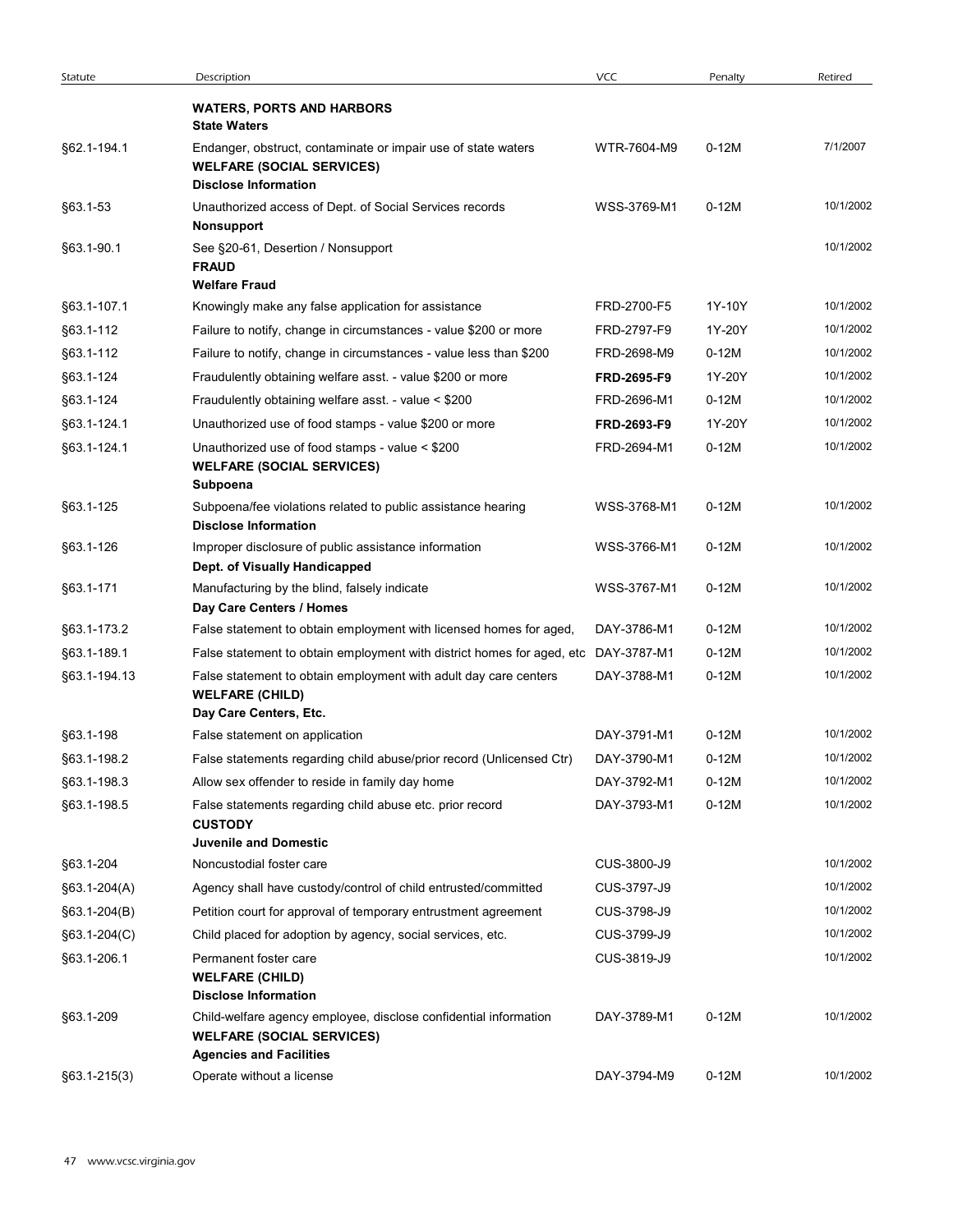| <b>VCC</b><br>Description<br>Penalty<br>Retired<br>Statute<br><b>FRAUD</b><br><b>Adoption</b><br>10/1/2002<br>§63.1-219.24<br>Provide false information<br>FRD-2562-F6<br>1Y-5Y<br>FRD-2531-F6<br>1Y-5Y<br>10/1/2002<br>§63.1-219.25<br>Exchange money, property etc. for adoption, placement<br><b>JUVENILE &amp; DOMESTIC COURT - OTHER</b><br><b>Juvenile and Domestic</b><br>10/1/2002<br>§63.1-219.37<br>JUV-3827-J9<br>Adoption independent<br><b>FAMILY OFFENSE</b><br><b>Child Abuse And Neglect</b><br>10/1/2002<br>§63.1-248.5:1.01<br>False report by person 14 or older<br>FAM-3796-M1<br>$0-12M$<br>10/1/2002<br>§63.1-248.5:1.01<br>False report by person 14 or older - subsequent offense<br>FAM-3795-F6<br>1Y-5Y<br><b>WELFARE (SOCIAL SERVICES)</b><br><b>Financial Statement</b><br>10/1/2002<br>§63.1-274.5<br>Dependent child, financial statement not filed by responsible person<br>WSS-3765-M4<br>Fine<br><b>FRAUD</b><br><b>Welfare Fraud</b><br>7/1/2018<br>FRD-2698-M1<br>$0-12M$<br>§63.2-513<br>Failure to notify, change in circumstances - value < \$200<br>7/1/2020<br>§63.2-513<br>Failure to notify, change in circumstances, < \$500<br>FRD-2698-M1<br>$0-12M$<br>§63.2-513<br>Failure to notify, change in circumstances - value ≥ \$200<br>FRD-2797-F9<br>1Y-20Y<br>7/1/2018<br>§63.2-513<br>Failure to notify, change in circumstances - value less than \$200<br>FRD-2698-M9<br>$0-12M$<br>7/1/2020<br>§63.2-513<br>Failure to notify, change in circumstances, $\geq$ \$500<br>FRD-2797-F9<br>1Y-20Y<br>7/1/2020<br>§63.2-522<br>Fraudulently obtaining welfare assistance, < \$500<br>FRD-2696-M1<br>$0-12M$<br>§63.2-522<br>FRD-2696-M1<br>$0-12M$<br>7/1/2018<br>Fraudulently obtaining welfare asst. - value < \$200<br>§63.2-522<br>Fraudulently obtaining welfare assistance, $\geq$ \$500<br>1Y-20Y<br>7/1/2020<br>FRD-2695-F9<br>7/1/2018<br>§63.2-522<br>Fraudulently obtaining welfare asst. - value $\geq$ \$200<br>FRD-2695-F9<br>1Y-20Y<br>7/1/2018<br>§63.2-523<br>Unauthorized use of food stamps - value < \$200<br>FRD-2694-M1<br>$0-12M$<br>§63.2-523<br>Unauthorized use of food stamps, < \$500<br>FRD-2694-M1<br>$0-12M$<br>7/1/2020<br>7/1/2018<br>§63.2-523<br>Unauthorized use of food stamps - value $\geq$ \$200<br>1Y-20Y<br>FRD-2693-F9<br>7/1/2020<br>§63.2-523<br>Unauthorized use of food stamps, $\geq$ \$500<br>1Y-20Y<br>FRD-2693-F9<br><b>WELFARE (CHILD)</b><br>Day Care Centers, Etc.<br>7/1/2005<br>§63.2-1720<br>False statement on application<br>DAY-3791-M1<br>$0-12M$<br><b>WELFARE (SOCIAL SERVICES)</b><br>Background Check (Before July 1, 2017)<br>7/1/2017<br>§63.2-1720(E)<br>False statement to obtain employment, assisted living, etc.<br>WSS-3786-M1<br>$0-12M$<br>7/1/2017<br>§63.2-1720(G)<br>False statement on application - assisted living, etc., volunteer<br>WSS-3791-M1<br>$0-12M$<br><b>Background Check</b><br>7/1/2021<br>§63.2-1720.1(D)<br>False statement to obtain employment - child center, etc.<br>WSS-4000-M1<br>$0-12M$<br>7/1/2017<br>$§63.2-1721(J)$<br>Child welfare agency - fail to conduct background check<br>WSS-3762-M3<br>Fine<br>7/1/2021<br>§63.2-1721.1(F)<br>False statement to obtain license - child center, etc.<br>WSS-4001-M1<br>$0-12M$<br><b>WELFARE (CHILD)</b><br>Day Care Centers, Etc.<br>False statements regarding child abuse/prior record (Unlicensed Ctr)<br>$0-12M$<br>7/1/2005<br>§63.2-1724<br>DAY-3790-M1<br><b>WELFARE (SOCIAL SERVICES)</b><br><b>Background Check</b><br>§63.2-1724<br>False statements regarding child abuse/prior record (Unlicensed Ctr)<br>WSS-3790-M1<br>$0-12M$<br>7/1/2017 |  |  |            |
|----------------------------------------------------------------------------------------------------------------------------------------------------------------------------------------------------------------------------------------------------------------------------------------------------------------------------------------------------------------------------------------------------------------------------------------------------------------------------------------------------------------------------------------------------------------------------------------------------------------------------------------------------------------------------------------------------------------------------------------------------------------------------------------------------------------------------------------------------------------------------------------------------------------------------------------------------------------------------------------------------------------------------------------------------------------------------------------------------------------------------------------------------------------------------------------------------------------------------------------------------------------------------------------------------------------------------------------------------------------------------------------------------------------------------------------------------------------------------------------------------------------------------------------------------------------------------------------------------------------------------------------------------------------------------------------------------------------------------------------------------------------------------------------------------------------------------------------------------------------------------------------------------------------------------------------------------------------------------------------------------------------------------------------------------------------------------------------------------------------------------------------------------------------------------------------------------------------------------------------------------------------------------------------------------------------------------------------------------------------------------------------------------------------------------------------------------------------------------------------------------------------------------------------------------------------------------------------------------------------------------------------------------------------------------------------------------------------------------------------------------------------------------------------------------------------------------------------------------------------------------------------------------------------------------------------------------------------------------------------------------------------------------------------------------------------------------------------------------------------------------------------------------------------------------------------------------------------------------------------------------------------------------------------------------------------------------------------------------------------------------------------------------------------------------------------------------------------------------------------------------------------------------------------------------------------------------------------------------------------------------------------------------------|--|--|------------|
|                                                                                                                                                                                                                                                                                                                                                                                                                                                                                                                                                                                                                                                                                                                                                                                                                                                                                                                                                                                                                                                                                                                                                                                                                                                                                                                                                                                                                                                                                                                                                                                                                                                                                                                                                                                                                                                                                                                                                                                                                                                                                                                                                                                                                                                                                                                                                                                                                                                                                                                                                                                                                                                                                                                                                                                                                                                                                                                                                                                                                                                                                                                                                                                                                                                                                                                                                                                                                                                                                                                                                                                                                                                          |  |  |            |
|                                                                                                                                                                                                                                                                                                                                                                                                                                                                                                                                                                                                                                                                                                                                                                                                                                                                                                                                                                                                                                                                                                                                                                                                                                                                                                                                                                                                                                                                                                                                                                                                                                                                                                                                                                                                                                                                                                                                                                                                                                                                                                                                                                                                                                                                                                                                                                                                                                                                                                                                                                                                                                                                                                                                                                                                                                                                                                                                                                                                                                                                                                                                                                                                                                                                                                                                                                                                                                                                                                                                                                                                                                                          |  |  |            |
|                                                                                                                                                                                                                                                                                                                                                                                                                                                                                                                                                                                                                                                                                                                                                                                                                                                                                                                                                                                                                                                                                                                                                                                                                                                                                                                                                                                                                                                                                                                                                                                                                                                                                                                                                                                                                                                                                                                                                                                                                                                                                                                                                                                                                                                                                                                                                                                                                                                                                                                                                                                                                                                                                                                                                                                                                                                                                                                                                                                                                                                                                                                                                                                                                                                                                                                                                                                                                                                                                                                                                                                                                                                          |  |  |            |
|                                                                                                                                                                                                                                                                                                                                                                                                                                                                                                                                                                                                                                                                                                                                                                                                                                                                                                                                                                                                                                                                                                                                                                                                                                                                                                                                                                                                                                                                                                                                                                                                                                                                                                                                                                                                                                                                                                                                                                                                                                                                                                                                                                                                                                                                                                                                                                                                                                                                                                                                                                                                                                                                                                                                                                                                                                                                                                                                                                                                                                                                                                                                                                                                                                                                                                                                                                                                                                                                                                                                                                                                                                                          |  |  |            |
|                                                                                                                                                                                                                                                                                                                                                                                                                                                                                                                                                                                                                                                                                                                                                                                                                                                                                                                                                                                                                                                                                                                                                                                                                                                                                                                                                                                                                                                                                                                                                                                                                                                                                                                                                                                                                                                                                                                                                                                                                                                                                                                                                                                                                                                                                                                                                                                                                                                                                                                                                                                                                                                                                                                                                                                                                                                                                                                                                                                                                                                                                                                                                                                                                                                                                                                                                                                                                                                                                                                                                                                                                                                          |  |  |            |
|                                                                                                                                                                                                                                                                                                                                                                                                                                                                                                                                                                                                                                                                                                                                                                                                                                                                                                                                                                                                                                                                                                                                                                                                                                                                                                                                                                                                                                                                                                                                                                                                                                                                                                                                                                                                                                                                                                                                                                                                                                                                                                                                                                                                                                                                                                                                                                                                                                                                                                                                                                                                                                                                                                                                                                                                                                                                                                                                                                                                                                                                                                                                                                                                                                                                                                                                                                                                                                                                                                                                                                                                                                                          |  |  |            |
|                                                                                                                                                                                                                                                                                                                                                                                                                                                                                                                                                                                                                                                                                                                                                                                                                                                                                                                                                                                                                                                                                                                                                                                                                                                                                                                                                                                                                                                                                                                                                                                                                                                                                                                                                                                                                                                                                                                                                                                                                                                                                                                                                                                                                                                                                                                                                                                                                                                                                                                                                                                                                                                                                                                                                                                                                                                                                                                                                                                                                                                                                                                                                                                                                                                                                                                                                                                                                                                                                                                                                                                                                                                          |  |  |            |
|                                                                                                                                                                                                                                                                                                                                                                                                                                                                                                                                                                                                                                                                                                                                                                                                                                                                                                                                                                                                                                                                                                                                                                                                                                                                                                                                                                                                                                                                                                                                                                                                                                                                                                                                                                                                                                                                                                                                                                                                                                                                                                                                                                                                                                                                                                                                                                                                                                                                                                                                                                                                                                                                                                                                                                                                                                                                                                                                                                                                                                                                                                                                                                                                                                                                                                                                                                                                                                                                                                                                                                                                                                                          |  |  |            |
|                                                                                                                                                                                                                                                                                                                                                                                                                                                                                                                                                                                                                                                                                                                                                                                                                                                                                                                                                                                                                                                                                                                                                                                                                                                                                                                                                                                                                                                                                                                                                                                                                                                                                                                                                                                                                                                                                                                                                                                                                                                                                                                                                                                                                                                                                                                                                                                                                                                                                                                                                                                                                                                                                                                                                                                                                                                                                                                                                                                                                                                                                                                                                                                                                                                                                                                                                                                                                                                                                                                                                                                                                                                          |  |  |            |
|                                                                                                                                                                                                                                                                                                                                                                                                                                                                                                                                                                                                                                                                                                                                                                                                                                                                                                                                                                                                                                                                                                                                                                                                                                                                                                                                                                                                                                                                                                                                                                                                                                                                                                                                                                                                                                                                                                                                                                                                                                                                                                                                                                                                                                                                                                                                                                                                                                                                                                                                                                                                                                                                                                                                                                                                                                                                                                                                                                                                                                                                                                                                                                                                                                                                                                                                                                                                                                                                                                                                                                                                                                                          |  |  |            |
|                                                                                                                                                                                                                                                                                                                                                                                                                                                                                                                                                                                                                                                                                                                                                                                                                                                                                                                                                                                                                                                                                                                                                                                                                                                                                                                                                                                                                                                                                                                                                                                                                                                                                                                                                                                                                                                                                                                                                                                                                                                                                                                                                                                                                                                                                                                                                                                                                                                                                                                                                                                                                                                                                                                                                                                                                                                                                                                                                                                                                                                                                                                                                                                                                                                                                                                                                                                                                                                                                                                                                                                                                                                          |  |  |            |
|                                                                                                                                                                                                                                                                                                                                                                                                                                                                                                                                                                                                                                                                                                                                                                                                                                                                                                                                                                                                                                                                                                                                                                                                                                                                                                                                                                                                                                                                                                                                                                                                                                                                                                                                                                                                                                                                                                                                                                                                                                                                                                                                                                                                                                                                                                                                                                                                                                                                                                                                                                                                                                                                                                                                                                                                                                                                                                                                                                                                                                                                                                                                                                                                                                                                                                                                                                                                                                                                                                                                                                                                                                                          |  |  |            |
|                                                                                                                                                                                                                                                                                                                                                                                                                                                                                                                                                                                                                                                                                                                                                                                                                                                                                                                                                                                                                                                                                                                                                                                                                                                                                                                                                                                                                                                                                                                                                                                                                                                                                                                                                                                                                                                                                                                                                                                                                                                                                                                                                                                                                                                                                                                                                                                                                                                                                                                                                                                                                                                                                                                                                                                                                                                                                                                                                                                                                                                                                                                                                                                                                                                                                                                                                                                                                                                                                                                                                                                                                                                          |  |  |            |
|                                                                                                                                                                                                                                                                                                                                                                                                                                                                                                                                                                                                                                                                                                                                                                                                                                                                                                                                                                                                                                                                                                                                                                                                                                                                                                                                                                                                                                                                                                                                                                                                                                                                                                                                                                                                                                                                                                                                                                                                                                                                                                                                                                                                                                                                                                                                                                                                                                                                                                                                                                                                                                                                                                                                                                                                                                                                                                                                                                                                                                                                                                                                                                                                                                                                                                                                                                                                                                                                                                                                                                                                                                                          |  |  |            |
|                                                                                                                                                                                                                                                                                                                                                                                                                                                                                                                                                                                                                                                                                                                                                                                                                                                                                                                                                                                                                                                                                                                                                                                                                                                                                                                                                                                                                                                                                                                                                                                                                                                                                                                                                                                                                                                                                                                                                                                                                                                                                                                                                                                                                                                                                                                                                                                                                                                                                                                                                                                                                                                                                                                                                                                                                                                                                                                                                                                                                                                                                                                                                                                                                                                                                                                                                                                                                                                                                                                                                                                                                                                          |  |  |            |
|                                                                                                                                                                                                                                                                                                                                                                                                                                                                                                                                                                                                                                                                                                                                                                                                                                                                                                                                                                                                                                                                                                                                                                                                                                                                                                                                                                                                                                                                                                                                                                                                                                                                                                                                                                                                                                                                                                                                                                                                                                                                                                                                                                                                                                                                                                                                                                                                                                                                                                                                                                                                                                                                                                                                                                                                                                                                                                                                                                                                                                                                                                                                                                                                                                                                                                                                                                                                                                                                                                                                                                                                                                                          |  |  |            |
|                                                                                                                                                                                                                                                                                                                                                                                                                                                                                                                                                                                                                                                                                                                                                                                                                                                                                                                                                                                                                                                                                                                                                                                                                                                                                                                                                                                                                                                                                                                                                                                                                                                                                                                                                                                                                                                                                                                                                                                                                                                                                                                                                                                                                                                                                                                                                                                                                                                                                                                                                                                                                                                                                                                                                                                                                                                                                                                                                                                                                                                                                                                                                                                                                                                                                                                                                                                                                                                                                                                                                                                                                                                          |  |  |            |
|                                                                                                                                                                                                                                                                                                                                                                                                                                                                                                                                                                                                                                                                                                                                                                                                                                                                                                                                                                                                                                                                                                                                                                                                                                                                                                                                                                                                                                                                                                                                                                                                                                                                                                                                                                                                                                                                                                                                                                                                                                                                                                                                                                                                                                                                                                                                                                                                                                                                                                                                                                                                                                                                                                                                                                                                                                                                                                                                                                                                                                                                                                                                                                                                                                                                                                                                                                                                                                                                                                                                                                                                                                                          |  |  | 10/13/2004 |
|                                                                                                                                                                                                                                                                                                                                                                                                                                                                                                                                                                                                                                                                                                                                                                                                                                                                                                                                                                                                                                                                                                                                                                                                                                                                                                                                                                                                                                                                                                                                                                                                                                                                                                                                                                                                                                                                                                                                                                                                                                                                                                                                                                                                                                                                                                                                                                                                                                                                                                                                                                                                                                                                                                                                                                                                                                                                                                                                                                                                                                                                                                                                                                                                                                                                                                                                                                                                                                                                                                                                                                                                                                                          |  |  |            |
|                                                                                                                                                                                                                                                                                                                                                                                                                                                                                                                                                                                                                                                                                                                                                                                                                                                                                                                                                                                                                                                                                                                                                                                                                                                                                                                                                                                                                                                                                                                                                                                                                                                                                                                                                                                                                                                                                                                                                                                                                                                                                                                                                                                                                                                                                                                                                                                                                                                                                                                                                                                                                                                                                                                                                                                                                                                                                                                                                                                                                                                                                                                                                                                                                                                                                                                                                                                                                                                                                                                                                                                                                                                          |  |  |            |
|                                                                                                                                                                                                                                                                                                                                                                                                                                                                                                                                                                                                                                                                                                                                                                                                                                                                                                                                                                                                                                                                                                                                                                                                                                                                                                                                                                                                                                                                                                                                                                                                                                                                                                                                                                                                                                                                                                                                                                                                                                                                                                                                                                                                                                                                                                                                                                                                                                                                                                                                                                                                                                                                                                                                                                                                                                                                                                                                                                                                                                                                                                                                                                                                                                                                                                                                                                                                                                                                                                                                                                                                                                                          |  |  |            |
|                                                                                                                                                                                                                                                                                                                                                                                                                                                                                                                                                                                                                                                                                                                                                                                                                                                                                                                                                                                                                                                                                                                                                                                                                                                                                                                                                                                                                                                                                                                                                                                                                                                                                                                                                                                                                                                                                                                                                                                                                                                                                                                                                                                                                                                                                                                                                                                                                                                                                                                                                                                                                                                                                                                                                                                                                                                                                                                                                                                                                                                                                                                                                                                                                                                                                                                                                                                                                                                                                                                                                                                                                                                          |  |  |            |
|                                                                                                                                                                                                                                                                                                                                                                                                                                                                                                                                                                                                                                                                                                                                                                                                                                                                                                                                                                                                                                                                                                                                                                                                                                                                                                                                                                                                                                                                                                                                                                                                                                                                                                                                                                                                                                                                                                                                                                                                                                                                                                                                                                                                                                                                                                                                                                                                                                                                                                                                                                                                                                                                                                                                                                                                                                                                                                                                                                                                                                                                                                                                                                                                                                                                                                                                                                                                                                                                                                                                                                                                                                                          |  |  |            |
|                                                                                                                                                                                                                                                                                                                                                                                                                                                                                                                                                                                                                                                                                                                                                                                                                                                                                                                                                                                                                                                                                                                                                                                                                                                                                                                                                                                                                                                                                                                                                                                                                                                                                                                                                                                                                                                                                                                                                                                                                                                                                                                                                                                                                                                                                                                                                                                                                                                                                                                                                                                                                                                                                                                                                                                                                                                                                                                                                                                                                                                                                                                                                                                                                                                                                                                                                                                                                                                                                                                                                                                                                                                          |  |  |            |
|                                                                                                                                                                                                                                                                                                                                                                                                                                                                                                                                                                                                                                                                                                                                                                                                                                                                                                                                                                                                                                                                                                                                                                                                                                                                                                                                                                                                                                                                                                                                                                                                                                                                                                                                                                                                                                                                                                                                                                                                                                                                                                                                                                                                                                                                                                                                                                                                                                                                                                                                                                                                                                                                                                                                                                                                                                                                                                                                                                                                                                                                                                                                                                                                                                                                                                                                                                                                                                                                                                                                                                                                                                                          |  |  |            |
|                                                                                                                                                                                                                                                                                                                                                                                                                                                                                                                                                                                                                                                                                                                                                                                                                                                                                                                                                                                                                                                                                                                                                                                                                                                                                                                                                                                                                                                                                                                                                                                                                                                                                                                                                                                                                                                                                                                                                                                                                                                                                                                                                                                                                                                                                                                                                                                                                                                                                                                                                                                                                                                                                                                                                                                                                                                                                                                                                                                                                                                                                                                                                                                                                                                                                                                                                                                                                                                                                                                                                                                                                                                          |  |  |            |
|                                                                                                                                                                                                                                                                                                                                                                                                                                                                                                                                                                                                                                                                                                                                                                                                                                                                                                                                                                                                                                                                                                                                                                                                                                                                                                                                                                                                                                                                                                                                                                                                                                                                                                                                                                                                                                                                                                                                                                                                                                                                                                                                                                                                                                                                                                                                                                                                                                                                                                                                                                                                                                                                                                                                                                                                                                                                                                                                                                                                                                                                                                                                                                                                                                                                                                                                                                                                                                                                                                                                                                                                                                                          |  |  |            |
|                                                                                                                                                                                                                                                                                                                                                                                                                                                                                                                                                                                                                                                                                                                                                                                                                                                                                                                                                                                                                                                                                                                                                                                                                                                                                                                                                                                                                                                                                                                                                                                                                                                                                                                                                                                                                                                                                                                                                                                                                                                                                                                                                                                                                                                                                                                                                                                                                                                                                                                                                                                                                                                                                                                                                                                                                                                                                                                                                                                                                                                                                                                                                                                                                                                                                                                                                                                                                                                                                                                                                                                                                                                          |  |  |            |
|                                                                                                                                                                                                                                                                                                                                                                                                                                                                                                                                                                                                                                                                                                                                                                                                                                                                                                                                                                                                                                                                                                                                                                                                                                                                                                                                                                                                                                                                                                                                                                                                                                                                                                                                                                                                                                                                                                                                                                                                                                                                                                                                                                                                                                                                                                                                                                                                                                                                                                                                                                                                                                                                                                                                                                                                                                                                                                                                                                                                                                                                                                                                                                                                                                                                                                                                                                                                                                                                                                                                                                                                                                                          |  |  |            |
|                                                                                                                                                                                                                                                                                                                                                                                                                                                                                                                                                                                                                                                                                                                                                                                                                                                                                                                                                                                                                                                                                                                                                                                                                                                                                                                                                                                                                                                                                                                                                                                                                                                                                                                                                                                                                                                                                                                                                                                                                                                                                                                                                                                                                                                                                                                                                                                                                                                                                                                                                                                                                                                                                                                                                                                                                                                                                                                                                                                                                                                                                                                                                                                                                                                                                                                                                                                                                                                                                                                                                                                                                                                          |  |  |            |
|                                                                                                                                                                                                                                                                                                                                                                                                                                                                                                                                                                                                                                                                                                                                                                                                                                                                                                                                                                                                                                                                                                                                                                                                                                                                                                                                                                                                                                                                                                                                                                                                                                                                                                                                                                                                                                                                                                                                                                                                                                                                                                                                                                                                                                                                                                                                                                                                                                                                                                                                                                                                                                                                                                                                                                                                                                                                                                                                                                                                                                                                                                                                                                                                                                                                                                                                                                                                                                                                                                                                                                                                                                                          |  |  |            |
|                                                                                                                                                                                                                                                                                                                                                                                                                                                                                                                                                                                                                                                                                                                                                                                                                                                                                                                                                                                                                                                                                                                                                                                                                                                                                                                                                                                                                                                                                                                                                                                                                                                                                                                                                                                                                                                                                                                                                                                                                                                                                                                                                                                                                                                                                                                                                                                                                                                                                                                                                                                                                                                                                                                                                                                                                                                                                                                                                                                                                                                                                                                                                                                                                                                                                                                                                                                                                                                                                                                                                                                                                                                          |  |  |            |
|                                                                                                                                                                                                                                                                                                                                                                                                                                                                                                                                                                                                                                                                                                                                                                                                                                                                                                                                                                                                                                                                                                                                                                                                                                                                                                                                                                                                                                                                                                                                                                                                                                                                                                                                                                                                                                                                                                                                                                                                                                                                                                                                                                                                                                                                                                                                                                                                                                                                                                                                                                                                                                                                                                                                                                                                                                                                                                                                                                                                                                                                                                                                                                                                                                                                                                                                                                                                                                                                                                                                                                                                                                                          |  |  |            |
|                                                                                                                                                                                                                                                                                                                                                                                                                                                                                                                                                                                                                                                                                                                                                                                                                                                                                                                                                                                                                                                                                                                                                                                                                                                                                                                                                                                                                                                                                                                                                                                                                                                                                                                                                                                                                                                                                                                                                                                                                                                                                                                                                                                                                                                                                                                                                                                                                                                                                                                                                                                                                                                                                                                                                                                                                                                                                                                                                                                                                                                                                                                                                                                                                                                                                                                                                                                                                                                                                                                                                                                                                                                          |  |  |            |
|                                                                                                                                                                                                                                                                                                                                                                                                                                                                                                                                                                                                                                                                                                                                                                                                                                                                                                                                                                                                                                                                                                                                                                                                                                                                                                                                                                                                                                                                                                                                                                                                                                                                                                                                                                                                                                                                                                                                                                                                                                                                                                                                                                                                                                                                                                                                                                                                                                                                                                                                                                                                                                                                                                                                                                                                                                                                                                                                                                                                                                                                                                                                                                                                                                                                                                                                                                                                                                                                                                                                                                                                                                                          |  |  |            |
|                                                                                                                                                                                                                                                                                                                                                                                                                                                                                                                                                                                                                                                                                                                                                                                                                                                                                                                                                                                                                                                                                                                                                                                                                                                                                                                                                                                                                                                                                                                                                                                                                                                                                                                                                                                                                                                                                                                                                                                                                                                                                                                                                                                                                                                                                                                                                                                                                                                                                                                                                                                                                                                                                                                                                                                                                                                                                                                                                                                                                                                                                                                                                                                                                                                                                                                                                                                                                                                                                                                                                                                                                                                          |  |  |            |
| §63.2-1724<br>Unlicensed child day center - fail to conduct background check<br>WSS-3763-M3<br>7/1/2017<br>Fine                                                                                                                                                                                                                                                                                                                                                                                                                                                                                                                                                                                                                                                                                                                                                                                                                                                                                                                                                                                                                                                                                                                                                                                                                                                                                                                                                                                                                                                                                                                                                                                                                                                                                                                                                                                                                                                                                                                                                                                                                                                                                                                                                                                                                                                                                                                                                                                                                                                                                                                                                                                                                                                                                                                                                                                                                                                                                                                                                                                                                                                                                                                                                                                                                                                                                                                                                                                                                                                                                                                                          |  |  |            |